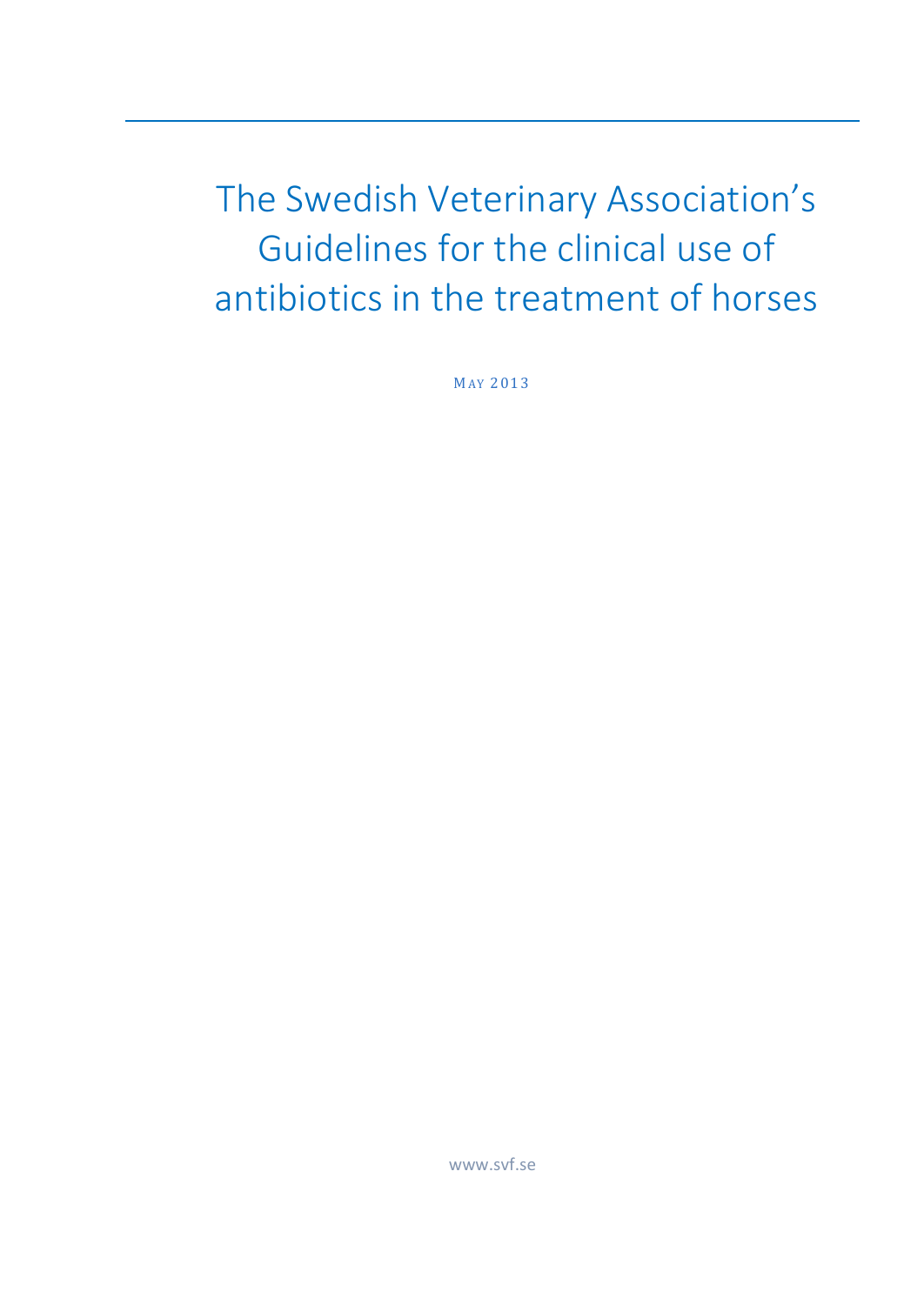# ABBREVIATIONS

| ESBL         | Extended spectrum beta-lactamase, including plasmid-borne AmpC |
|--------------|----------------------------------------------------------------|
| MIC.         | Minimum inhibitory concentration                               |
| MRL          | Maximum residue level                                          |
| <b>MRSA</b>  | methicillin resistant Staphylococcus aureus                    |
| <b>NSAID</b> | Non-steroidal anti-inflammatory drug                           |
| PK/PD        | Pharmacokinetic/pharmacodynamic                                |

# 1. ANTIBIOTICS POLICY

The purpose of this document is to provide guidelines for antibiotic use in horses. It is based on Swedish conditions and viewpoints. It should not be regarded as a "cheat sheet" but a reference guide to be adjusted to your own practice. It is Good Veterinary Practice to follow the general principles on which this document is based.

As is indicated here the "right choice" regarding antibiotics treatment is sometimes to refrain and instead wait or choose another treatment.

In many cases, antibiotics are life-saving medicines both within human and veterinary medicine. One of the largest threats against public and animal health is, however, the increase in antibiotic resistance. Antibioticresistant bacteria can be transferred between animals and humans and thus, in the case of the veterinary use of antibiotics, the benefits must be weighed-up against the possible effects on public health. Resistance development can be counteracted by the responsible use of antibiotics, good hygiene and active disease control. Advising animal owners on, for example, hygiene and vaccination, also plays an important part. The objective of this document has been to produce a guide that can be used when deciding upon a course of treatment and it is written based on current Swedish conditions and practices. Sometimes the "right choice" can be to refrain from antibiotic therapy altogether and instead to simply wait and see, or alternatively choose another treatment.

These guidelines complement Swedish legislation that requires all veterinary practitioners to have a hygiene plan (SJVFS 2013:14, K112), restricts the use of quinolones and 4th generation cephalosporins to exceptional cases where susceptibility testing demonstrates an absolute need, and bans veterinary use of certain antimicrobial substances (SJVFS 2013:42, D9).

**According to the Swedish Veterinary Association's/Swedish Veterinary Society's general antibiotic policy, antibiotic treatment is normally only motivated if both criteria described below are fulfilled:** 

**• There is a bacterial infection (or when there is sufficient cause to suspect that an actual bacterial infection is present)** 

**• If this infection, in all likelihood, will not resolve without the support of antibiotic treatment**

If there are equivalent methods of treatment when antibiotics are not used, they should be the chosen course of therapy. It is of fundamental importance that antibiotics should only be used when absolutely necessary and that infections whenever possible, should be counteracted by preventative measures. Antibiotic treatment prescribed "just in case" in the absence of a confirmed diagnosis, or alternatively the strong suspicion that, pending the results of the examination or investigation, there is a bacterial infection is never acceptable. Prophylactic antibiotic treatment can be motivated in a few specific situations in connection with specific surgical procedures, where the risk for bacterial infection is high or where an infection can drastically worsen the prognosis. The prophylactic use of antibiotics should never be implemented to compensate for poor hygiene.

When possible, the infectious agent should be identified by laboratory examination. This is especially important in cases of therapy failure, relapse and on other occasions when antibiotic resistance can be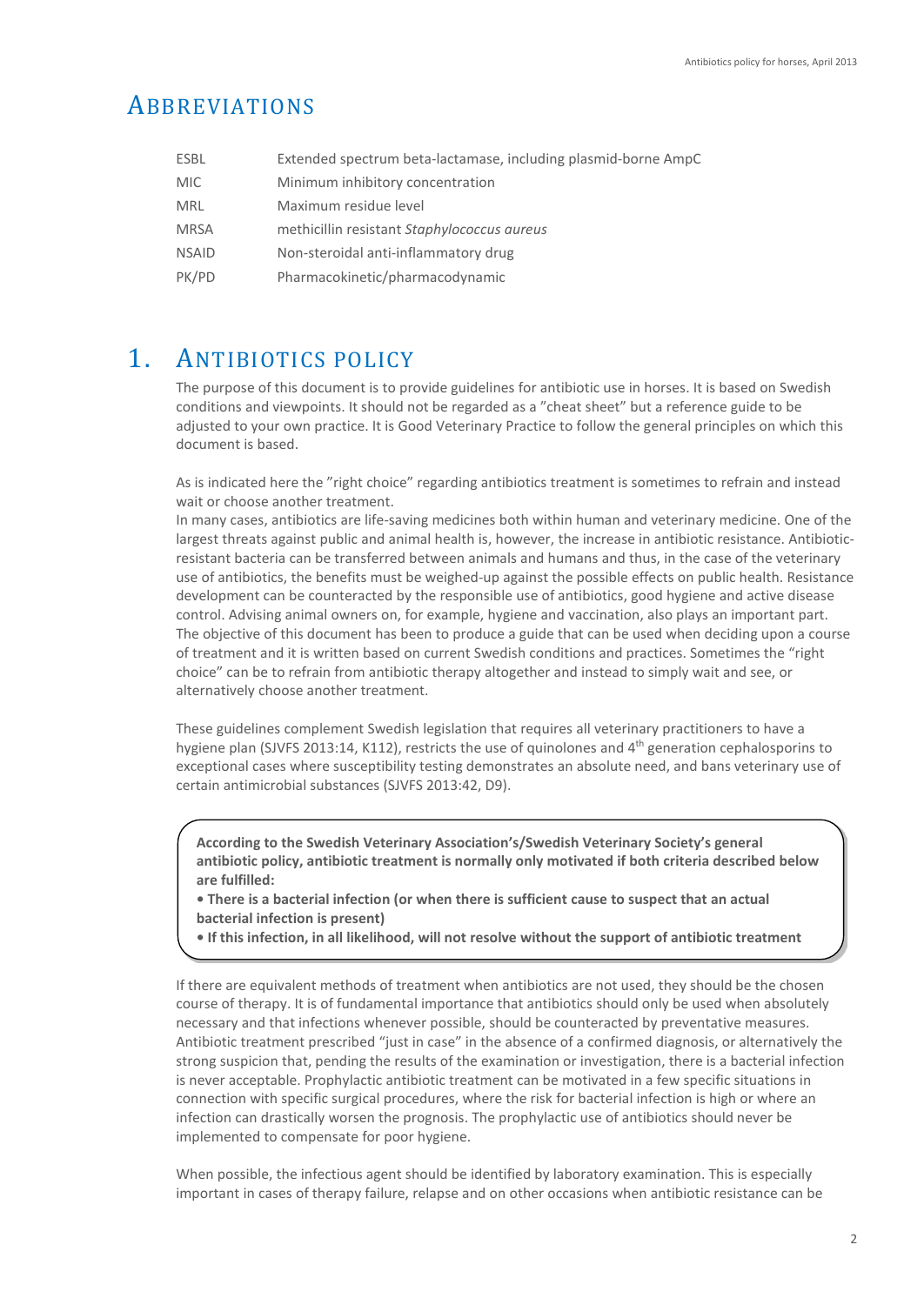suspected. Samples should always be taken from infections that arise post-operatively, even if antibiotics treatment is not being considered. Correct technique in taking and handling samples are very important in order to get the most relevant test result.

The risk of antibiotic resistance should always be taken into consideration when choosing an antibiotic (SJVFS 2012:32; "D9"). This means that the antibiotic and the route of administration is chosen with the aim to affect the animal's normal bacterial flora as little as possible (so-called narrow-spectrum antibiotics). In Sweden the most common infectious agents in horses are usually (in cases of beta-haemolytic streptococci) or often (staphylococci, *Actinobacillus*) sensitive to penicillin.

With this in mind, local treatment can in fact be preferable when correctly implemented, provided that its effect is thought to be sufficient. Any effect on the normal flora can also be minimised if the course of treatment is kept as short as possible and is then discontinued if the indication is no longer thought to be applicable.

In the interest of public health, current regulations (SJVFS 2012:32; "D9") should be adhered to and antibiotics not approved for animal use and that have particular importance in treating human patients, such as mupirocin and substances from classes such as the carbapenems, and glycopeptides should not be prescribed at all. Third or fourth generation cephalosporins and fluoroquinolones should only be used in situations where their use is considered of the utmost importance to the animal's welfare and where there is a sound basis to suspect that alternative treatments will not have the desired effect. In such cases, it is wise to call on relevant specialist competence before prescribing treatment and the reasoning behind the choice of therapy should then be noted down in the animal's record.

**It is Good Veterinary Practice to follow the general principles on which this document is based.**

*1 Throughout this text, the term antibiotics is used to denote both microbially derived compounds with inhibitory or lethal effects on bacteria (antibiotics in the strict sense) as well as synthetic or semi-synthetic substances with similar properties (chemotherapeutics). 2 See www.svf.se 6*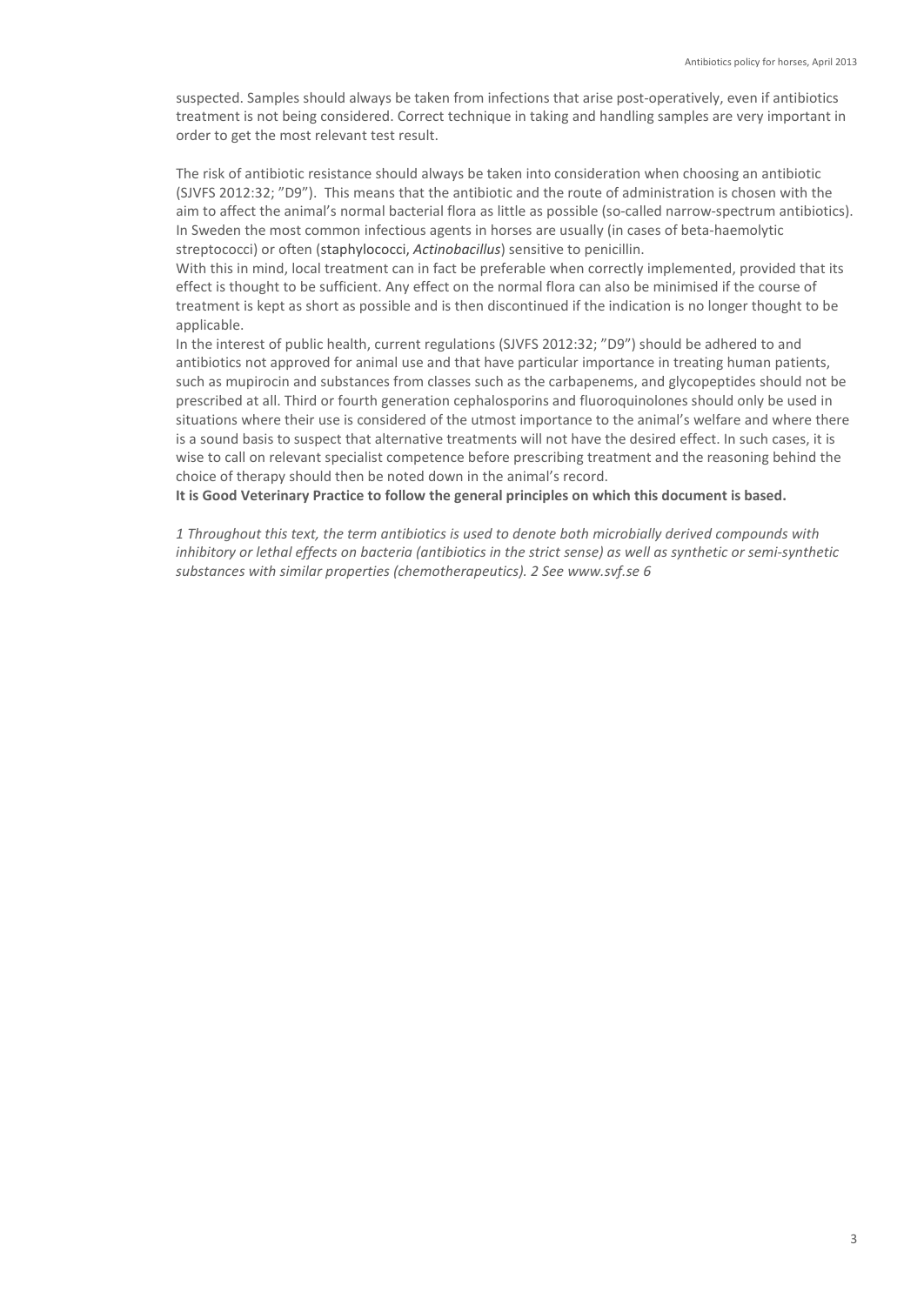# 2. THE PERIOPERATIVE USE OF ANTIBIOTICS

# INTRODUCTION

The expression perioperative use of antibiotics refers to antibiotics that are administered before, during and after a surgical procedure without signs of infection in the surgery area. Prophylactic use of antibiotics cannot replace good aseptic, good surgery techniques and good operating rooms routines. In most cases of elective surgery with clean wounds antibiotics are unnecessary anyway.

The aim of perioperative use of antibiotics is to prevent, or at least reduce the incidence of, post-operative wound infections, which can occur either through exogenous contamination (from for example staff, instruments or airborne) or endogen contamination (from the animal's own skin or tissues).

Drawbacks of perioperative use of antibiotics can include the risk of reduced attention to good surgery techniques and aseptic, side effects from the substance, infection by multiresistant bacteria, and increased costs. Unnecessary and in other ways superfluous use of perioperative antibiotics is not only ineffective but can have a negative effect on the patient and increase the risk of antibiotic resistance.

Prophylactic antibiotics should be given directly before or during surgery. The most common mistake is to administer antibiotics postoperatively instead of preoperatively, to give antibiotics in cases with clean wound without implants, and to continue too long, that is more than 24 hours post-surgery.

Careful handling of tissues, short duration of the surgery, as few sutures as possible and very careful debridement are other examples of routines that reduce the risk of post-surgery wound infection. The depth and duration of anaesthesia is also important for the outcome of surgery. Short duration of surgery and a light general anaesthesia, preferably with the addition of local anaesthetics (nerve blocks preferably) and analgesics will reduce the risk of post-surgery infection, as they contribute to good circulation. Surgery on critically ill patients increase the risk of post-surgery infection, as is the case in older patients.

In cases that have an ongoing infection in the planned surgery area it should if possible first be treated and resolved before surgery.

# CLASSIFICATION OF WOUNDS

All surgical wounds are essentially contaminated to a greater or lesser extent and the risk of a postoperative wound infection depends, amongst other things, upon the degree of contamination in the actual surgical area. There is a classification of surgical wounds that is an aid in evaluating the necessity for prophylactic or therapeutic antibiotic treatment.

# **CLEAN WOUNDS**

Clean wounds occur during surgery with optimum conditions and primary closure. They are classified as atraumatic wounds within a non-infected soft tissue and unbroken aseptic environment and where there is an absence of luminal organ entry. Prophylactic antibiotic treatment is not indicated unless implants (screws, plates) are used, the area is very traumatized or the surgery time is expected to be very long. In human surgery the risk of infection in this type of wounds is usually less than 1 percent. In veterinary medicine there are only a limited number of studies made, but in for example elective arthroscopy the risk seems to be about equal with those numbers. In one study concerning elective arthroscopy of 932 joints in 682 horses 39 percent of the horses were given preoperative antibiotics, there was no difference between the treated and untreated groups regarding the risk of post-operative septic arthritis. The risk of infection in that study was 1 percent, but increased to 1,5 percent when only those available for thorough followup were included.

# **CLEAN-CONTAMINATED WOUNDS**

Clean-contaminated wounds occur in cases of minor discontinuation of the aseptic environment occurs and following procedures where luminal organs are entered but where any leakage of luminal contents is minimal. The use of prophylactic antibiotic treatment can be justifiable. Antibiotics should preferably be administered before the opening of viscera.

# **CONTAMINATED WOUNDS**

Contaminated wounds occur when there is a longer break in the surgery aseptic, when there is inflammation in the incision area, or in cases of more major leakage from the viscera. Fresh (less than 4-6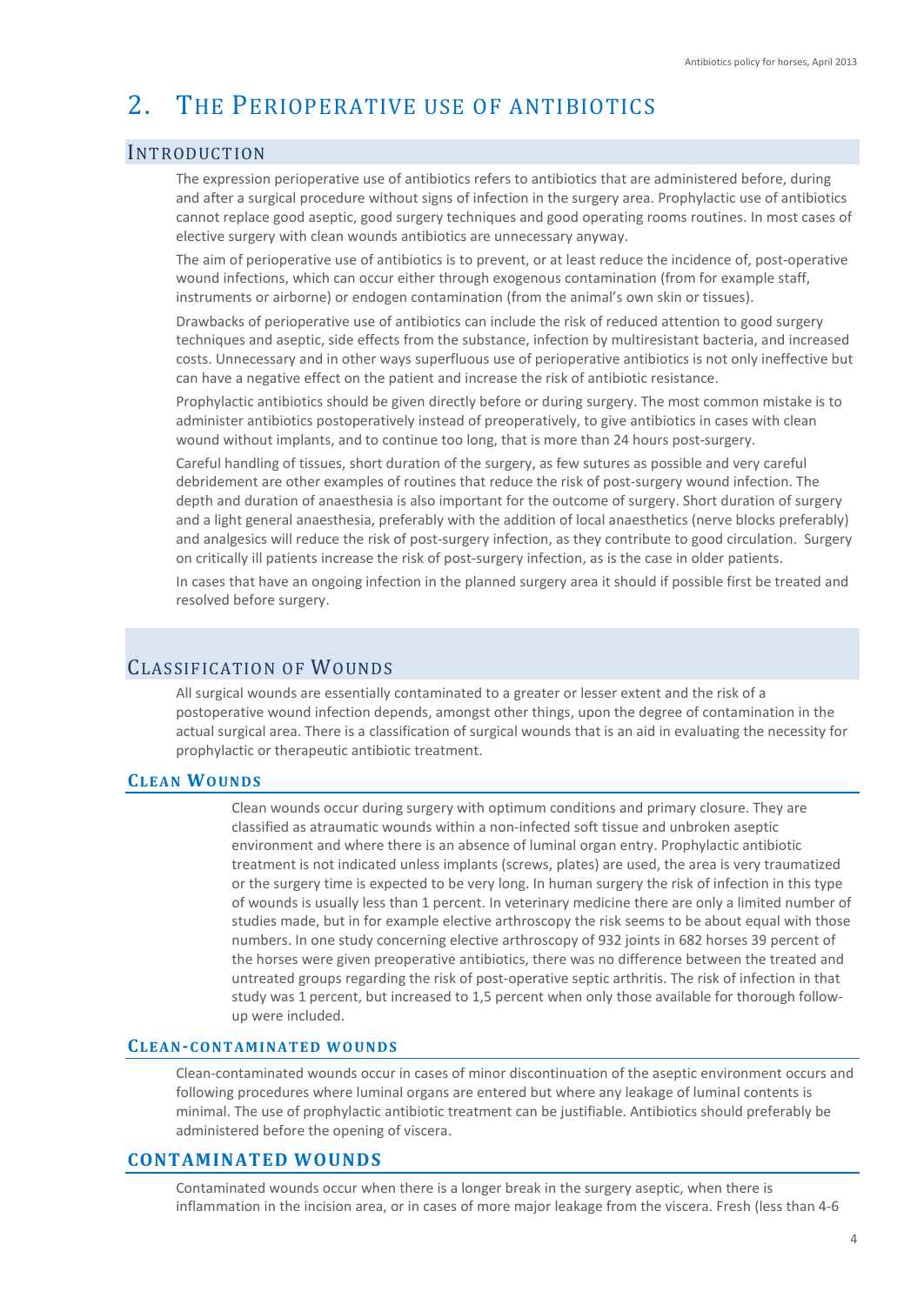hour) traumatic wounds are also included in this category. In humans the incidence of infection in this type of wounds is 10-17 percent. This group also includes acute colic surgery in horses. There are studies reporting an incidence of postoperative infection of up to 40 percent.

### **DIRTY WOUNDS**

The category dirty wounds include traumatic wounds older than 4-6 hours, traumatic wounds older than two hours with a lot of devitalised tissue, wounds with foreign bodies or faecal contamination, surgery wounds with a lot of exudate or in cases of perforated luminal organs. Then perioperative antibiotic therapy is valid.

# ANTIMICROBIAL PROPHYLAXIS IN SURGERY

#### **INDICATION**

In equine surgery perioperative use of antibiotics should be restrictive. In general, prophylactic preoperative antibiotic use is indicated in all cases of clean-contaminated or contaminated wounds, in surgery with implants or prosthesis, and in situations where an infection could be life-threatening.

Open uncovered castrations in the field can under certain circumstances be regarded as a cleancontaminated wound. Perioperative antibiotics is not indicated in the normal case, but under certain circumstances such as an inexperienced surgeon, problems during surgery or a difficult patient, antibiotics can be considered.

In human medicine correct prophylactic use of antibiotics is defined as a single dose before surgery, and up to an additional two doses within 24 hours of the end of surgery in high risk patients, and when implants are used, and not giving antibiotics in cases of clean wounds. If the risk of infection is believed to be 5 percent or higher this is an indication to give prophylactic antibiotics in surgery cases. Human studies have not been able to demonstrate any decrease in the incidence of postoperative wound infections after perioperative antibiotic use in surgery of non-complicated soft tissue surgery. Careful debriding was the probable explanation to why there was no difference between the patients given or not given prophylactic antibiotics.

There are equine studies regarding horses describing no difference in the risk of infection after celiotomy with or without preoperative treatment with antibiotics (penicillin and gentamicin). Use of perioperative antibiotics is however common in abdominal surgery and can be useful if an enterotomy is necessary.

Further indications for preoperative antibiotic use can be high risk patients, for example those with additional disease, undernourished or possibly patients on cortisone treatment. Preoperative antibiotic use is in general not indicated in cases of clean incision wounds, such as closed castration, periosteal lifting, desmotomy of the deep flexor tendon or a biopsy.

There are studies of clean wound surgery in dogs and cats showing an increase in risk of infection if the prophylactic treatment was not done correctly, that is primarily was continued for too long, compared to with no prophylactic treatment.

Prophylactic use of antibiotics is not recommended in cases of clean orthopaedic surgery. Exceptions to the rule would be if the surgery is expected to be of long duration, if major dissection is needed or if an implant is used.

Regarding surgery with unclean wounds antibiotic treatment could be seen as therapeutic rather than prophylactic. International literature often recommends broad-spectrum antibiotics for 24-48 hours, and then changing to a narrower spectra substance based on results from tests taken during surgery. The current recommendation in Sweden is instead to treat simple traumatic wounds and infected wounds in a patient with normal status locally and completely without antibiotics. The value of a bacteriology test should be evaluated case by case depending on why the wound is classified as unclean.

#### **DOSAGE AND TIMING**

For prophylactic antibiotic treatment to have effect it is very important to administer the antibiotic just before the start of surgery in order to reduce the risk of infection, or else give no antibiotics. Human studies show a fivefold higher risk of infection if antibiotics were administered 2-24 hours before or more than 3 hours after surgery, compared to if given 0-2 hours before incision. Studies have also shown that prophylactic antibiotic treatment is most effective if administered within an hour after inoculation with bacteria and inefficient if delayed until three to four hours after bacteria reached the wound.

The aim of prophylactic antibiotic use is to maintain a high tissue concentration during surgery and briefly afterwards, to prevent any contamination from resulting in an infection. It is important to choose a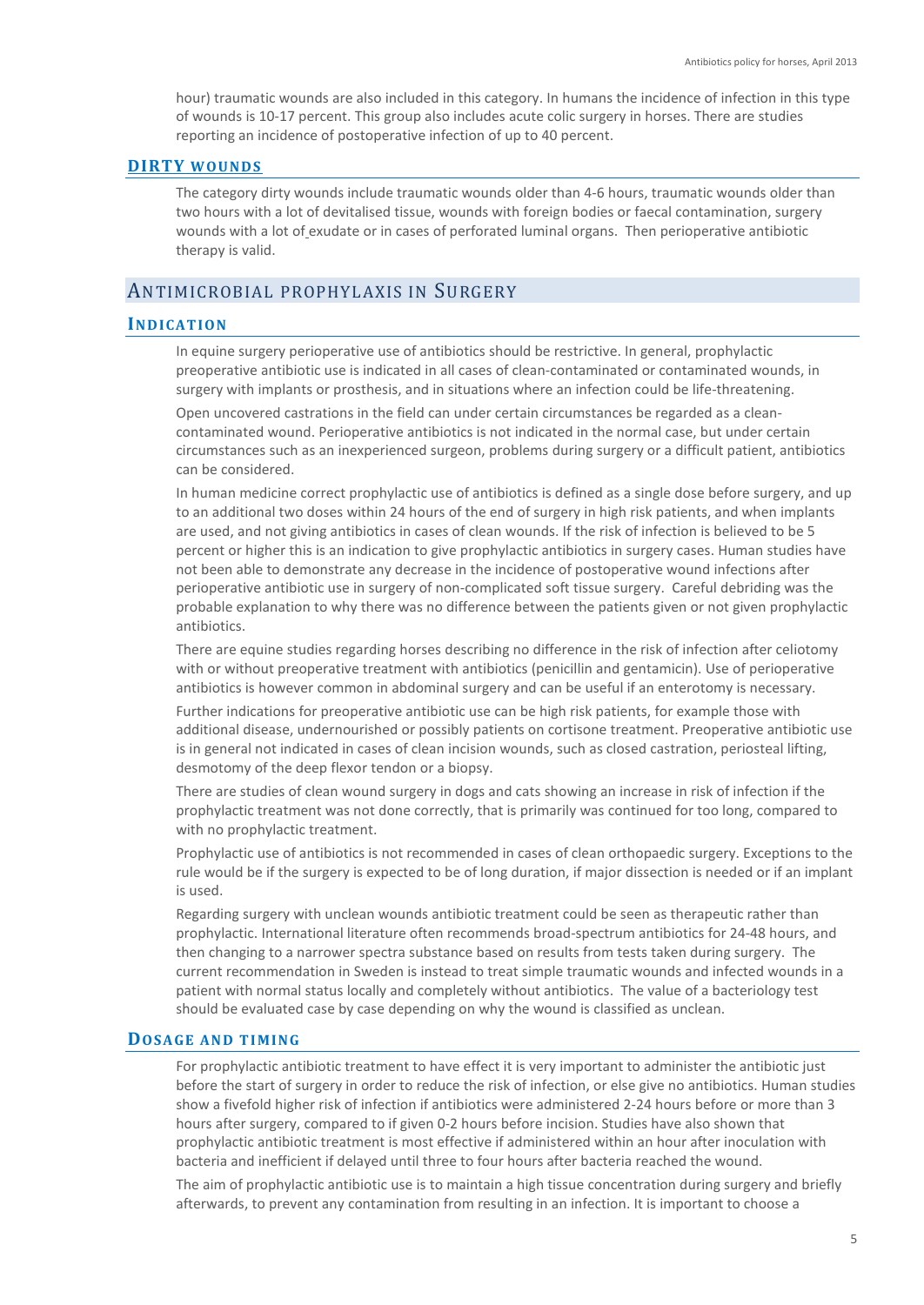substance that is active against the type of bacteria that are most common in post-surgical wound infections. In equines beta haemolytic streptococci and staphylococci (mainly S. *aureus)* are common*.* 

In prophylactic use intravenous injection should be the primary choice, with the injection made a minimum of 30 minutes but not more than 60 minutes before the incision, and preferably at the same time as the induction of anaesthesia. If penicillin procaine is given intra muscularly it should be administered one to two hours before incision. The prophylactic dosage should be the same as the therapeutic.

The half time for sodium penicillin is under one hour and for Gentamicin 3 hours. This means that in surgery of long duration a second dosage penicillin should be given during surgery. The recommendation is to repeat the dosage after two halftimes, so two hours for penicillin and six hours for Gentamicin.

#### **CHOICE OF ANTIBIOTICS**

In prophylactic use bactericidal antibiotics are preferred.

Penicillin is active against most bacteria that are equine pathogens and should therefore be the first choice. Based on literature ampicillin is also recommended in equine orthopaedic surgery. Ampicillin is however not approved for equine use in Sweden, except for foals and then as tablets. In abdominal surgery in Sweden a combination of penicillin and Gentamicin is normally used pre-surgery. Gentamicin should not be administered during anaesthesia as it can amplify the respiratory impairment from certain anaesthetics. Trimethoprim-sulpha is also contraindicated perioperatively if an  $\alpha$ 2 receptor agonist is used for premedication.

International literature usually recommends broad spectra antibiotics for prophylactic use, but this is not the primary choice in Sweden.

## **PROPHYLACTIC DURATION**

Perioperative use of antibiotics should end within 24 hours of surgery. As a rule, one to three injections during 24 hours after the end of surgery is sufficient. There are many studies in humans when the positive effect of antibiotics does not increase if it is given as a single dose before surgery or several times the first 24 hours post-surgery. Similar studies in small animals show the same results.

When treating traumatic wounds longer antibiotic use than during the actual procedure is probably unnecessary, provided that very careful surgical debridement with removal of foreign material and necrotic tissue is done.

In orthopaedic surgery the perioperative treatment usually continues until any vacuum drainage has been removed, as the risk of retrograde infection has then decreased.

If the substance has been administered for therapeutic aims the treatment duration should be until signs of infection has disappeared.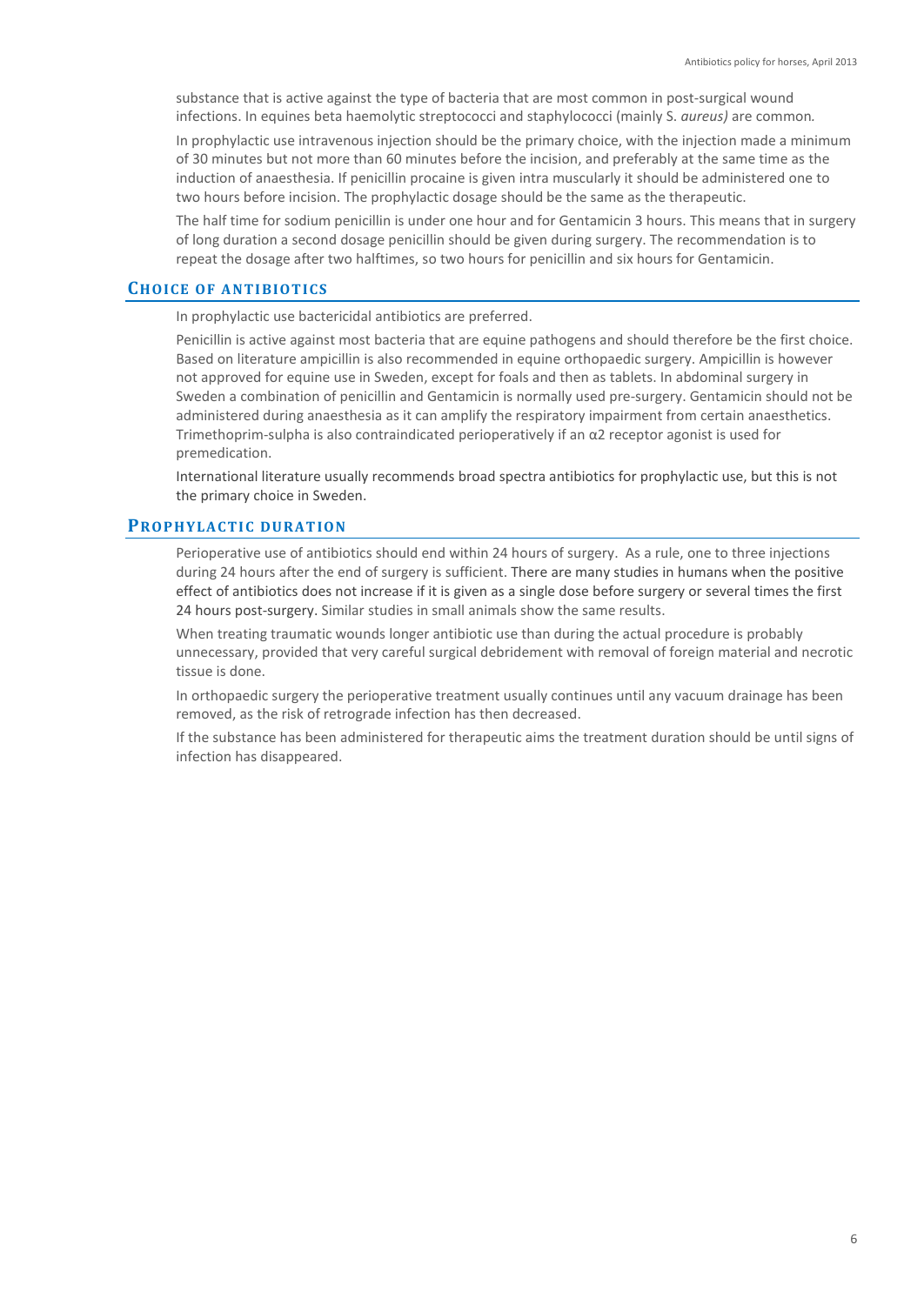# 3. GUIDELINES FOR TREATMENT

# **WOUNDS**

# INTRODUCTION

There are huge variations in opinions on treatment, medication, bandaging and suturing techniques in treating wounds in horses. Many substances for wound treatment are marketed to horse owners, but some of them are even dangerous. The clinician who improves his knowledge and uses his understanding of the wound healing process, combined with the absolutely necessary knowledge in anatomy, will be best prepared for dealing with wounds.

New research is appearing about modern wound treatment in companion animals. There are many new findings about wound treatment which facilitates a marked reduction in antibiotic use, using antibiotics more rationally and knowing in which cases it is unnecessary or even inhibits wound healing. Using modern interactive or bioactive dressings can result in promoted wound healing, which will result in shorter healing times and less risk of formation of proud flesh.

Infection delays wound healing, but faulty or excessive use of antibiotics can also have a negative effect on wound healing.

In most cases of local infection in wounds with secondary healing it is sufficient to use only topical antibacterial treatment with bioactive dressings, not containing antibiotics.

# INITIAL EVALUATION AND TREATMENT PLAN

First evaluate the whole patient, rather than deal with a major bleeding wound without first examining the whole horse. Solid understanding of anatomy is very important in order to make a correct evaluation of possible risks for other damaged tissues apart from skin and subcutis. In addition to the examination of the wound it is sometimes also necessary to do imaging to check for any fractures, foreign bodies etc, and to check for any possible perforation synovial structures. If how the wound occurred is known this can be of major help in the initial evaluation the patient. The main principle in treatment planning for a horse with a traumatic wound is to try closing the wound. Remember that a wound that is not sutured will roughly double in size after two weeks compared to when fresh. It normally pays to invest time, effort and money in doing a thorough early effort with wound cleaning, debridement and treatment with bioactive dressings, as the healing time can be markedly reduced and the end result improved.

There are only two reasons not to try and do at least primary closure of a wound and that is infection or lack of tissue.

There are however several reasons to careful consideration; for example, in case of obvious oedema, wounds older than 8 hours, a deep wound, open joint, contamination etc. It is important to tell the horse owner that wounds often break up after suturing, but it is worth trying anyway, even if it is not done as primary suturing but delayed.

# **ANTIBIOTICS**

#### Simple wounds

Are lesions that do not involve structures beneath the skin and subcutis. In these cases, the recommendation is to not give any antibiotics.

Most important to minimize the risk of infection is always to do a careful debridement of the wound, as soon as possible. Antibiotics cannot replace debridement of the wound. Wounds less than six hours old will after correct debridement be classified as a clean wound. If use of antibiotics is deemed indicated, it can be done very briefly, that is one injection before wound treatment or a maximum of 24 hours duration.

In wounds with a high risk of infection, that is big, superficial trauma with major tissue involvement, heavy contamination or in cases of impaired circulation, antibiotics are often indicated.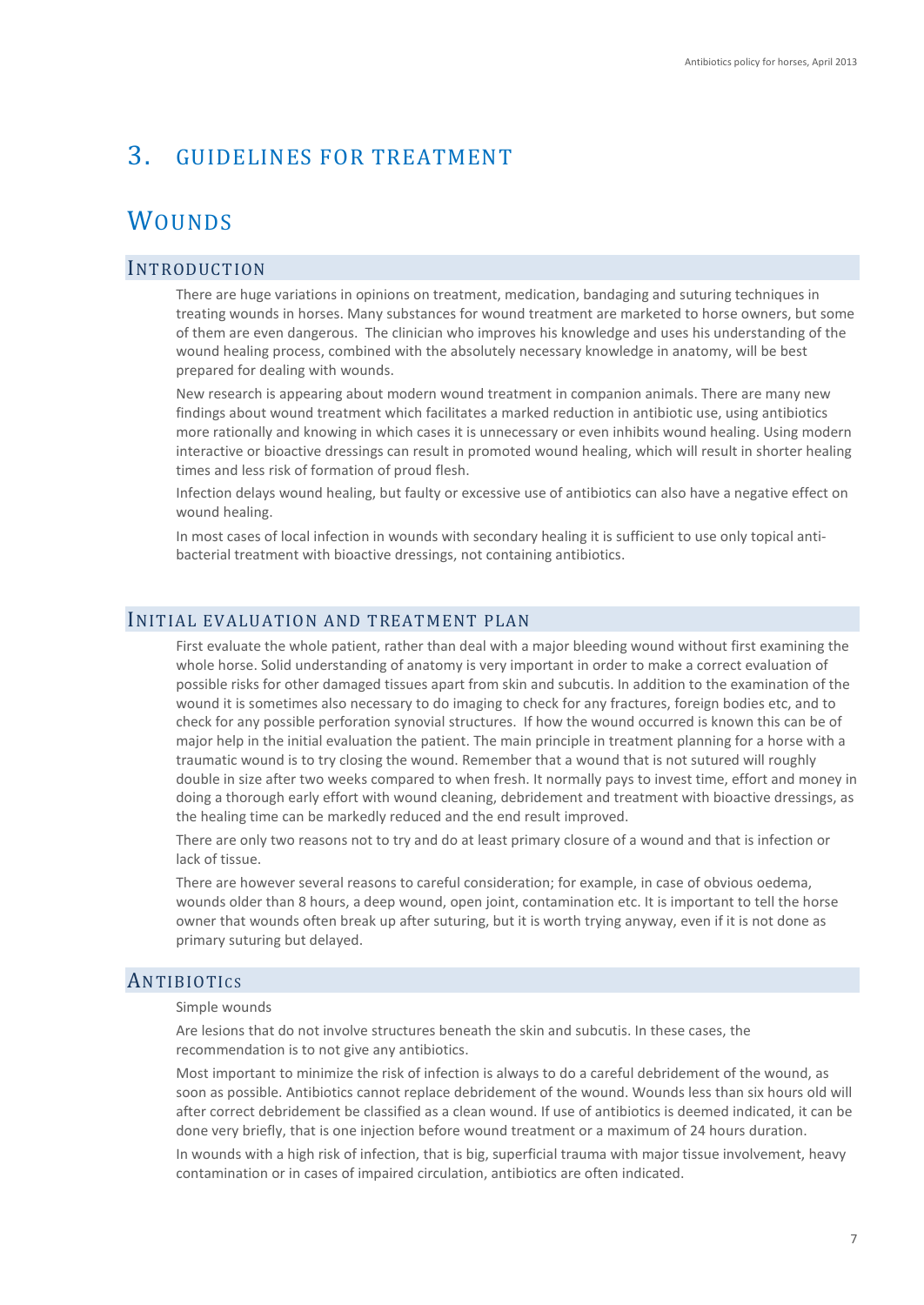In complicated wounds, that is acute, traumatic wounds that involve more structures than just skin and subcutis, the recommendation is to administer intravenous antibiotics as soon as possible (preferably even before any referral). When antibiotics is given only penicillin should be given, even if there of course will normally be a mixed bacterial flora on the wound surface and the recommendation in many other countries is to give a combination of for example penicillin and Gentamicin or other combinations of broad-spectrum antibiotics. The exception is synovial cavity perforating wounds (see separate chapter). How long antibiotics should be given must be considered case by case, and it is important to consider the size and depth of the wound. The general principle is that antibiotics should be used only with clinical indication and with as short duration as possible. Local antibiotics should not be used at all, as most products kill leukocytes and fibroblasts, which are needed locally in the wound.

Equine wounds that have been contaminated and therefore are at immediate risk of infection should not be treated by systemic antibiotics. If the horse has general symptoms, lymphangitis, osteomyelitis or if synovial structures are involved systemic treatment can be relevant (see separate sections). In cases of only local infection, even if there is a sequester, damaged tendon or bare cortical bone antibiotics should not be given. A patient whose wound is infected, bone oedema or granulation tissue that does not look healthy, will not benefit from systemic antibiotics treatment. Perfusion is normally poor in a chronic wound area. These wounds should instead be treated locally during 1-2 weeks with antimicrobial dressings, that do not contain antibiotics. If a sutured wound ruptures, any ongoing antibiotics treatment can be discontinued immediately, as the wound is accessible for continued local treatment.

In antibiotics treatment of horses with acute traumatic wounds a general guideline is 1-3 days of treatment. In certain cases, the treatment could be extended to five days but there are no set guidelines on which to base decisions on. If there is an established infection in the tissue with generalized symptoms the systemic treatment must continue until the clinical signs of infection have disappeared.

# WOUND TREATMENT

# **WOUND CLEANING**

Very contaminated wounds can be rinsed by water hose with tepid water before clipping of hairs. Before debridement the wound should be protected by hydrogel or moist dressings with saline while the wound area is clipped. The dressings or hydrogel is then removed in connection with the wound cleaning. The wound is then flushed with considerable amounts of saline solution. The flushing can be done with a 20-30 ml (or even better 60 ml) syringe with a pink (1,2 x 40 mm) needle, provided the contents are pushed out with force. The wound should not be rubbed with dressings at all. Wound cleaning done in this manner will reduce the number of bacteria in the wound, and also reduce contamination with earth and other dirt. In the next step the skin area around the wound is disinfected ahead of debridement and suturing (normal sterile cleaning).

#### **SURGICAL DEBRIDEMENT**

Debridement of the wound should be done irrespective of whether the wound should be sutured by primary or secondary intention or left to heal. Debridement removes dirt and bacteria. Flushing of the wound is done again (in the same manner as above), and surgical debridation of tissue is done across the whole wound with the aid of a scalpel, not scissors. Loose tears of any damaged tendon are removed, and bare bone be cureted across the whole surface. Large, partly loose skin flaps should be left, unless it is absolutely certain that they will become necrotized.

#### **SUTURING TECHNIQUES**

Suturing of skin should be done by monofilament material. Make sure circulation stays as intact as possible, that is do not use continuous suturing, do not pull the sutures too hard and use strong enough thread that do not cut. Use as little suturing material as possible deep in the wound and if needed use drainage or a tampon with direct pressure application. Suture as much as possible of the wound, even if the whole wound cannot be closed due to loss of tissue.

## **MOIST WOUND HEALING**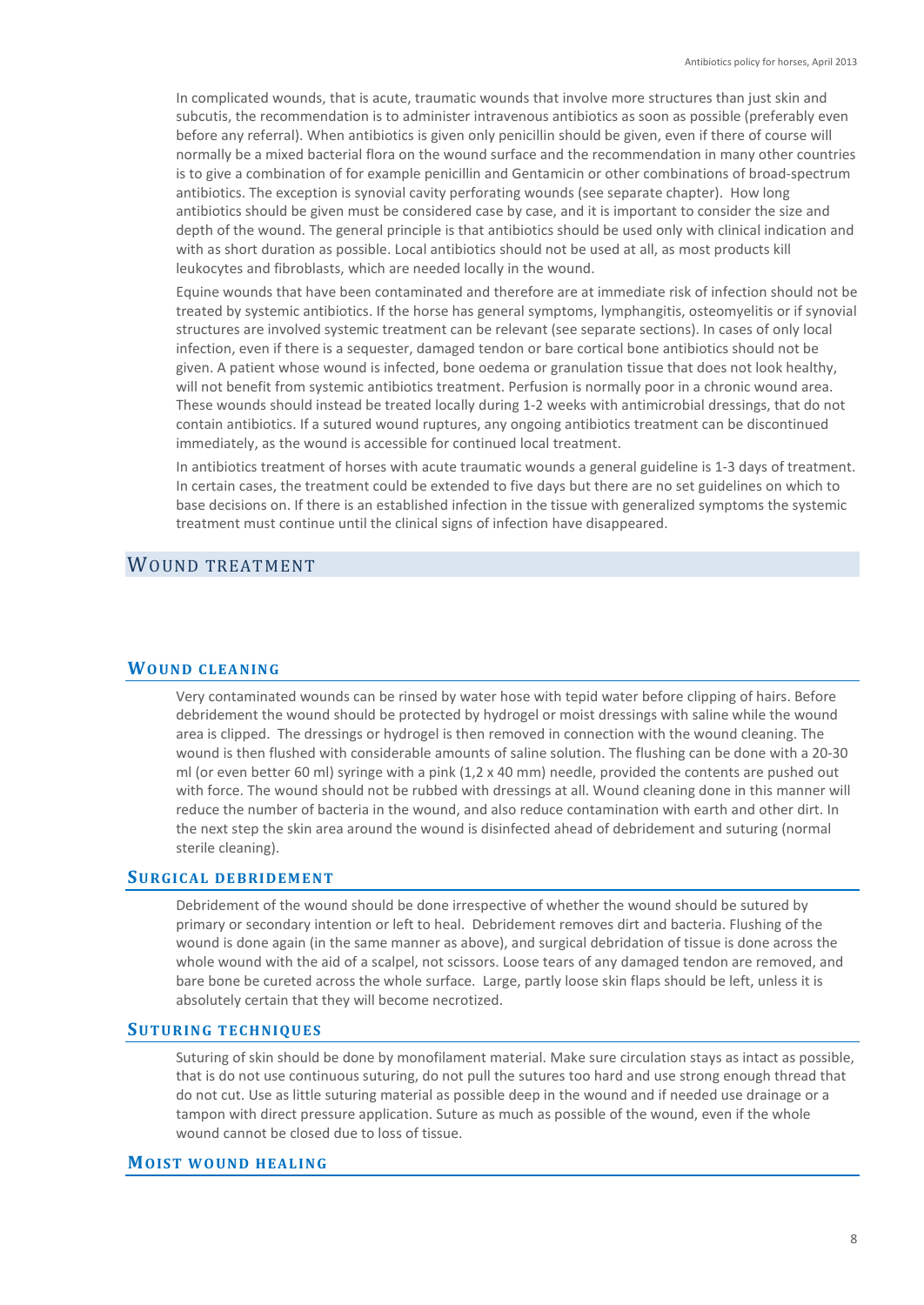A considerable number of studies in many species have demonstrated that a moist wound environment will result in a better and faster wound healing than a dry environment. This is a radical re-evaluation of previous theories that wounds should be dry and aired.

Wounds should be treated as biologically mild as possible, that is keeping the environment moist. A moist wound environment results in less pain, as free nerve endings are embedded in physiological solution, there are fewer wound infections as the natural defence mechanisms of the tissue is promoted, and there is less dry tissue that can harbour microorganisms. Frequent bandage changes should be avoided as they cool down the wound, damage newly formed epithelial cells and interfere with for example macrophage activity. A moist wound surface will in addition keep the dressing moist, which will reduce damage when changing or removing bandages. The wound should be kept moist, but the degree of moisture should be controlled so that it is not too high and that excretions cause maceration of wound edges and the surrounding skin.

Moist wound healing is obtained with the aid of modern interactive or bioactive dressings. Bioactive dressings refer to dressings that deliver or stimulate substances that are active in the healing cascade. The dressings control the wound environment while passive dressings absorb moisture and block the wound. Many modern dressings are designed to create a moist wound environment, which results in wound exudate and growth factors staying in contact with the wound, promoting autolytic debridement and faster wound healing. Through correct wound treatment, when necessary processes are supported and inhibitory factors removed presence of bacteria in the wound will normally not delay healing.

When treating wounds with secondary healing we want to stimulate the *initial inflammation*. This is done through a substantial debridement, use of bioactive dressings, not too frequent bandage changes and no or little use of NSAID. Later in the process when the wound is filled by granulation we want to inhibit the inflammation by using a different kind of dressing (foam).

If there is proud flesh it should be cut away. Do not use any astringent substances, such as Lotagen. Lotagen (metacresolsulfon acid and formalin) is a caustic substance with antibacterial effect but will in addition damage surrounding tissue and should not be used. Proud flesh is often a result of infection, so local antibacterial treatment should be started after excision of surplus proud flesh has been done, and the wound covered by an antibacterial dressing for 1-2 weeks. Local corticosteroids can sometimes help against formation of proud flesh. In cases of repeated forming of proud flesh, a silicon dressing is recommended.

#### **BANDAGING**

Bandages can be divided into three different layers; the primary or the contact layer, the medium secondary layer and the outer tertiary layer.

The purpose of the bandage is to provide pressure to reduce cavities, reduce oedema and bleeding, immobilise and protect the wound, support surrounding tissue and create the moist wound environment that promote healing. Immobilisation of a wound has great influence both for wound healing and for preventing infection. Immobilisation of extremities can be achieved by plaster, Robert Jones bandages with splints, or other substantial bandages.

#### PRIMARY LAYER

The primary layer is in direct contact with the wound and its aim can be debridement, to administer drugs or remove exudate to the secondary layer. The primary layer should minimize pain and prevent superfluous loss of moisture. This part of the bandage can be adherent or non-adherent, occluding (tight fit) or semi occluding. Adherent dressings are used if debridement is wanted. Semi-occlusive dressings allow air to pass in and exudate to pass out through the dressing, while the occluding dressing is also non-permeable to air and used when non-exuding wounds need to keep all moisture in the wound.

In veterinary medicine semi-occluding dressings are normally used. In horses, fully occluding dressings have a negative effect on wound healing as they are too tight and cause excessive formation of granulating tissue (this has been shown with occluding hydrocolloid dressings, however there is now also semi-occlusive hydrocolloids developed for humans). Non-adherent dressings can be used as the primary layer if there is no necrotic tissue left in the wound. They maintain moisture in the wound.

The primary sutured wound is less sensitive to which type of contact layer is used. The most important factor is that the wound is not stuck on the dressing. Also, in primary suturing of wounds a moist environment is preferable. Today there are thousands of different interactive or bioactive dressings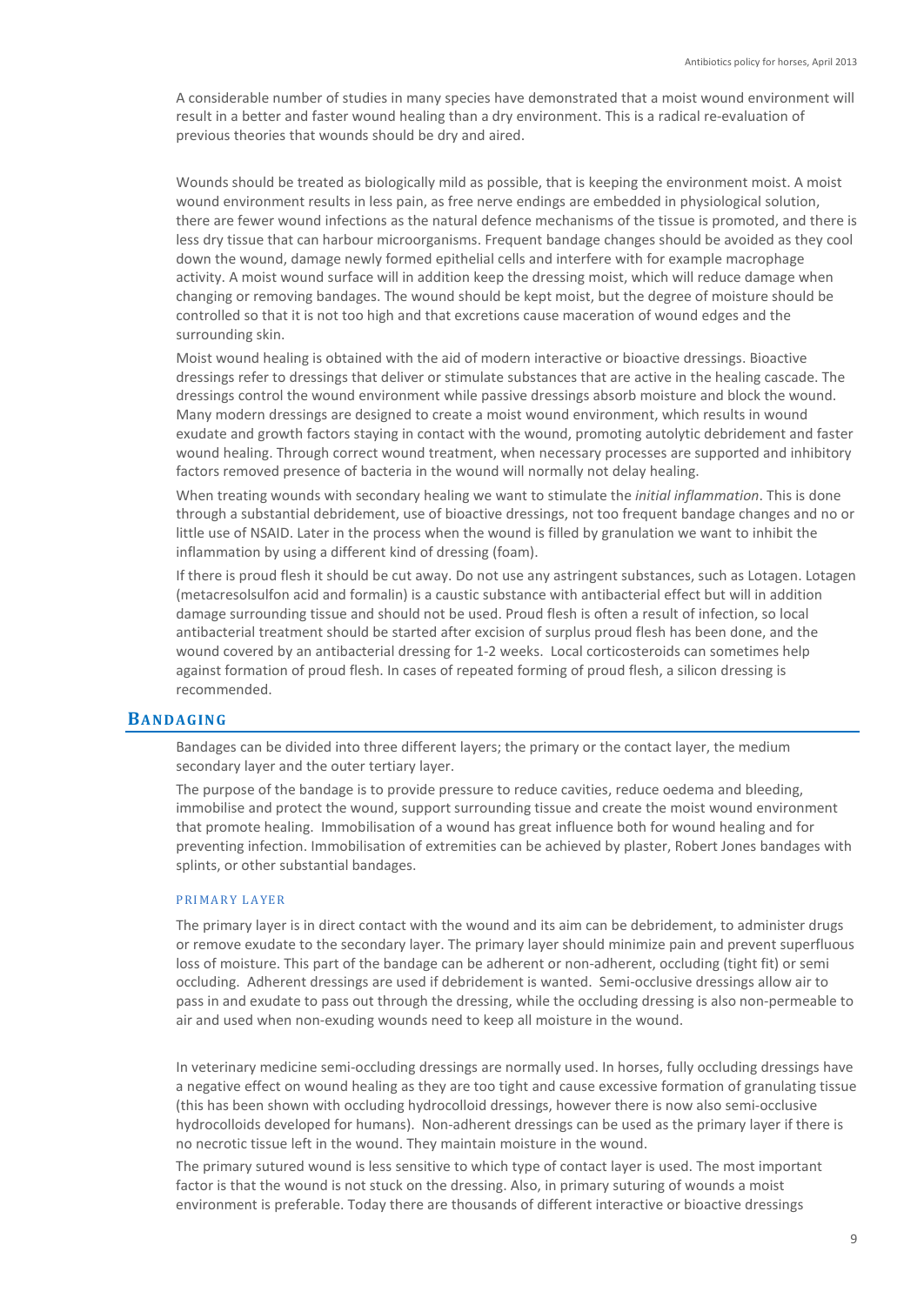available as primary layers and new ones are constantly being developed. Below is a check sheet for different types of dressings based on their contents, as a guide to choosing the right dressing for the right stage in wound healing. There is not one single dressing that can be used during the whole healing process, but they have differing effects. It is therefore necessary to learn and understand the wound healing process and based on that be able to judge at what stage a certain wound is and what you want to happen next in the wound, in order to choose the right dressing.

#### Hydrogels

The purpose of hydrogels is to create a moist wound environment for dry wounds. When a hydrogel dressing is placed on a necrotic wound it acts as a barrier that prevents moisture from the necrosis to pass into the air. Moisture accumulates which results in the necrosis dissolving.

Equine wounds are often so moist that extra moisture is not needed, and hydrogels are then not necessary. Rather they can cause delayed healing in horses if used for more than 2 days. If they are used, you should change to a different dressing as soon as granulation is appearing in the wound.

Hydrogel contains water, a polymer (often cellulose or starch) and propylene glycol. Debridement increases as the collagenase production is stimulated, hydrogel aids moisture and protects exposed tissue. Hydrogel is a good first aid for horse owners to have at home. They can be used to protect wounds while clipping the wound area and can also be used for a day or two until suppuration has started. Hydrogel decreases the inflammation, and therefore should only be used for a short time on a completely fresh wound that is still dry. The alternative is an alginate dressing, made moist with saline solution.

#### Alginate

Alginates are so far the best type of dressing for wound treatment in horses. Alginates are extracted from seaweed and consist of non-woven fibres of calcium- or sodium calcium alginate. When the dressing comes into contact with the wound exudate there is an ion exchange between the calcium in the dressing and sodium in the exudate, which results in the fibres swelling into a gel like mass. They can be used underneath hydrocolloid- or foam dressings on very liquid wounds.

Alginates debride the wound, stimulate the initial inflammation response (stimulating macrophages) and the formation of granulation tissue and improves healing. Alginates are very hydrophilic, that is have good absorbency. Give a good local protection against infection. Should be used until the wound has filled out with granulation tissue.

#### Hydrogenated polymer, foam

Foam dressings can be used for basically all wounds, also sutured. They absorb exudate and are available in many different forms and thicknesses, that can be chosen based on the expected amount of exudate and how the wound looks.

Foam dressings is the best choice when the wound has been filled with granulation tissue, when contraction and epithelisation is wanted. Available with and without a sticky surface.

#### Antimicrobial dressings

There are many versions of antimicrobial dressings. They can contain active activated carbon, silver polyhexanide, medical honey, hypertonic saline solution, iodine, or absorb bacteria passively. In human medicine the most common types are iodine-, silver -, honey and polyhexanide dressings.

Antimicrobial dressings are used for infected wounds, on proud flesh extirpation, as a preparation of the wound area before graft surgery, or if the wound is covered by bio film. Can also be used on wounds with a critical degree of colonisation or that are regarded at high risk of becoming infected.

Should not be used more than 1-2 weeks (Resistance can develop, at least regarding silver.) See further under the headline wound infection.

#### Gauze like dressings

Gauze like dressings consist of impregnated gauze covered by a perforated polyester film.

Gauze like dressings are only used for sutured wounds, normally surgery wounds. They prevent adhesion between the wound and the dressing. Permeable and therefore denatures the wound.

#### Silicon

In veterinary medicine silicon dressings are primarily used to treat proud flesh in horses, but the primary function is preventing keloids and the formation of hypertrophic scars in humans, by closing micro-vessels. The dressing is expensive but can be washed and reused at the next change of dressings. The dressing can also be stretched to cover a larger area. Is seldom needed if the wound has been correctly handled from the start, as it will then be very little proud flesh.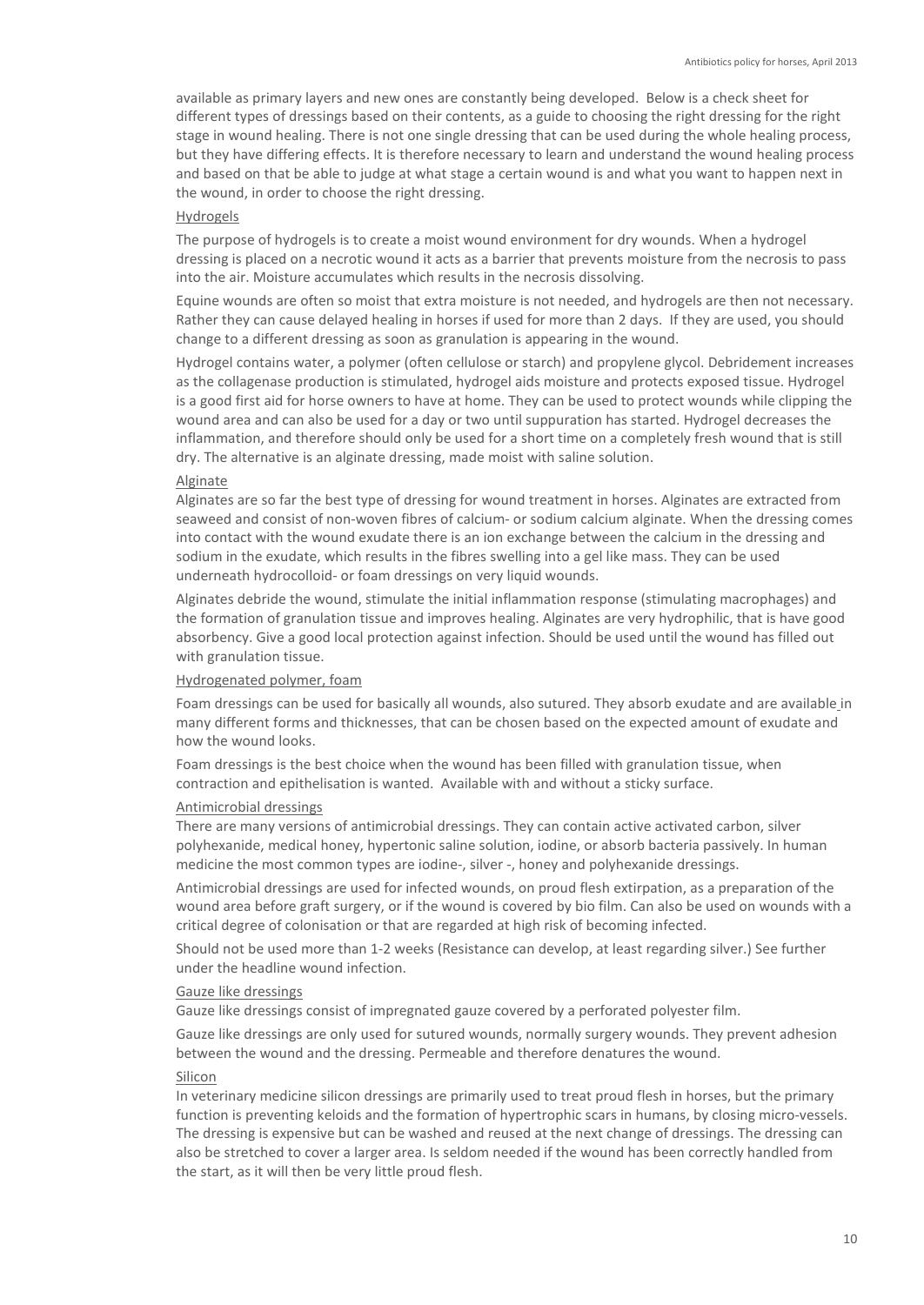#### Film dressings

For clean wounds which need epithelialization but do not suppurate, which basically all equine wounds do. Therefore, not very relevant for horses. Film dressings consist of polyurethane and resembles plastic but are permeable dressings where microorganisms can pass through. Available in spray form. Should be used on pink, healthy tissue. One drawback is that hardly any exudate is absorbed. Can be used as protection when a bandage is not used.

#### Hydrocolloids

Should not be used in equine wound care, as they form an occluding layer and stimulate the formation of proud flesh. They consist of gelatine and pectin from carboxyl methylcellulose. New semi-occluding hydrocolloids are being developed and can become an alternative in the future.

#### SECONDARY LAYER

The middle layer in a bandage is an absorbing layer which removes and stores exudate, bacteria and enzymes away from the wound surface. This layer should be thick enough to absorb the fluid which is created before the next change of bandage and is part of the immobilisation of the wound. The most common material used for the secondary layer is cotton wool. Many wounds are so moist that the selected primary dressing cannot hold all the fluid. It is important that the surrounding skin is not macerated by excessive wound secretion. This often means that a dressing with a high degree of absorption must be put on top of the primary layer before cotton is added. There are a lot of dressings with the sole purpose to absorb moisture, but for large wounds a baby nappy or ladies' sanitary pad is also an option.

#### TERTIARY LAYER

The outermost, tertiary, layer of the bandage has the main purpose of keeping it together. It usually consists of gauze, and adhesive tape of different kinds, but different kinds of splints can also be for extra strength.

#### **AFTERCARE**

Post-surgery wound treatment has the aim to promote healing and should be specifically designed for each wound. Wounds should be evaluated at every change of bandages in order to decide about any adjustments needed of the treatment. It is at the same time important not to change bandages too frequently. Preferably the bandage should not be changed more often than every fifth day, if it fits well and there are no signs of complications, but an interval of 3-7 days is possible. During secondary healing profuse secretion from the wound is common, also when no infection is present. During the healing period wound cleaning should be restricted to minimize disturbance of the healing process. The skin surrounding the wound must however be cleaned at every change of bandages. Skin areas not covered by the bandage but where wound secretions gather, should be protected by creams such as Vaseline, to prevent dermatitis. Do not disturb a granulating wound with local treatment before delayed healing has been ascertained. It will take a certain time before the tissue defect has filled out, also in cases of normal healing processes. Box rest until when sutures have been removed is normally recommended, to reduce the risk of wound rupture.

## WOUND INFECTIONS

Most wounds are not infected, although all wounds contain bacteria. The normal bacterial flora can protect against colonisation of more aggressive bacteria and stimulate wound healing. This means that all bacteria in a wound do not need to be eliminated. The clinical symptoms in a wound will increase with the number of bacteria present and how long they have been present. Whether the wound is contaminated, colonized, critically colonized or infected governs the degree of symptoms, but how much tissue is damaged, and the blood supply also plays an important part in the process of whether a wound gets infected or not. When the balance between bacteria and the host's ability to counteract infection is affected, a wound infection can occur.

Wound healing and infection cause similar inflammatory reactions. This poses a challenge when evaluating if a wound is infected or not. Wounds that heal with difficulty often look yellow and smudgy, which can easily be interpreted as an infection. But the yellow substance is fibrin and debris, not pus. Delayed wound healing is usually due to bacterial growth in the wound, especially in the form of biofilm. Biofilm is a slime consisting of extra cellular polymer substances where bacteria is often assembled and bound. Biofilm is now a focus in a lot of wound research. It is suspected that most of the wound bacteria are bound in the biofilm and that it causes a chronic inflammation in the wound, which inhibits healing. Considerable research efforts have focused on identifying substances that can eliminate biofilm and the bacteria present there.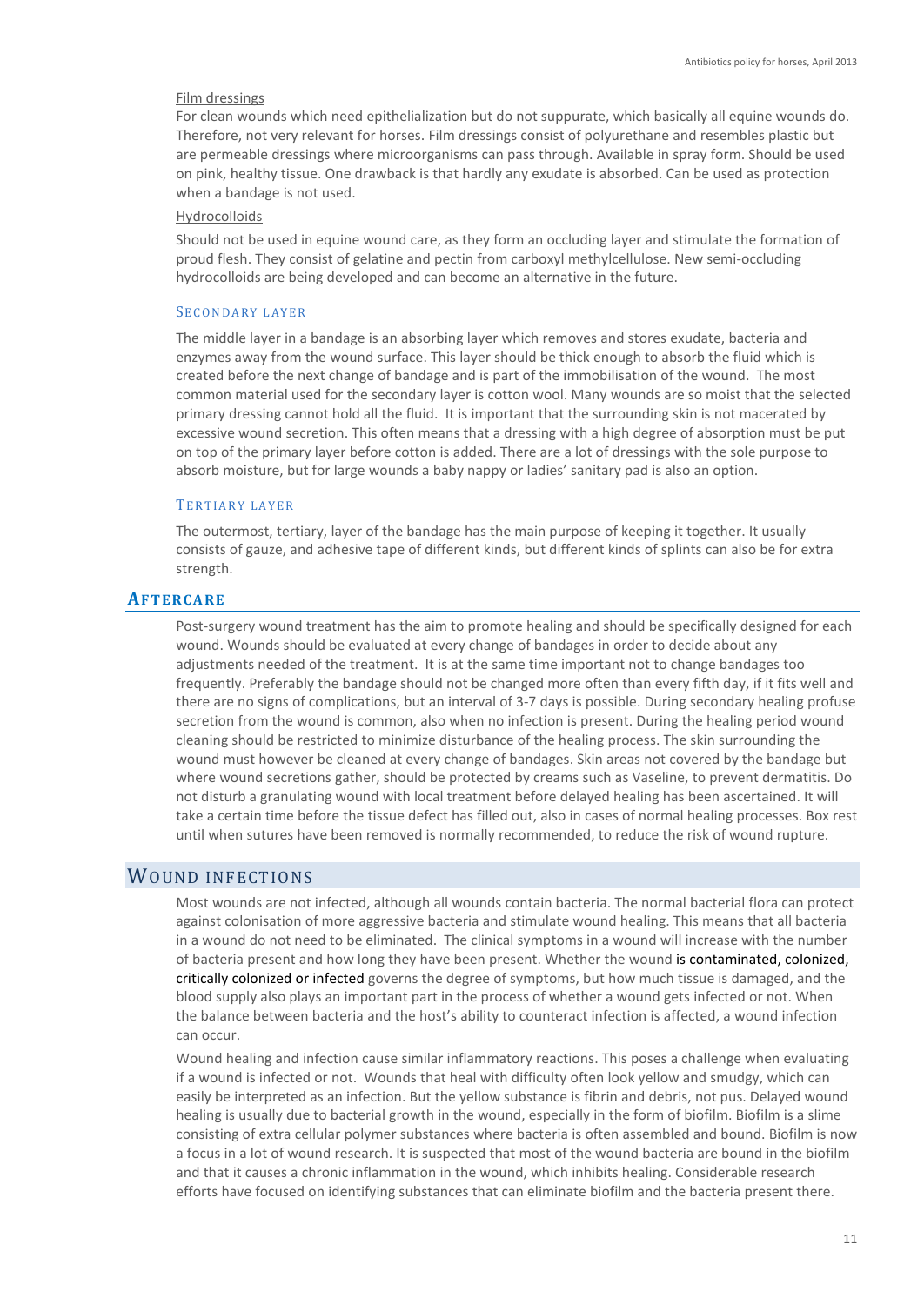Debridement has an important part in the process of removing biofilm. Some substances that have been shown to have effect on different ingredients in biofilm is: Polyhexanide, iodine, medical honey, EDTA, acetylsalicylic acid and others, as well as treatment with fly larvae. Often the choice of treatment is a combination of thorough mechanical cleaning plus local topical substances to break up the biofilm.

The symptoms of a wound infection are the classic signs of inflammation, that is redness, swelling, heat and pain in the surrounding tissue. (Bad) smell can also be a sign of infection, and pain in the area of a wound which did not hurt previously is a sign of infection. If bacteria from a slow healing wound are analysed some 10 different species can sometimes be identified. Bacterial culture is often not very helpful in deciding the treatment but based on the increase of for example MRSA it can be appropriate to do an initial culture in cases of slow healing wounds. Wound infections are usually caused by beta-haemolytic streptococci or staphylococcus, but other bacteria such as *Coliforms* and *Pseudomonas* also occur.

The condition of the tissue, as a result of for example surgery techniques and wound treatment, is the most important underlying factor deciding if a wound becomes infected or not. The risk of infection is normally much lower in cases of a cut with bleeding, even borders and minimal tissue damage, compared to in a crush trauma. Certain wounds should always be regarded and treated as primary infected, for example bite wounds and shot wounds caused by high energy projectiles. An infected wound can be sutured after the wound has cleaned (delayed primary suture) or when it is covered with clean granulation tissue (secondary suture) to reduce the substance defect and decrease healing time.

# **TREATMENT**

An infected wound cannot become a clean wound through surgical techniques. The treatment should instead be based on supporting the body's biological defence mechanisms.

In most cases of local infection in wounds with secondary healing it is sufficient to use only topical antibacterial treatment with bioactive dressings, not containing antibiotics. The treatment should be based on a clinical evaluation of the patient, possibly in combination with laboratory tests. In principle antibiotic use should be restrictive, due to the risk of selection of resistant bacteria (for example MRSA). Regional perfusion with antibiotics can be appropriate.

The use of bioactive dressings containing iodine is a standard treatment in cases of *Pseudomonas* infection in slow healing leg wounds in humans. As *Pseudomonas* wounds excrete a lot of pus, hydrofibre and alginate dressings can be used**.** Dressings containing silver can also be used in wound infections. They have topical effect on a number of bacteria, especially *Pseudomonas* and *S. aureus*.

Local treatment with antibiotics should be avoided, but wound cleaning should be thorough and if there is heavy colonisation or presence of biofilm the wound can be treated with for example polyhexanide, as a gel or a moist dressing, applied for at least 15-20 minutes. Especially in humane medicine there has been a change in attitude to the use of antiseptic solutions in wounds. One main reason is the aim to prevent antibiotics resistance, but also as a number of modern, non cell-toxic substances are now available on the market. In cases of infected wounds local treatment is increasingly common. The most relevant substances include honey, iodine, silver polyhexanide.

#### Silver dressings

Silver has been used for a long time in wound treatment, especially in humans, and is an ingredient in several types of dressings, but should only be used with clear indications and the treatment should be as short as possible. It should be noted that The Swedish Institute for Medical Evaluation (SBU) has declared that in human medicine silver dressings should only be used in the framework of controlled studies or with other systematic analyses and reporting of the effect.

Ionized silver has antibacterial effect against many bacteria. Modern silver dressings have a slow secretion of silver and lack many of the drawbacks that older silver preparations had. In addition, silver has antiinflammatory effects and downregulates metalloproteases in slow healing wounds. Reports of resistance development exist. Silver is available in several different bioactive dressings, sometimes combined with alginates or foam.

#### Iodine dressings

Iodine has been used for wound treatment for more than 150 years. Modern iodine dressings lack the drawbacks that previous versions had. Iodine has antibacterial effect against Gram-positive and Gramnegative bacteria. No development of resistance has been reported. Individuals with thyroid problems or large wounds should not be treated with iodine.

#### Polyhexanide (PHMB)

Polyhexanide impregnated dressings are relatively new in Sweden but has been used in human medicine in the rest of Europe during quite a long time. Polyhexanide is cytotoxic for bacteria including MRSA. No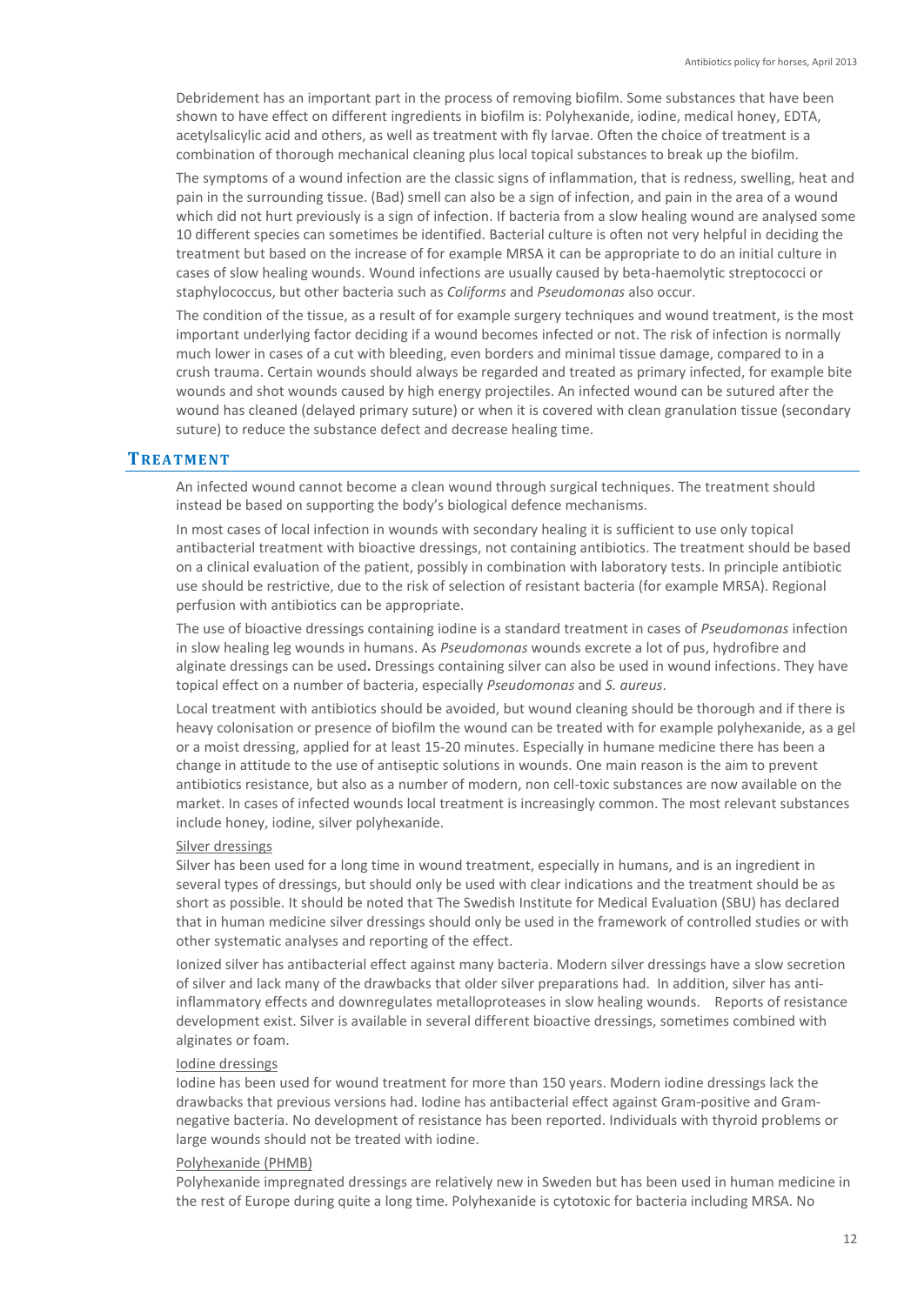resistance has been reported. Polyhexanide appears to have good ability to clean up contaminated wounds. It is available as flushing liquid, gel or a dressing. Dressings prepared with antiseptic substances can be used preventively in wounds with very high risk of infection but should not be a standard dressing for all wounds.

### Medical honey

Medical honey has become increasingly important in modern wound treatment in humans. Honey has been used in wound treatment since pre-historic times and its antibacterial properties are well documented. Honey dressings have a debriding effect, removes odours and creates a moist environment in the wound. There are no reports of development of resistance.

Medical honey (Manukka honey from bees who has lived in a Manukka tree environment in Australia and New Zeeland) has an antibacterial effect due to several factors a lowering of the pH, but also immunomodulating properties. Honey also acts anti-inflammatory, has an osmotic effect and stimulates granulation and epithelization. The drawback is that honey can become occluding. Medical honey products should include a UMF (Unique Manuka Factor) value, which should be about 10-12 to secure the effect. Medical honey is available in a tube and in different types of dressings.

# VASCULAR DISEASE

# THROMBOPHLEBITIS

## **AETIOLOGY, GENERAL**

Thrombophlebitis is an inflammation of the vessel wall of a vein, with or without infection and with or without a concurrent thrombus. The cause is often an irritation of the inside of the vessel wall by a catheter. Patients suffering infections, for example horses with diarrhoea, are more at risk of developing thrombophlebitis compared to healthy individuals. To prevent thrombophlebitis hygiene when placing a cannula is important. This requires hair removal with clippers that are cleaned and washed with surgical spirits between each patient, sterile wash of the skin and cannula insertion by a person who disinfects his/her hands and wear sterile gloves. Modern cannula materials make it possible to administer treatment longer without a change of cannula, as polyurethane is less of an irritant than materials used previously.

#### **TREATMENT**

Treatment of thrombophlebitis consist of local application on the skin with an NSAID-substance, possibly in combination with a systemic treatment with acetylsalicylic acid to hinder further thrombus formation. In cases of septic thrombophlebitis antibiotics, primarily penicillin, should be administered after the cannula has been removed and the tip saved for bacterial culture. The damaged vein should not be used for any injections until the thrombophlebitis has healed. If one of the jugular veins is heavily damaged the healthy jugular should not be used for a permanent cannula, as bilateral thrombophlebitis can cause oedema of the whole head due to lack of circulation. Surgery is very seldom necessary as the vein will eventually find a new route or develop collaterals.

# LYMPHANGITIS

#### **AETIOLOGY, GENERAL**

The protein rich interstitial fluid in cases of lymphoedema is a good bacterial substrate. The entry route for bacteria (usually streptococci) is often a small skin wound on a leg. The infection spreads in the tissue along the lymphatic system. The horse will be acutely lame (hindlegs are more likely to be affected) and be clearly sore also at a very light touching of the swollen, oedemic area, and develop a fever. It is not unusual that the horse's general condition is also affected. If the infection proceeds abscesses can form in the damaged tissue or more phlegmon-like changes occur. In rare cases sepsis can occur.

Lymphangitis must be regarded separately from lymph oedema, which is a swelling in a body part due to reduced function in the lymphatic system. Secondary lymph oedema can be caused by impaired lymphatic circulation. Lymph oedema in the distal extremities of the horse are common. They are normally painless and disappear with work but can be obvious if the horse has been standing still all night without moving. Horses who due to injury are subject to lengthy box rest can easily get swollen legs, especially around the fetlocks, and should therefore wear leg bandages to reduce the oedema.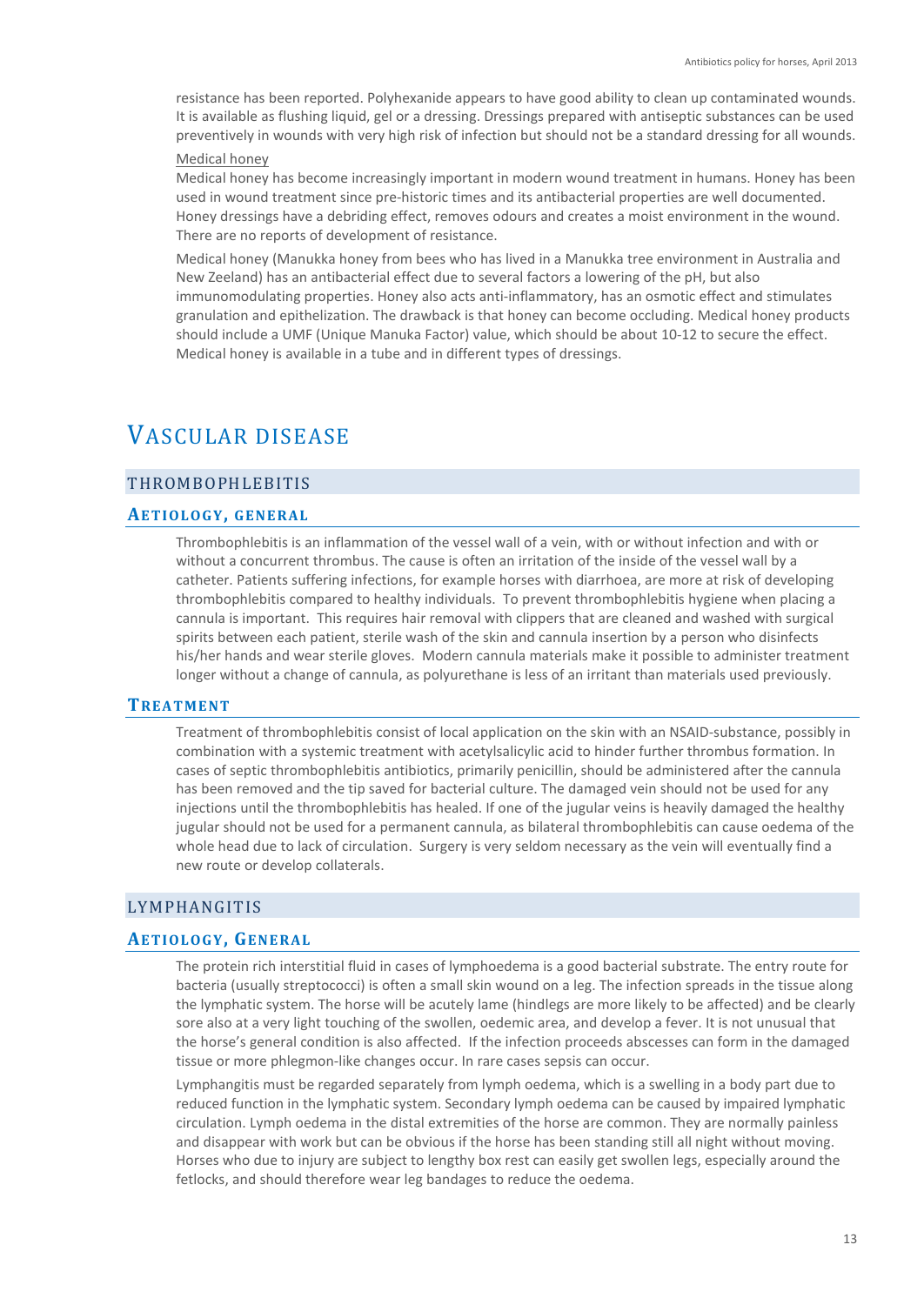## **TREATMENT**

Treatment consist of a revision of any wounds, cooling the legs by hosing them with cold water, massagepreferably in combination with the water hosing, aluminium acetotartrate bandage, rest with short walks by hand, NSAID (sometimes also glucocorticoids), systemic treatment with penicillin (in case of insufficient effect, broad spectra antibiotics are necessary). Possible abscesses should be incised. Repeated lymphangitis can result in the condition becoming chronic.

Treatment of lymph oedema is primarily increased exercise and secondly bandaging.

# BACTERIAL SKIN DISEASE

Bacterial skin disease refers to conditions beyond wound infections and abscesses.

# **AETIOLOGY, GENERAL**

The normal skin, hair and the normal microbial flora consist an effective barrier against infections, carrying both mechanical, chemical and immunological properties. Insult of the skin's protective barrier can however result in bacterial colonisation and infection. The emulsion of fat, sebum and sweat which are present on the cornified layer of the skin (*Stratum corneum*) pose both a physical and chemical barrier and contain for example fatty acids, ceramides, cholesterol, salts and proteins with antibacterial properties. Disruption of barrier integrity allows for proliferation and invasion of potential pathogens present on the skin. An intact protective barrier and hygienic routines in general will hinder the establishment of an infection.

A large number of factors can cause defects in the skin barrier. The most common for horses is friction, from tack, and maceration, due to moisture dissolving the protective barrier. Excessive washing and hosing of the skin results in a less dense *Stratum corneum* and the emulsion is reduced or disappears. Skin trauma of any kind, including micro-trauma, insect bites or itching, can also pave the way for microorganisms.

#### SUPERFICIAL PYODERMA

Superficial pyoderma/bacterial folliculitis is the most common type of bacterial skin infection and is primarily caused by some kind of insult of the protective barrier. This in turn paves the way for establishing a colonisation/infection by microorganisms. In superficial pyoderma the infection is confined to the epidermal layer and the hair follicles. There is often a mixed flora of bacteria, usually dominated by different species of Staphylococci, especially *Staphylococcus aureus*. Other agents are for example *Proteus*  spp, *E. coli*, streptococci and *Pseudomonas* spp. This type of pyodermas most commonly occur on the horse's distal legs and is one of the most common causes of mud fever. Pyoderma can also evolve secondarily to almost any type of dermatosis, affecting the skin, resulting in defects of the skin's protective barrier.

## DEEP PYODERMA

Deep pyoderma is a much less common form. In those cases, the infection has reached the dermis by breaking through the skin's basal membrane or by burst of the hair follicles. Clinically deep pyoderma presents with swelling, phlegmon, abscesses or draining fistula. In these cases, the infectious agent is usually also Staphylococci, but other types of bacteria occur. One particular form of deep pyoderma is socalled botryomycosis. These cases involve deep, nodular bacterial granuloma, normally associated with staphylococci. *Corynebacterium pseudotuberculosis* can also cause deep abscesses with fistula and diffuse cellulitis in horses but is very uncommon in Sweden.

#### DERMATOPHILOSIS

Dermatophilosis, also called rain scald or streptotrichosis, is caused by *Dermatophilus congolensis,* an actinomycete. The microorganism requires moisture and to become infectious, and also here a defect in the skin barrier is a prerequisite for infection. In a damp environment the microorganism releases flagellated zoospores. These can then cause infection if the animal's skin barrier is compromised, for example because the skin has been moist for some time. Outbreaks of the disease is therefore often seen after rainy periods. The microorganism can then survive in the environment several years and be a source of re-infection. Horses do not develop immunity to the bacteria after infection. Dermatophilosis can infect also other species, primarily cattle and sheep. As humans can occasionally be infected, dermatophilosis should be regarded as a zoonosis.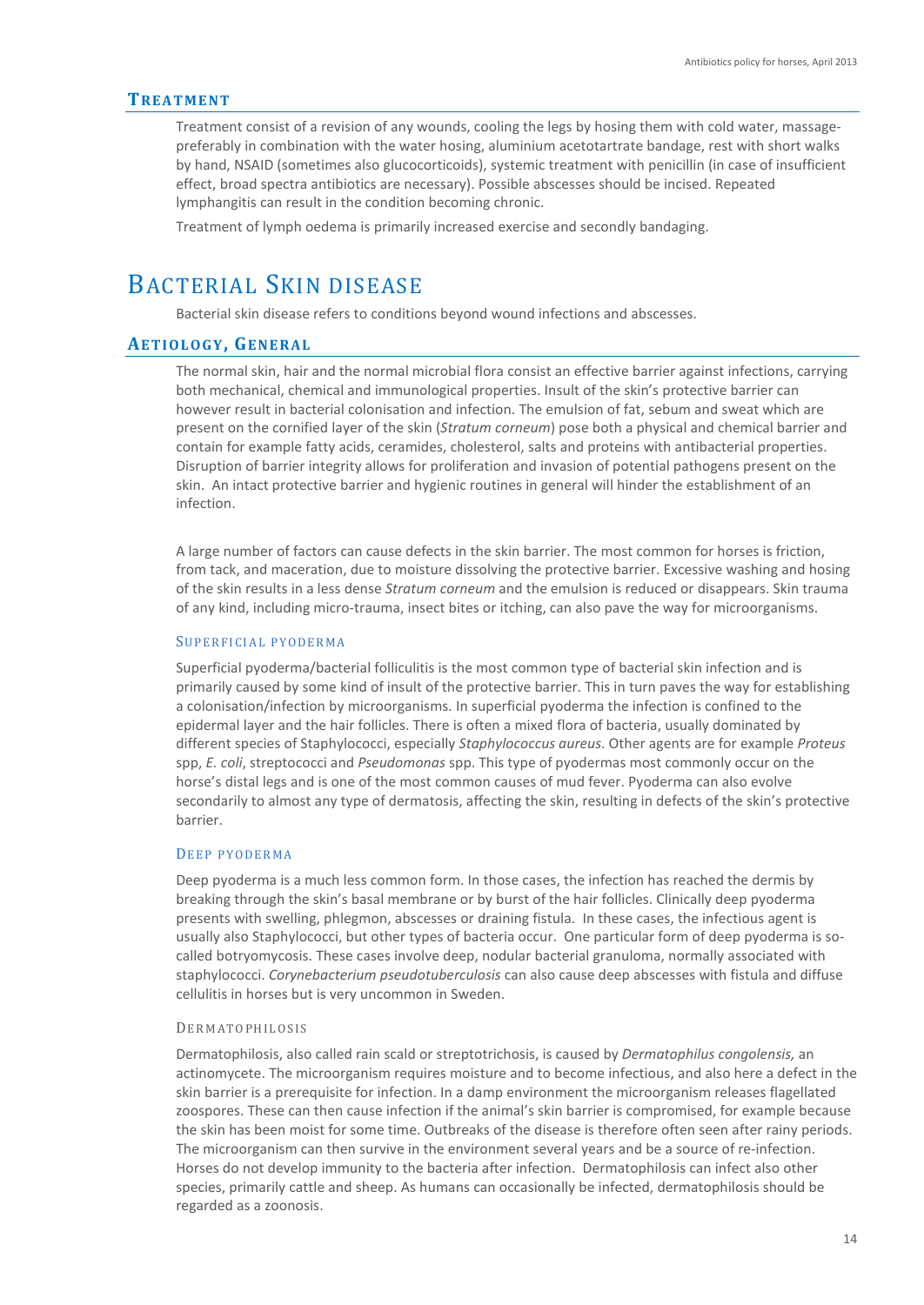# **DIAGNOSIS**

#### GENERAL

The clinical picture in superficial pyoderma is dominated by varying degrees of encrusted papules or crusty lesions with a more or less [erythematous](https://se.search.yahoo.com/search;_ylt=AwrJQ5s10t5aEQ8AiS8TOAx.;_ylu=X3oDMTEwaG85NmR1BGNvbG8DaXIyBHBvcwMxBHZ0aWQDBHNlYwNxc3MtcXJ3?type=C211SE714D20170127&fr=mcafee&ei=UTF-8&p=erythematous&fr2=12642) base. These clinical signs are however not pathognomonic for bacterial skin infections but can also be seen in a number of other conditions. An adequate investigation is therefore necessary for diagnosis.

The best way to confirm or exclude a bacterial infection is by a cytological analysis of samples taken from the skin. Tools needed are glass slides and the possibility to stain the sample, for example with Hemacolor or Diff Quick, immersion oil and a microscope

If crusts are present, remove the crus with a sterile skin scalpel. The glass slide can then be pressed against the moist underlying skin surface (impression smear). Alternatively, a cotton tip or the skin scalpel blade can be used to collect some of the surface material which then is spread on to the glass. If there is purulent exudate this can be spread on to the slide. In case of nodular lesions - take a fine needle aspirate and express the material to the glass. Let it dry. After staining the slide is examined by the microscope, with immersion oil under x 100. The cytological picture will quickly reveal whether bacteria are present, if there are coccoid or rod-shaped bacteria and if they occur intracellularly in neutrophils and/or macrophages. In addition, the cytology samples will give an idea about the number of bacteria and if there is a uniform or mixed bacterial flora. In dermatophilosis the typical branched chains of the coccoid bacteria can be demonstrated.

A culture sample with susceptibility testing is recommended in case a bacterial infection is demonstrated by microscopy and has been none responsive to empirical treatment or recurrent. A culture should also always be taken in cases where systemic treatment with antibiotics is considered. Samples for the culture can be taken with a culture swab or fine needle aspirate depending on the type of lesion. A biopsy, taken in a sterile manner and then placed in a sterile beaker with a few drops of sterile NaCl can also be sent for culture.

Biopsies can be used for culture (see above) but also histopathological analysis, which verify the diagnosis of bacterial infection. Histopathology is however more invasive, costly and time-consuming method compared to cytology. If a biopsy is taken from crusty areas, pay attention to include the crust in the vial sent to the pathologist. In dermatophilosis the diagnostic changes (typical bacterial chains) often are present in the crust itself.

#### SUPERFICIAL PYODERMA

Superficial pyoderma often occurs on the distal leg and areas subject to friction, for example the saddle area and where other tack is present. The coat will not be smooth and even in affected areas. Instead hairs will stand on end and papules and crusts can be palpated. The crust can fall off and leave a hairless area with erythematous (reddish) and scaly borders. The area can get increasingly larger, and underneath the crusts the skin can be erosive and moist or suppurative. Pain and oedema can also be noticeable factors in the clinical picture. In infections in the distal leg the scabs tend to be thick and adherent with erosions and exudate underneath. This in contrast to infections affecting other parts of the horse's body where crusts often are thinner and easy to epilate and without visible erosions and exudate underneath.

#### DEEP PYODERMA

Deep pyoderma cause phlegmons, draining fistula and nodules.

#### **DERMATOPHILOSIS**

Areas which get and stay damp over time (the back, legs) are predisposed for dermatophilosis. The coat hairs will become matted together and crusts can be palpated. These crusts are often quite thick, and the horse shows sign of pain if crusts are removed. During an active infection greenish pus is often present on the under surface of the crust. During healing the crusts are lost, revealing focal or multifocal alopecia., similar to superficial pyoderma/folliculitis.

### **HANDLING AND TREATMENT**

Of prime importance for a successful treatment result is an understanding of the mechanism behind the development of pyodermas. The bacterial infection is secondary to a compromised protective barrier and once the infection is resolved the primary cause must be addressed. "Mud fever" with a bacterial infection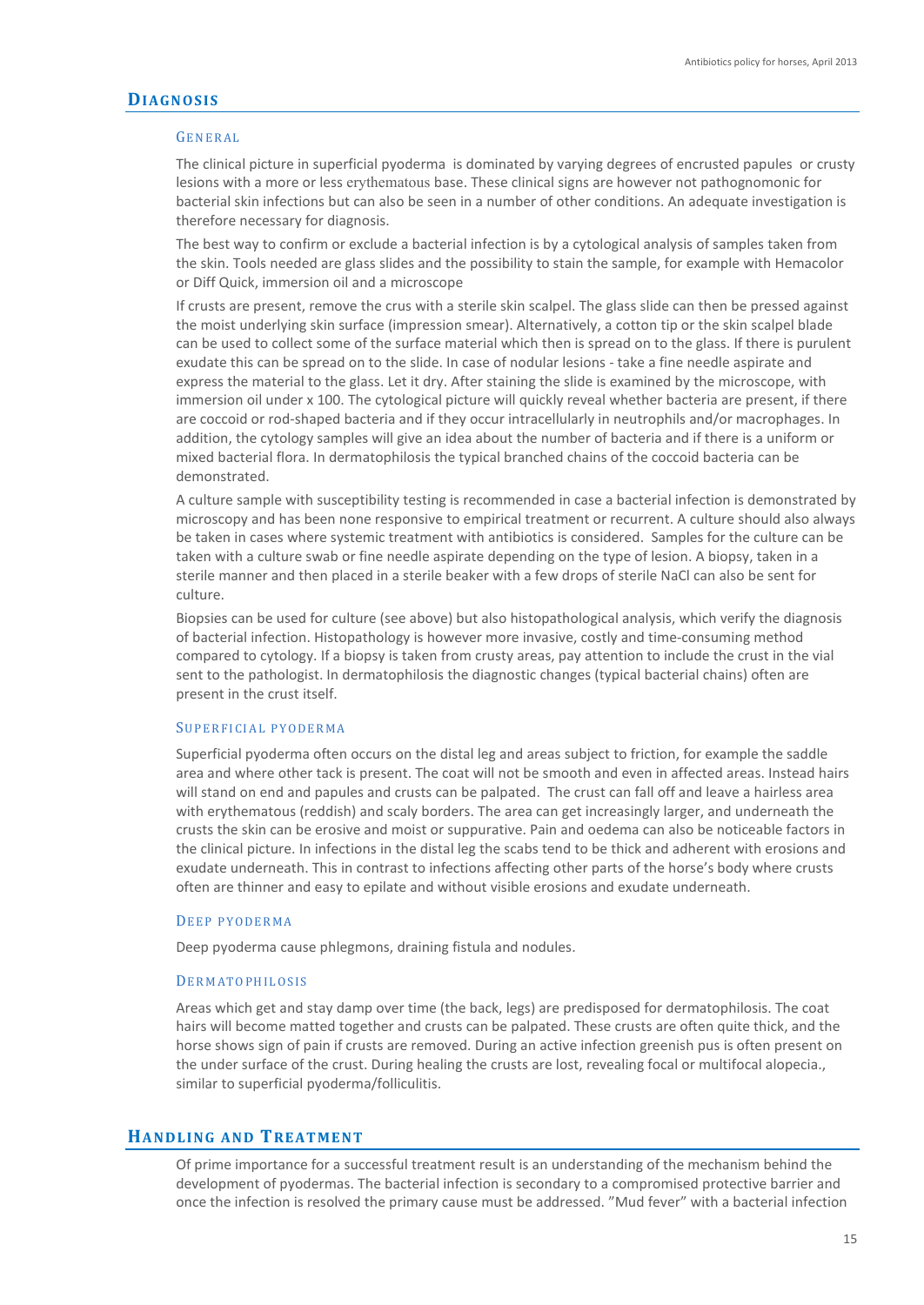can primarily be caused by both lack of hygiene/grooming, or excessive cleaning and washing, constantly wet legs, (macerated protective barrier) due to muddy paddocks, *Chorioptes* infection, photo sensitivity, vasculitis etc, etc. Environmental factors which damage the protective barrier lead to secondary infections. Cytology then often show a rich, mixed flora of bacteria. If there is an outbreak of mud fever with several cases together an analysis of the environment and stable routines is needed to identify possible predisposing factors such as excessive grooming that cause trauma or maceration in the skin, excess of water, for example in muddy fields and from cleaning procedures macerating the skin. If the primary cause is not addressed the horse will have recurrent pyodermas and not recover in spite of repeated antibiotic treatment, also after bacterial culture. Horses who will be out in wet, muddy paddocks might need a protective layer of fat on the skin, to maceration. In all handling of patients, prudent hygiene routines should be adopted to minimize the risk of spreading infectious organisms. This is especially important with horses with pyoderma. MRSA has been demonstrated in horses, primarily in the nasal mucosa but also in wound infections, post-operative infections and also in rare cases pyoderma.

#### SUPERFICIAL PYODERMA

In superficial pyoderma the infection can usually be controlled with daily topical treatment only. What is most important is that the treatment reaches the site of infection, underneath any crusts. Many horses can be sensitive to the touch of affected areas and NSAID can sometimes be useful in order to allow appropriate treatment.

Scabs should preferably not be torn off, as that causes pain and increased inflammatory reaction. Instead they can be moistened prior to the use of antibacterial shampoo. Salicylic acid has keratolytic properties and can be used for example by applying salicylic acid vaseline at 2 % and leave it on for

½-1 hour before washing the affected area.

Antibacterial shampoos, containing for example chlorhexidine 2-4 %, benzoyl peroxide 2,5-3 % or ethyl lactate should be allowed 10-15 min before rinsing it off to be efficacious. Dry with towels afterwards.

After washing an antibacterial leave on product can be used. Examples of substances without antibiotics that can be used is for example alcogels, medical honey, 1 % hydrogen peroxide cream and 0,4 % stannous fluoride. In cases when topical antibiotics are judged to be necessary, premier tier is fusidic acid, as the substance often is effective against staphylococci and usually not used for systemic treatment of horses. Mupirocin should not be used as this substance is a key substance for elimination of MRSA in humans, and therefore should be reserved for this purpose. Also avoid the use of topical trimethoprim-sulpha. Staphylococci are often sensitive to trimethoprim-sulpha, but as the choice of oral antibiotics for horses is extremely limited this combination should be protected so that infections can be effectively treated with this substance also in the future. Topical use of penicillin (for example mammary tubes) should also be avoided as penicillin is a potent hapten that can induce contact allergy when used topically.

Topical corticosteroids might be needed to control any remaining inflammatory reaction when the infection is in remission. When the infection is controlled a remaining inflammatory reaction in the tissue can negatively affect the skin barrier, thus carrying a risk of re-infection. A short-term topical treatment with corticosteroids, for example hydrocortisone aceponate, hydrocortisone or betamethasone is often effective. Corticosteroids do though inhibit the phagocytic capacity of neutrophils and macrophages and can therefore have unwanted effects during an ongoing infection. Ear drops for treatment of infectious otitis externa in dogs contain both antibiotics, corticosteroids and antifungal substances, which should be considered. Corticosteroids can also induce cutaneous atrophy over time. The risk of inducing cutaneous atrophy, which is irreversible initially but later turns permanent, increases with the length of treatment and the strength (potency) of the corticosteroid used.

Systemic treatment with antibiotics is only indicated if an infection has been diagnosed and does not heal with topical treatment (antibacterial nursing as described above) or if a more deep-seated infection or lymphangitis has developed. Systemic treatment should always be based on results from bacterial culture and susceptibility testing.

#### DEEP PYODERMA

In cases of deep pyoderma systemic treatment with antibiotics should be considered, based on bacterial culture and susceptibility testing, and be continued until the infection is cured, which can take two or several weeks. In cases of botryomycosis surgical treatment is usually needed, and in some challenging cases also in combination with antibiotic treatment.

An analysis to identify and address the underlying, primary cause should always be made in case of recurring or deep pyodermas.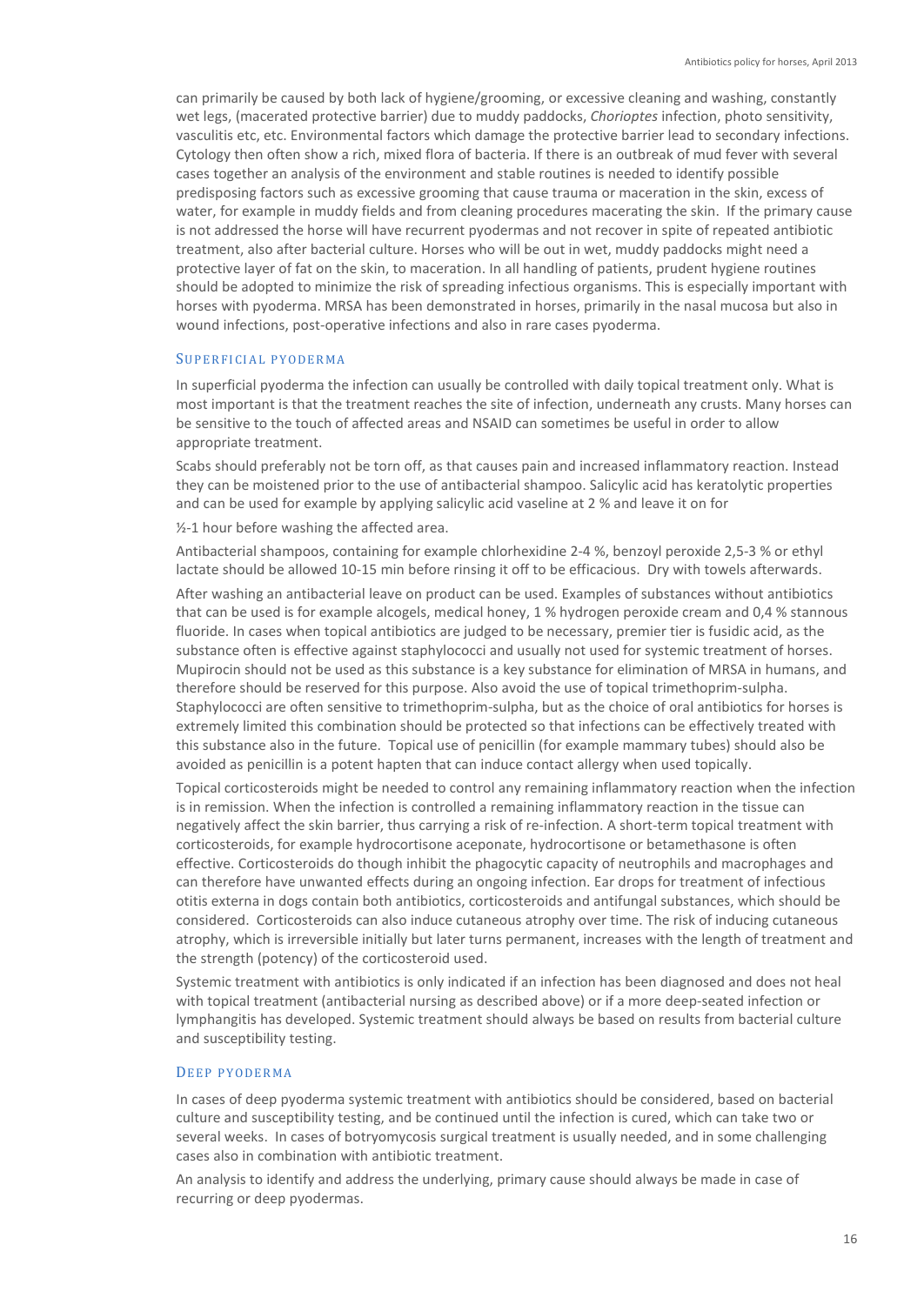#### DERMATOPHILOSIS

Dermatophilosis is effectively treated by bactericidal washing (benzoyl peroxide 2,5-3% or chlorhexidine 2- 4%) daily or every second day until the infection has healed. Any crusts should be collected and destroyed, as they contain large amounts of the bacteria. In cases when topical treatment is not feasible systemic penicillin or trimethoprim-sulpha is usually effective, even if resistance to trimethoprim-sulpha has been reported. Systemic treatment with antibiotics against dermatophilosis should be continued for 3-5 days.

# SYNOVIAL AND OSSEOUS INFECTIONS

# INFECTION AND/OR PERFORATION OF SYNOVIAL STRUCTURES

# **AETIOLOGY, GENERAL**

Infections in synovial structures (septic arthritis, bursitis and tenosynovitis) in horses are a potential threat to the horse's athletic career and even its life. If infection is established the joint cartilage and intraarticular structures may be damaged and even destroyed. The inflammatory process releases a cascade of catabolic interleukins, enzymes and free radicals which add to the damage caused by the infecting organism. Cartilage damage in the adult horse is basically irreversible. In the best possible case the hyaline cartilage is replaced by functional scar tissue (fibrous cartilage). Consequently, a joint infection should be treated with urgency and efficiency. Bacterial infections are by far the most common.

Joint infections can occur in three different ways:

#### Hematogenous infection

Foals with inadequate transfer of maternal antibodies have a highly increased risk of developing bacteraemia and hematogenous joint infections (and infections of tendon sheaths and bursae). Pathogenic bacteria can invade the blood circulation from the gastrointestinal tract, the umbilicus and the lungs. Inoculation of the joint will be classified in relation to the site of infection; synovia and synovial membranes (S-type; the foal is usually less than one week old), the subchondral bone (E-type; the foal is usually several weeks old) or the growth plate itself (P-type; foals a few weeks to several months old). Clinical signs are fever, joint effusion, periarticular swelling, and lameness.

All types of bacteria seen in neonatal sepsis can also cause septic arthritis/bursitis/tenosynovitis; for example, *Enterobacteriaceae* (*E. coli*, *Klebsiella* and *Salmonella* spp), *Actinobacillus* spp, *Pasteurella* spp, *Streptococcus* spp, *Staphylococcus* spp and also *Rhodococcus equi* in older foals.

Hematogenously spread agents causing joint infection or infection of tendon sheaths and bursa are unusual in adult horses but may occur.

#### Joint infections after penetrating wounds and infections in periarticular structures

Wounds penetrating to a joint / tendon sheath / bursa can cause synovial infections. Infected wounds and infected structures in the vicinity of a synovial structure may result in a secondary synovial infection. In all cases of wounds close to a joint, tendon sheath or bursa any possible penetration of the synovial structure and any contamination and infection should be checked for and excluded.

A horse with established synovial infection will usually show clinical signs like marked lameness (even at walk), marked effusion (of the affected synovial structure), diffuse swelling around the synovial structure, and in most cases a raise in temperature (sub febrile to febrile). If the joint capsule/ tendon sheath or bursa wall is open and can drain freely the horse will often show no or low-grade lameness, no effusion and little change of temperature. In this type of situation, it is not uncommon that the horse owner underestimates the seriousness of a wound and treats the horse at home without veterinary involvement. Days or weeks later, when the wound is healing and the drainage is closed, the horse will show the clinical signs of a synovial infection.

Common causes are bacteria from the skin and environment, for example *Streptococcus* spp, *Staphylococcus* spp*, Enterobacteriaceae, Pseudomonas* spp and anaerobic bacteria.

#### Iatrogenic infection

Iatrogenic inoculation of bacteria can occur after surgical procedures such as arthrotomy and arthroscopy/tenoscopy/bursoscopy or synoviocentesis (puncture/injection of synovial cavity). Clinical signs of an iatrogenic infection can occur several days or weeks after the procedure performed. With surgical site infections, clinical signs usually appear once the sutures have been removed. Clinical signs will be distension of the synovial structure, diffuse swelling (possibly focal at the site of an infected endoscopy portal), lameness and possibly fever.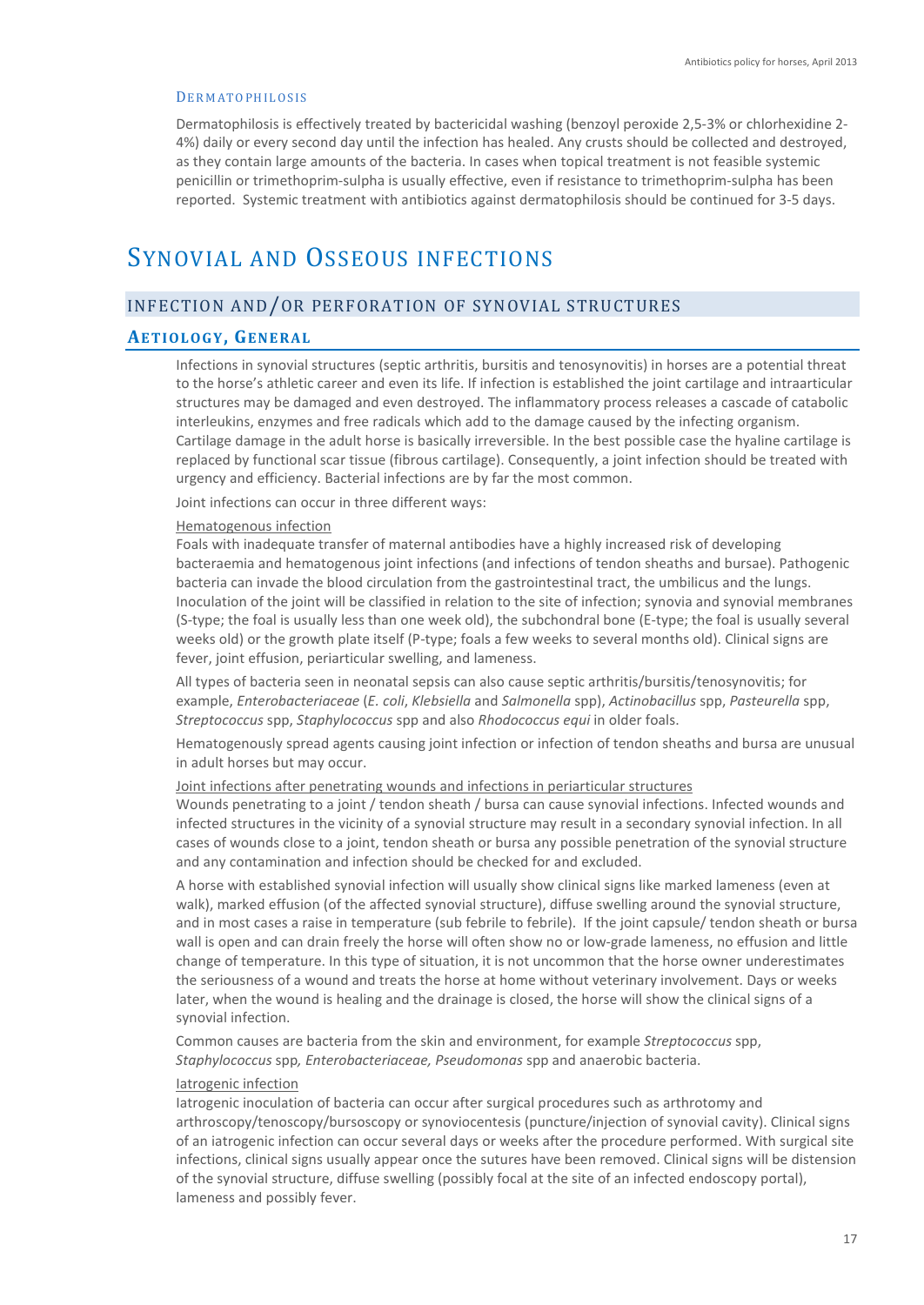It is not unusual that the clinical signs are less obvious than in septic synovitis after trauma, as previous treatment with steroids and/or concurrent treatment with NSAIDs will reduce the clinical signs. Especially iatrogenic synovial sepsis following steroid treatment may have an insidious onset and may be neglected by the owner and treating veterinarian for days.

A joint infection after arthroscopy is a rare complication, most will be related to infections related to the surgical portals and suture removals, primary joint infections are very rare. No significant prophylactic effect of perioperative antibiotics in connection with equine or human arthroscopy have been shown.

Perioperative antibiotic treatment can be considered for procedures that involve implants, biomedical preparations (for example stem cells or transplants), when multiple joints are operated during the same anaesthetic, or when surgery time is prolonged > 90 minutes).

Joint infections after a correctly performed intraarticular injection is highly unusual. A retrospective study at the Helsingborg Equine Hospital showed that out of 14124 i.a. injections during 5138 patient visits the incidence of iatrogenic joint infections was 0,075 percent, with all substances included. There was no case of joint infection when only a local anaesthetic had been administered. The analysis however showed a significantly increased risk of infection after treatments combining glucocorticoids (steroids) and polysulphated glucosaminoglycans.

Prophylactic antibiotic treatment in connection with intra articular joint treatments is not considered proper veterinary practice in Sweden. Diagnostic local joint anaesthetics and i.a. treatment should only be performed with strictly aseptic techniques. Prophylactic antibiotics use is not an alternative to strict aseptic techniques.

Avoid the combination of a steroid and polysulphated glucosaminoglycans.

*Staphylococcus aureus* is the most common (> 30 percent) bacteria in cases of iatrogenic synovial infections, both after synovial injections and surgery. Other bacteria involved in synovial infections include *Staphylococcus* spp*, Streptococcus* spp*, Enterobacteriaceae* and *Pseudomonas spp.*

## **DIAGNOSIS**

An infection in synovial structures should be considered in cases with the following clinical signs and case history: lameness, joint effusion, periarticular swelling, fever, wounds close to a synovial structure and/or previous treatment/surgery in the area.

It is very important that the veterinarian has a detailed understanding of equine anatomy when evaluating wounds. When a synovial infection can be suspected the diagnosis should be verified and correct treatment started immediately.

Synoviocentesis should be performed under strict aseptic conditions in horses with a suspected synovial infection. The synovial fluid should be evaluated by ocular inspection, cytological analysis and a total protein count should be performed. Part of the sample should be submitted for bacterial culture in dedicated enrichment media (aerobic and anaerobic). Horses with wounds located near a synovial structure should be evaluated by distension of the joint/tendon sheath/bursa to demonstrate possible communication with the wound, and intrasynovial antibiotics should be administered at the end of the procedure. An aminoglycoside is first choice.

Synoviocentesis in a horse with a suspected synovial infection should preferably be performed under sedation. An inflammation of synovial and adjacent structures makes the horse hypersensitive to touch and manipulation of the joint (for example if the leg is lifted during the procedure). If the synovial membrane is inflamed or the joint (tendon sheath/bursa is filled with fibrin, it can be difficult to get enough synovia for cytology and bacterial culture. It might be necessary to repeat the sampling several times until a sufficient amount of synovial fluid has been collected (preferably 4-6 ml).

Normal synovia is clear, light yellow and viscous. If the synovial fluid is thin, opaque, yellow or reddish brown, this strongly indicates an infection with a high cell count.

Normal joint fluid has a cell count of ≤0,5x10<sup>9</sup> cells/L. Infected synovia commonly has a cell count of  $>20x10<sup>9</sup>$  cells/L, however the cell count can vary greatly depending on when in the process the synovial sample is collected. Situations when the cell count can be low in spite of an infection is for example if the synovial structure has drainage, has a large accumulation of fibrin and cells, or in cases of chronic *Staphylococcus* infection (cell counts of 5-10x109 cells/L). If the horse is displaying clinical signs of a synovial infection and the sample is not contaminated by blood, synovial infection also should still be considered even with a cell count at 5-10  $x10^9$  cells/L. The number of neutrophil granulocytes in the synovia is usually <10 percent. In case of a joint infection it rises to ≥85 percent, with varying toxic changes. The amount of protein in the synovia can be measured by a refractometer; the normal value is 8-25 g/L, with an infection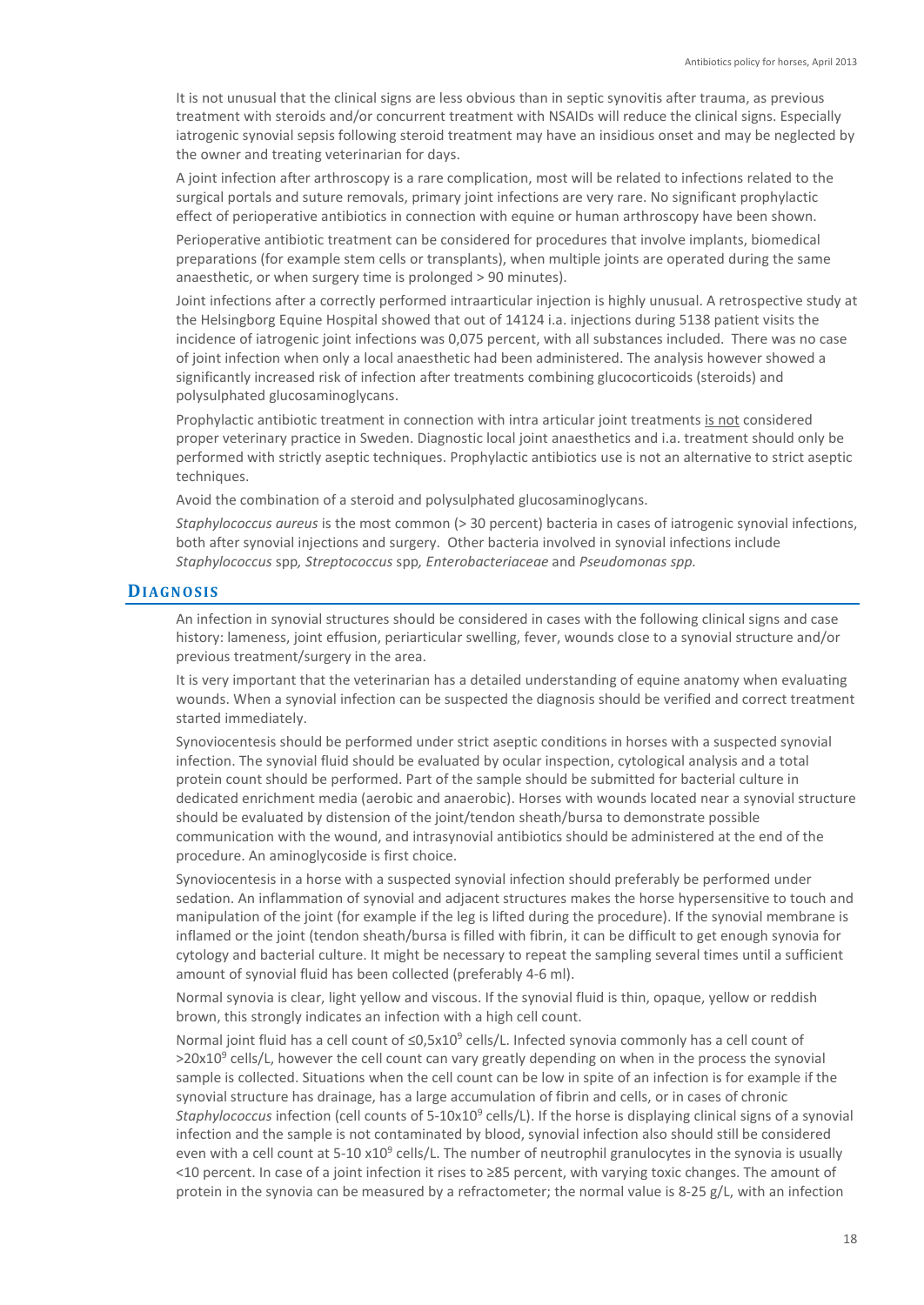the protein value rises to 40-80 g/L. In chronic infections the cell count can be low, but the protein content high  $\geq$ 55 g/L.

In wounds, bleeding due to penetration can cause synovia to be mixed with blood. To make an estimate of what portion of the cell count that derives from the blood the following formula can be used (relevant if the contamination is from pure blood):

 *(Haematocrit, synovia)/ (Haematocrit, blood) = (No. of leukocytes, synovia)/ (No. of leukocytes, blood)*

It is important early on to try and determine what type of bacteria that has caused the infection. If the horse does not respond to the chosen antibiotic treatment is important to have determined what organism has caused the infection, and any possible antibiotic resistance. Joint fluid should be collected and transferred to blood culture bottles (both aerobic and anaerobic). The culture method enriches low bacterial counts. To avoid contamination and misleading culture results proper aseptic sampling should be used. Culture of samples where synovial fluid has been transferred to a swab for transport to the laboratory has insufficient sensitivity. The reported frequency of positive culture results from synovia varies between 30 and 79 percent. The chance of getting a positive culture result varies with the type of patient, inclusion criteria and the method of culture.

Radiography is an important diagnostic aid for demonstrating intraarticular gas shadows, to exclude any possible intraarticular fractures and any possible foreign bodies. Radiography should be performed before synoviocentesis. Contrast radiography can demonstrate possible communication between the wound and any synovial structure. Ultrasound can be very valuable and demonstrate an inflamed synovial membrane, intraarticular fibrin and accumulations of cells, cartilage defects, fractures and fissures, foreign bodies and any communication with a wound. In chronic infections osteomyelitis can be demonstrated with radiography (in foals already within 7-10 days), and in an early stage with CT and/or MRI.

Distension of a synovial cavities can be performed for diagnostic purposes in horses where you want to test for any possible communication between a wound and a synovial structure. The volume depends on what anatomic structure you want to examine. Expect to use a volume 3-5 times higher than the volume you would use for a diagnostic anaesthesia. If you have excluded any intraarticular fracture it can be easier to perform the distension if a regional nerve block is first performed to provide local anaesthesia, or alternatively to first distend the synovial cavity with mepivacaine 2% followed by isotonic saline (NaCl). High intraarticular pressure is painful and the horse can show violent reactions. If spontaneous communication between the synovial structure and the wound is not demonstrated the leg should be flexed and extended, alternative the horse can be led for a few steps before a suspected communication is excluded. Please observe that it is not unusual that communication with a wound is found, when the wound is debrided under general anaesthesia, even if pre-surgery distension tests were negative.

Synoviocentesis should be followed by intrasynovial treatment with a concentration dependent antibiotic with bactericide effect; an aminoglycoside is a natural choice.

#### **TREATMENT**

An infection of a synovial structure is a potential threat against the horse's athletic function and treatment should commence before the result of a bacterial culture is available. Surgery is usually needed for successful results. When a joint infection is suspected the veterinarian in the field should contact a referral clinic to handle the case, before treatment commences. The decision if antibiotics treatment should be started immediately or not is taken in consultation with the referral clinic. As a positive bacterial culture can be very valuable later on both systemic and local antibiotics should not be administered until synovia has been obtained for culture. The exception can be acute wounds, where it can be suspected that antibiotics given at an early stage can prevent infection.

In iatrogenic infections and infections of older wounds, the infection will be established and immediate initiation of antibiotic therapy will have little effect on the outcome compared to the value of having a result from bacterial culture. Antibiotic treatment can be delayed for some hours until synovia has been obtained for culture.

In fresh (less than six hours) perforating wounds with minimal contamination a synovial infection can potentially be prevented; the bacterial flora is often a mixed flora and it is not obvious that the bacteria which is isolated corresponds to which organism that might later cause an infection. If the horse is being transported far (more than 4 hours) to a clinic/equine hospital before synovia can be cultured the wound should be cleaned, covered with a sterile bandage for the transport and given local and systemic antibiotic.

A retrospective study of wound cases at the Helsingborg Equine Hospital the time from when the wound occurred until arrival at the hospital was more important for the culture result than whether antibiotics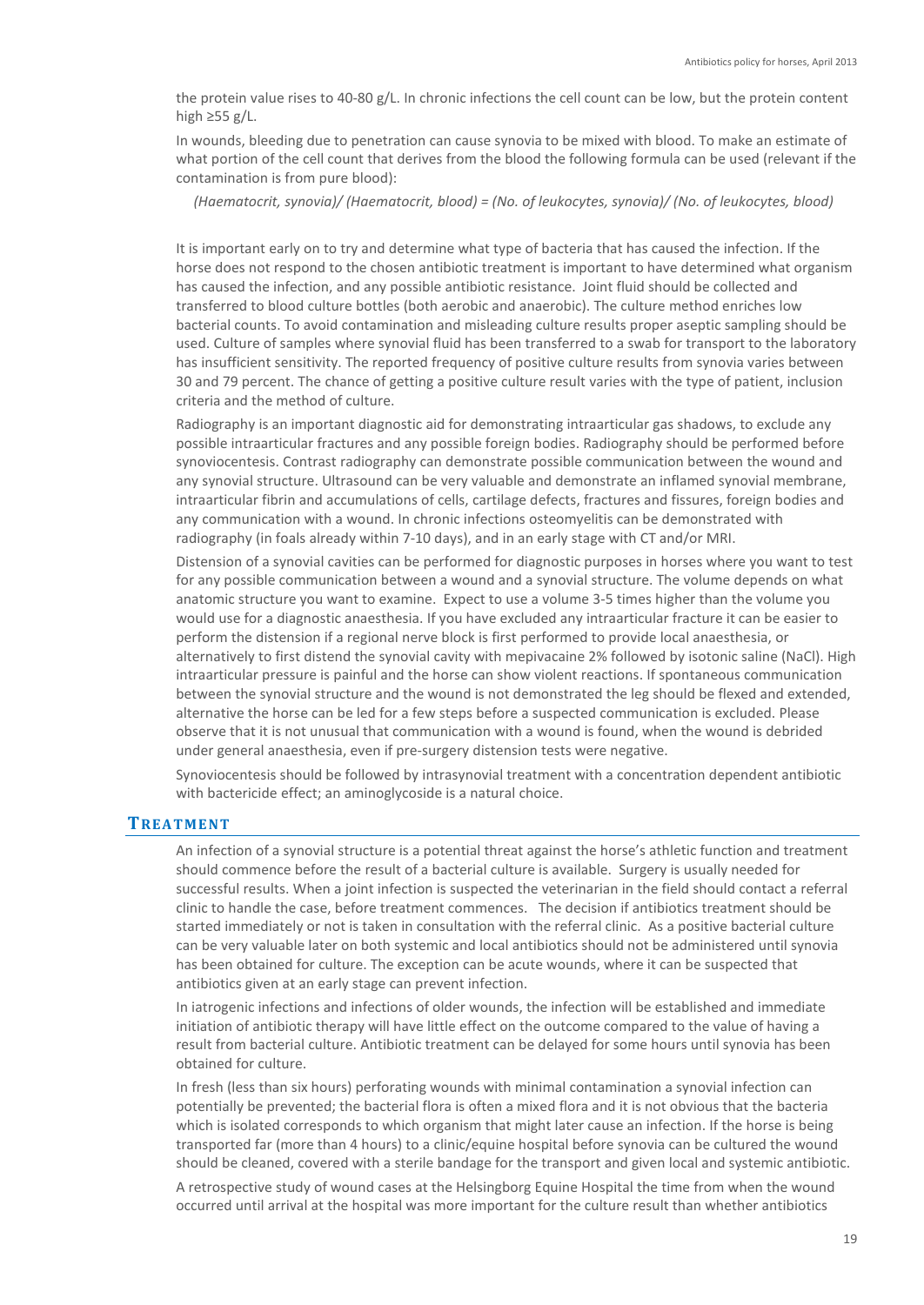therapy was started before referral. In positive culture results there was a significant association with the horse having had clinical signs for at least 24 hours. Antibiotic therapy before sampling/referral did not affect the results. However, a bacterial culture should be performed before starting antibiotic therapy.

Broad spectrum systemic antibiotic therapy against both Gram positive, Gram-negative and anaerobic bacteria is indicated in order to fight the pathogen as quickly as possible. Once a positive culture result is available the therapy should be adjusted so that the choice of antibiotics is appropriate based on the organism and pattern of resistance. If a culture result is negative and the infection does not respond to treatment, a new surgical procedure should be performed (arthroscopy/tenoscopy/bursoscopy) for sampling and debridement of infected tissue. Change in antibiotics strategy can be considered, for example change of substance or route of administration, however it is not unusual that an infected synovial cavity requires more than one surgical debridement and lavage before significant improvement is seen. If clinical signs persist another surgical intervention should be considered before changing antibiotics, unless a bacterial culture shows otherwise.

In cases of infection of synovial structures, it is seen as important that an antibiotic with bactericidal effect is used. To reduce the damaging effect of the immune system on the joint, the pathogen should be fought with minimum "assistance" from the immune system. Surgical lavage is used to remove both bacteria, catabolic enzymes and phagocytic cells from the joint.

International studies have shown that the combination of penicillin and gentamicin has effect on >85 percent of pathogens isolated form infected joints. This has been confirmed in Sweden in a large retrospective study of cases at the Helsingborg Equine Hospital. (Synovial culture from 259 horses with suspected/confirmed joint infection).

Both penicillin and gentamicin achieve sufficiently high concentrations in joints during systemic treatment. The combination of penicillin and gentamicin is therefore recommended as the primary choice in initial systemic therapy of equine synovial infection in Sweden. The systemic treatment can be combined with local therapy with an aminoglycoside, primarily gentamicin.

For systemic treatment of foals with hematogenic synovial sepsis please note the section on foals and neonatal septicaemia.

Local therapy with aminoglycosides has been shown to be very valuable. Experimental and clinical studies have shown that you can achieve concentrations 5-100 times what is achieved with systemic administration. Local administration methods include intrasynovial injections, regional intravenous perfusion, regional osseous perfusion, administration via a "constant rate infusion" catheter, placed intrasynovially, implantation of various antibiotic impregnated material (e.g. gentamicin impregnated PMMA-pearls). In intrasynovial injection with Gentamicin the dose is 100-500 mg.

In regional IV perfusion the gentamicin dose is up to 500mg. The solution should be diluted so that the concentration of gentamicin does not exceed 5 percent. Higher concentrations are tissue irritant and may cause thrombophlebitis. In local treatment it is also important to pay attention to the total systemic dosage of the chosen aminoglycosides so that it does not exceed the recommended amount. This is especially important with foals.

Joint infections and wounds that penetrate joints and other synovial structures require surgery in order to maximize the chances of successful healing without reduced athletic function. Diagnostic and surgical endoscopy offers visualization and cleaning of intrasynovial lesions and focus for persistent infections such as cartilage defects, pannus, accumulation of fibrin and cells, necrotic and contaminated tissue and foreign objects. Wounds entering a synovial cavity can be visualized by endoscopy. The endoscopy is done after standard cleaning of the wound and endoscopic intrasynovial debridement can be performed. Endoscopy is also very valuable in iatrogenic infections after injections. Cartilage defects, pannus and accumulation of fibrin and cells are common in these cases and require surgical intervention. Endoscopic debridement reduces the demands on the immune system to fight the infection.

Synovial infections can be treated by repeated needle lavage, however there is a risk that a focus for infection is missed. If the horse does not respond to treatment diagnostic and surgical endoscopy is recommended. In chronic infections that are difficult to treat arthrotomy and drainage through the arthrotomy wound can be valuable.

It is recommended to continue treatment until at least three days after clinical signs have ceased and synovia cytology values have been normalized.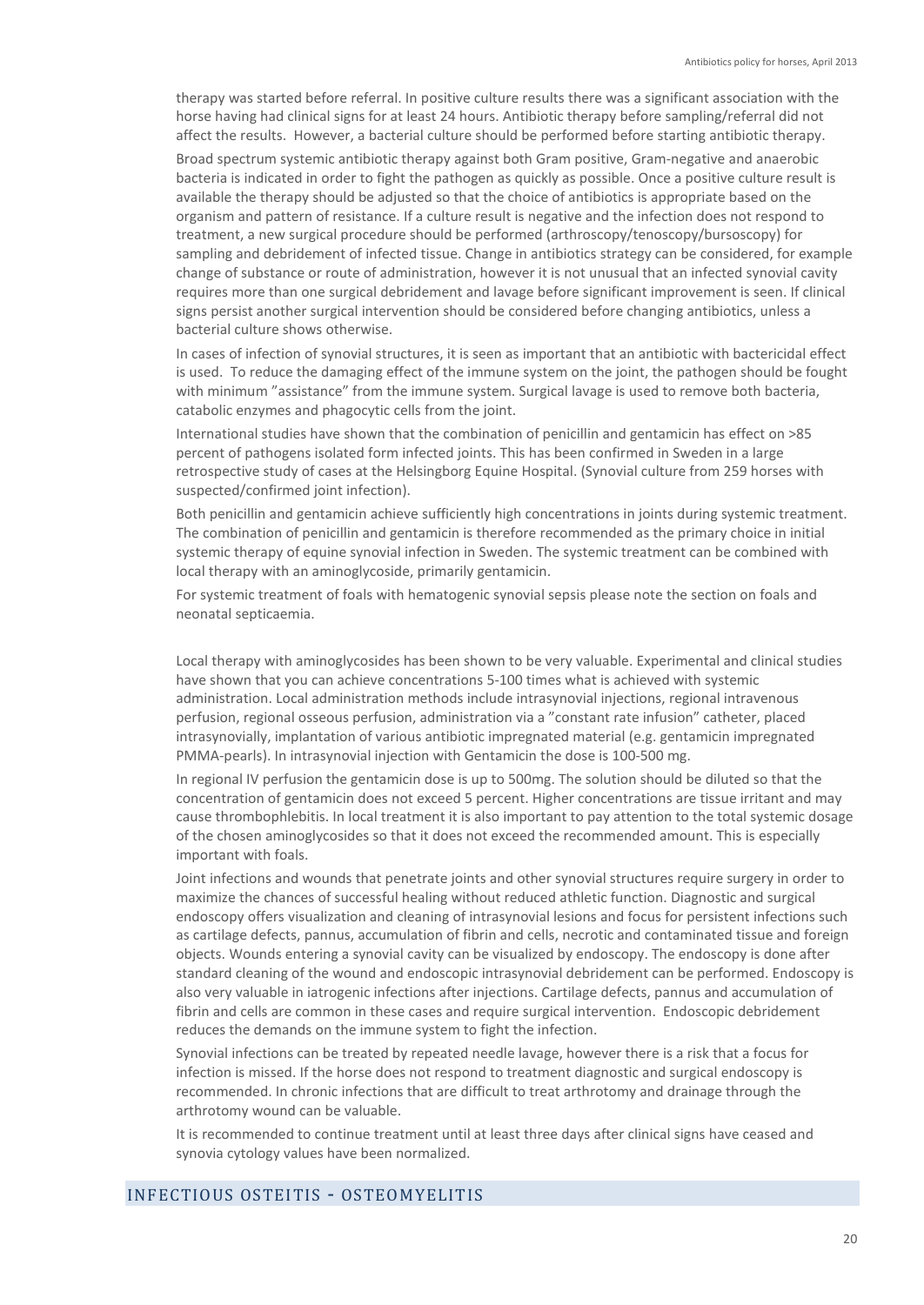### **AETIOLOGY, GENERAL**

Bone inflammation (osteitis) is in general seen in association with inflammation of both the periosteum (periostitis) and bone marrow (osteomyelitis). Common pathogens are *Enterobacteriaceae,* beta haemolytic streptococci, staphylococci and pseudomonas spp.

Infected wounds with bare bone can be one cause of secondary osteomyelitis. Osteomyelitis caused by hematogenous spread of bacteria in animals is unusual, except in foals. A purulent osteomyelitis will in generally result in a more or less widespread necrosis in the affected bone. The necrosis can be separate from surrounding tissue and finally become loose, creating a sequestrum. This can result in a fistula, as the sequestrum acts as a foreign body.

If the infection in the bone is not limited, as occurs with a sequestrum, the infection will spread in the bone and widespread necrosis will form. In the acute phase radiographs rarely detect any visible changes. They will show only after about a week as lysis of the bone. Initial radiographs are always valuable to evaluate changes over time.

#### **DIAGNOSIS**

In acute osteomyelitis the patient will have fever and moderate to severe pain, and the horse may be nonweight bearing lame. A sample for bacterial culture should be taken from the infection site before systemic treatment is commenced.

# **HANDLING AND TREATMENT**

Sequestrae can be resorbed by the body or require surgical removal, but only rarely cause any serious symptoms in the animal, and seldom require antibiotic treatment.

In acute osteomyelitis systemic antibiotics must be administered for a long time. If the infection has spread from a septic joint in a foal aggressive surgery with arthroscopy and cleaning of the infected joint plus curettage of the infected subchondral bone is necessary. There can also be a fracture fragment which must be removed if the infection is to heal.

Penicillin is the primary choice in septic processes involving the skeleton and may be combined with gentamicin if coverage of Gram-negative bacteria is considered necessary.

# RESPIRATORY TRACT INFECTIONS

# AIRWAY INFECTIONS SUMMARY

Respiratory disease is probably the most common cause of antibiotics treatment in horses, in spite of a lack of scientific documentation of the efficacy. Equine airway infections are mainly caused by viruses, but the underlying cause of symptoms can be difficult to diagnose. Therefore, it can be difficult to determine if any possible bacterial infection is primary or secondary. In the early stages of a bacterial upper respiratory tract infection it can also be a challenge to give a prognosis on whether the horse will be able to fight the infection. Choosing treatment and recommendations for prevention of respiratory disease in race- and sport horses is a major challenge for equine vets.

Decisions on further examinations and testing is based on the clinical history and results from the clinical exam. In cases other than acute uncomplicated upper respiratory tract infection a thorough endoscopy exam of the pharynx, nasal cavity and guttural pouches will provide guidance for further diagnostics. Samples for viral testing can be taken from specific areas, for example from nasal discharges (viral swab), nasal wash, from the pharynx with a longer testing swab, or by saline lavage. PCR-analysis for detection of virus in a nasal swab test in early stages of disease is a good alternative to serological diagnostics of antibodies, as serology can only be performed after the acute phase. Blood analysis can be used especially in diagnostics of bacterial airway infections (haematology, acute phase proteins). Samples from the nasal cavity is usually contaminated by the normal flora and there is a considerable risk of over-interpreting the result or missing pathogens. If bacterial respiratory disease is suspected general sampling from the trachea or guttural pouches is recommended.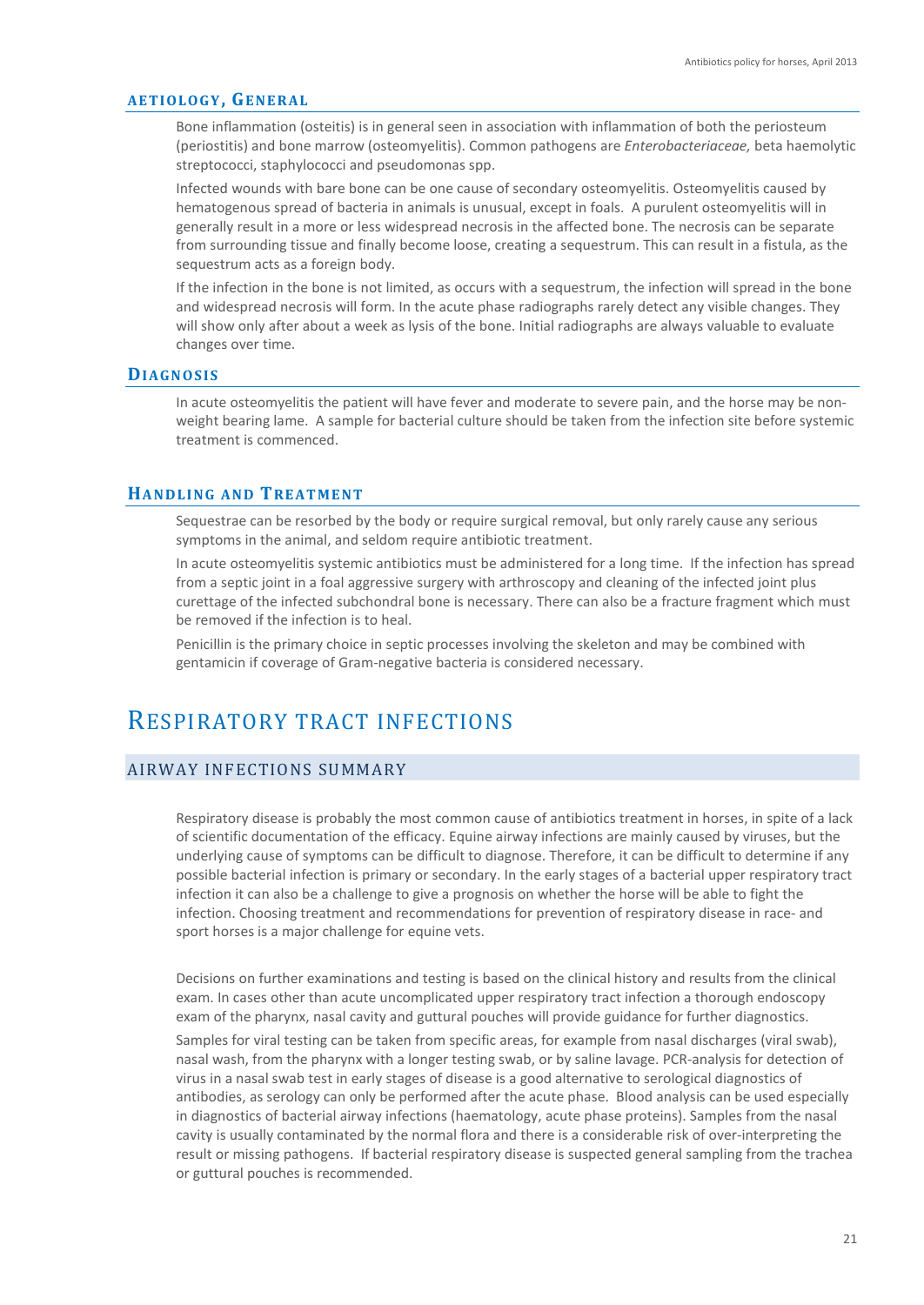The upper respiratory tracts contain a normal flora which contain a large number of different bacterial species. Bacteria can normally also be isolated from the trachea. For example, many healthy horses have colonisation of *Streptococcus zooepidemicus,* which is a common cause of infection*.* The clinical relevance of bacterial findings in the airways can therefore be difficult to judge. It is important that any findings are evaluated together with all other information from clinical exams and test results from for example haematology and cytology.

With both tracheal aspirate and lung rinsing sampling it is very important to observe standardised testing methods and timing. These samples are primarily collected for cytology and microbial analysis. The test results are markedly affected by sampling techniques (volume and type of liquid used), the timing of sampling in relation to transport and/or lab work, the time elapsed between sampling and analysis and sample handling and analytic methods in the appointed laboratory. Tracheal aspirates or transtracheal aspirates are primarily used for bacterial culture, as secretions from the entire respiratory system accumulate in the trachea. In order to avoid contamination protected testing catheters can be used.

Further diagnostic options for investigating lung disease are for example x-rays, ultra sound, arterial blood gas analysis, scintigraphy, biopsies and different lung function testing.

A majority of airway infections that do require antibiotic treatment are caused by streptococci, which is why benzyl penicillin is often a suitable choice. Based on the oral preparation and withdrawal aspects horse owners often prefer trimethoprim sulphonamide. Trimethoprim sulphonamide is however in these cases a poorer choice from a bacterial viewpoint and as oral antibiotics available for equine are extremely limited, this substance should be preserved for those cases when it is correctly indicated.

# UPPER RESPIRATORY TRACT INFECTIONS

# **AETIOLOGY, SUMMARY**

Infections in the upper respiratory tracts including the trachea is a common cause of antibiotic treatment in horses. The diagnosis is based on clinical symptoms (poor performance and coughing) plus endoscopy (secretions from the throat or trachea, signs of pharyngitis). Horses become less susceptible with age, probably due to a combination of age-related immunity and immunity against pathogens in the environment. Bacteria associated with infections of the upper respiratory tract are primarily opportunistic species including *S. zooepidermicus*, *S. pneumoniae, A. equuli* and *Pasteurella spp*.

# **DIAGNOSIS**

A diagnosis of bacterial upper respiratory tract infection is based on the case history and clinical symptoms (poor performance and coughing), plus endoscopy (secretions from the throat or trachea, signs of pharyngitis) plus bacteriological testing and resistance testing. If a throat infection is suspected samples can also be taken by a nasal wash or sampling with a longer swab. If a bacterial infection of the trachea is suspected the diagnosis can be confirmed through cytology. There are however contradicting views on interpretation of results. Tracheal aspirate is used for bacteriological culture when a tracheal infection is suspected. To avoid contamination protected swab catheters can be used, if the sample is taken by endoscopy, alternatively the sample can be taken through transtracheal aspiration. The culture result should be interpreted with caution, as the lower respiratory tract is regularly exposed to bacteria from the upper respiratory tract, which can then be isolated in the trachea in spite of no infection being present. Inflammation of the trachea can result in secondary colonisation of bacteria from the throat due to poor mucociliary clearance, without any primary or secondary bacterial infection being present. The overall clinical picture (case history and clinical exam) together with results of diagnostic tests pose the basis for treatment decisions.

# **HANDLING AND TREATMENT**

Results from bacteriological testing should be interpreted in the light of the horse's symptoms. Many horses can have signs of bacterial colonisation in the trachea, without needing antibiotics treatment. Antibiotics treatment is relevant in specific cases of disease outbreaks and confirmed bacterial infection that does not resolve on its own. Basically, streptococci infections are the most common and benzyl penicillin is a suitable empirical choice.

# INFLAMMATORY AIRWAY DISEASE

#### **AETIOLOGY, SUMMARY**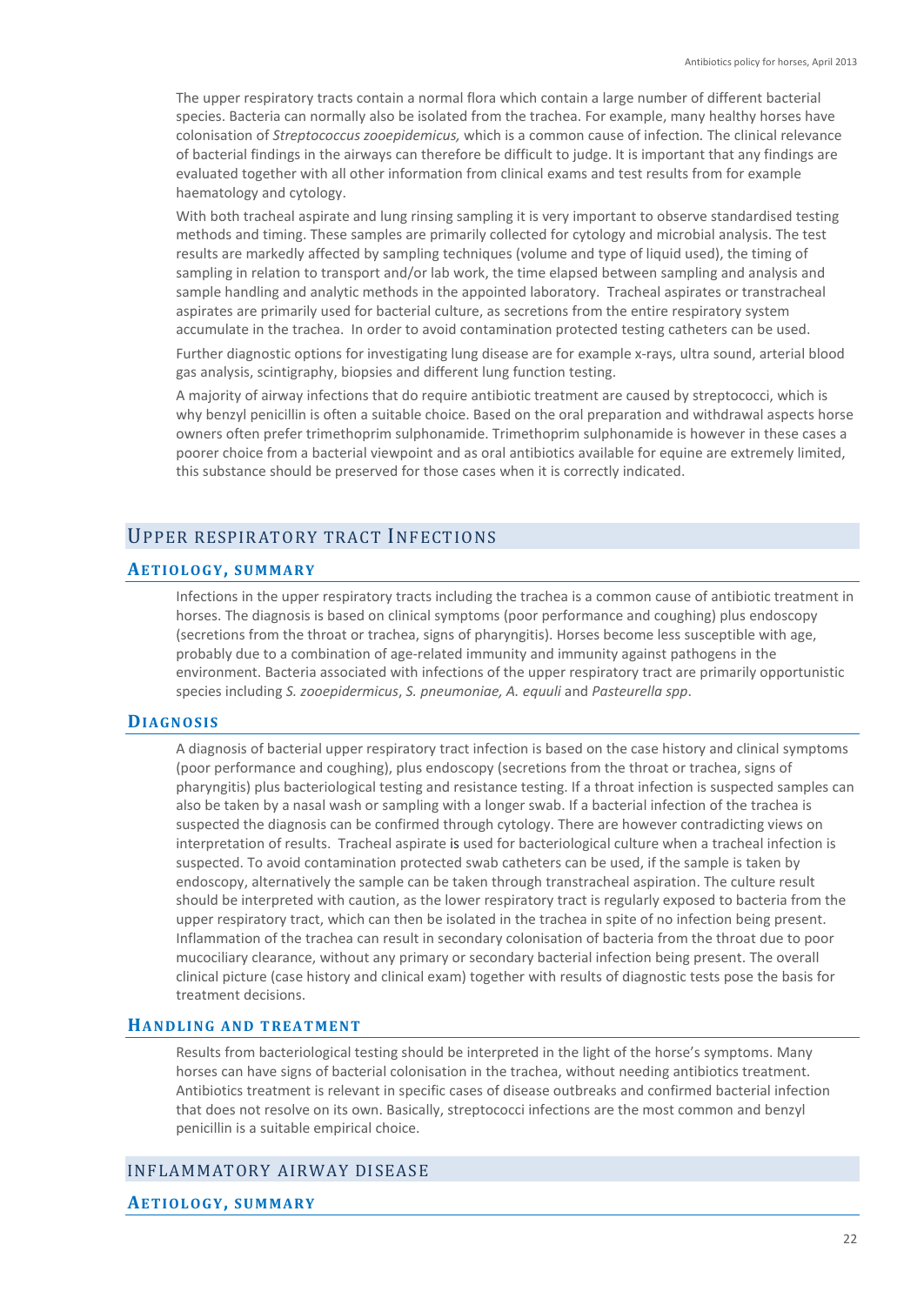Inflammatory Airway Disease (IAD) is a term for a number of conditions involving inflammation of the upper airways of unknown or varying causes (bacteria, virus and environmental factors) primarily in young racehorses. Horses become less susceptible with age, probably due to a combination of age-related immunity and immunity against pathogens in the training environment.

## **DIAGNOSIS**

A number of diagnostic tests may be needed to determine the aetiology behind the inflammation. The diagnosis is based on the case history and clinical symptoms (poor performance and coughing), endoscopy findings (secretions from the throat or trachea, signs of pharyngitis), bacteriological sampling and resistance testing (see the section on upper respiratory tract infections) plus cytological analysis of lung wash samples (possibly also tracheal aspirate).

#### **HANDLING AND TREATMENT**

The overall clinical picture (case history and clinical exam findings) together with the results of diagnostic tests guide the treatment options. If test results point to a bacterial cause of IAD the treatment principles are the same as for upper respiratory tract bacterial infections. In addition, the treatment regimen should address underlying factors, for example environmental factors, possibly in combination with inhalation treatment in cases of non-infectious inflammation.

# GUTTURAL POUCH INFLAMMATION AND INFECTION

#### **AETIOLOGY**

Both bacterial and viral infections can cause inflammation of the guttural pouch mucous membrane. Accumulation of mucopurulent/purulent mucus in the guttural pouches can be observed secondary to airway infections, especially in young horses. *Streptococcus equi* (strangles) is a common cause of accumulation of mucus and pus, associated with abscesses in the retropharyngeal lymph nodes.

# **DIAGNOSIS**

Clinical symptoms of guttural pouch infections are an intermittent, often unilateral, purulent/mucopurulent nasal discharge, swelling in the parotic region and in severe cases difficulties breathing and swallowing, plus low head carriage with a stretched neck. Guttural pouch infection is diagnosed by endoscopy and should include bacteriological testing to exclude *S. equi* infection (for strangles diagnosis see below). X-rays can be used if the endoscopy exam fails.

## **HANDLING AND TREATMENT**

Local treatment of the guttural pouches is performed by removing the accumulated secretions in the guttural pouches through lavage, or in severe cases, surgical drainage, for example of heavy pus or presence of chondroids in *S. equi* infection. Systemic antibiotics treatment is indicated after sampling and resistance testing. As in other airway infections penicillin is the empirical choice awaiting bacteriological culture results. In cases with a considerable accumulation of chondroids in the guttural pouch, surgical drainage can be considered.

## SINUSITIS

Infection or inflammation of the guttural pouches is sometimes a complication to upper airways infections. Usually the sinusitis is unilateral. Sinusitis can be primarily bacterial or fungal but may also be secondary to dental problems, trauma, cysts, ethmoidal hematoma or sinonasal neoplasia.

#### **AETIOLOGY**

Several bacteria can be involved. One common agent is *Streptococcus zooepidemicus*, alone or often in combination with aerobic or anaerobic bacteria (especially with secondary sinusitis). Culture results can therefore be difficult to interpret.

# **DIAGNOSIS**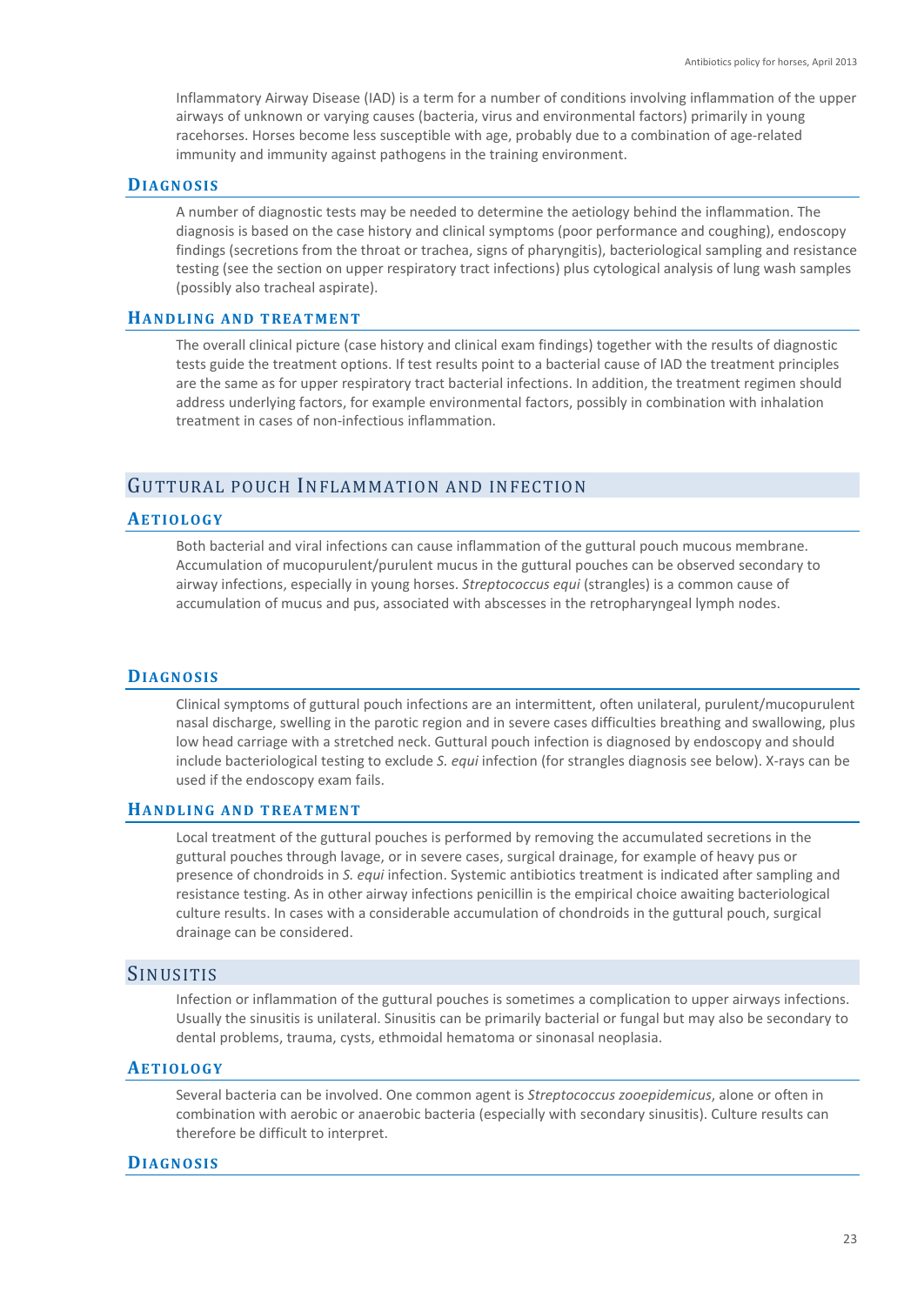The clinical symptoms are purulent nasal discharge (often unilateral), sometimes enlarged submandibular lymph nodes and sometimes in chronical cases, swellings across the sinuses or exophthalmos. Endoscopy shows a purulent flow from the opening of middle nasal meatus. The percussion tone can be unchanged across the affected sinus. A complete oral exam should be performed to exclude dental problems as the primary cause. X-rays can be used for the same purpose and to evaluate the volume and localisation of exudate in the sinuses. Sinuscopy of the affected sinus is a sensitive examination method that ensures optimum sampling for bacteriological culture and resistance testing. Imaging such as MRT and CT can be used, especially to diagnose the aetiology of secondary sinusitis.

#### **HANDLING AND TREATMENT**

Penicillin is the empirical primary choice when treating acute primary bacterial sinusitis. However, the diagnosis is usually made in a more chronical phase, (> 2 months duration), when surgical drainage and lavage is usually necessary. During surgery a bacteriological sample is also taken. In secondary sinusitis it is important to treat the primary cause, as antibiotics treatment in general only provide temporary relief if the primary cause has not been removed.

# PNEUMONIA AND PLEUROPNEUMONIA

Pneumonia and pleuropneumonia are relatively uncommon in adult horses. Pneumonia is more common in foals. Pneumonia and pleuropneumonia in adult horses is often caused by opportunistic bacteria and associated with stress, for example after long transports that weaken the defence mechanisms of the respiratory tract, and as a complication to equine influenza. Pleuropneumonia in horses is a serious condition that in quite often is life threating and in general requires equine hospital care.

# **AETIOLOGY**

Several bacteria can be involved in equine pneumonia. *S. zooepidemicus* alone or in combination with other aerobic or anaerobic bacteria is common. In foals *Rhodococcus equi* can cause pneumonia (see separate section on foals).

# **DIAGNOSIS**

The clinical symptoms vary markedly. In general pleuropneumonia has an acute and serious disease course. The horse can suffer severe malaise and show varying degrees of anorexia, fever, affected breathing (increased lung sounds) and nasal discharge. Horses with pleuropneumonia show more serious symptoms related to pain from the thorax: elbow abduction, pain response with pressure between the ribs/sternum, silent breathing sounds at auscultation/percussion ventrally over the lung field, that indicate fluids in the thorax and possibly ventral oedema. Some horses show colic like symptoms and have difficulties moving.

The diagnosis is made with the help of the case history, clinical symptoms, endoscopy, haematology, x-ray exam, ultrasound exam, and bacteriological tests (tracheal aspirate/aspirate from thorax in cases of pleuritis). The bacteriological tests should include both anaerobic and aerobic bacteria.

## **HANDLING AND TREATMENT**

In general streptococci infections are most common in horses. For horses including older foals with mild pneumonia and without general malaise benzylpenicillin is usually sufficient. It is very important that the horse owner receives thorough instructions about monitoring the horse's condition, including by regular temperature checks, and follow-up contacts with the veterinarian.

Pleuropneumonia is often life threatening and the treatment is started on empirical grounds. In pleuropneumonia and severe pneumonia intravenous treatment with benzylpenicillin and gentamicin can be motivated awaiting test results. International literature also suggests use of metronidazole in serious infections, as they could involve some anaerobic bacteria such as *Bacteroides fragilis.* It is not clear to what extent penicillin resistant *B. fragilis* occur in Sweden.

In pleuritis/pleuropneumonia surgical drainage of the thorax may be necessary. The patient should in addition receive supportive care, intensive if needed.

# ASPIRATION PNEUMONIA

#### **AETIOLOGY, SUMMARY**

Aspiration pneumonia can occur as a complication to choking and some throat surgery, and in some throat diseases. The symptoms after aspiration vary, partly associated with the volume and type of substance that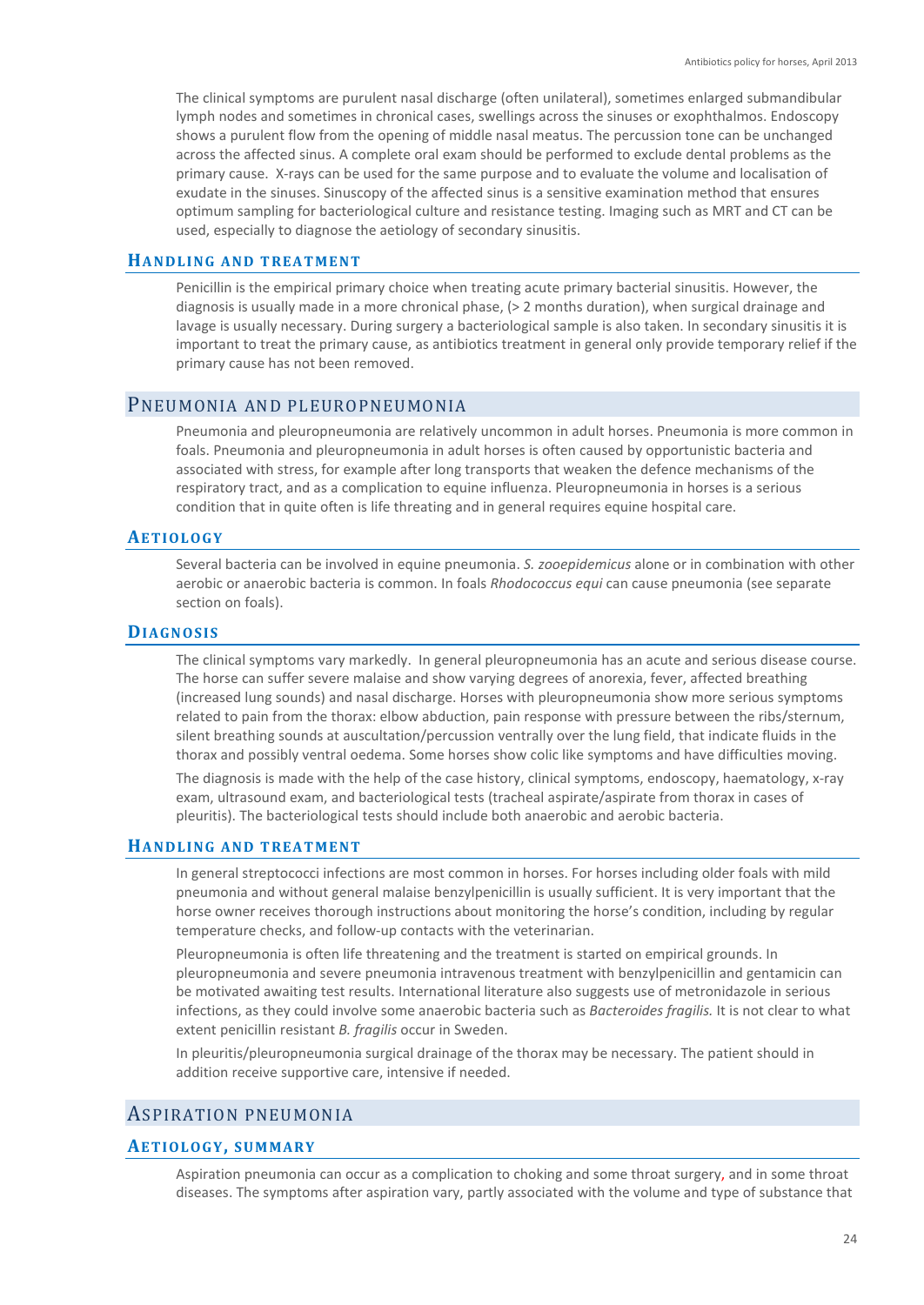have entered the lungs. Aspiration often causes pneumonia and/or abscess formation in the lung. The upper airways contain a mixed flora and several agents are often involved. *S. zooepidemicus* in combination with other Gram positive and Gram negative aerobic or anaerobic bacteria are commonly involved.

### **DIAGNOSIS**

The diagnosis is made based on case history, clinical symptoms (the same as in bacterial pneumonia), endoscopy, haematology, x-rays, ultrasound and bacterial culture of tracheal aspirate, and in pleuritis aspirate from the thorax.

The bacteriological testing should include both anaerobic and aerobic bacteria. Interpretation of culture results are challenging as bacteria that occur naturally in the upper airways and in feed contaminate the lower airways in connection with aspiration. The culture results should therefore be interpreted with caution.

## **HANDLING AND TREATMENT**

Many cases of choking do not result in aspiration pneumonia and do not require initial antibiotics treatment. Once the blockage is resolved it is however very important that the horse owner monitors the horse carefully, including by temperature checks, and have follow up contacts with the vet. In some cases, antibiotics treatment can be considered before signs of infection. The choice of treatment should consider the horse's symptoms and how serious the suspicion of aspiration is. If the suspected aspiration is believed to be mild benzylpenicillin is regarded as sufficient. If the infection is manifest it is treated based on results from bacteriological culture. As the condition is serious, treatment with benzylpenicillin and gentamicin can start awaiting the result of bacteriological culture, and the horse will require intensive and/or supportive care.

International literature also suggest treatment with metronidazole as certain anaerobes such as *Bacteroides fragilis* might be involved*.* It is unclear to what extent penicillin resistant *B. fragilis* occur in Sweden.

# **STRANGLES**

# **SUMMARY**

Strangles is a bacterial airway infection caused by *Streptococcus equi* subspecies *equi.* The disease is notifiable by Swedish law, at the first suspicion of infection (SJVFS 2012:24; "K4"). In its classic form (often young stock and other horses without previous immunity) the symptoms are fever, malaise, difficulties swallowing, coughing and a nasal discharge that quickly becomes purulent. After a few days' swellings and abscesses appear in the submandibular lymph nodes. Retropharyngeal lymph nodes are often affected and might rupture into the guttural pouches. The disease can cause serious complications such as constrictions in the upper airways (restricted breathing and throat function), purpura haemorrhagica, bastard strangles or immune mediated myositis. Horses that undergo tracheotomies also are at risk for pneumonia/pleuropneumonia. The disease can also have much milder symptoms, for example only a nasal discharge or coughing without a high fever. After recovery some horses will carry the bacteria in the guttural pouch for lengthy periods, so called silent carriers. They pose a challenge to vets both from a diagnostic viewpoint, and regarding treatment and preventing the spread of infection.

# **DIAGNOSIS**

The diagnosis is made based on clinical symptoms and test results. Bacterial culture and/or PCRdiagnostics is used to confirm a suspected strangles infection. If samples are taken in a field situation without an endoscope a throat lavage or nasal swab samples, with special swabs with nylon fluff and transport medium that have higher sensitivity than traditional bacterial swabs. Sampling from an abscess is also possible. Samples from the guttural pouch is taken with the help of an endoscope. A negative nasal swab test does not exclude an infection as it offers poorer sensitivity than samples from the throat or guttural pouches. *S. equi* can remain in the guttural pouches for long periods after the horse seems to have recovered from the infection. Identification of such carriers is a challenge. They can be identified through repeated sampling from the guttural pouch or throat lavage. Serological diagnostics might be useful to demonstrate previous exposure, for example if bastard strangles or purpura haemorrhagica is suspected, but cannot be used for diagnosis in the acute phase and probably not either to identify possible carriers.

## **HANDLING AND TREATMENT**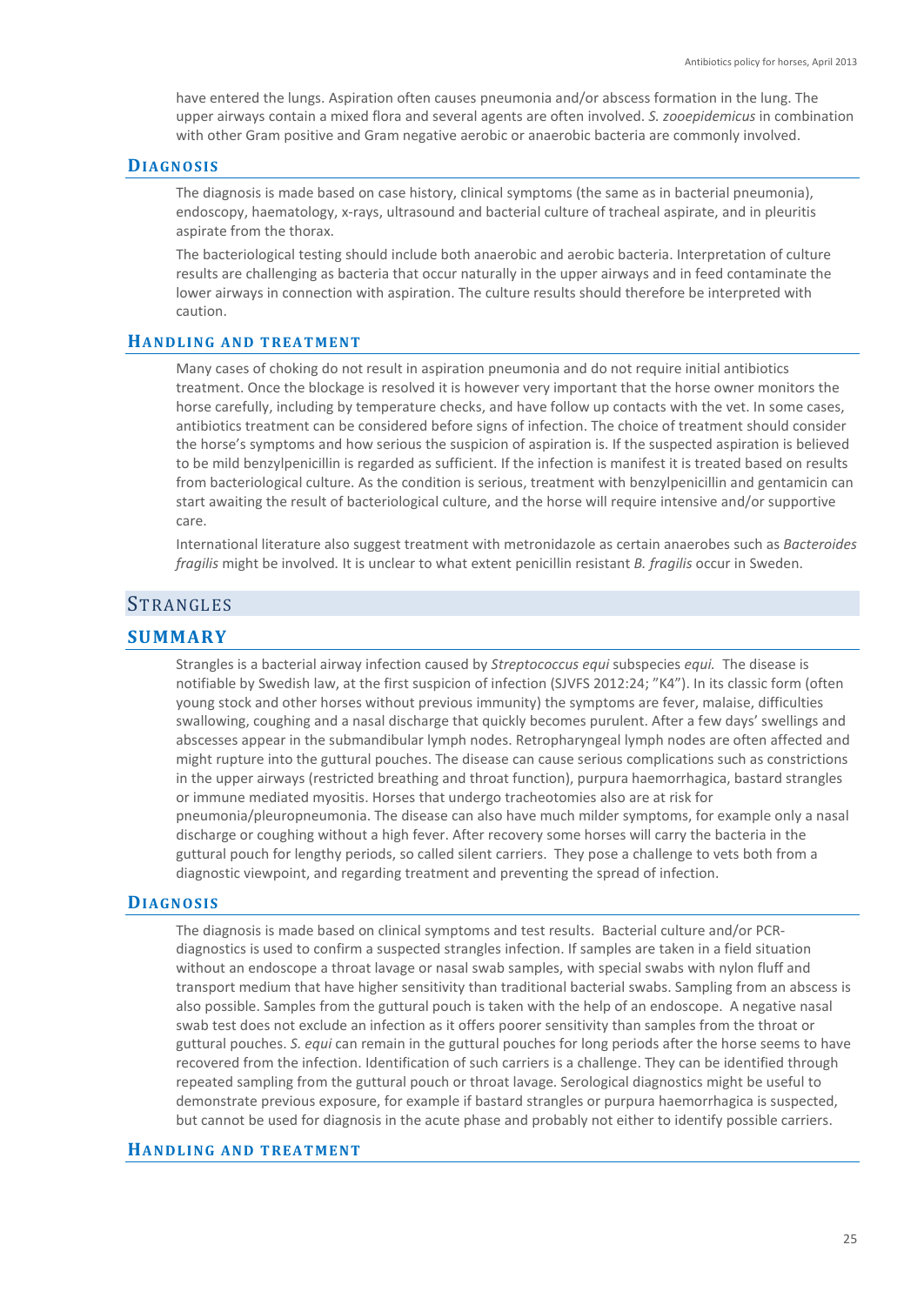The prime focus with strangles cases is to prevent spread of the disease. An affected horse should be placed in isolation, if that is possible. SVA [\(www.sva.se\)](http://www.sva.se/) offers rules and guidelines on preventing a spread of the disease, and handling of the infection in an affected yard.

Whether to treat strangles with antibiotics or not is a debated subject. In most cases the horse will recover without antibiotics, but with supportive treatment, possibly in combination with surgical drainage of abscesses. If antibiotics treatment is deemed necessary it should commence at an early stage of the disease, before any abscesses have formed, and the horse must be isolated from suspected carriers to avoid reinfection. Horses treated early on in the disease process do not develop immunity and there is a risk of reinfection. In severe cases with complications antibiotics can be indicated (throat swelling, bastard strangles, infections of the guttural pouches, persistent fever etcetera). In cases of silent carriers where the bacteria persist in spite of lengthy convalescence antibiotics treatment can be indicated to contain spread of the disease. This should include an investigation of all horses in the stable. Literature describes a combination of local and systemic treatment in cases of a chronic guttural pouch infection. When antibiotics treatment is indicated penicillin is the primary choice.

# NEONATAL DISEASE

## **GENERAL**

There are important differences between neonatal foals and adult horses that have to be considered when determining antimicrobial therapy. New-born foals have a larger proportion of extracellular fluid in the body, which results in a larger volume of distribution. This means that the dosage of certain medications has to be increased in foals in order to achieve therapeutic concentrations. At the same time clearance can be reduced, which also affects the calculations of the maintenance dose. It is important that the veterinarian in charge is aware and informed about how the dosage of the chosen antibiotic should be adjusted based on the age of the foal, as dosages for adult horses cannot always be extrapolated to foals. One example is gentamicin, where studies have shown that foals younger than two weeks of age require a higher dose but with an increased dose interval compared to the recommendation for adult horses in order to reduce the risk of kidney injury.

Other parameters such as increased oral bioavailability and a more penetrable blood-brain barrier in young foals can be an aspect in the choice of antibiotics. For septic foals or when there are other reasons to suspect a reduced absorption from the gastrointestinal canal, parenteral administration is preferable.

# NEONATAL SEPTICAEMIA

#### **AETIOLOGY, GENERAL**

Septicaemia is the single largest cause of mortality in foals up to seven days of age. Foals are born immunocompetent but without protective levels of antibodies, which is why colostrum intake shortly after birth is of importance to prevent life threatening infections. In the absence of this protection, bacteria that are part of the normal flora can cause sepsis. Apart from controlling early colostrum intake, cleaning the mare and the surroundings in connection with foaling can help prevent infections in the foal.

Routine prophylactic antimicrobial treatment of the new-born foal is not a substitute for good hygiene and colostrum intake, and not accepted practice in Sweden. Such use of antibiotics has not been shown to be effective in preventing infections.

#### **DIAGNOSTICS**

Blood culture is the "gold standard" for diagnosis of septicaemia, but false negative culture results are common and there is a lag period before results can be obtained. Infections are usually caused by Gram negative bacteria (in one Swedish study primarily *E. coli* and *Actinobacillus* spp), but infections with Gram positive bacteria appear to be increasing and mixed infections occur. A preliminary diagnosis of sepsis is made based on clinical findings, haematology, analysis of acute phase proteins and serology for antibody levels in combination with the clinical history.

# **HANDLING AND TREATMENT**

Due to the disease process in SIRS (systemic inflammatory response syndrome), where circulatory shock and organ dysfunction can occur quickly, it is not an option to wait for bacterial culture results before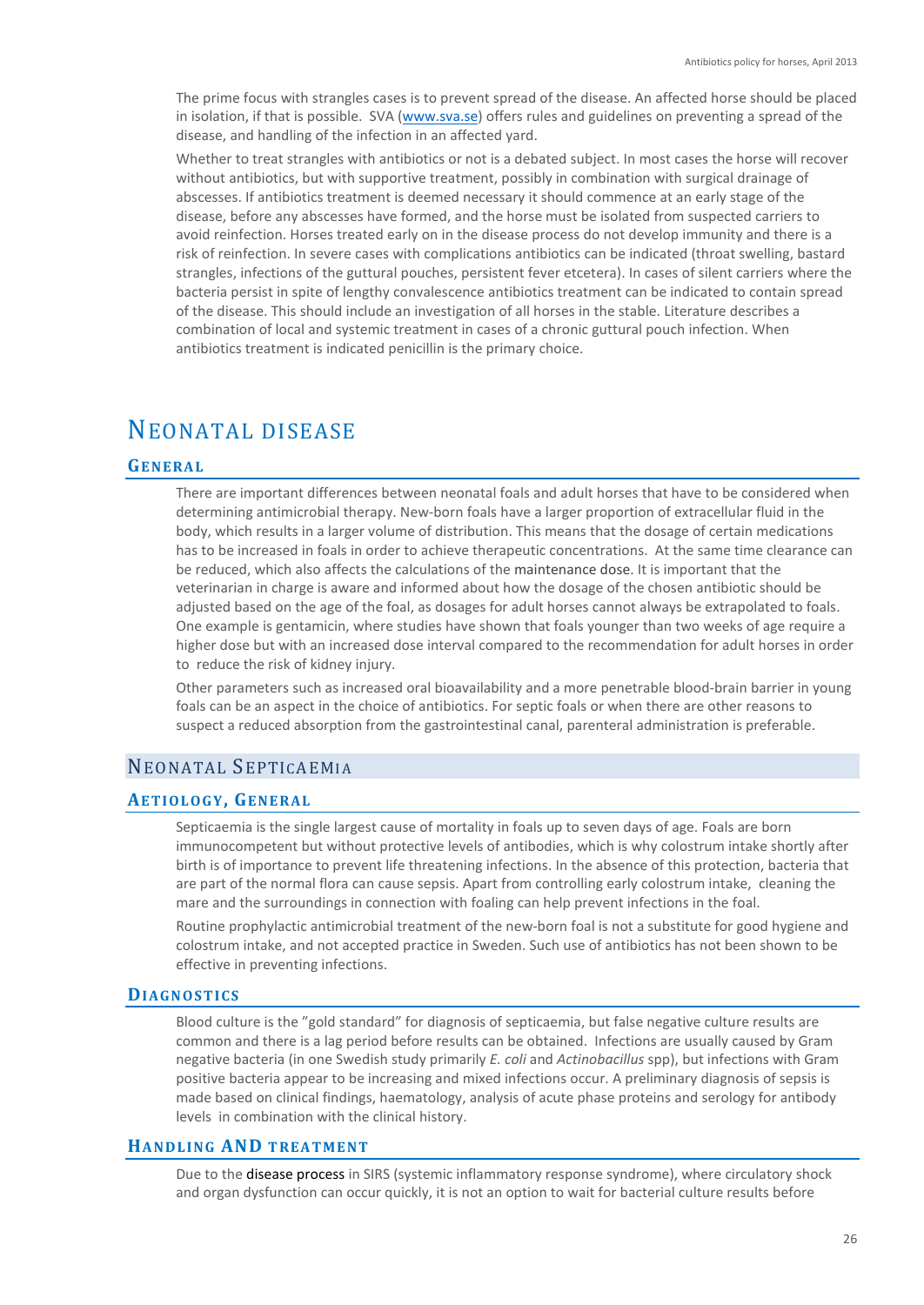antibiotic treatment is commenced. When sepsis is suspected in a neonatal foal, treatment with a broadspectrum antimicrobial should be initiated immediately, prior to obtaining culture results. An analysis of blood culture results from SVA between 1988 and 2005 show that penicillin and trimethoprim-sulpha in combination has a good effect *in vitro* in most cases of neonatal sepsis. This means that this combination is often a suitable treatment alternative in Sweden. International literature often recommends penicillin in combination with an aminoglycoside, as in other countries *E. coli,* which is a common pathogen, often show resistance against trimethoprim-sulpha.

The infectious agents and their resistance patterns probably vary between stud farms and regions. It is therefore important to routinely take blood samples for bacterial culture if septicaemia is suspected in a foal and keep records of the results. This will provide guidelines for the most appropriate choice of antibiotics in future patients awaiting culture results.

The length of treatment varies from case to case due to causative agents and the response to treatment. Dosages might need to be adjusted during treatment, considering the growth of the foal. Treatment should not cease until clinical parameters have returned to normal. Analysis of serum amyloid A may be useful as this acute phase protein has a short half-life and is quickly normalized after an inflammatory process has subsided.

# PNEUMONIA CAUSED BY RHODOCOCCUS EQUI

#### **AETIOLOGY, GENERAL**

In neonatal foals pneumonia usually occur in connection with general septicaemia. For treatment of pneumonia in older foals not infected by *R. equi,* please refer to the section on airways.

*R. equi* is ubiquitous in the environment and both virulent and avirulent strains occur. Even if the bacteria are sensitive to many antibiotics *in vitro*, this is not applicable in *in vivo* as it survives and proliferates inside macrophages. This requires treatment with substances capable of intracellular penetration. Virulent strains cause formation of granulomas and abscesses, especially in the lungs but also elsewhere in the body. Clinical signs usually occur at between 1 to 6 months of age, but it has not been determined how long the incubation period is for natural infection or why some stud farms have endemic problems while others only have sporadic cases. Subclinical infection in foals is common and many of these cases recover completely without any treatment, in spite of having lung abscesses.

## **DIAGNOSIS**

Diagnosis of *R.equi* is made based on x-rays or ultrasound showing the presence of lung abscesses, in combination with a positive culture from tracheal aspirate plus clinical signs of pneumonia. In individuals from farms with an endemic *R equi* problem a preliminary diagnosis can be made based on clinical signs in combination with the presence of lung abscesses. However, bacterial culture and resistance testing are still recommended in these cases, with the aim of surveillance of the potential development of antimicrobial resistance.

# **HANDLING AND TREATMENT**

An important aspect of pneumonia caused by *R. equi* is that the infected foal should be isolated in order to prevent spreading of the infection.

Based on current knowledge a macrolide combination with rifampicin is the primary choice of treatment. Studies comparing the clinical effect of macrolides only versus macrolide and rifampicin in combination are lacking. Prospective randomised studies of which macrolide (Erythromycin, azithromycin or clarithromycin) which is most effective are also lacking. Tulathromycin, which is approved for treatment of cattle and pigs have a relatively low MIC for *R. equi.* The effect can therefore be expected to be poorer than with the previously mentioned substances. Rifampicin should never be used as the sole antibiotic due to its high risk of resistance development during ongoing treatment. The absorption of macrolides with oral administration is markedly reduced with concurrent treatment with rifampicin.

As antimicrobial-induced colitis in the mare has been reported in Sweden when foals have been treated with erythromycin, a combination of rifampicin and gentamicin is sometimes used. *R.equi* is often sensitive *in vitro to* both these substances, but gentamicin has poor penetration into abscesses, , has poorer activity at low pH and no activity in an anaerobic environment. It is therefore uncertain if the concentration and activity of gentamicin at the infection site is sufficient for satisfactory effect. It is not known if this combination potentially increases the risk of development of resistance during ongoing treatment.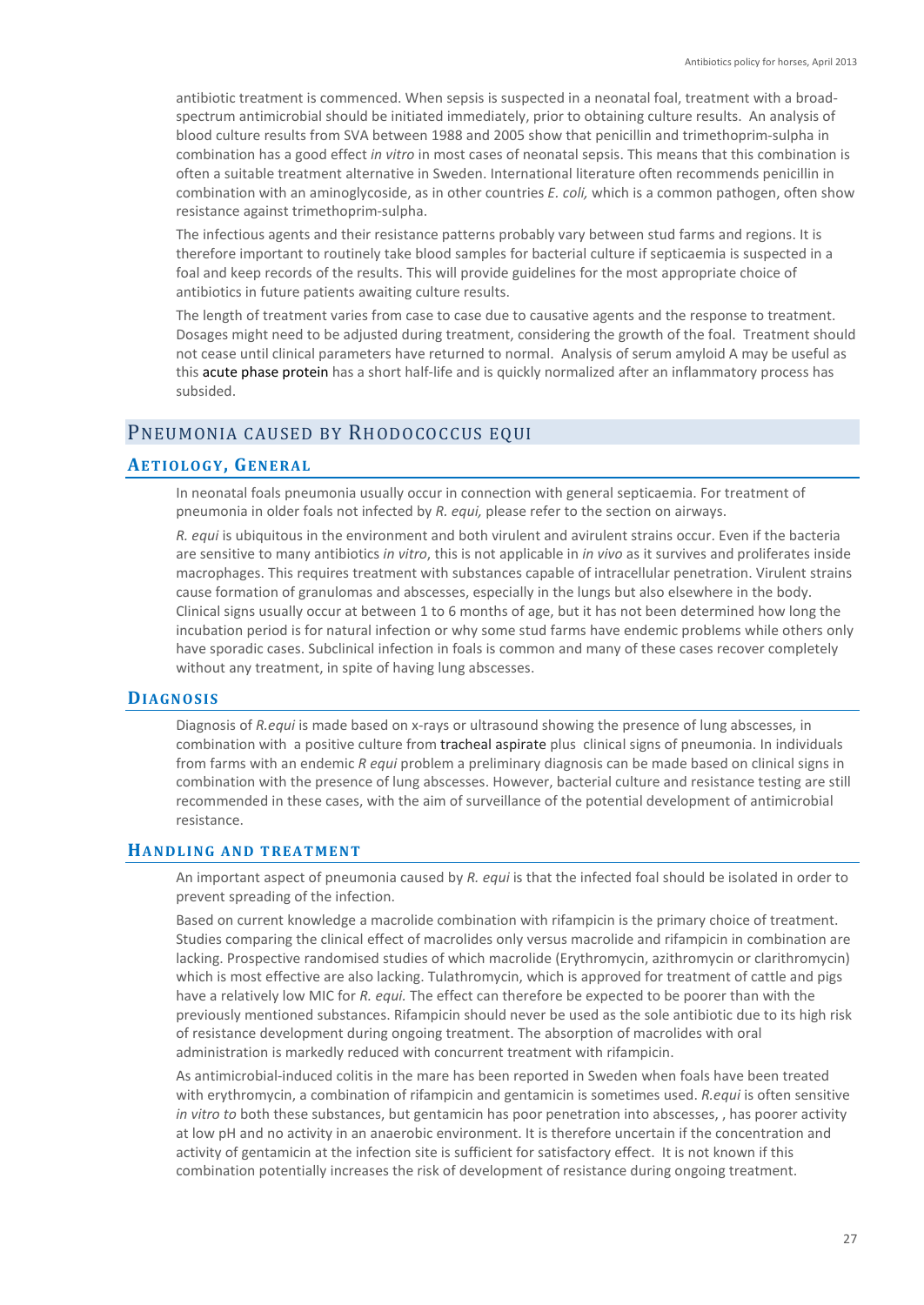As rifampicin and macrolides are used to treat tuberculosis and other severe infections such as invasive MRSA in humans it is important that these substances are not used except when not absolutely necessary. In addition, one possible side effect is that the mare develops acute colitis, which can be fatal. These antibiotics should therefore not be used unless a diagnosis of *R. equi* infection has been thoroughly confirmed.

Preventive treatment of foals with *R. equi* is not in accordance with good antimicrobial stewardship. Treating foals with subclinical infections and lung abscesses at stud farms where *R. equi* is endemic and where foals are screened for *R. equi* has not shown a positive effect compared to placebo. Such foals should therefore not be treated with antibiotics, but should instead be carefully monitored and treated only if developing clinical signs of infection.

Once started; treatment should continue until there are no more clinical signs of infection. Lung radiographs and analysis of plasma fibrinogen can be valuable for evaluation of the response to treatment. Usually treatment is required for more than a month, and the dosages must be continuously adjusted to the weight of the growing foal.

# FOAL ENTERITIS

## **AETIOLOGY, GENERAL**

The primary differential diagnoses in neonatal foal diarrhoea is sepsis, foal heat diarrhoea, nutritionally caused diarrhoea, rotavirus infection, clostridia and salmonella. Positive blood culture often occurs in foals with diarrhoea, not just the foals that develop diarrhoea secondary to general sepsis. This is probably caused by a weakened gastrointestinal mucosal barrier, resulting in secondary translocation of bacteria.

## **DIAGNOSIS**

Obtaining a diagnosis for neonatal foal diarrhoea is described elsewhere. Faecal culture without a specific query about growth of for example salmonella or clostridia is not relevant. Foals are not affected by *E. coli* diarrhoea, unless it is associated with general septicaemia. When septicaemia is suspected samples for blood culture should be collected before any antimicrobial treatment is initiated.

#### **HANDLING AND TREATMENT**

Foals that do not have signs of severe infection, for example severe malaise or blood profile changes, should in general not be treated with antibiotics. If the foal has signs of general infection associated with diarrhoea antibiotic treatment should however be considered, partly due to the risk of sepsis but also due to the risk of secondary bacterial translocation. Antibody titers should be analysed in foals with malaise and if the tests show a lack or partial lack (4-8 g/L) of IgG antimicrobial treatment can also be indicated. The same applies if the foal is transported to an equine clinic for supportive treatment, as the foal will then be subjected to agents in the new environment that the dam has not produced antibodies against in her colostrum. Please note the section above about sepsis and choice of antibiotics. Treatment times should then be considerably shorter, and the antibiotic treatment can cease when the diarrhoea improves, if no signs of secondary septicaemia or other localised infections have occurred.

# REPRODUCTION SYSTEM

In horse breeding *Taylorella equigenitalis* (CEM), *Pseudomonas aeruginosa* and *Klebsiella pneumoniae* are regarded as the primary pathogenic bacteria causing venereal disease. Swedish law requires all stallions used for AI to be tested for CEM. The annual number of stallions that have been CEM positive at testing has varied, (0-7 cases per year 2003-2013).

For *P. aeruginosa* and *K. pneumoniae* the pathogenicity is dependent on which variation of the bacteria (strain/capsule) that causes the infection. In addition, the potentially pathogenic bacteria ("opportunists") *S. equi subspecies zooepidemicus* (beta-haemolytic) and *E. coli* are usually the cause of endometritis in mares.

# ANTIBIOTIC USE IN EQUINE REPRODUCTION

AI stations and studs in general have a large turnover of antibiotics as semen extenders contain antibiotics, mares with endometritis are treated with antibiotics and many foals are treated against infections. It is of great importance that routines at AI stations and stud farms follow general medical hygiene principles.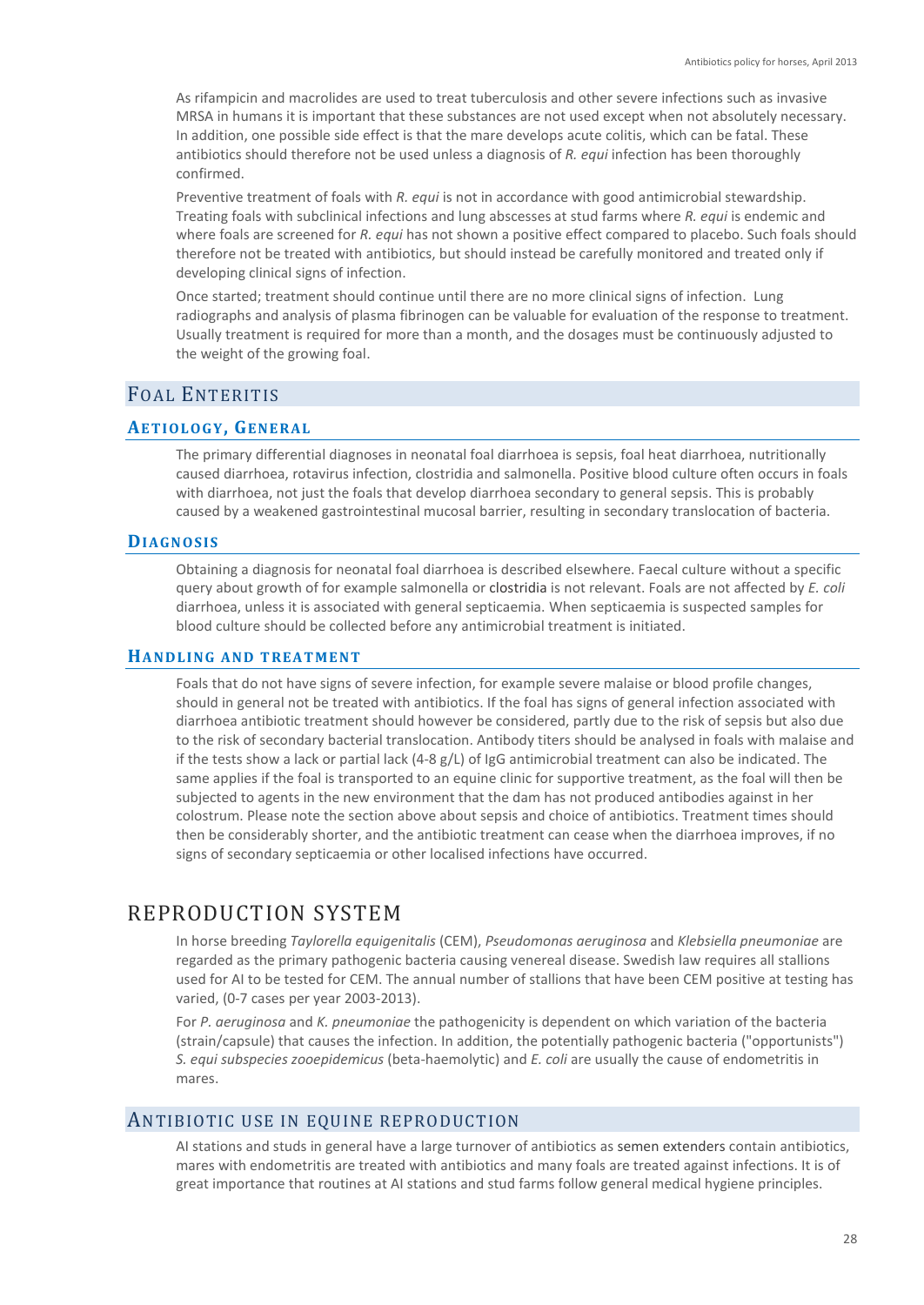### **ARTIFICIAL INSEMINATION**

In Sweden, almost all Warmblood and Standardbred breeding is by artificial insemination. In AI antibiotics are routinely used in diluents for stallion semen. The reason is that stallion semen normally contains bacteria due to contamination by naturally occurring bacteria from the outer genitalia during semen collection, and that semen itself is an excellent growth substrate for bacteria. Adding antibiotics prevents proliferation of these bacteria. There is limited knowledge about how much of these antibiotics are resorbed after deposition in the uterus and about the possible risk of any resistance development. There are also no studies on the possible environmental impact of semen extenders which end up on the ground after insemination. AI with frozen semen results in smaller amounts of semen extenders released than with fresh semen as the backflow then is a lot smaller.

Several different antibiotics are used in diluents, for example benzylpenicillin (Na or K), streptomycin and gentamicin. Stallions with specific bacteria in their semen should not be used in breeding without undergoing a thorough investigation, and then require permission from Jordbruksverket (Swedish Board of Agriculture).

During the breeding season the extended semen should be regularly tested by bacterial culture, preferably every 14 days. There should not be any bacterial growth in the extended semen.

#### DISPOSAL OF UNUSED SEMEN EXTENDERS

Do not pour unused extenders/extended semen in the drain. Treatment plants cannot process it. Therefore, it important that AI stations have careful antimicrobial strategies in place in order to minimize the risk of resistance development. The following guidelines for handling of unused extenders/extended semen should be followed:

- Certain types of antibiotics (for example ampicillin, penicillin, gentamicin, neomycin, streptomycin, amphotericin B) can be inactivated in an autoclave or by ordinary boiling before being poured down the drain
- Another alternative is putting the unused diluent in a plastic bag or glass container which is then handled combustible waste.
- Some antibiotics are difficult to inactivate and must be handled as chemical waste.

# COLONISATION OF THE STALLION'S OUTER GENITALIA

## **AETIOLOGY, GENERAL**

Healthy stallions usually have a normal nonpathogentic bacterial flora on the outer genitalia (penis, preputium, fossa urethralis, distal part of the urethra). If bacterial culture is done on the semen /ejaculate it is very unusual to find no bacterial growth, as the semen is contaminated at collection. If the normal flora is disturbed for some reason potentially pathogenic bacteria may proliferate. In these cases, the stallion does not have an infection, but colonisation of bacteria on the outer genitalia. Bacteria that can affect mares, that the stallion is used for during these circumstances, are primarily *Pseudomonas aeruginosa*, *Klebsiella pneumoniae* and beta-haemolytic streptococci (CEM, *Taylorella equigenitalis*, is discussed separately*,* see below). In rare cases the bacteria can ascend up through the urethra to the seminal vesicles and cause an infection, seminovesiculitis.

# **HANDLING AND TREATMENT**

Systemic treatment of the stallion is not recommended in such cases. Instead outer genitalia should be treated locally by cleaning the penis with a mild soap solution with a low pH. Experimental studies have shown that using disinfection and local antibiotics can disturb the normal flora and thereby promote proliferation of potential pathogens. Local treatment with antibiotics can be considered in individual cases, but only after bacterial culture and resistance testing. Sexual rest with no coverings is also effective to restore the normal flora on stallion genitalia.

# INFECTIONS IN THE STALLION'S INTERNAL GENITALIA

#### **AETIOLOGY, GENERAL**

Infections of the internal genitalia (urethritis, prostatitis, seminovesiculitis, infections in the bulbourethral glands) are unusual in stallions.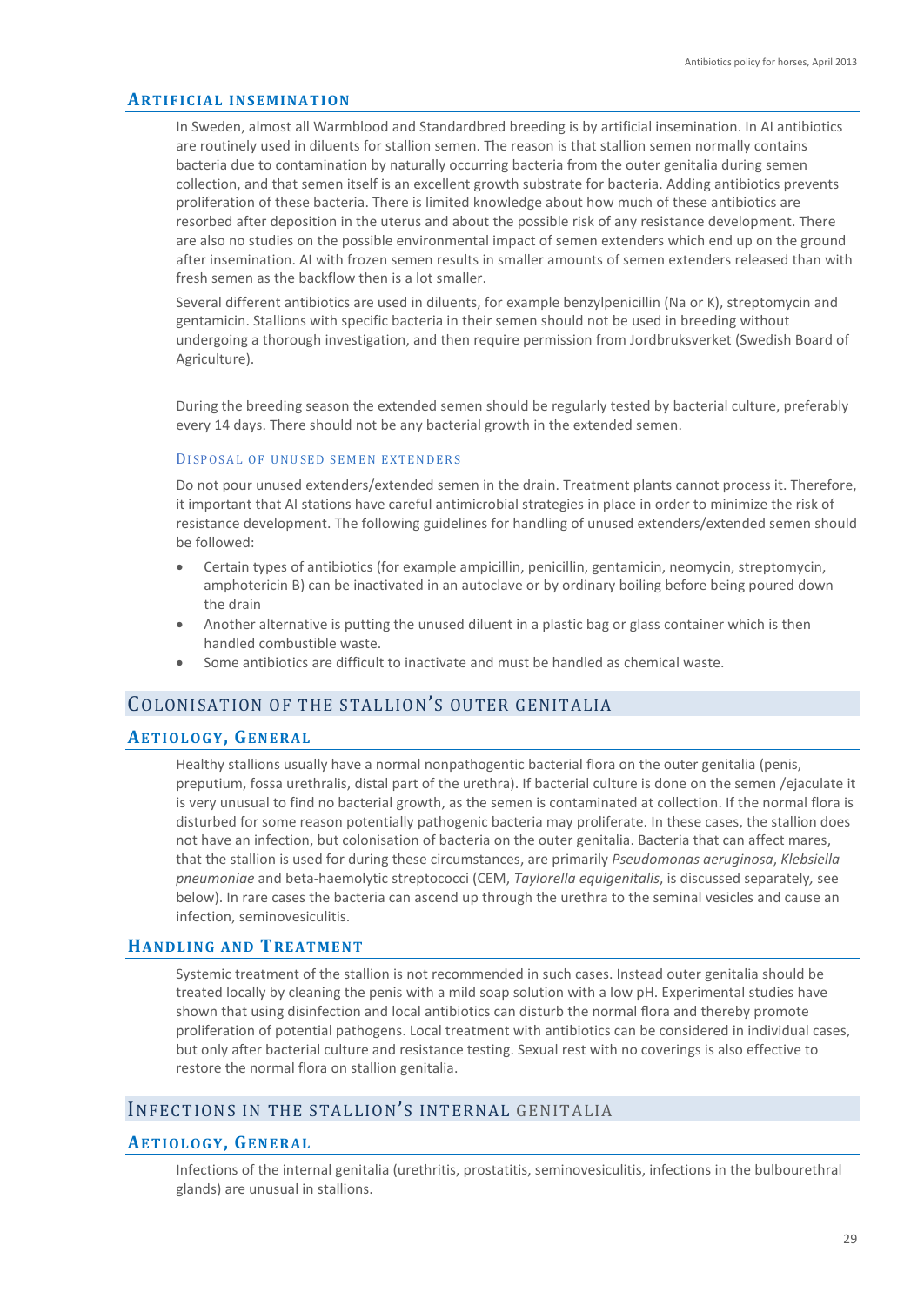The most common bacteria isolated in connection with seminovesiculitis are *Pseudomonas aeruginosa* and *Klebsiella pneumoniae*, but also *Streptococcus* spp. and *Staphylococcus* spp.

## **DIAGNOSIS**

The diagnosis is made based on clinical findings and bacteriological and cytological testing of the semen. Symptoms often seen are blood in the ejaculate and high counts of neutrophils in the ejaculate. Infected stallions usually do not show general malaise. Endoscopy can be used to determine the location of the infection in the internal sexual organs. A thorough description of the technique is available in the Manual of Equine Reproduction (Blanchard TL et al., 2003, 2th ed. pp 150-152).

Bacterial culture and resistance testing should always be performed.

## **HANDLING AND TREATMENT**

Infections in internal genitalia can be difficult to treat due to the challenge for antibiotics to penetrate to the infection site. The choice of antibiotics should be determined based on resistance testing results. Systemic treatment with antibiotics can be combined with local treatment of for example the seminal vesicles. Local treatment is preferably done with the aid of endoscopy, in order to locate the entrance to the seminal vesicles. Lavage with saline and local deposition of antibiotics is recommended. Treatment results do vary.

# **ORCHITIS**

## **AETIOLOGY, GENERAL**

The most common causes of orchitis are physical trauma (for example a kick), hematogenous spread or through a scrotum wound. Several different bacteria have been reported internationally in connection with orchitis: *Streptococcus equi, Streptococcus zooepidemicus,* and less frequently Salmonella *abortus equi* and *Klebsiella pneumonia*e.

#### **DIAGNOSIS**

The diagnosis is made based on the case history, clinical findings that can also include lameness, careful palpation of the testicles, and ultrasound. If a semen sample can be taken and tested the result often shows a high count of leukocytes and bacteria in the ejaculate. Bacterial culture and resistance testing should always be performed in these cases.

## **HANDLING AND TREATMENT**

Treatment of an acute orchitis should commence as soon as possible to try and prevent testicle degeneration. The local increase in temperature in the testicle can damage the seminiferous epithelium and can also have a negative effect on the other testicle. The following treatment is recommended in cases of acute trauma without an infection: cooling of the testicle with ice cold water, and NSAID treatment. Unilateral castration at an early stage is also an alternative. If an infection is suspected in the testicle the stallion should be treated with systemic antibiotics. Culture and susceptibility testing are time consuming, which means that treatment sometimes have to start before results are available. A combination of penicillin and trimethoprim-sulphonamide is possible, to address both gram positive and gram-negative bacteria. The dosage recommended by pharmaceutical companies for trimethoprim-sulphonamide is controversial. Pharmaceutical companies recommend a dosage interval of 12-24 hours, but it has been reported that the recommended dosage should rather be administered every 12 hours and that oral paste is preferable to IV treatments, due to better kinetics. This should especially be taken into account when the infection is caused by bacteria with relatively high MIC-values.

The prognosis regarding the fertility of the affected testicle is guarded, and poor if the condition becomes chronic.

# CONTAGIOUS EQUINE METRITIS (CEM)

## **AETIOLOGY, GENERAL**

CEM (contagious equine metritis) is a notifiable disease and suspected cases must be dealt with in accordance with the Swedish Agricultural Board's regulations (SJVFS 2012:24;" K4") about notifiable diseases. CEM is categorized as a venereal disease and is mainly spread in connection with coverings and AI.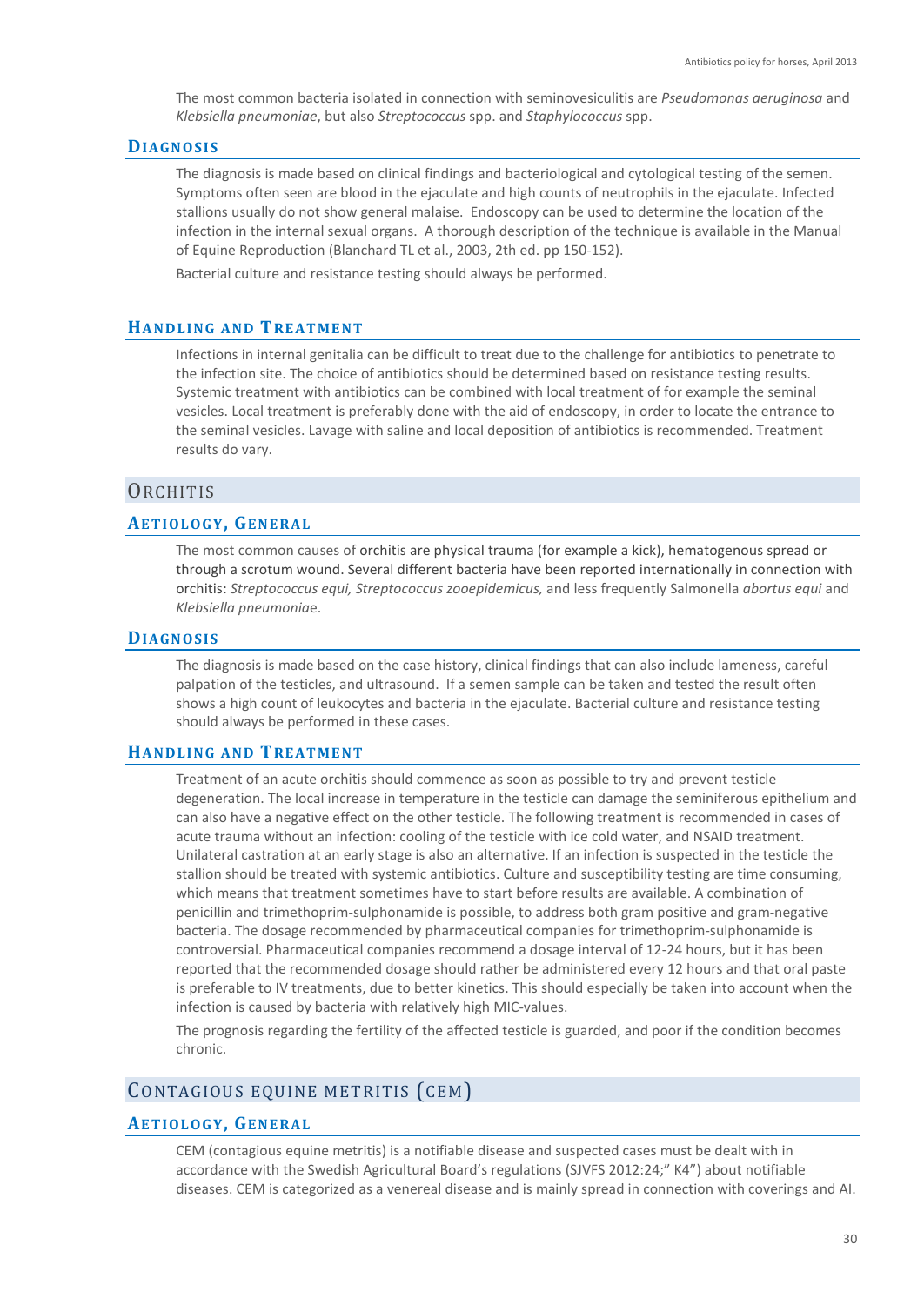Government regulations on AI with equines (SJVFS 2015:1" M4") requires stallions used for AI to be tested annually for CEM. Individual breed societies may have their own rules on testing, also for stallions used for natural covering and not AI. Everyone involved in reproduction work has the responsibility to follow these rules.

CEM is caused by the bacteria *Taylorella equigenitalis.* In mares the infection causes an acute endometritis. Symptoms usually occur 2-10 days after covering/AI as a vaginal discharge. The discharge can vary, from very heavy to so light it produces no outward symptoms. Shortened heat intervals often occur in infected mares. The acute endometritis causes a temporary but marked reduction in fertility. There is no proof of it causing foetal death or chronic reduced fertility.

Infected stallions are carriers without showing any symptoms. Mares can also be carriers without symptoms.

#### **DIAGNOSIS**

The clinical symptoms in CEM cannot be distinguished from infections caused by other bacteria. When CEM is suspected it is therefore necessary to do sampling and specifically ask for CEM testing. The sampling must be done by a veterinarian and the samples sent to a laboratory with official accreditation. Please note that for CEM diagnosis samples must be collected from several sites in the same individual and reach the lab within 48 hours of testing. The bacteria are difficult to culture and require a special transport medium (Amies charcoal medium). CEM test kits including the correct transport medium can be ordered from SVA.

## **HANDLING AND TREATMENT**

CEM is possible to treat. Infected horses are isolated, treated and then tested again based on a treatment plan. The suggested choices of antibiotics for local treatment or general treatment should be compared with results from resistance testing.

Culture and resistance testing take longer than for many other bacteria and consequently you might be faced with the decision to start treatment before test results are available. Penicillin is available fas intramammary formulation (with streptomycin) and for injection. Gentamicin is available for injection. For local treatment Gentamicin can be ordered as an extempore preparation, as gentamicin cream is currently not marketed in Sweden. Pharmacies can mix 0,3 % gentamicin drops with Essex cream to a concentration of 0,1 %.

Disinfect your hands and use gloves when cleansing and treating a CEM infected case, changing gloves between cleansing and treatment.

For a thorough description of how the treatment should be done in stallions and mares respectively, please see Appendix 1.

#### **PROPHYLAXIS**

CEM is highly contagious. Good breeding hygiene is highly important in all handling of mares, stallions and semen in order to prevent any spread of the disease. One important routine is using disposable gloves when handling the reproduction organs of mares and stallions and discarding them after each individual. Thorough cleaning and disinfection of equipment and the phantom is another important rule. Examining mares including performing a gynaecological exam ahead of coverings or AI can help identify suspected carriers.

# PSEUDOMONAS- AND KLEBSIELLA INFECTIONS

## **AETIOLOGY, GENERAL**

A venereal infection can be suspected if several mares that have been covered or inseminated by the same stallion display symptoms such as not pregnant, discharges or shortened heat intervals. Some mares may be infected but display no clinical symptoms. An infected stallion is often a carrier without showing symptoms. The exception is if the stallion has an infection in the internal genitalia, when semen sometimes can contain blood and neutrophils.

#### **DIAGNOSIS**

The diagnosis is made based on clinical symptoms and bacterial culture. Samples for bacteriological testing and resistance testing should be taken from all mares covered by the stallion and from the stallion himself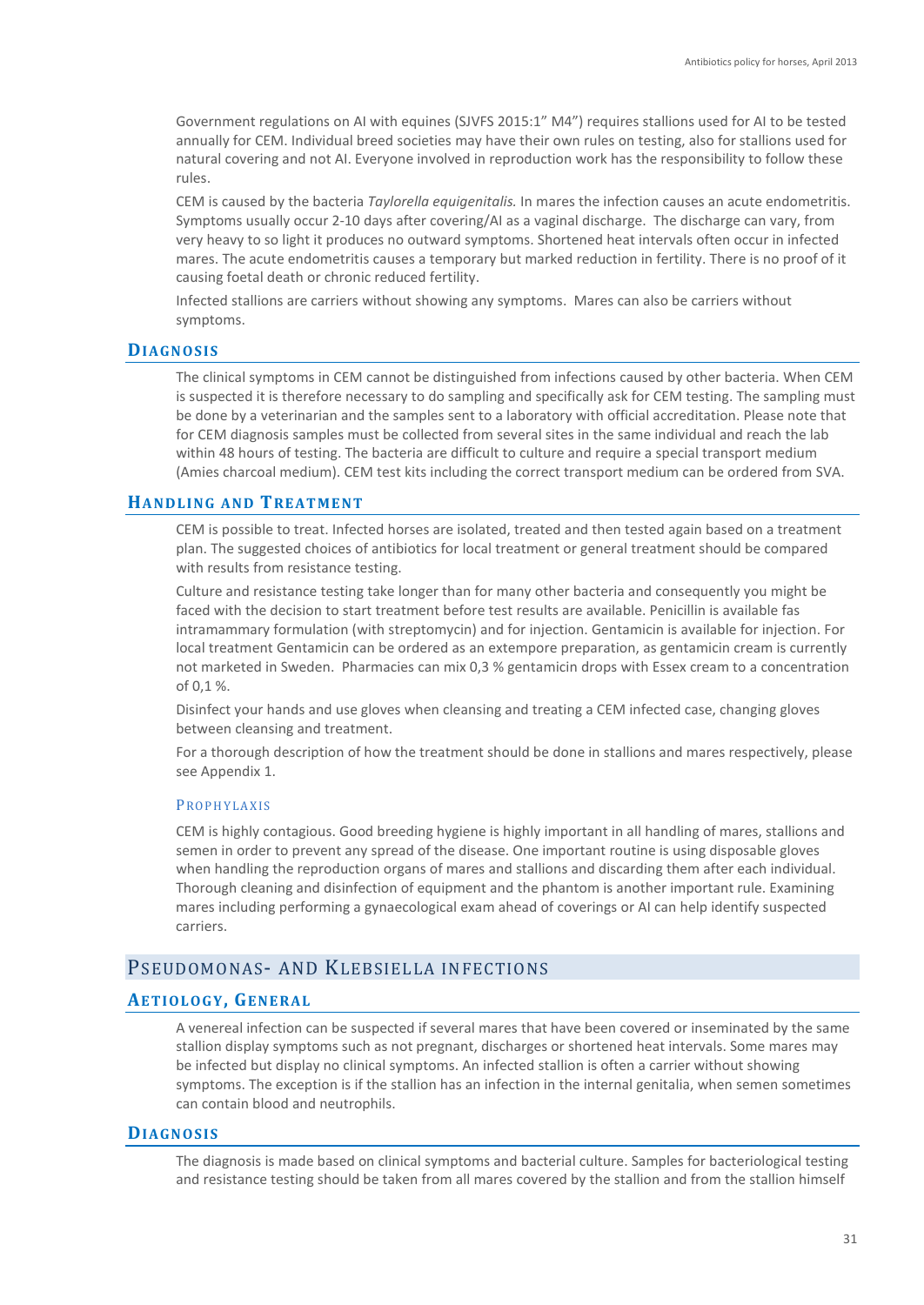(fossa urethralis, urethra and the ejaculate). A cytological analysis of the semen should also be made to test the possible presence of inflammatory cells.

# **HANDLING AND TREATMENT**

If a venereal infection is suspected or has been diagnosed the stallion should immediately stop covering until an adequate treatment has been given. During an ongoing breeding season one alternative can be to" treat" the semen with a suitable extender containing adequate antibiotics. Treatment recommendations for stallions are described under "Seminovesiculitis and bacteria on stallions' external genitalia". Treatment recommendations for mares are described under "Endometritis".

Good hygiene when handling breeding mares and stallions are of great importance in order to prevent spread of any infections.

# **ENDOMETRITIS**

## **AETIOLOGY, GENERAL**

Endometritis is a common cause of subfertility and infertility in mares. In contrast to metritis (after foaling) mares with endometritis do not show general malaise. In cases of pyometra mares also normally do not show general malaise, even if their uterus contains several litres of purulent exudate. The most common agents isolated in endometritis cases are *E. coli* and *S. equi, subgrupp zooepidemicus*. Other important causes are *Pseudomonas aeruginosa* (non-venereal) and *Klebsiella pneumoniae*. Anaerobic bacteria can also occur but are probably unusual.

Fungal infections can also occur in the uterus but are relatively rare.

## **DIAGNOSIS**

If endometritis is suspected samples for bacteriological testing (including resistance testing) can be taken from the uterus with a guarded swab. The bacteriological analysis could be combined with cytological samples from the uterus in order to reduce the risk of false positives/false negative. It is important to adhere to a sampling technique that is hygienically correct, due to the great risk of contamination at testing. At stud farms where bacterial infections can be spread directly or indirectly, resistance testing of bacteriological samples should be done regularly. The results should be monitored in order to have early warning of any treatment related spread of multi-resistant bacteria.

Note that the resistance situation varies between countries and probably also between regions and stud farms.

# **HANDLING AND TREATMENT**

Depending on which bacteria that is isolated the mare can either be treated locally, systemically or both. The individual case determines which route of administration is chosen. With, for example chronical endometritis and metritis, systemic treatment is preferable.

#### LOCAL UTERINE TREATMENT

Treatment is started by a uterine lavage, using physiological saline solution and continuing the lavage until the liquid turns clear, plus oxytocin (i.m.). As the mare does not suffer general malaise in endometritis antibiotics need not be administered until results from the bacteriological culture is ready. In mild cases of endometritis, the saline lavage together with oxytocin may be sufficient. The local uterine treatment can be performed daily for 1-5 days and should be performed during the mare's heat, and not later than 1-2 days post ovulation. The duration of treatment depends on the severity of the case and the cause.

The uterine mucous membrane in mares is very sensitive to different substances. Medication used locally in the mare uterus should be water soluble and not cause precipitations. Oil based preparations are irritant and can cause the formation of uterine adherences. Examples of antibiotics that are therefore contraindicated for use in the uterus is tetracycline, chloramphenicol, enrofloxacin and ampicillin. Please note that ampicillin is mentioned in international literature as an alternative to local treatment, but that refers to other preparations than what is available in Sweden.

Antibiotics are selected based on culture results and resistance testing.

- 1) Penicillin (Na or K-salts): 3 g (5 million units) in a 100 ml sterile water solution. Penicillin is the choice in streptococcus infections.
- 2) Gentamicin sulphate: 1000-2000 mg buffered with 5 % sodium bicarbonate solution, 1,5 times the volume of gentamicin sulphate. The solution is diluted with 100-200 ml sterile water or physiological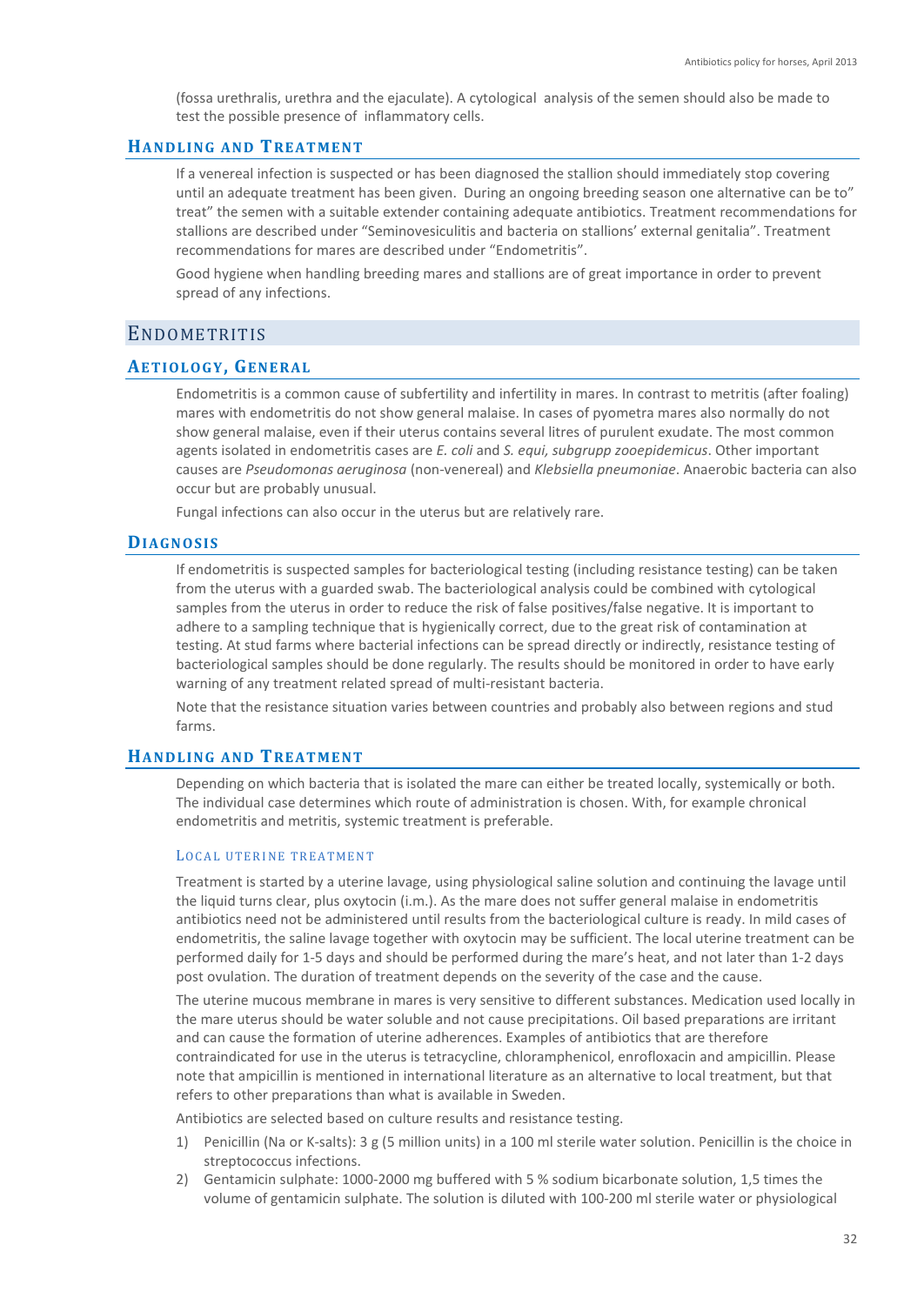saline solution. The reason for the buffering is that gentamicin sulphate has a low PH, which can cause irritation in the uterine mucous membrane.

Dihydrostreptomycin is used on empirical grounds in Sweden as relevant studies are lacking. The resistance situation is less favourable. Local treatment with other antibiotics, for example neomycin, ticarcillin, ampicillin and ceftiofur are described in international literature. These antibiotics should only be used with great restraint and only when resistance testing have shown that there are no alternatives. None of these antibiotics are approved for equine use in Sweden.

#### SYSTEMIC TREATMENT

If systemic treatment is given it should be performed daily for 3-5 days and during the mare's heat. The antibiotics should be selected based on resistance testing results. Penicillin is the primary choice in streptococci infections. In infections with Gram negative bacteria trimethoprim-sulfa can be used in most cases.

#### PREVENTIVE TREATMENT

Some mares have recurrent endometritis due to conformational problems in the vulva/rectum area, for example poor closing of the labia lips, which causes "air sucking". This defect results in air and faeces entering the vagina and intestinal bacteria and fungus can then cause vaginitis/endometritis. By closing the upper part of the vulva by a so-called Caslick's operation the problem can be at least partly prevented.

# ABORTIONS

## **AETIOLOGY, GENERAL**

In only about half of equine abortions cases a clear aetiological diagnosis can be made. The most common infectious cause of equine abortion are virus infections (EHV-1) but bacterial and fungal infections also occur. The most common bacteria isolated are beta-haemolytic streptococci, *E. coli, Pseudomonas* spp., *Staphylococcus aureus* and *Enterobacter* spp. Leptospira has also been described as a sporadic cause of abortions in mares.

The most common non-infectious cause of equine abortion is twin pregnancies.

## **DIAGNOSIS**

In order to improve the conditions for a diagnosis the following should be included in the investigation: a careful case history, clinical exam of the mare, exam of the foetus and foetal membranes. Samples for microbiological analysis from the foetus and foetal membranes should be sent for diagnosis. There are tests available where several different viruses are analysed in parallel. For a complete investigation the foetus and foetal membranes must be sent in for a post mortem.

#### **HANDLING AND TREATMENT**

Treatment is usually not given after an abortion, as the damage is already done. If a bacterial infection of the uterus is suspected the choice of treatment is determined based on the results from the post mortem, bacterial culture and resistance testing.

# MASTITIS

## **AETIOLOGY, GENERAL**

The incidence of mastitis in mares is relatively low. If it occurs it is mainly in adult mares during lactation and up to two months after weaning, but it can also affect mares who have never been pregnant. The most common bacteria found in mastitis is *Streptococcus zooepidemicus*, but other species have also been isolated. This corresponds well to results from bacterial culture of mares' milk at SVA when *S. zooepidemicus* was isolated from about 40 % and staphylococcus (*S. aureus* or coagulase negative staphylococcus) in 9 % of the cases. About 40 % of the samples were negative or had a mixed flora.

# **DIAGNOSIS**

The diagnosis is made based on symptoms, that include a warm, swollen, tender udder, ventral oedema and fever. Sometimes a mild hind-leg lameness can also be detected, on the same side as the affected udder part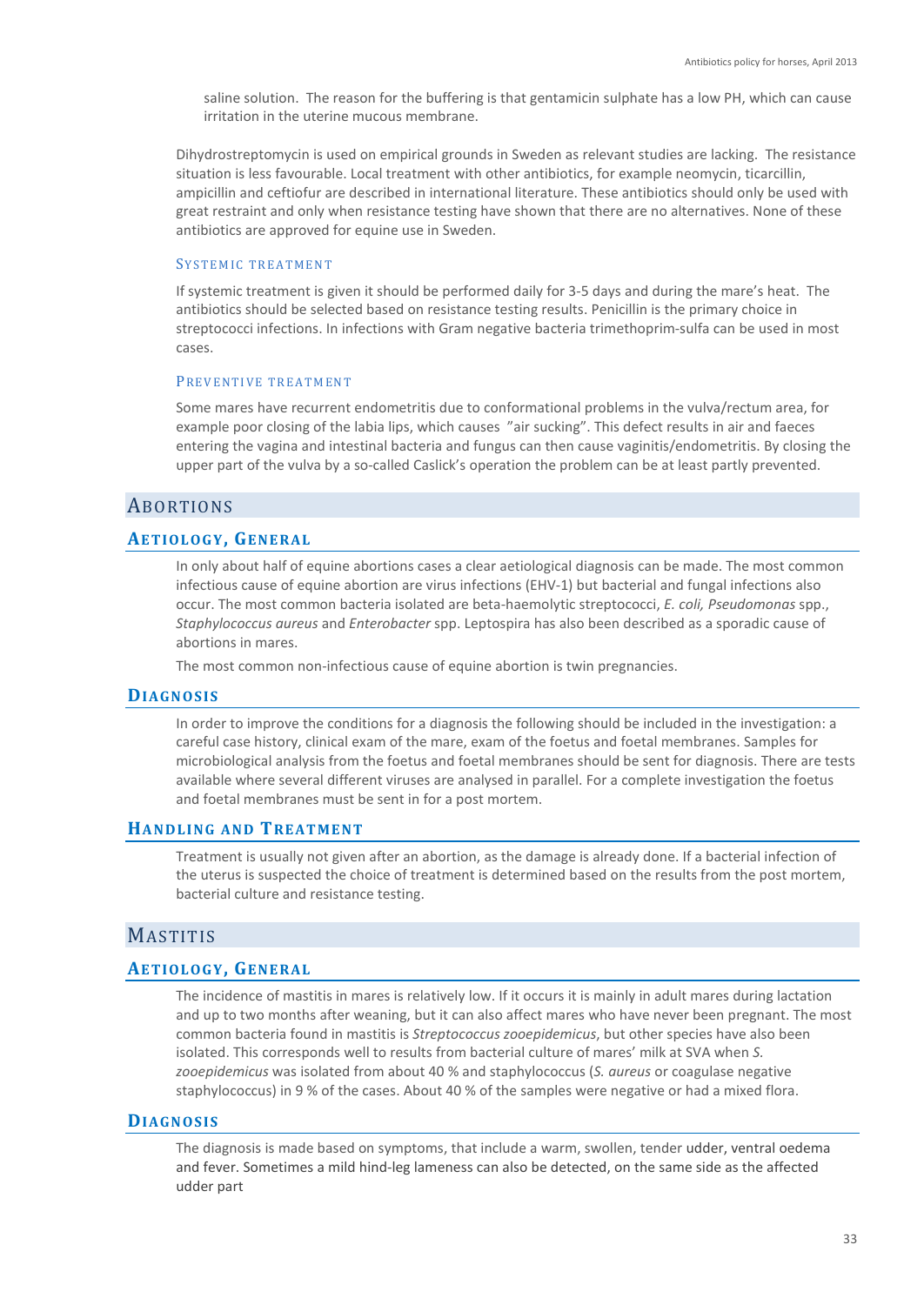A milk sample should always be taken for bacterial culture and resistance testing. Careful hygiene is important at sampling to avoid contamination from the mare or from the tester's hands. Cytological testing can also be done and often show a high count of neutrophils.

# **HANDLING AND TREATMENT**

Treatment consist of a combination of frequent milking and systemic antibiotics treatment. Penicillin is the primary choice and can be administered straight away awaiting the culture results and resistance testing. Treatment with NSAID can be indicated to reduce the fever, pain and inflammatory reaction. If the mare is not pregnant treatment with oxytocin is recommended. If the culture result is negative the antibiotics treatment should be stopped, but the rest of the treatment with frequent milking, oxytocin and NSAID remains indicated.

# PLACENTAL RETENTION

# **AETIOLOGY, GENERAL**

The placenta will usually pass within 30 minutes (up to 2-3 hours) after foaling. If the placenta has not passed after 3-4 hours, it is classified as retained. The effects of a retained placenta may be none but also life threatening with metritis, septicaemia or toxaemia, laminitis and death. Streptococci is normally the dominating bacteria in the uterus in cases of retained placenta but other Gram-negative bacteria, that can produce endotoxins, such as *E. coli*, may be more important.

# **DIAGNOSIS**

A diagnosis of retained placenta is easy to make and normally bacterial samples are seldom taken. In some cases, bacteriological culture and resistance testing should be done.

# **HANDLING AND TREATMENT**

Different treatments for retained placenta have been described. Treatment with oxytocin is the most common. The primary recommendation is a slow (lasting about 1 hour) IV infusion of oxytocin in 1 litre of saline solution, or injections of a small dose (10 -20 IU) of oxytocin that is repeated as needed. Having the mare move about (exercise) is also positive. Another alternative, less frequently used, is to fill the allantochorion (if it is intact) with about 10-12 litres of sterile physiological saline at body temperature and thereby stimulate the passing of the placenta. This treatment can be combined with oxytocin injections.

If the mare is showing general malaise and there is a danger of metritis and laminitis antibiotics and NSAID should be administered. In such cases it is probably Gram-negative bacteria that may cause most damage (endotoxin production). Trimethoprim-sulpha can then be the primary choice.

# URINARY TRACT

Urinary tract disease is unusual in equine medicine and bacterial infections are rare.

# **AETIOLOGY, GENERAL**

Bacterial infections in the urinary tracts are almost always caused by ascending infections. Mares are at greater risk due to a shorter urethra. Other predisposing factors are bladder atony, lengthy recumbency, complications after obstetric manipulation and catheterisation, plus very occasionally late stage pregnancy. Strangely horses with urinary stones do not seem to be at increased risk of cystitis.

When a pathogen has colonised a distal urethra, a speedy proliferation can pave the way for bacteria to invade also the proximal urethra and bladder, which lack protective bacterial normal flora. Agents isolated from the equine urinary tract include *E. coli, Klebsiella, Proteus, Enterobacter, Streptococcus* and *Staphylococcus* spp, *Pseudomonas aeruginosa,* and rarely, *Corynebacterium renale*. In addition, secondary *Candida* infections have been reported in foals treated with broad spectra antibiotics. Isolates of more than one agent are unusual.

# **DIAGNOSIS**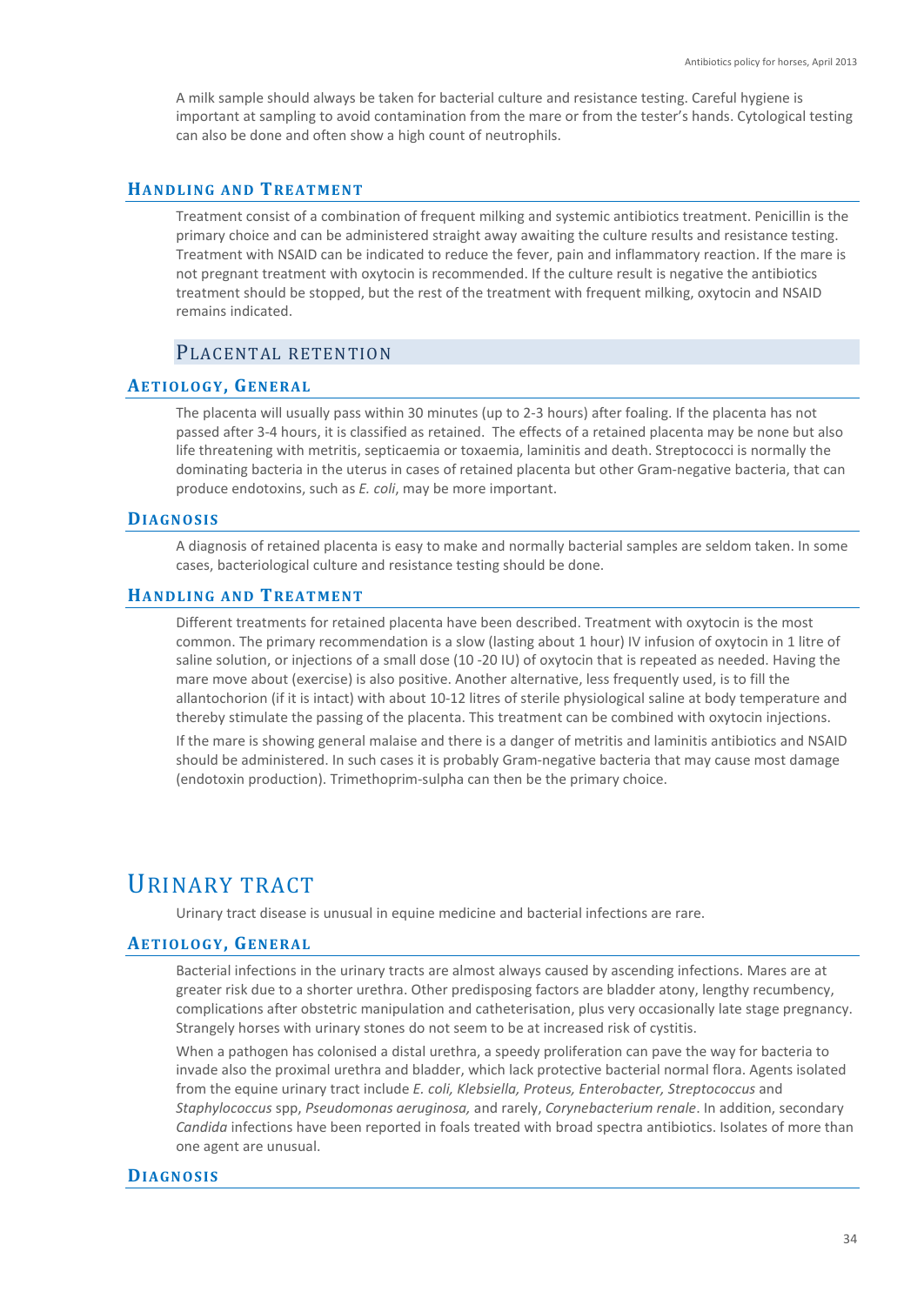Routine urine tests can aid diagnosis in urinary tract infections where pyuria (more than five leukocytes per area at 100 x enlargement) indicate infection. Urine samples, especially from mares who foaled recently, can however contain a lot of leukocytes in spite of no infection being present.

Samples for bacterial culture should always be collected by catheterisation. For analysis the culture needs to be performed semi-quantitatively, which is why it is necessary to deliver urine in a sterile container, a swab is not sufficient. For the test result to be clinically significant the sample must include a minimum of 10<sup>5</sup> bacteria/mL. In a suspected pyelonephritis culture of urine samples collected from the ureters with the help of an endoscope.

# **HANDLING AND TREATMENT**

Most bacterial equine urinary tract infections are secondary to predisposing factors, and these should be diagnosed and addressed while the infection itself is treated. The few studies that have been published conclude that equine urinary tract infections are not difficult to cure, if the predisposing factors are removed.

The choice of treatment should be based on results from bacterial culture and resistance testing. For *E. coli* and other coliforms, a combination of trimethoprim and sulphonamides are usually indicated.

Infections that have been present for some time should be treated for at least 10 days. In pyelonephritis lengthy treatments are required. The exact length is determined by clinical exams and repeated urine culture and cytology demonstrating the absence of active infection.

#### **OTHER**

The coccidia *Klossiella equi* is often found at autopsy, but at present there are no indications that it has any clinical importance.

# TICK-BORNE BACTERIAL INFECTIONS

Among tick borne infections in Sweden there is only Equine anaplasmosis (also known as Equine Granulocytic Erlichiosis) which is scientifically accepted as affecting equids. Borrelia is also discussed here, as many horses are infected and carry antibodies against borreliosis. There is, therefore, often discussions whether borreliosis might have caused clinical symptoms and if so, they should be treated. In Sweden the tick *Ixodes ricinus* is the primary vector of these agents. If other tick species get established in the country other agents might also affect horses.

# EQUINE ANAPLASMOSIS

# **AETIOLOGY, GENERAL**

Equine anaplasmosis (previously called ehrlichiosis) is a tickborne infection caused by the bacteria *Anaplasma phagocytophilum*. In horses it mainly is subclinical but can also cause acute symptoms. In a 2001 study 17 percent of horses in Sweden had antibodies against the infectious agent. Cattle and sheep can also get acute symptoms, called tick-borne fever (TBF). Humans, dogs and rarely also cats can also fall ill.

# **DIAGNOSIS**

A preliminary diagnosis of acute equine anaplasmosis can be performed based on clinical symptoms; high fever, malaise, anorexia, swollen legs, ataxia and reluctance to move, and increased heart rate and breathing. Thrombocytopenia and lymphopenia is common and also mild anaemia and icterus can be seen. It is very common with subclinical infections in horses, associated with anti-body formation.

The diagnosis is confirmed by demonstrating the bacteria in serum by PCR or microscope in the acute phase, or by a positive paired serum sample, when specific antibodies are found. An alternative diagnosis to acute equine anaplasmosis is acute virus infections, that can cause similar symptoms.

So-called chronic Equine anaplasmosis/ehrlichios is not a scientifically proven diagnosis and lack generally accepted diagnostic criteria. In experimentally infected horses not treated with antibiotics the bacteria have been shown to be persistent, but not to cause any symptoms. A notable percentage of Swedish horses have a positive antibody titre, without any symptoms. There is no proof of increased titres against anaplasma at two or more occasions would be associated with ongoing disease. Further there is no scientific proof that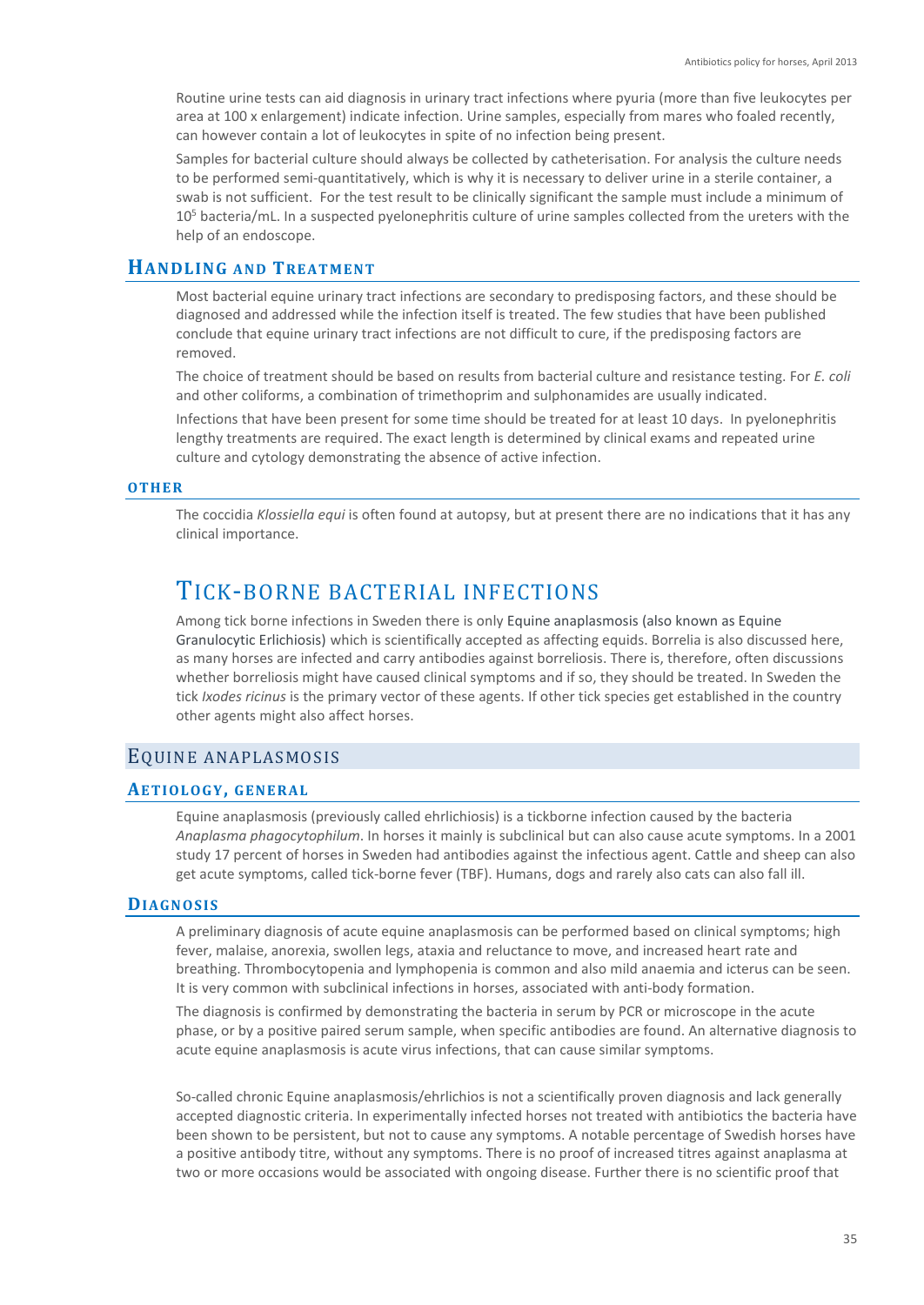the antibiotics treatment would affect either the serum titre or possible clinical signs of chronic Equine anaplasmosis.

## **HANDLING AND TREATMENT**

Acute equine anaplasmosis will heal by itself over time, but the horse than be severely affected for several days. A prompt start of the treatment most likely results in a shorter disease process. Empirical experience from clinicians show that NSAIDs often pose a suitable choice of treatment in the acute phase awaiting diagnosis, often with a good effect on clinical symptoms. If the result of NSAID treatment is that the fever subsides and the horse starts eating again NSAID can therefore often be sufficient.

Tetracyclines is currently regarded as the most suitable substance against anaplasma, in cases where antibiotics are considered. The risk of side effects in horses should be considered, and horses subject to stress should not be treated. Oral treatment with tetracyclines is not suitable for horses, for several reasons including increased risk of colitis due to poor bioavailability. In Sweden no preparations containing tetracycline are approved for horses.

In the literature oxytetracycline is suggested for horses, but then as a slow IV injection due to the high risk of side effects in horses, for example acute cardiac symptoms. Studies describing the optimum duration of treatment of anaplasmosis in horses is lacking. Most horses with acute equine anaplasmosis respond quickly to treatment and are often free of symptoms within 24-48 hours, which indicates that three days of treatment should be sufficient.

The benefits of a longer treatment have to balance the risks. If a small number of horses get recurrent fever longer treatment can be considered on a case by case basis.

Monitor the horse's condition and stop the treatment immediately in case of any early signs of gastrointestinal disturbance, such as reduced appetite, fever and loose droppings.

If targeted therapy in acute equine anaplasmosis do not result in a prompt resolution of symptoms the diagnosis should be re-evaluated.

There is no scientific basis for antibiotics treatment of "chronic anaplasmosis/ehrlichiosis" in horses. Please observe that tetracycline treatment can result in clinical improvement of lameness from non-infectious causes, due to the antiinflammatory effect of tetracyclines and its effect on orthopedic tissue. This can result in reduction of joint swelling and pain (shown in rheumatoid arthritis) and prevent the breakdown of collagen in cartilage and connective tissue. This is not associated with the antimicrobial effect and can therefore be misleading when interpreting the treatment results and confirmation of the diagnosis. The risk of antibiotic resistance mean that it is not acceptable to use antibiotics for other uses than antimicrobial, as there will be other alternatives.

# BORRELIOSIS

#### **AETIOLOGY, GENERAL**

*The Borrelia burgdorferi*-group causes a tick-borne infection that is usually subclinical in horses. Studies in Sweden has shown a prevalence of antibodies of 17 percent. In for example the United States, borreliosis is more often caused by *B. burgdorferi* itself and can then cause so called Lyme disease. The borrelia bacteria can also infect humans, cats and dogs.

#### **DIAGNOSIS**

The diagnosis "clinical borreliosis" has not been scientifically confirmed in horses. In studies with experimentally infected horses, disease or pathological changes have not been demonstrated, although the infective agent could be isolated. You can therefore not specify what symptoms can be expected or how a possible case could be confirmed. Descriptions of equine borreliosis in literature lack necessary information in order to connect described symptoms to borreliosis, and diagnostic criteria are lacking.

No association between exposure to the agent (seropositivity) and symptoms have been found either and many healthy horses are seropositive.

Clinical signs described in literature as symptoms of equine borreliosis include arthritis, lameness, muscle soreness, frontal uveitis, encephalitis, abortion, foal mortality, low grade fever and malaise. It is however not confirmed cases of borreliosis and all symptoms can have other causes.

Antibody titres are not sufficient for a diagnosis, as studies show that many horses have antibodies against borrelia without any symptoms. Demonstrating the bacteria by PCR or bacterial culture from organs that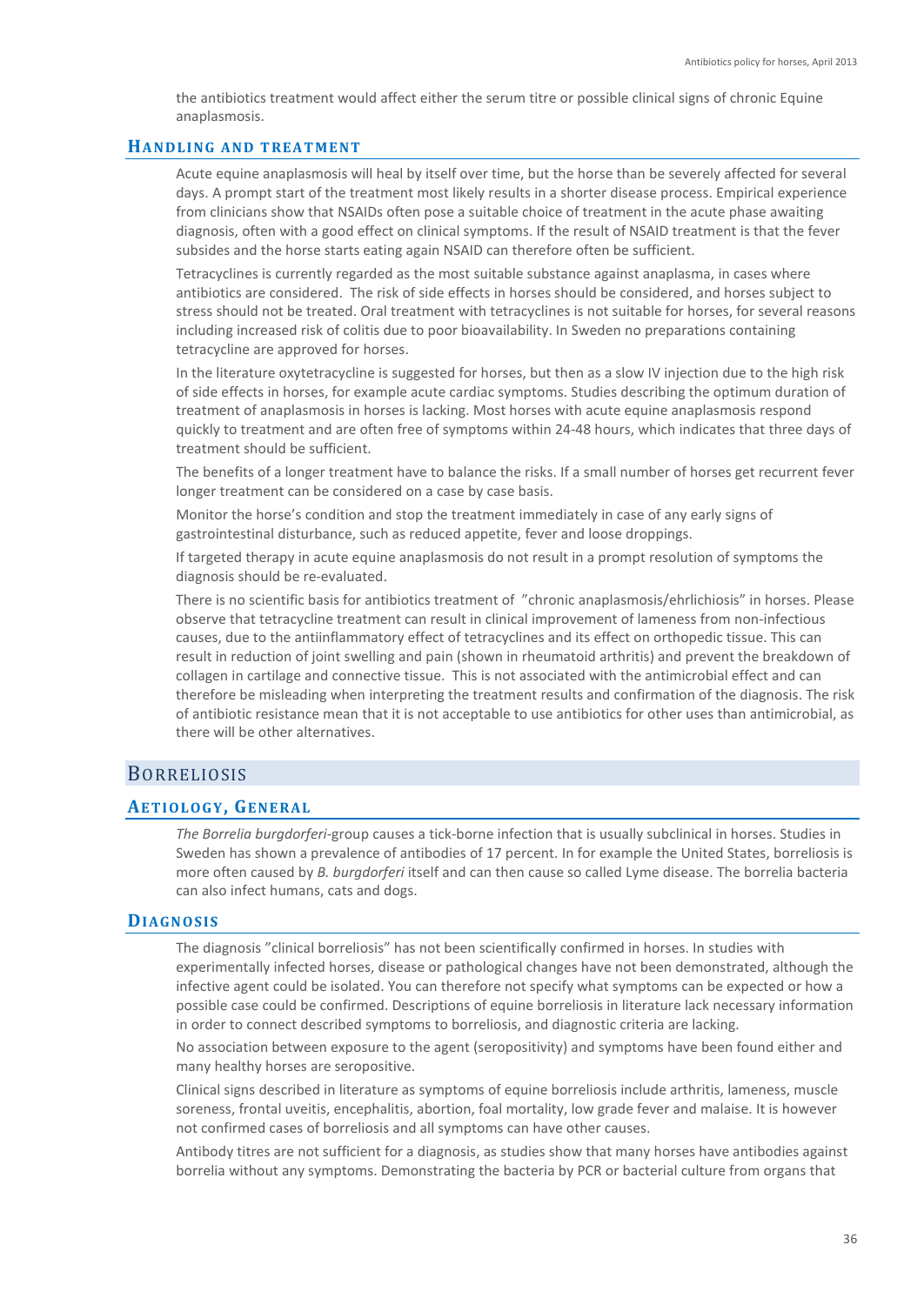appear affected should be one criterion, together with a thorough investigation to exclude any possible alternative diagnosis.

If borreliosis cannot be excluded as a diagnosis and the horse is treated with antibiotics, it should respond to treatment, otherwise the diagnosis should be revalued. Please not that in treatment with tetracyclines their anti-inflammatory effect and effect on connective tissues can result in a clinical improvement (please also note re Equine anaplasmosis), which can cause confusion in the interpretation of treatment results and evaluation of the diagnosis.

## **HANDLING AND TREATMENT**

As there are no set diagnostic criteria for equine borreliosis there is also no scientific basis for antibiotics treatment in suspected cases.

If a treatment seem warranted penicillin can be considered in uncomplicated suspected cases, as this is the recommendation in human cases. In addition, penicillin is relatively well tolerated by horses.

# CENTRAL NERVOUS SYSTEM

# BACTERIAL MENINGITIS

#### **AETIOLOGY**

It is relatively unusual with infections caused by bacteria or protozoans in the horse's central nervous system. Bacterial meningitis is seldom reported in adult horses, and in cases of brain abscesses the infection focus is limited.

In brain abscesses that are not locally defined or disease involving the central vestibular system *S. equi* has been reported. Occasional cases of otitis media associated with a paralysis of the facial nerve and a tilted head carriage has been associated with the presence of bacteria (*Actinobacillus, Salmonella, Enterobacter, Pseudomonas, Streptococcus, Staphylococcus*) or even fungal infections (*Aspergillus*), possibly originating from the guttural pouches.

Foals can suffer from bacterial meningitis, often secondary to septicaemia (see the section on foal diseases). The treatment is then focused on the septicaemia rather than the meningitis.

## **DIAGNOSIS**

Samples for bacterial culture can consist of cerebrospinal fluid, samples from the middle ear if there are signs of otitis media, and blood if there are symptoms of bacteraemia or septicaemia. The exception is cases of fulminant meningitis in foals, where samples of the cerebrospinal fluid is usually negative at bacterial culture, probably as the infection is closed off in an abscess.

In a localized infection like otitis media a needle aspirate is taken through the ear drum under anaesthesia. Clinical cases of otitis media have been diagnosed at the Swedish University of Agricultural Sciences, but culture of samples taken with a needle aspirate have not been performed. It is however reasonable to presume that the infectious agents mentioned above are relevant also in horses in Sweden. In the absence of bacterial culture summaries of resistance data in these agents should guide the choice of treatment.

#### **HANDLING AND TREATMENT**

The Central Nervous System (CNS) is largely demarcated from the immune system through the blood-brain barrier. The immune system of the CNS is therefore limited in scope, with a low number of white blood cells, low concentration of antibodies and complement factors. Sometimes the expression "immunological vacuum" is used. This means that bacteria have time to multiply before the blood-brain barrier becomes so inflamed that defence cells and proteins pass over to the CNS.

Antibiotics used in CNS cases should therefore have two properties:

- 1. Ability to penetrate the blood-brain barrier
- 2. Bactericide effect as there are so few defence cells present to support the antibiotic effect.

#### PROPERTIES OF ANTIBIOTICS RELATED TO THE BLOOD-BRAIN BARRIER

A.Substances that pass into the CNS also when no inflammation is present in the meninges

1. Combinations of trimethoprim and sulphadiazine or sulphametoxazole: Trimethoprim has a good penetration of the blood-brain barrier and this also applies to some sulphonamides. The combination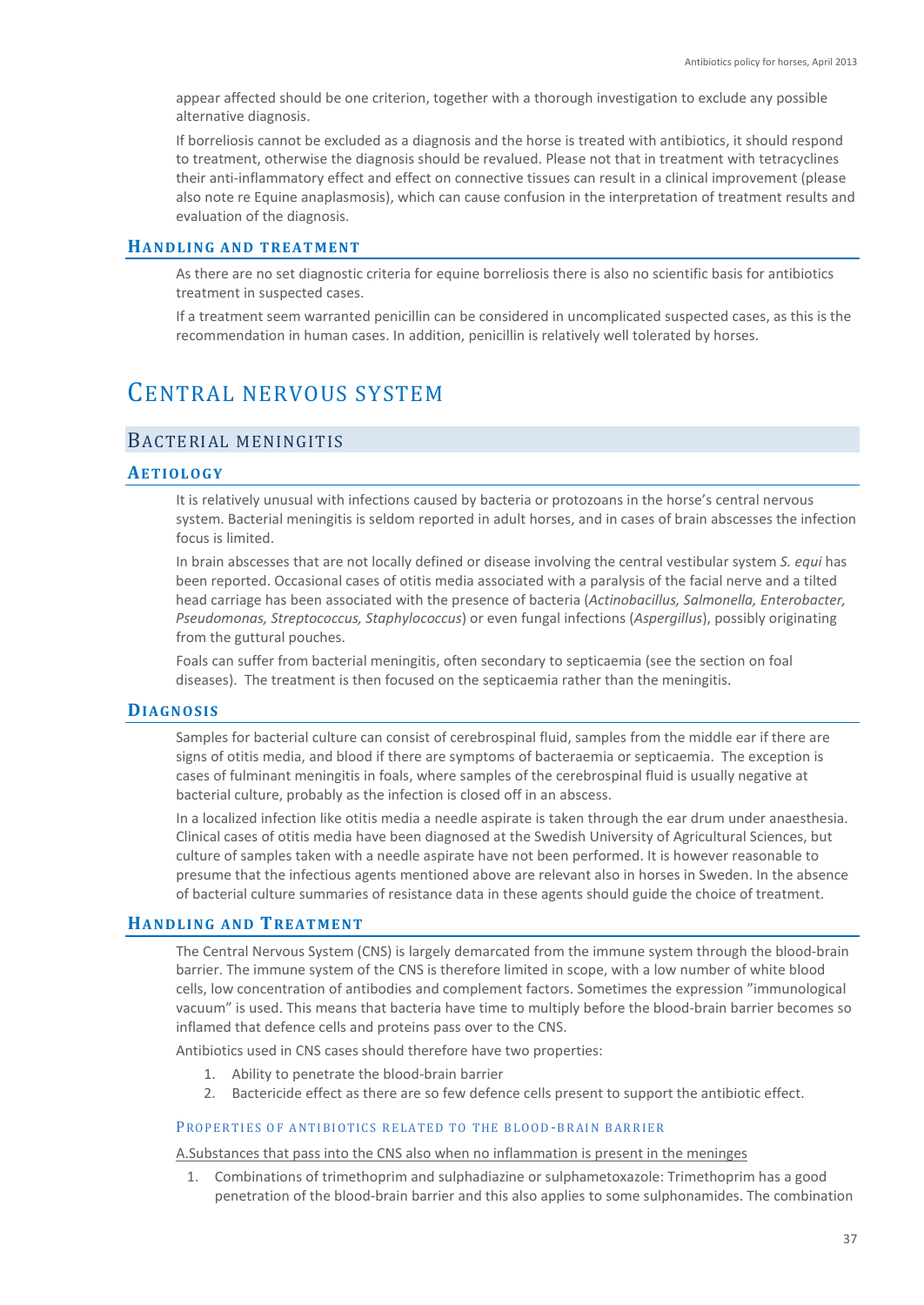has a bactericidal effect, according to some authors. Trimethoprim-sulphadiazine is therefore a suitable primary choice in suspected bacterial infections in the CNS in situations when bacteria have not been isolated and resistance testing not been done.

2. Chloramphenicol: Chloramphenicol may absolutely not be administered to horses who might enter the food chain. A drawback with chloramphenicol is that the substance does not have bactericidal effect, which has a negative effect in the CNS.

#### B. Substances with penetration into the CNS when the meninges are inflamed

This group includes penicillins, including amino-penicillins. Penicillins probably have no advantage compared to trimethoprim-sulpha from a therapeutic point of view. Ceftiofur have poor permeability across non-inflamed meninges, but third generation cephalosporins can have more favourable properties (for example cefotaxime).

#### C. Substances with only limited penetration into the CNS also with inflamed meninges

This category includes first generation cephalosporins and all aminoglycosides. Substances from these groups are therefore only an alternative when bacterial culture and resistance testing has shown that other alternatives cannot be expected to be effective. If aminoglycosides are selected, they should be administered both systemically and intrathecally. With this background it is seldom indicated to use an aminoglycoside in CNS disease.

# OTITIS MEDIA-INTERNA/TEMPOROHYOID OSTEOARTHROPATHY

Compared to the prevalence in other species otitis media-interna is unusual in horses. Clinical signs are those associated with peripheral vestibular syndrome, with tilted head carriage, walking in circles and ataxia. The syndrome is not always associated with bacterial infections, but agents such as *Streptococcus* spp, *Staphylococcus* spp and *Aspergillus* spp have been reported. Infection of the middle ear is believed to be caused either by hematogenous spread or encroachment from infections in the nasopharynx or guttural pouches. A confirmed diagnosis requires lavage of the middle ear through tympanocentesis (which is seldom performed) or secondary indicators such as culture of exudate from the ear, guttural pouch or nasopharynx. If there is diagnostic evidence of a bacterial infection trimethoprim-sulphadiazine combined with anti-inflammatory medication (flunixin meglumine) is the primary choice, based on clinical experience.

# EYE DISEASES

# INTRODUCTION

In eye cases a thorough examination and taking samples for testing is important to be able to detect an ongoing bacterial infection or risks of a secondary infection, in order to avoid unnecessary antibiotics treatment.

The choice of antibiotics for eye treatment can be empirical or specific. Empirical treatment should only be used in mild ocular infections when laboratory tests do not seem necessary. In cases of therapy failure, a relapse and infections that might threaten the patient's vision, bacterial culture and resistance testing should always be performed if sampling is possible. In Sweden eye infections are often caused by Gram positive bacteria but infections with Gram negative bacteria, parasites and viruses also occur. Fungal infections are more uncommon.

# ADMINISTRATION OF MEDICATION

There are several methods to administer medication when treating eye disease; topical, subconjunctival, intraocular or systemic. Local treatment is in most cases sufficient for disease in the front segment of the eye. More deep-seated problems in many cases require systemic treatment in addition.

# **TOPICAL ADMINISTRATION**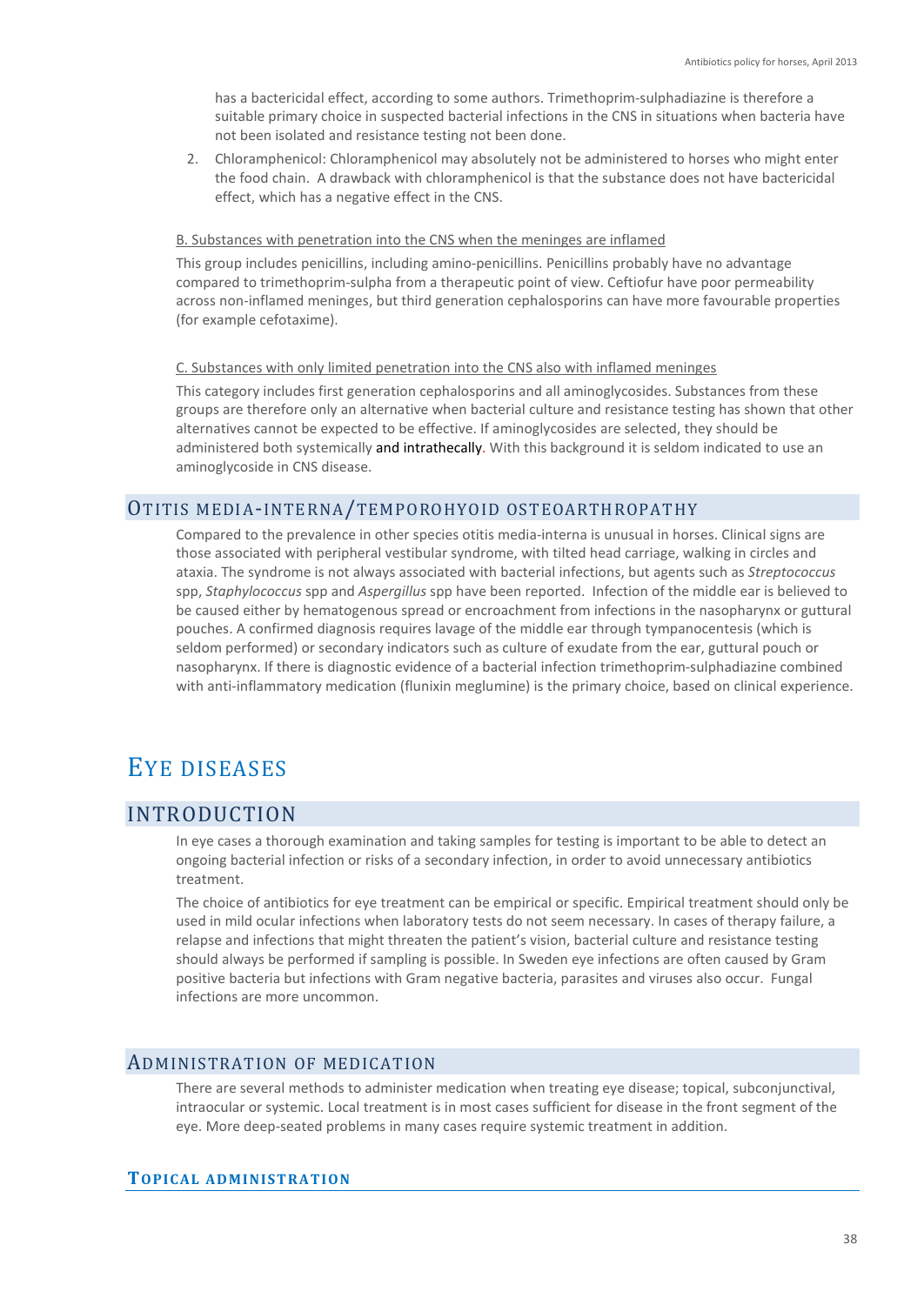When treating conditions in the conjunctiva, cornea and tear canal openings the routine treatment is topical administration. The bioavailability of a topically administered substance is low. Some of the applied substance will disappear with the tear film and at every blink of the eye. Medication that is administered topically must penetrate the cornea epithelia and stroma to reach the eye, and the concentration gradient drives the diffusion. The tear film is impermeable for lipid soluble substances. In addition, the cornea epithelium is a barrier against water soluble substances while the stroma blocks lipid soluble substances. Consequently, a substance needs to be both water and lipid soluble in order to pass the cornea.

With the right choice of substance and correct dosage intervals therapeutic concentrations will in many cases be achieved at the infection site. Most antibiotics that are used topically are available as commercial eye preparations. When needed a solution for IV injection can be mixed with a tear substitute for the right concentration.

In general eye drops are preferable to creams as they will act less as an irritant and usually have better penetration. The drawback is that eye drops need to be administered more often, usually at least 5-6 times per day, while creams and gels can be administered less frequently. This is due to their longer contact time, that is that they remain longer on the eye surface. Creams and gels are easier to apply in a horse eye but are contraindicated in cases when there is a risk of the substance entering the front eye chamber, as this can result in a very severe intraocular irritation. When frequent treatments are needed it can be suitable to put in a subpalpebral catheter. In some cases, it is necessary, if the horse is unruly due to pain or other causes. Subpalpebral catheters do require careful supervision in order to not cause damage, and is primarily meant for clinical settings, but can be applied also in the field in exceptional cases when the alternative would be no treatment. It is important to underline that daily veterinary supervision is necessary.

If the horse is treated with different topical substances at least 2-5 minutes must pass between each dose. It is also recommended that drops are given before creams in cases when more than one substance is given. Very frequent applications can be negative as it might cause local toxicity or decreased epithelisation Intramammary tubes cannot be recommended for topical administration as there are no pharmaceutical studies to support for example suitable dosage intervals, cornea penetration or expected therapeutic concentrations. The possible toxicity of the preparation should also be considered.

## **SUBCONJUNCTIVAL INJECTION**

Therapeutic concentrations can be achieved in the front segment via subconjunctival injection. This mode of administration can be indicated if very high concentrations in tissues are required and can be combined with topical treatment. Treatment can be given every 12 to 24 hours but should not be repeated excessively due to the risk of local irritation in the conjunctiva. Parenteral solutions of chloramphenicol and tetracycline are poorly tolerated when administered in this manner and should be avoided. This administration is also less suitable if the treatment might have to be stopped earlier than planned. Subconjunctival injection should therefore only be used after careful consideration and the injection should be given by a person with good ophthalmological knowledge. For dosage and choice of substances please see handbooks.

## **INTRAVITREAL INJECTION**

Intravitreal injection can be combined with systemic treatment, for example endophthalmitis in humans, but is seldom used in veterinary ophthalmology. It requires special equipment and expertise.

# **SYSTEMIC TREATMENT**

Systemic treatment is primarily necessary in case of an intraocular infection or risk thereof. In order for an antibiotic that is administered systemically to have effect it must have lipid soluble properties. Low degree of protein binding and low molecular weight will also facilitate the passage. Groups such as beta-lactam antibiotics and aminoglycosides normally have low degree of penetration to the eye's inner structures, but during an active inflammation the barrier function is weakened, and substances that normally would not penetrate the barrier can be indicated for use. Systemic treatment can be valid in cases of cellulitis, infections in the eyelid or tear canal, the eye's deeper segments and optic nerve, or sometimes in addition to local treatment in diseases in the front segment of the eye.

# **BLEPHARITIS**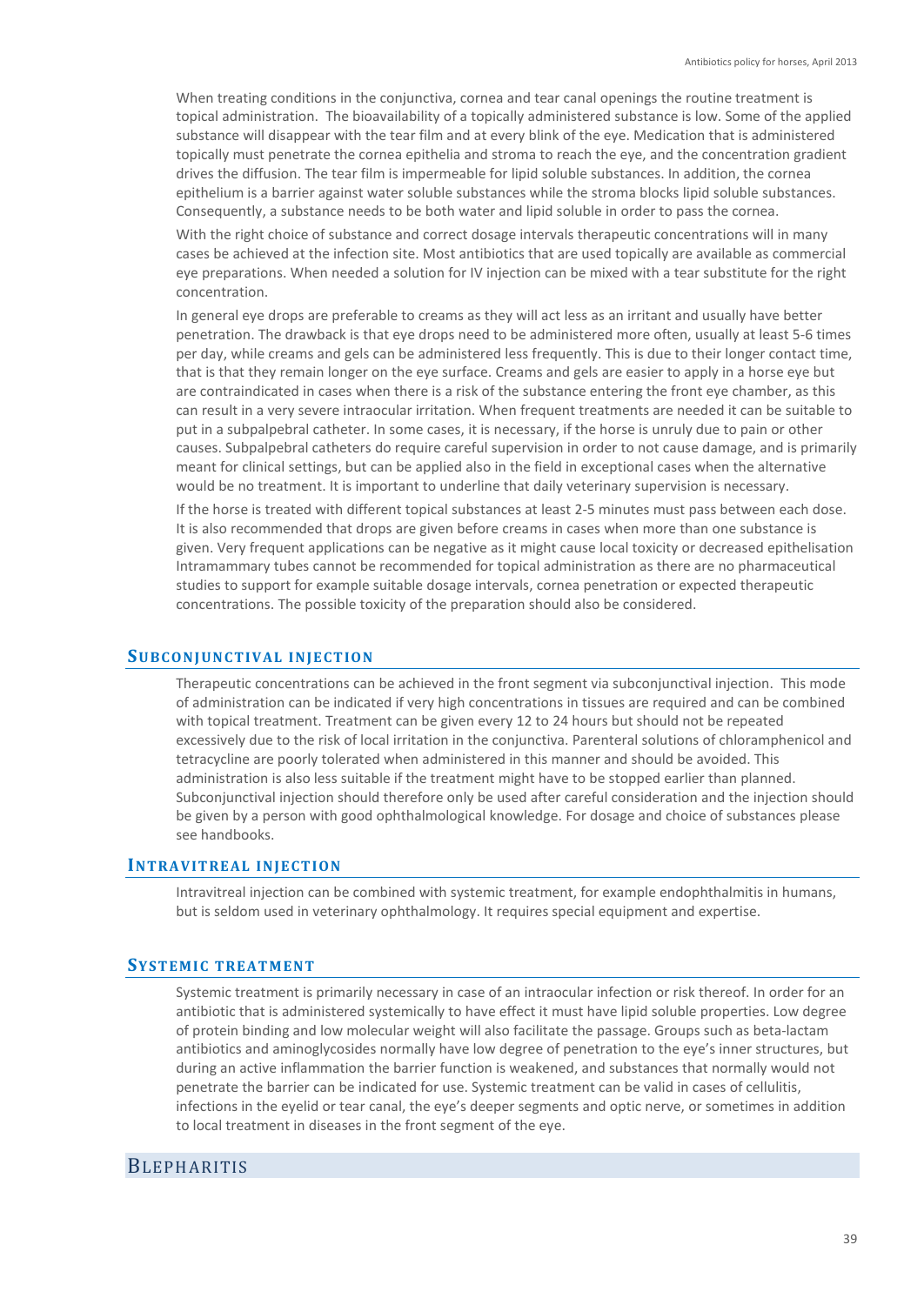Inflammation in the eyelid, blepharitis is unusual as a primary problem in horses but are usually secondary to a trauma or infection. The most common cause of blepharitis in horses is a bacterial infection (for example staphylococci) after a penetrating trauma. A less common cause is a primary bacterial infection (*Moraxella* spp and *Listeria monocytogenes* have been described), as is fungi and parasitic infections. Blepharitis can also be immune mediated, caused by local or systemic allergic disease or overexposure to sunlight. Diagnosis of blepharitis includes culture including resistance testing and if necessary, cytology. The treatment is adapted to the aetiology and/or test results. Biopsies can be considered in chronical cases that do not respond to treatment.

In cases of an acute wound the damage is surgically repaired after cautious debridement and careful lavage. As the eye lids have a strong blood supply wounds normally heal quickly without complications, but antibiotics therapy should be considered in cases of extensive damage. Penicillin is the first choice for systemic treatment. If there is a risk of secondary bacterial conjunctivitis topical treatment with fusidic acid can be used.

# ORBITAL CELLULITIS

Orbital cellulitis refers to an infection in the connective tissue around the orbit, which quickly can lead to damage in the eyeball and the optic nerve. Symptoms occur suddenly and include for example a bulging eyeball, tear flow, bulging third eyelid, oedema of the conjunctiva (chemosis), pain and fever. The aetiology of orbital cellulitis includes for example perforation of a foreign body, direct trauma, tooth problems or hematogenic infection. A thorough examination is necessary in order to try determining the aetiology and exclude further damage such as for example a fractured orbit. An ultrasound and/or x-ray exam can aid the diagnosis. The treatment is high doses of broad spectra, systemic antibiotics (penicillin and Gentamicin) and topical treatment (for example chloramphenicol or ciprofloxacin) plus systemic NSAIDs. The possible underlying factor should of course also be addressed. In horses it is relatively uncommon with a retrobulbar abscess but if this occurs it should be drained and samples for aerobic and anaerobic bacterial testing be taken.

# **CONJUNCTIVITIS**

In cases with symptoms of conjunctivitis there is often a predisposing condition. A careful eye examination is therefore important in order to locate and treat the primary cause. Possible aetiologies are for example a foreign body, trichiasis, anatomical eyelid defects, local irritation due to sunlight, dust, smoke, hypersensitivity reactions but other diseases can also be a factor, for example corneal trauma, uveitis or glaucoma. Virus and parasitic infections are also common aetiologies in equine conjunctivitis.

In acute conjunctivitis local cleaning of the eye (and preferably also the tear canals) with saline solution once or a few times, in combination with treatment of the primary cause is usually sufficient. A fly mask can provide useful protection during the summer months in order to reduce local irritation and disturbances of the normal bacterial flora due to flies and other insects. Bibrochatol is a substance with antiseptic effect that can be used in cases of mild conjunctivitis. If topical antibiotics are needed the first-line choice is fusidic acid as different types of staphylococci and streptococci are common in acute bacterial conjunctivitis. As MRL values are not available for fusidic acid treatment results in a lifelong slaughter ban. Bacterial culture including resistance testing and cytology analysis samples from the conjunctiva should be performed on all eyes with chronic conjunctivitis, lack of treatment effect or recurrent cases. The subsequent treatment should be based on test results.

# DACRYOCYSTITIS/CANALICULITIS

Dacryocystitis/canaliculitis is an inflammation of the lacrimal gland or tear canal. Can be caused by for example conjunctivitis encroachment to the tear canal, or trauma, a foreign body, encroachment from a tooth infection. In cases with mucopurulent lacrimation bacterial culture and resistance testing plus possibly cytological analysis should be performed on eye wash liquid. After sampling the eye should be profusely irrigated with saline solution with the horse sedated, followed by topical treatment with antibiotics drops (the choice of antibiotics should preferably be based on the test results but if the patient is very uncomfortable the treatment should commence with substances active against streptococci and staphylococcus, for example fusidic acid). The irrigation might need to be repeated several times for a satisfactory result and systemic treatment (directed therapy based on test results) can be necessary in more serious cases. Possible predisposing causes should be addressed if possible.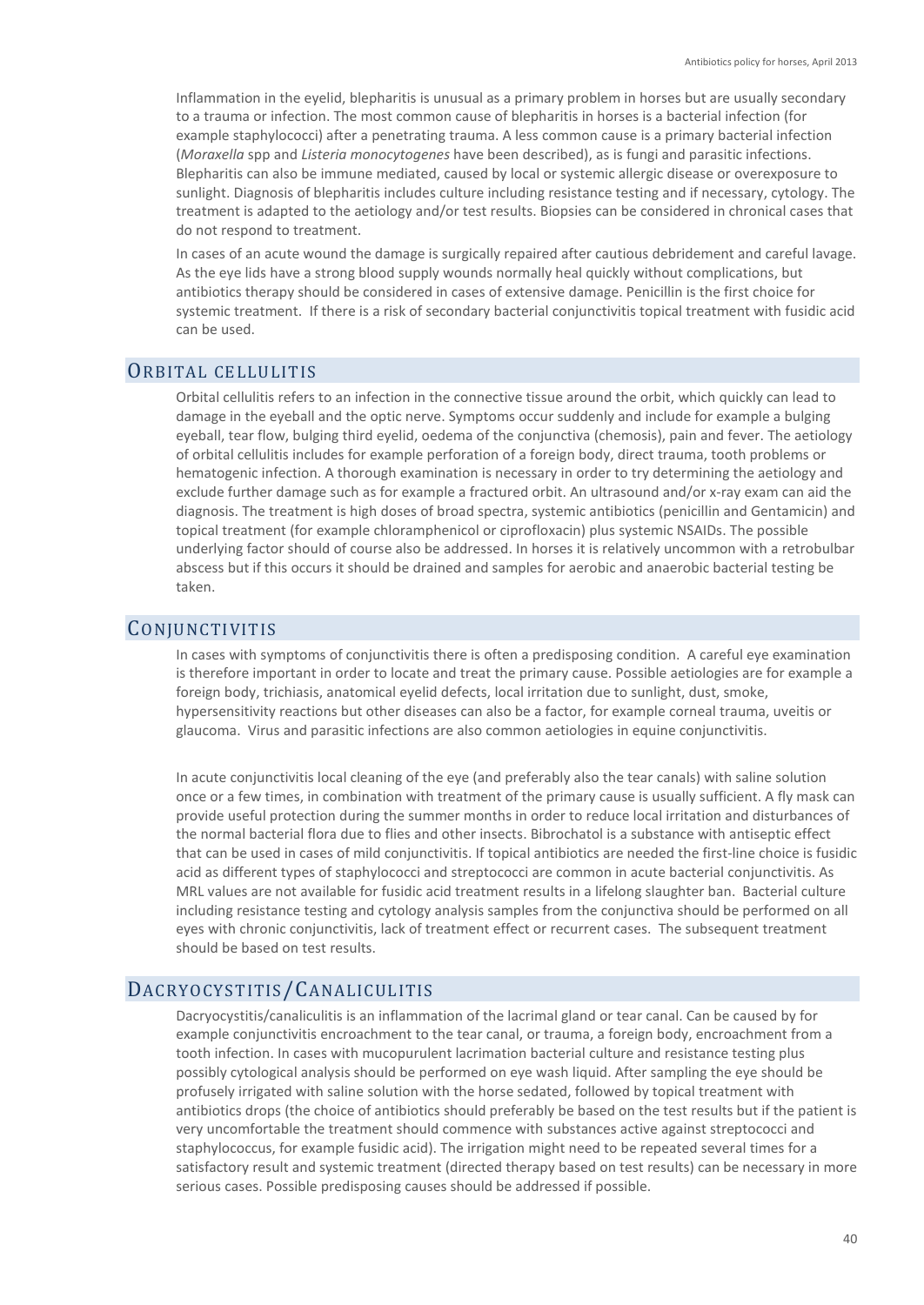# KERATITIS

Most non-ulcerating keratitis, with the exception of stromal abscesses, are not caused by bacteria but have a mechanical or immunological aetiology. Treatment does therefore normally not include antibiotics, except if the clinical picture or test results indicate otherwise. Horses can also get keratitis caused by herpesvirus. With keratitis a complete examination of the eye is recommended to look for the primary cause such as a foreign body or similar. Cytological and microbial testing can be done. A biopsy might be considered in certain cases to aid the diagnosis but can only be performed by a specialist. The primary cause should be addressed if possible. Treatment is started with anti-inflammatory medication and preferably tear substitutes. Some cases of keratitis with an immunological background may respond to treatment with ciclosporin, others respond better to treatment with topical corticosteroids or NSAID. It is important to remember that in other cases these substances can be contraindicated, and a careful examination of the eye is needed to ascertain a correct diagnosis and treatment.

Stromal abscesses in the cornea is usually difficult to treat and can result in reduced vision if not treated correctly. A secondary abscess can form after healing of a small or larger ulcer on the cornea or after micropuncture and injection of bacteria or a foreign body penetrating the cornea epithelia. The symptoms usually include for example blepharospasm, tear flow, different degrees of uveitis and varying degrees of vessel in-growth in the cornea plus focal white and/or yellow demarcated stromal infiltrates surrounded by oedema. Single or multiple abscesses may develop. Fluorescein colouring is usually negative but can also be positive adjacent to the lesion. Aggressive medical treatment can be tested initially, unless the evaluation is that urgent surgery is needed in order to save the animal's vision (for example in cases of a deep abscess and/or risk of rupture in the eye). If clinical improvement is not seen within 48-72 hours after medical treatment commenced the abscess should be drained surgically.

A subpalpebral catheter is recommended to make intensive medication easier. Very frequent doses of antibiotics with good penetrating effect in the cornea is necessary, for example chloramphenicol or ciprofloxacin, that initially is administered every hour to get sufficient therapeutic concentration. Gentamicin is not suitable as the substance has poor ability to penetrate intact cornea. Debridement of cornea epithelia across the lesion can facilitate the passage of medication. Systemic treatment with broad spectrum antibiotics (penicillin and Gentamicin) is indicated in these cases as the condition is difficult to and potentially can threaten the horse's vision. Usually vessel ingrowth develops in the cornea which facilitates for systemic medication to reach its destination. The secondary uveitis is treated with topical atropine and systemic NSAID.

# ULCERATING KERATITIS

# **AETIOLOGY AND DIAGNOSIS**

Corneal ulcers are usually caused by trauma and seldom primarily by bacteria. Secondary infections are however very common and therefore prophylactic treatment with topical antibiotics are always indicated. When an ulcer occurs, the equine cornea run the risk of being destroyed by collagenolysis, which is often associated with infections by *Pseudomonas* or beta-haemolytic streptococci. Chronic corneal wounds with poor healing ability in the cornea epithelia (so called "indolent ulcers" or "boxer ulcers") occur in horses and also in dogs.

Corneal ulcers are classified based on their depth, that should be examined during the examination of the eye. In case of a corneal ulcer you should always look for any possible foreign body or other primary cause.

#### **HANDLING AND TREATMENT**

In superficial, uncomplicated corneal ulcers without signs of infection or meltdown topical antibiotics treatment is used as a preventive measure during the healing period as secondary infections are a very common complication. A suitable first-hand choice based on Swedish conditions is fusidic acid, one alternative is chloramphenicol. It is important to note that both these substances require lifetime exception from slaughter for human consumption. If the owner wants to avoid this, other substances are available. Ciprofloxacin is included on the EU so-called "equine list" and can be used with six months withdrawal time for slaughter. The length of treatment is adapted to the rate of wound healing. The treatment should continue for a few days after the corneal wound has epithelized and a fluorescein test is negative.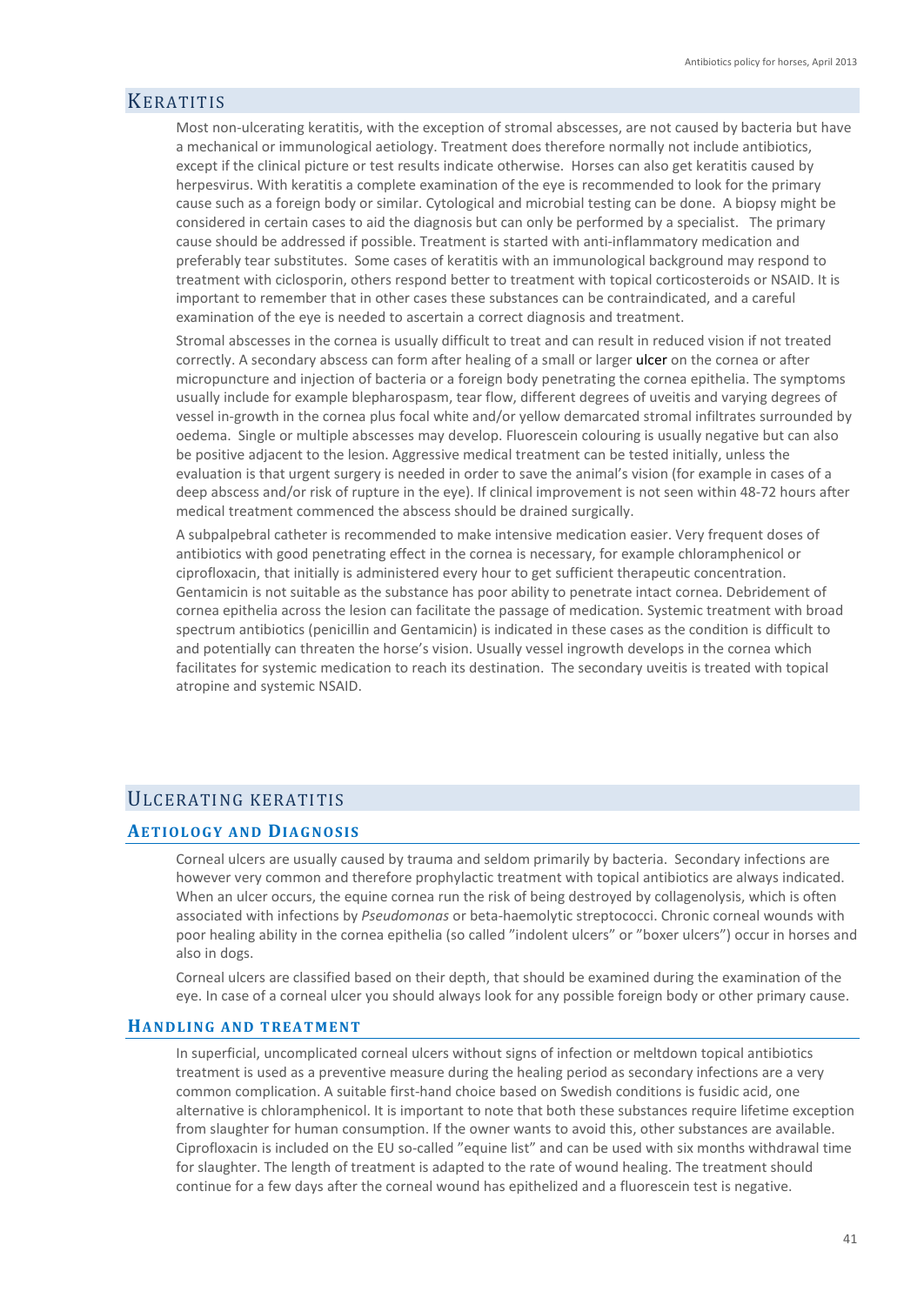Chronic, indolent ulcer demand mechanical debridement of loose epithelial edges in order to heal. The procedure often needs to be repeated, and sometimes also keratotomy will be necessary. Topical antibiotics are selected based on test results from cytological and bacterial samples. Often fusidic acid is sufficient in combination with tear substitutes.

With deep, progressive or perforating corneal ulcers and symptoms of meltdown bacterial and cytological tests should always be performed. These cases should be referred in order to be examined and treated by specialists.

With deep stromal ulcers with risk of perforation, and in cases of perforation, the treatment should include broad-spectrum antibiotic drops with good penetrating effect. Chloramphenicol, Gentamicin or ciprofloxacin are suitable, depending on the degree of meltdown. Treatment should commence straight away, but the choice of antibiotics be adjusted later based on cytology and culture results including resistance testing. Please note that creams are not suitable in cases of deep ulcers or perforation, as the cream can cause a severe intraocular irritation. In addition, systemic treatment is indicated (penicillin and Gentamicin) in order to have a chance to save the eye with chirurgical means.

In meltdown cases a cytology sample is taken from the edge of the ulcer for fast and directed antibiotics therapy. The cytological testing is complemented by bacterial culture and resistance testing. If cytological sampling is not possible in the acute phase intensive topical treatment is started immediately with a broadspectrum substance with effect on *Pseudomonas*. Awaiting test results suitable substances for topical treatment are Gentamicin or ciprofloxacin, combined with anticollagenase treatment (serum plus Na-EDTA or acetylcysteine). The topical treatment should be combined with systemic treatment (penicillin and Gentamicin) due to the risk of perforation.

Treatment length is adjusted based on the clinical development. The frequency of treatment can be reduced slightly when the meltdown has stopped, and further when the ulcer shows signs of healing. Topical treatment with antibiotics continues until the ulcer has epithelized fully.

It is important to consider the risk of uveitis in cases of corneal ulcers in horses. It should be treated with systemic NSAIDs plus atropine (please note the risk of colic as a side effect).

# UVEITIS

# **AETIOLOGY AND DIAGNOSIS**

Equine uveitis is usually not primarily caused by bacteria, unless the cornea is perforated. Certain infectious diseases such as strangles, *Rhodococcus equi-*infection, Brucellosis, Leptospirosis and other can however cause uveitis. A careful clinical examination and an eye exam is important in order to try and understand the aetiology. Symptoms that can be seen in uveitis is for example blepharospasm, miosis, cells and proteins in the chamber fluid, ciliary injection, conjunctival hyperaemia, cornea oedema, hypopyon, swollen iris etcetera. An ophthalmological examination can be needed to examine the rear eye segment, possibly supplemented by an ultrasound exam, if a satisfactory ophthalmological examination is not possible. The horse might also need to be investigated for any general infection, with the necessary exams and tests.

# **HANDLING AND TREATMENT**

In a case of uveitis, the underlying cause must be found and treated. The treatment of the uveitis itself is systemic NSAIDs, topical atropine plus topical anti-inflammatory treatment. Meanwhile please abstain from topical anti-inflammatory treatment if the cornea is damaged and/or there are signs of local bacterial infection such as purulent eye flow. Topical antibiotics should be administered if the horse has purulent eye flow and/or a corneal ulcer (treatment of corneal ulcers is described elsewhere) but can in some case also be indicated for prophylactic use. Systemic antibiotics should always be used if the patient has been diagnosed with other diseases where this is indicated. The choice of antibiotics is determined by the primary disease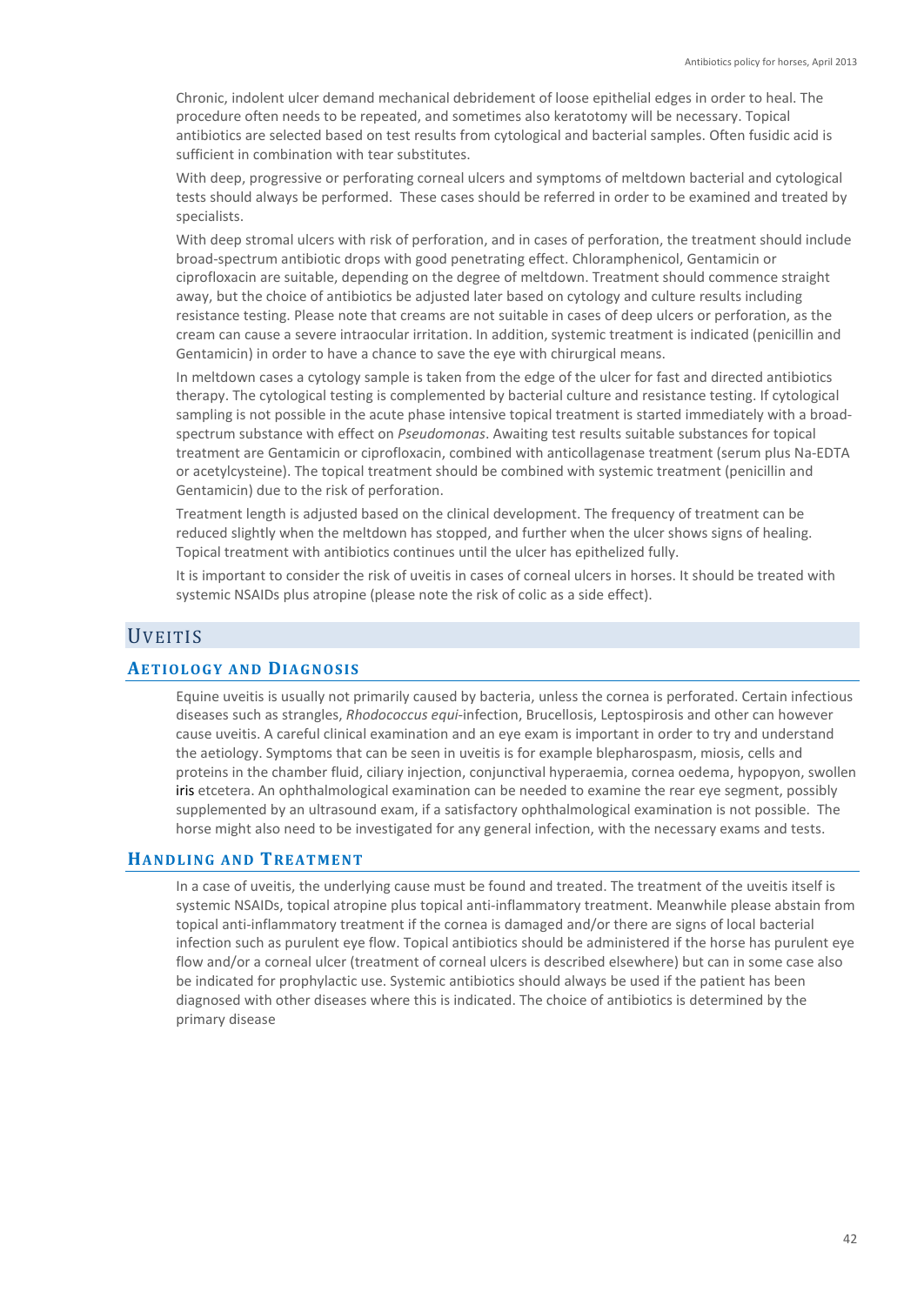# 4. GENERAL ADVICE ON CHOICE OF ANTIBIOTICS

Antibacterial substances differ from other medication in several aspects:

- They are normally prescribed for a limited time, which means that each new prescription requires a new evaluation of the choice of substance.
- They should preferably have no effect on the animal being treated but only on the bacteria any effects in the animal are then side effects.
- Resistance can occur in bacteria, which reduces the efficacy of the antibacterial substance.

**When selecting an (anti-bacterial) substance the aim should be to prescribe medication approved for equine use, in line with the so-called cascade principle (Please read the Jordbruksverket/Agricultural Board SJVFS 2012:32; "D9", second chapter).**

Antibacterial substances have a central role in treating patients, whether human or animals. Antibacterial substances can reduce and cure symptoms but also cause problems. When a veterinarian (or doctor) is prescribing antibiotics a number of aspects must be considered, including if antibacterial treatment is in fact necessary given the condition. There are many conditions when other treatment is possible and use of antibiotics can be avoided. One main advantage if antibiotic treatment is avoided is reducing the risk of antibiotic resistance. Another advantage is to avoid the possible side effects from antibiotic treatment, including gastrointestinal disturbances.

Is an antibacterial substance necessary in the current situation? This question should always be asked! In many cases the reply should be "let's wait", and the horse owner asked to for example take the horse's temperature daily to determine if an infection is present. In other cases, antibacterial treatment is required but the treatment period can be kept short.

# CHOICE OF ANTIBIOTICS

In order to make the best possible choice of antibiotics in a treatment situation where antibiotics are deemed necessary it is important to have a thorough understanding of the substances in question. The choice should be based on several aspects including pharmacokinetics, risk of side effects, possible interactions with other medication, activity against different microorganisms, risk of resistance and an understanding of the underlying mechanisms, and if the effect is bacteriostatic or bactericidal. Patients with impaired immune system should if possible be treated with bactericide substances. Sometimes the preparation and mode of administration can determine the choice.

When prescribing substances for indications other than what they are approved for, or if the substance is not approved for horses, the demands on the veterinarian's understanding of these factors are especially high.

# Bacteria sensitivity

Bacteria sensitivity for different substances are measured as Minimum Inhibitory Concentration (MIC) expressed in µg/mL or mg/L. To have effect *in vivo* higher concentrations than that are often necessary, because the antimicrobial substances to a varying degree bind to different tissue components, for example plasma proteins.

#### Resistance testing

When choosing an antibiotic resistance testing is becoming a more and more important aid. The methods must be standardized and quality control very rigorous. A faulty test can give misleading results. In routine diagnostics resistance testing is usually done with the help of dilution or diffusion methods. Irrespective of the method a preselected substance is usually used to represent a whole class of antibiotics.

To facilitate the interpretation a system is used where the result is classified as sensitive (S) when the MIC is below a certain value, or resistant (R) if the result is higher than a certain threshold value. For certain antibiotics an intermediate category is also used (I). The criteria have been developed for general treatment where the MIC value in question is related to the concentration in plasma of the antimicrobial substance at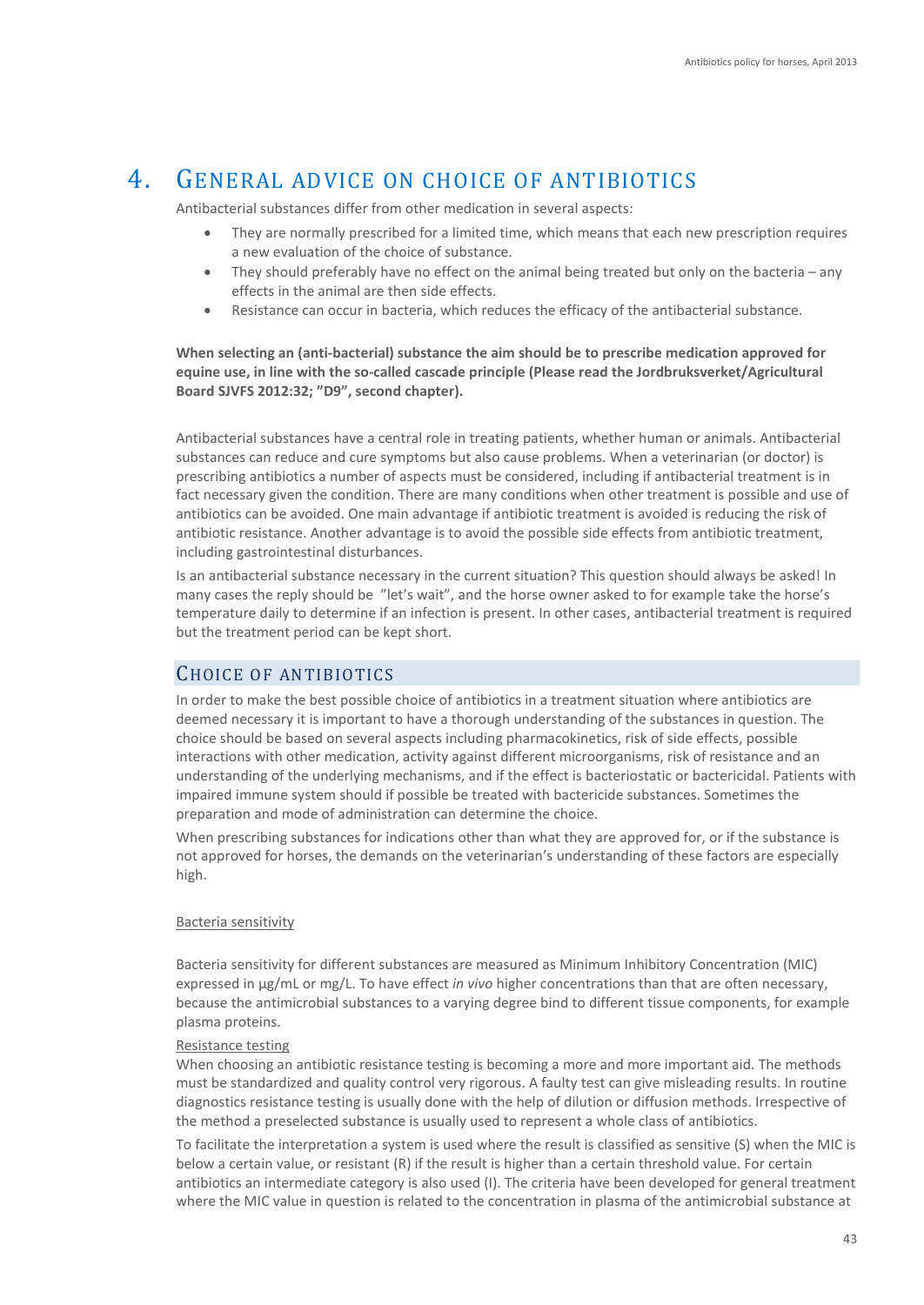normal dosage. If a bacterial strain is categorized as resistant this usually means that treatment with an antibiotic from that group will fail. In cases of local treatment very high concentrations can occur at the infection site, and then also antibiotics classified as resistant can have sufficient inhibitory effect for successful treatment. Sensitive bacteria should in principle have an inhibitory effect during treatment, but the testing is of course done in a standardized laboratory setting and the result of a treatment is influenced by many other factors than the substance, such as at what stage of infection the treatment started, the location of the infection site, the individual animal's own immune system, and so forth. A bacterial strain which is classified as intermediate can be treated if the infection is located to tissue where very high concentrations of the antibiotic occur. One important example is ampicillin and the urinary tract.

#### Pharmacokinetics and dynamics

Pharmacokinetics describe how different antibiotics are metabolized and distributed in the body. It can vary between species and between individuals. The term distribution volume is used to describe the distribution of the substances in the body, expressed as L/kilo. If the distribution volume is <0,5 L/kilo this means that the substance probably distributes itself in the extracellular space (where also most pathogens are located). A large distribution volume (>1 L/kg) reflects that the antimicrobial substance is likely to pass biological membranes and distribute well in body tissues. This often means high intra cellular concentrations. A large distribution volume therefore means that tissue concentrations will be high, but it is only the concentration of the substance not bound by tissue that can wield its effect on the microorganism, and therefore the free concentration in plasma is the best marker of potential effect.

For certain antibiotics, for example beta lactams and macrolides, the result of the treatment is dependent on how long the antibiotic concentration at the infection site is above the MIC. How high the concentration is in relation to the MIC is less important, as long as it is higher than the minimum inhibitory concentration. For other categories of antibiotics, such as fluoroquinolones and aminoglycosides, the killing effect is in contrast dependent on the concentration of the antimicrobial substance; the higher the concentration the better the effect. These antibiotics are called concentration dependent.

Combining the substances pharmacokinetics and pharmacodynamics provides a so-called PK/PD index. These indexes describe which connections between pharmacokinetics and dynamics that have the greatest influence of the effect and is used for example when dosages for a substance are evaluated. The PK/PDindex are: T>MIC (the duration or time when the antibiotics concentration is above the MIC, so time dependent); C<sub>max</sub>/MIC (the highest concentration (C<sub>max</sub>) that is achieved in relation to the MIC, so concentration dependent) and AUC/MIC (the area under the concentration curve in relation to the MIC, concentration dependent but to some extent also time dependent).

#### Combination therapy

Antibiotics that have different effects can act together and have an improved synergy effect. Other combinations can have the opposite result in that the substances counteract each other (antagonistic effect). The interaction between different antibiotics can be very complex. Therefore, only well documented combinations should be used.

#### Treatment length

What variables that determine treatment length has not been fully researched. Clinical experience of how different types of infections respond to treatment is essential to determine how long a treatment is needed. Chronic infections usually require considerably longer treatment than what is the case for acute infections. One basic rule is that treatment in acute uncomplicated infections should continue until one-two days after symptoms disappeared.

# INFORMATION TO HORSE OWNERS

One important factor to ensure a successful treatment is that the person owning, or otherwise responsible, for the horse has a full understanding of why the treatment is done and how the medication should be used. Antibacterial substances can provide a quick improvement of symptoms, tempting the owner to stop the treatment early. This is unsuitable as treatments that end prematurely can result in a relapse.

For a treatment to be successful it is also important that the owner is capable of administering the medication in a correct way. Oral administration is normally the easiest option but can be associated with other challenges. One example is that oral medication is frequently associated with inadvertent cases of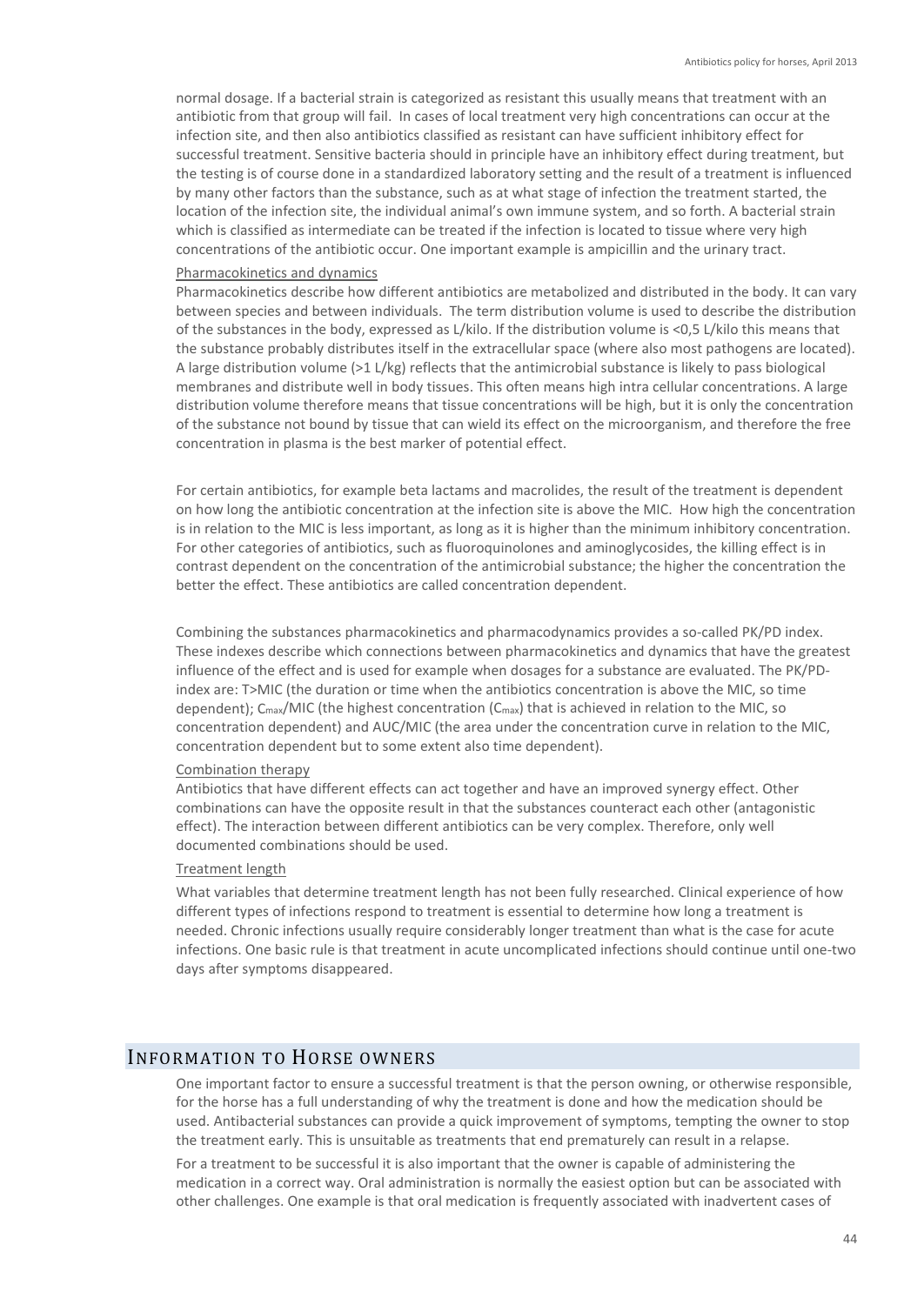banned medication. If the owner/person responsible lacks experience in administering medication it is therefore recommended to give a practical demonstration. In cases when the substance is given intramuscularly is of vital importance that the veterinarian gives careful instructions to the owner or person responsible how and at where the injection should be made. If the owner has previously had problems administering medication it is particularly important to give practical advice and try and help the owner to resolve his/her specific problems in giving the horse the prescribed substance.

When prescribing antibacterial substances, it is also important to inform the owner about potential side effects. In addition, it is to be recommended to ask whether the owner or person handling the horse is him/herself sensitive or allergic to Penicillin and related substances, as the owner or person handling the horse can easily come into contact with the substance during the administration. To use disposable gloves and wash the hands afterwards should be an obvious routine.

In addition, it is important to discuss where and how the substance is given in the stable, to avoid other horses coming into contact with traces of the substance and perhaps mistakenly taken for medicated at competitions.

The owner should also receive guidelines on handling surplus medication plus any needles or syringes.

# **ROUTINES**

## **HORSE ID**

To prevent administering the wrong substance to the wrong animal the name of the individual horse should be included in the prescription and/or on the package.

### **STORAGE AND EXPIRY DATES**

**All medication must be stored in a manner that it cannot be accessed by unauthorized persons, children or other animals.**

The medication should also be stored in a manner that protects its properties. A number of factors can affect the quality negatively, for example heat and sunlight. Always observe the storage instructions from the manufacturer. Do not use substances past its sell by date.

The handling of the medicine should prevent any confusion, and all medicine should be kept in its original package. The practical handling of medicines also has a hygiene aspect. This for example includes that membranes on injection bottles are wiped with a sanitizing substance before penetrating it with a syringe, but also the importance of keeping hands clean in all handling of medicines.

### **DISPOSAL OF MEDICINES**

Any surplus medicines should be taken to a pharmacy for disposal. This is free for private individuals, but pharmacies are not obliged to handle medical waste from a business, which includes veterinarians and also horse businesses.

Several chains of pharmacies have waste boxes for sale to businesses, including handling services. As these services differ between chains the advice is to contact your local pharmacy. Pharmaceutical companies can also give advice on disposal. Some waste disposal companies have specific services for veterinary clinics and hospitals. Your local council can also give advice on handling of medical waste from businesses.

# WITHDRAWAL TIMES FOR SLAUGHTER

Horses are classified as food producing animals and any prescriptions should include withdrawal times for slaughter. Withdrawal times is the minimum time between the last treatment and slaughter and calculated in 24-hour periods. (Medication also involves withdrawal times to competition for sport and race horses, but this is not discussed in this document).

Administration of medication to food producing animals can result in residues in food from the treated animal. The so called MRL-regulation 470/09/EG has been created to protect consumers from potentially hazardous residues in food. MRL is the highest concentration of a substance allowed in different tissues in order that the food stuff can safely be consumed. For a substance to be allowed in food producing species the manufacturer must have provided an MRL-status. All substances that have been tested for MRL are listed in an annex to EU regulation 37/2010. Table 1 show substances with official MRL values or that has been evaluated as not needing MRL values. Table 2 show substances that are banned in food producing animals as they are deemed to pose a health hazard irrespective of the residue amount. The MRL value is then used to calculate withdrawal times to slaughter. The European Medicines Agency home page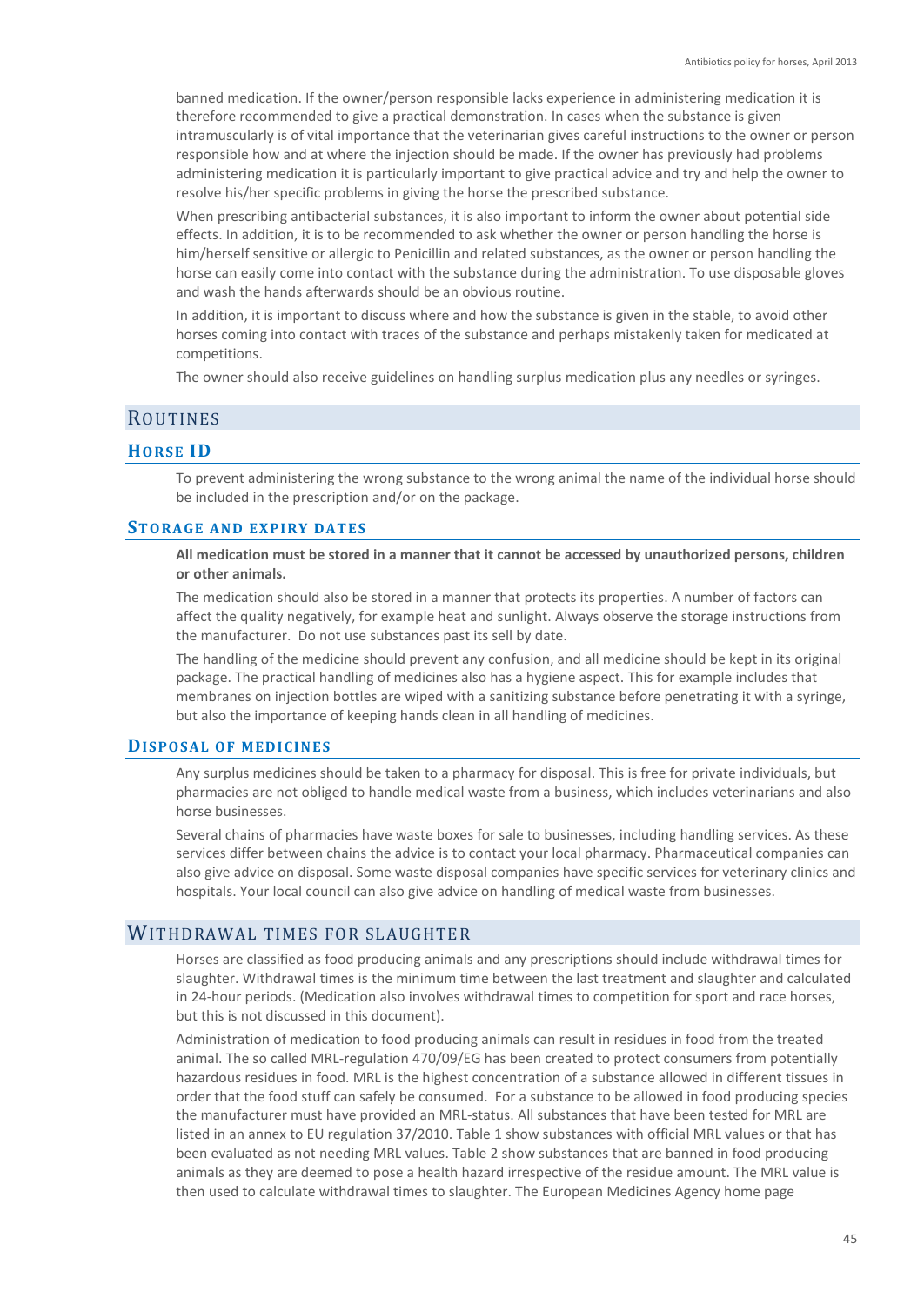(www.ema.europa.eu) lists more information about MRL and also summaries of MRL studies. The regulations 470/09/EG and 37/2010/EU can be found via EUR-Lex (http://eurlex.europa.eu/RECH\_menu.do?ihmlang=en) or through links on the Swedish Medical Products Agency (www.lakemedelsverket.se).

Once a substance is approved with an MRL value the withdrawal time is calculated by the Läkemedelsverket. The withdrawal time is listed in the summary of product characteristics (SPC), which is also the basis of the description in FASS VET. The Läkemedelsverket homepage show SPCs and a list of withdrawal times for approved substances. If a higher dosage is used than indicated in the SPC the withdrawal time should be lengthened in proportion to the increased dosage.

Withdrawal times for substances sold on license are set by the Läkemedelsverket when the license application is handled.

In cases when you use a substance that is not approved for the species in question or the particular treatment the withdrawal time is regulated by the National Food Agency (Livsmedelsverket)'s regulation (LIVSFS 2009:3; "H65"). It applies to substances approved for a different species, a human medicine or an *ex tempore*-preparation. In these cases, the withdrawal times for slaughter is a minimum of 28 days, if a longer withdrawal period than that is not stated. One main condition for using a medicine at all based on this principle is that the substance has an MRL value. The regulation in full is available on the Livsmedelsverket homepage (www.slv.se).

There are however exceptions made for horses by the EU, allowing the use of substances lacking MRL values subject to certain conditions. The EU Commission has listed substances that are deemed vital for equine use, regulation 1950/2006/EG. This regulation is sometimes called The Equine List. Substances included on this list have a withdrawal time for slaughter of six months. Any treatment of a horse expected to be included in the food chain with a substance with six months withdrawal time should be documented in the horse's EU Equine Passport. Horses without an equine passport may not be treated with these substances.

Substances that both lack MRL status and is not on the Equine List can still be used for horses, provided they are excluded from the food chain. The treating vet is obliged to check if it is declared in the passport that the horse will not be used in the food chain. Do make a note in the horse's medical record that the passport has been checked. The Swedish National Board of Agriculture (Jordbruksverket) is responsible for equine passports [\(www.sjv.se\)](http://www.sjv.se/).

When medication is administered to horses who compete in racing or equestrian sport information about withdrawal times before competitions/races should always be given. Jordbruksverket governs regulations, but the sport organisations, for example the Swedish Equestrian Federation and the Swedish Trotting Association, might have their own and stricter rules for certain substances. These withdrawal rules are listed as part of the doping/banned medication regulations on their homepages.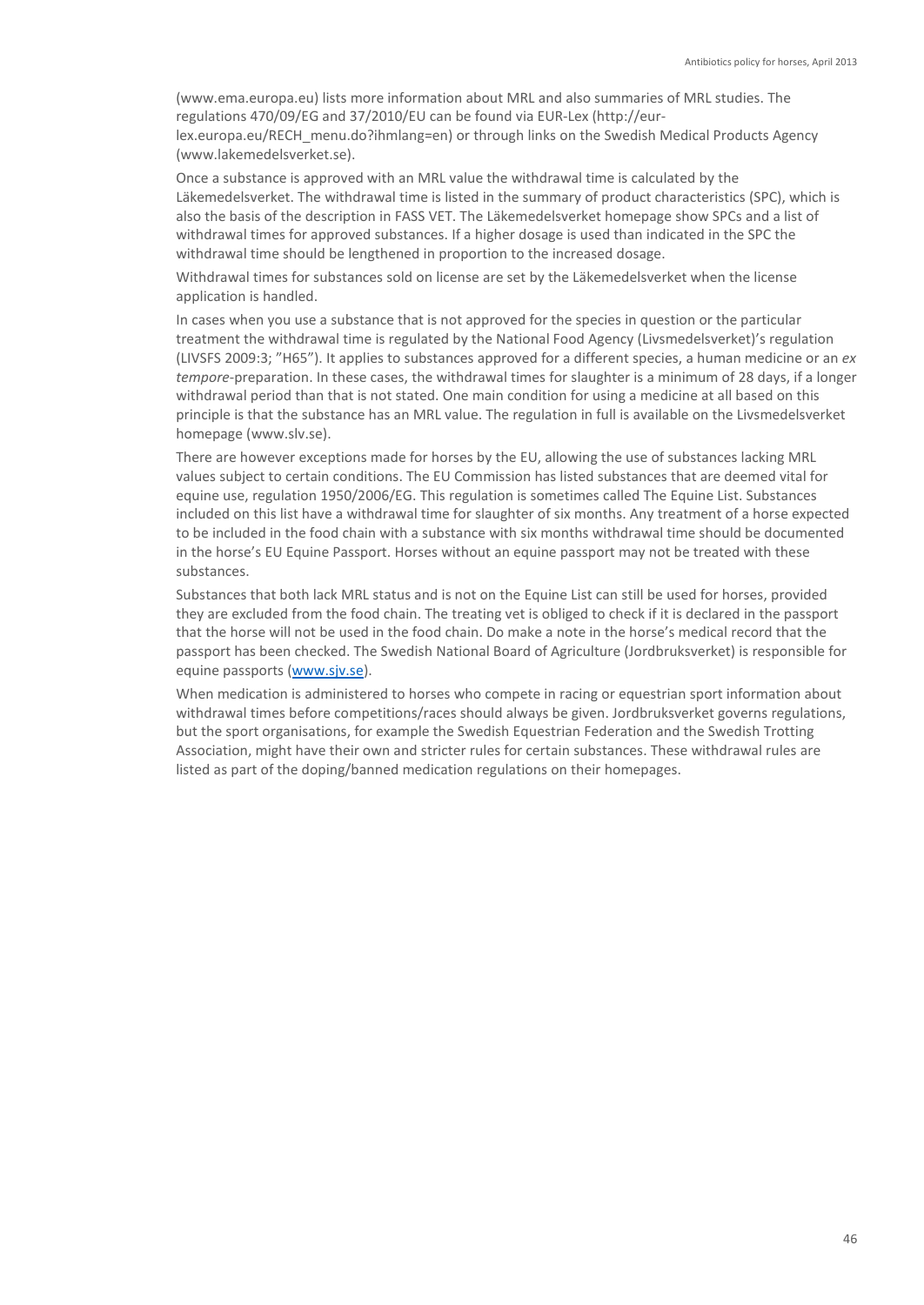# 5. AVAILABLE ANTIBIOTICS

# BETA-LACTAM ANTIBIOTICS

Beta-Lactam antibiotics is a major group of antibiotics with bactericide effect. What the group has in common is that the structure contains a so-called beta lactam ring which is important both for antimicrobial activity and possible allergic effects. Among beta lactams are penicillins, cephalosporins and cephamycines.

#### Mechanism of action

Beta-Lactam antibiotics have effect through binding certain proteins in the bacteria cell wall and thereby blocking its cell wall synthesis. The bactericidal effect is due to inactivation of the inhibition of the bacteria autolysis and is correlated with how long the concentration exceeds the MIC.

#### Mechanism of resistance

Resistance to beta-Lactam antibiotics in beta-haemolytic streptococci is as yet unknown.

Production of beta lactamase is the most common mechanism of resistance to beta-Lactam antibiotics in both Gram-positive and Gram-negative bacteria, including *E. coli*, *Actinobacillus* sp. and probably also *Bordetella* sp. The property is often transferable. The most common type of beta lactamase, penicillinase, occurs in *S. aureus* in horses in Sweden, and in other countries. Beta lactamase inhibitors such as clavulanic acid are efficient inhibitors of many beta lactams from both Gram-positive and Gram-negative bacteria.

Resistance to cephalosporins in Gram-negative bacteria occur with the formation of beta lactams with affinity for different cephalosporins (cephalosporinases). There are several hundred different beta lactamases with effect on cephalosporins and they are usually divided into different groups based on how" broad" their spectrum is, that is if they are active only against the first and second generation cephalosporins or if they also break down substances from later generations. In *E. coli* and other *Enterobacteriaceae* there are enzymes which break down higher generation cephalosporins, for example extended spectrum beta lactamase (ESBL) including plasmid-carried AmpC. This type of resistance results in a cross resistance between for example cefotaxime, cefatzidime and related cephalosporins. In Sweden these cephalosporins are used in critical situations in human medicine. Finding ESBL including plasmid carried AmpC in bacteria from humans is notifiable, based on the Swedish Communicable Diseases Act.

Methicillin resistance in staphylococcus occur when the protein that beta lactams bind to change. This mechanism results in cross resistance against all beta-Lactam antibiotics (including cephalosporins and cephamycines). Methicillin resistant *S. aureus* (MRSA) occur in horses internationally and have also been found in equine cases in Sweden. Infections with methicillin resistant Coagulase-positive staphylococcus in animals is notifiable by law. Contact the relevant "Länsstyrelse" or County Board and the Swedish National Board of Agriculture.

# BETA-LACTAM ANTIBIOTICS – PENICILLINS

Penicillin is a derivate of 6-aminopenicillin acid and differ based on one sidechain. The type of sidechain determines the molecules antibacterial activity and spectra and how sensitive the substance is to bacterial beta lactamase (enzymes that break down the beta-lactam ring).

#### Pharmacokinetics and dynamics

The distribution volume is small, often less than 0,3 L/kilo. The passage across biological membranes is limited due to a high degree of ionization at physiological pH, and the substances then get distributed in the extra cellular space. Half time is normally short, and most beta lactams are secreted in the active form in urine (nafcillin being the exception).

The antibacterial effect is primarily associated with how long the concentration exceeds the MIC.

### **BENZYLPENICILLIN**

Benzylpenicillin (QJ01C E01) is a derivate of 6-aminopenicillinsyra for parenteral use. Benzylpenicillin is approved for equine use in Sweden both as an easily soluble Na-salt and as a poorly soluble benzylpenicillin-procaine (QJ01C E09).

Activity and Resistance

- **Good activity** (MIC ≤0,25 µg/mL) against Gram-positive cocci (streptococci) and rods and anaerobic bacteria
- **Lower, but still good activity against small** Gram-negative rods such as *Actinobacillus* sp. and *Taylorella equigenitalis* (MIC 0.5-1 µg/mL).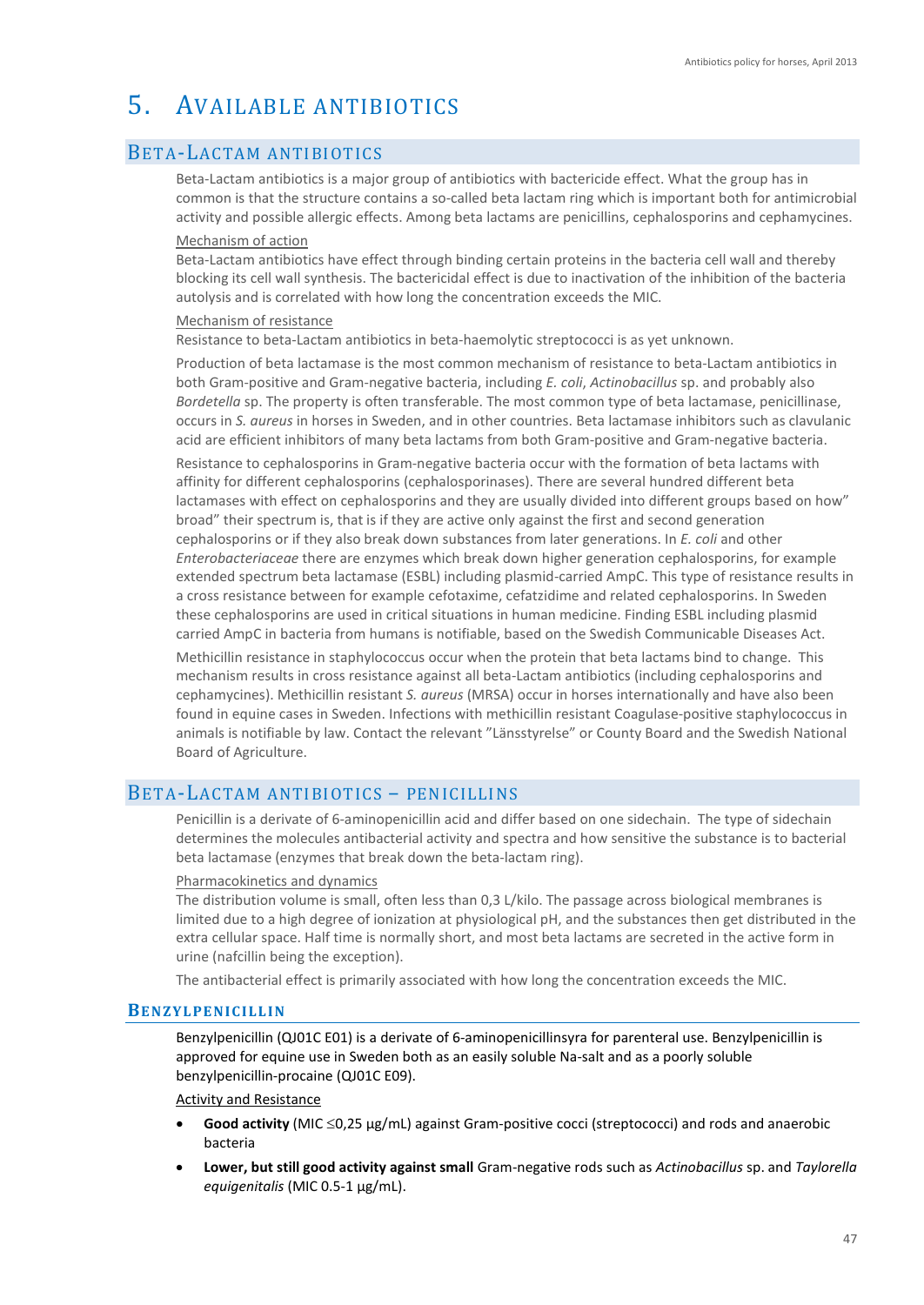#### • **Insufficient activity** (MIC > 8µg/mL) against *Enterobacteriaceae* and *Bordetella* sp.

Benzylpenicillin has good activity against beta-haemolytic streptococci (*Streptococcus equi, S. zooepidemicus* and *S. equisimilis*). Resistance against these and other beta-haemolytic streptococci from humans or animals do not exist.

#### Pharmacokinetics and dynamics

With intravenous administration of benzyl penicillin the half time is short, usually less than one hour. The distribution volume is small (0,2-0,3 L/kg). The substance is distributed in the extracellular space and the passage across biological membranes is limited due to a high degree of ionization at physiological PH.

The secretion is mainly via the kidneys through filtration and tubular secretion, which results in much higher concentrations in urine.

The serum concentration is about 50  $\mu$ g/mL 5 minutes after an IV injection of 10 mg/kilo. A serum concentration of >0,1 µg/ml will be maintained for about 4 hours. After an IV injection of 20 mg/kilo the corresponding values are about 130 µg/ml and 6 h.

Benzylpenicillin forms a poorly soluble salt with procaine. When penicillin procaine is injected i.m. there is a slow dissociation into benzylpenicillin and procaine which will be absorbed into the blood. This means that the half time and also the duration is markedly prolonged, but also that the time to maximal plasma concentration and to effective concentration will be prolonged compared to when injecting pure benzylpenicillin (in addition the maximal plasma concentration will be markedly longer). Half time will vary between 5 and 25 hours.

#### Comment

In cases of serious infections with reduced circulation pure benzylpenicillin (without procaine) should be administered IV. Pure benzylpenicillin should be administered at frequent intervals (maximum 6 h), due to the short half time.

Procaine can hamper the effect of s by procaine being transformed into PABA (a sulphonamide antagonist).

Penicillins are in general non-toxic for mammals. One serious exception is the risk of s- called penicillin shock when penicillin (especially penicillin procaine) is injected. One possible mechanism behind the reaction can be an allergy to either penicillin or procaine. For penicillin procaine another cause can be that by mistake the injection site is partly intravascular. This will result in a rapid dissolution of the penicillin procaine (due to it being diluted) and a toxic effect will occur from procaine. Horses are sensitive to procaine.

# **AMPICILLIN (AMINOPENICILLINS)**

Ampicillin (QJ01C A01) and other aminopenicillins are semi-synthetic penicillins with an extended antibacterial spectrum.

Activity and Resistance

- **Good activity** (MIC ≤ 1 µg/mL) against many Gram positive and most anaerobic bacteria plus against Gram negative rods such as *Actinobacillus* sp. and *Bordetella* sp.
- **Medium activity** (MIC 2-8µg/mL) against *E. coli* and *Proteus mirabilis*.
- **Insufficient activity** (MIC > 8µg/mL) against *Klebsiella* sp*,* other *Proteus* spp*.* than *P. mirabilis* plus *Pseudomonas* spp.

#### Pharmacokinetics and dynamics

The half time is short. Half times of 0,6-0,7 h have been reported in literature. The distribution volume is small (0,2-0,3 L/kg). The substance is distributed in the extracellular space and passage across biological membranes is limited due to a high degree of ionization at physiological pH. The substance is eliminated through the kidneys through filtration and tubular secretion, which results in very high concentrations in urine compared to the concentration in plasma. With oral use the bio accessibility is very low, in adult horses reportedly circa 3-5 %. This means that oral use of ampicillin is in effect a local treatment in the gastrointestinal system.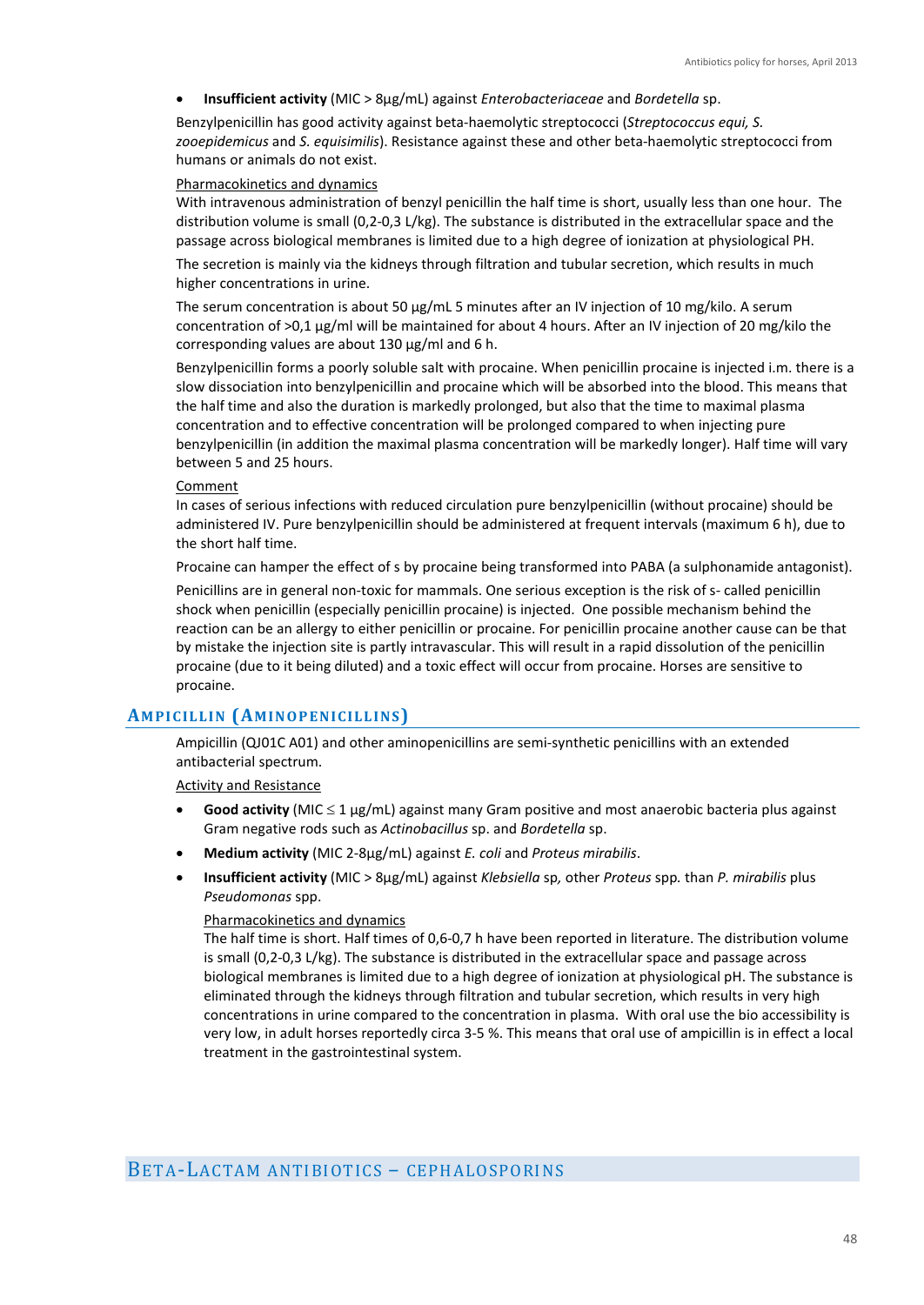### **Categories**

Different cephalosporins vary significantly regarding their activity spectra. The Beta-lactam ring in different cephalosporins (from *Cephalosporium acremonium*) and cephamycins (from *Streptomyces* spp.) has a chemical configuration that protects it against certain beta lactamases, for example penicillinase. Cephalosporins are often divided into groups, so called generations, that primarily reflect differences in the activity spectra.

- First generation cephalosporins (cefalexin, cefadroxil, cephalotin) have the narrowest activity spectra. They have good activity against Gram-positive cocci, including penicillinase-forming staphylococci, but the activity against Gram negative bacteria is more limited.
- Second generation cephalosporins (cephachlor, cephoxitin<sup>[1](#page-48-0)</sup>, cephuroxim) normally have better activity against Gram-negative bacteria than first generation substances. They resist the effect of some beta lactamases that are formed by Gram negative bacteria.
- Third generation cephalosporins (ceftiofur, cefovecin, cefotaxime, ceftazidime, latamoxef<sup>1</sup>) has good activity against many Gram-negative bacteria through being resistant to the effect of beta lactamases that inactivate first and second generation cephalosporins.
- Fourth generation cephalosporins (cefepim, cefpirom, cefquinom) resist some of the beta lactamases that break down third generation cephalosporins.

#### Pharmacokinetics and dynamics

The distribution volume is small, usually under 0,3 L/kilo. The passage across biological membranes is limited due to a high degree of ionisation at physiological pH, and the substances thus are distributed in the extracellular space. The half time is usually short and most cephalosporins are secreted in active form in the urine (the exceptions are certain substances with high molecular weight and high degree of protein binding which is secreted through the bile. Some cephalosporins for oral administration are prodrugs, which means that it is metabolites that are active.

The antibacterial effect is primarily correlated to how long the concentration exceeds the MIC.

## **CEFTIOFUR**

Ceftiofur (QJ01D A90) is an antibiotic of the cephalosporin type for parenteral use (third generation) Ceftiofur is not approved for equine use in Sweden (for exceptions see Comment).

#### **Comment**

**Third generation cephalosporins may only be used in animals in case of infections where other antibiotics are not an option, for example due to bacteria resistant to other antibiotics, and life-threatening conditions when there is valid suspicion that other alternatives will not have effect. In the latter type of case the choice of antibiotics should be re-evaluated when more information is available, for example after an obvious improvement of the clinical status, confirmation of the diagnosis or results from resistance testing.**

#### Activity och Resistance

- **Good activity** (≤1 µg/mL) against *Enterobacteriaceae ,*for example *E. coli,* streptococci and anaerobic bacteria. The activity against staphylococcus (also beta-lactamase producing) is also good.
- **Insufficient activity** (MIC ≥ 8 µg/mL) against *Pseudomonas* sp. and Enterococci.

Regarding resistance please note the introductions on cephalosporins and cephamycins.

#### Pharmacokinetics and dynamics

Ceftiofur is not absorbed after oral administration in horses and must therefore be administered parenterally. The distribution is similar to that of other beta-Lactam antibiotics. The substance is distributed in most tissues but the transport mechanism across biological membranes is poor. Ceftiofur is metabolized by plasma esterases into an active metabolite. Both the substance and the active metabolite has a high degree of plasma protein binding, which means that the half time is longer than for most other beta-Lactam antibiotics. The substance is to a large degree eliminated through the kidneys, both through filtration and secretion.

<span id="page-48-0"></span>The effect of cephalosporins is correlated to how long the concentration exceeds MIC.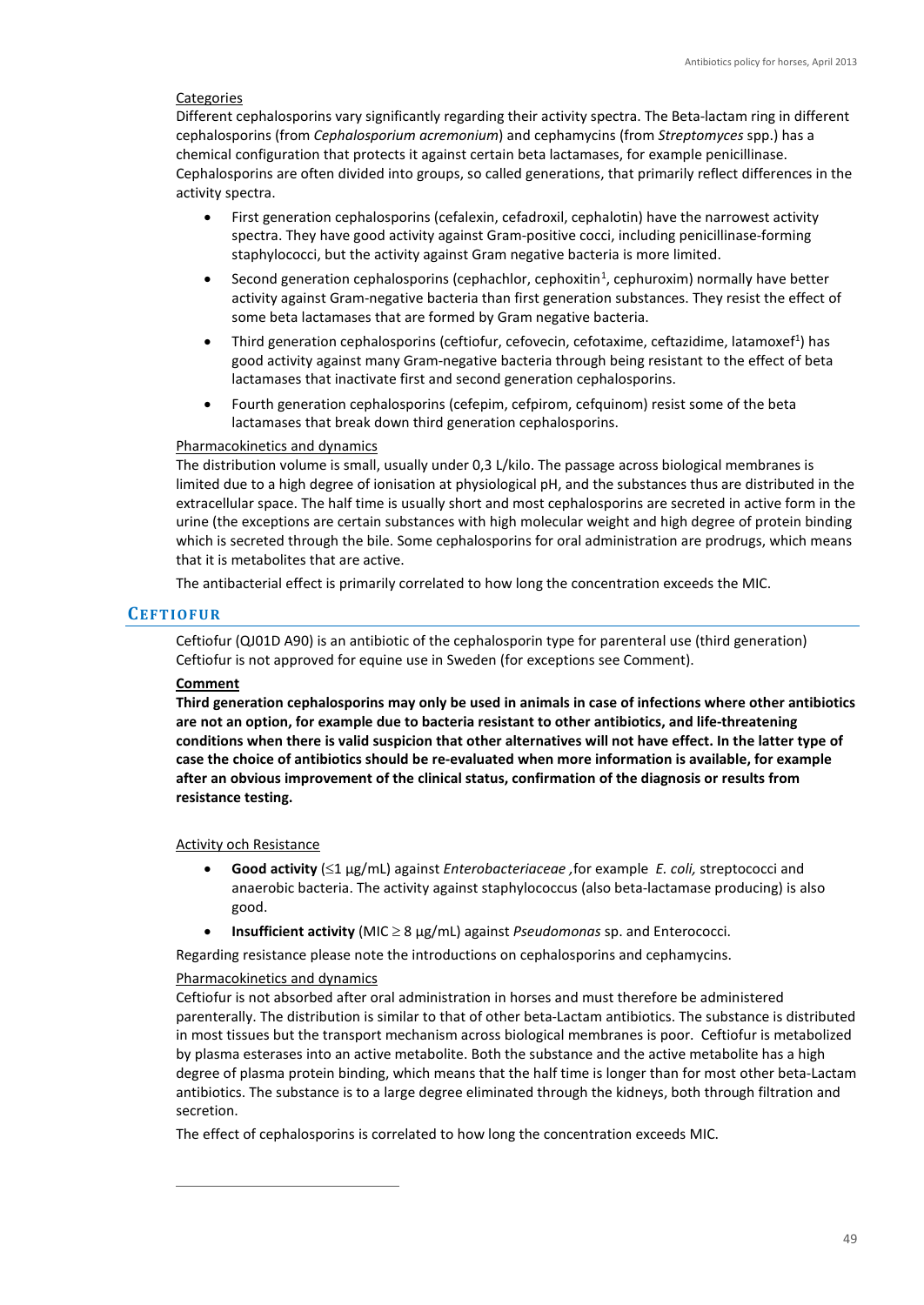# **AMINOGLYCOSIDES**

#### Mechanism of action

Aminoglycosides bind to the 30S-unit of the bacteria ribosomes and thereby block the protein synthesis. Side effects

The toxic effects of aminoglycosides in kidneys and the inner ear means that systemic use should be restricted to treatment of serious infections with Gram negative bacteria. This involves situations when other, less toxic antibiotics do not have effect and if the clinical situation demands immediate treatment. If aminoglycosides are administered only once daily the risk of kidney damage will be reduced while keeping the antimicrobial effect.

#### Activity

Many aerobic Gram-negative and some aerobic Gram-positive bacteria are normally sensitive to aminoglycosides. Anaerobic bacteria are not sensitive to aminoglycosides as oxygen is necessary to transport aminoglycosides into the bacteria cells. The activity against other bacteria is also reduced under anaerobic conditions. It is also strongly affected by Ph and works best in a weakly alkaline environment.

#### Mechanism of resistance

Acquired resistance is usually due to production of plasmid mediated enzymes that inactivate amino glycosides. A great number of different such enzymes have been described and their sites of attack vary. This means that some of these enzymes can only work with a specific aminoglycoside as its substrate and cross resistance to aminoglycosides will not occur. Other enzymes are however less specific and then different patterns of cross resistance will occur.

#### Pharmacokinetics and dynamics

For systemic use only parenteral preparations are available as aminoglycosides are normally not absorbed from the gastrointestinal tract. The bioavailability after i.m. or s.c. administration is above 90 %. Aminoglycosides are distributed in the extracellular space but accumulate in kidney tissue and the inner ear, where it has toxic effects. The distribution volume is ca 0,15 - 0,2 L/kilogram. The binding to plasma proteins is low. The substances are excreted through filtration in the kidney.

The antimicrobial effect is bactericide and is primarily correlated with the relation between maximal plasma concentration and MIC-value.

#### **GENTAMICIN**

Gentamicin (QJ01G B03, QD06A X07, QSC2C A90) is an aminoglycoside which is available for parenteral and local administration (ears, female uterus).

#### Comment

Possible side effects are kidney damage and effects on hearing and balance. If administered only once daily the risk of kidney damage is reduced while the antimicrobial effect is unaffected (See above).

Cases of impaired kidney function requires great attention and reduced dosages.

Chloramphenicol block the transport mechanism of Gentamicin into the bacteria cell and therefore has an antagonistic effect.

Aminoglycosides also have a neuro muscular blocking effect by reducing the release of acetylcholine at the motor end plate. The effect has mainly been observed in connection with anaesthesia, which means that Gentamicin should then be avoided.

#### Activity and Resistance

- **Good activity** (MIC ≤4 µg/mL) against aerobic Gram-negative rods and staphylococci. Also active against *Pseudomonas* sp. The activity is however much poorer in anaerobic conditions.
- **Insufficient activity** (MIC >4 µg/mL) against streptococci including *S. zooepidemicus* and many other Gram-positive bacteria plus all anaerobic bacteria.

Resistance against Gentamicin in Gram negative intestinal bacteria such as *E. coli* exist in Sweden. Resistance against Gentamicin in staphylococci including *S. aureus* do also occur. Reports from other countries describe Gentamicin resistance as a veterinary hospital problem.

#### Pharmacokinetics and dynamics

The distribution volume is low, about 0,2 l/kilo. Gentamicins distributed extracellularly but cannot passively pass intact biological membranes.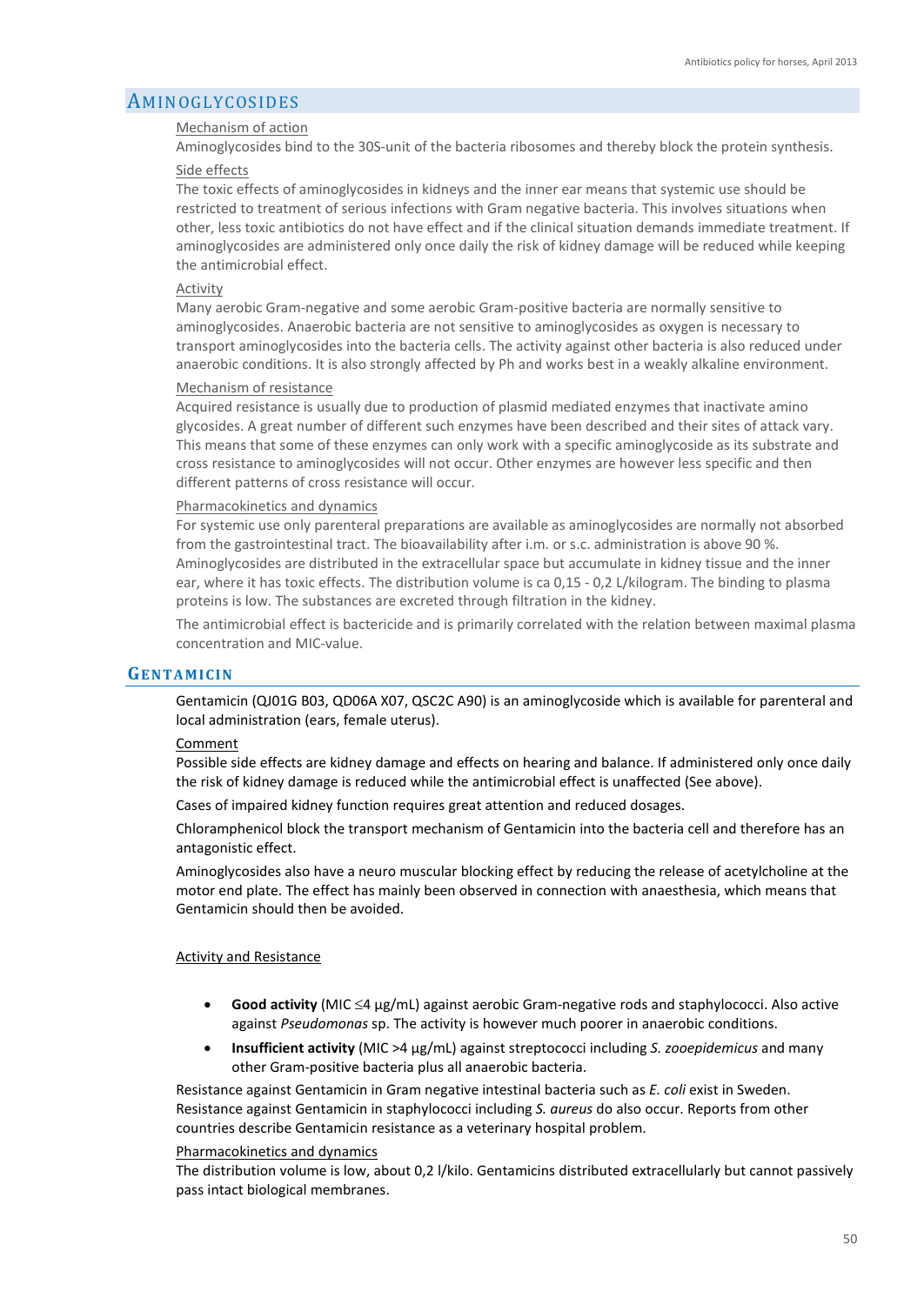After an im dosage of 6,6 mg/kilo a maximal plasma concentration of about 22 µg/ml will be obtained after about 1h. With IV administration of 6 mg/kilo once daily the concentration maximum will be about 40 µg/ml.

Gentamicin is not metabolised. The excretion occur via the kidneys through filtration and the urine will have high concentrations of active Gentamicin. Very limited excretion occurs via the bile. With normal kidney function Gentamicin will have a serum half time of 1-3 hours. The half time will be extended in case of impaired kidney function.

Plasma protein binding is low (<25%).

The antimicrobial effect is primarily correlated to the relation between maximal plasma concentration and MIC-value.

#### **DIHYDROSTREPTOMYCIN**

Dihydrostreptomycin (DHS) is an aminoglycoside for oral administration (QA07A A90), intended for local treatment of the gastrointestinal system, and in combination with different Penicillins (QJ01R A01, QJ51R C24, QJ51R C23) both for parenteral and local use.

Comment

In parenteral administration the risk of damage to kidneys, hearing and balance must be evaluated (see above).

Dihydrostreptomycin has been said to have a synergistic effect together with penicillin against bacteria which are sensitive or medium sensitive to the two substances. It is doubtful if this is actually applying to in vivo situations.

#### Activity and Resistance

- **Good activity** (MIC ≤8 µg/mL) against aerobic Gram-negative rods and staphylococcus. Please note that the activity is much reduced under anaerobic conditions.
- **Insufficient activity** (MIC >8 µg/mL) against *Pseudomonas* spp. and streptococci and many other Gram-positive bacteria. Anaerobic bacteria are not sensitive.

In Swedish horses, resistance to dihydrostreptomycin is relatively common in Gram negative bacteria (for example *E. coli*).

#### Pharmacokinetics and dynamics

Dihydrostreptomycin do not pass biological membranes and are normally not absorbed from the gastrointestinal canal, intact skin or mucous membranes.

In parenteral administration the halftime is short, about 2 hours, and the distribution volume small, <0,35 l/kg.

Plasma protein binding is low.

The antimicrobial effect is bactericide and primarily correlated with the relation between maximal plasma concentration and the MIC-value.

## MACROLIDES

#### Please note

Use of macrolides and lincosamides to adult horses carry a very high risk of serious side effects in the form of colitis, with very high mortality. Subsequently the use should be restricted to foals.

#### Mechanism of action

Macrolides wield their effect by inhibiting the bacterial protein syntheses, by binding to ribosomes (the 50Sunit).

#### Activity

In general activity is good against many aerobic Gram positive and anaerobic bacteria and also against Chlamydia and Mycoplasma. Activity is insufficient against most other aerobic Gram-negative bacteria. Certain types of semi synthetic macrolides as azitromycin, claritromycin and tulatromycin can however have good activity also against Gram negative rods such as *Actinobacillus* spp.

#### Mechanism of resistance

Resistance is usually due to changes in the goal structure and can be due either to chromosomal mutations or uptake of transferable resistance genes. The most common is in general transferable resistance and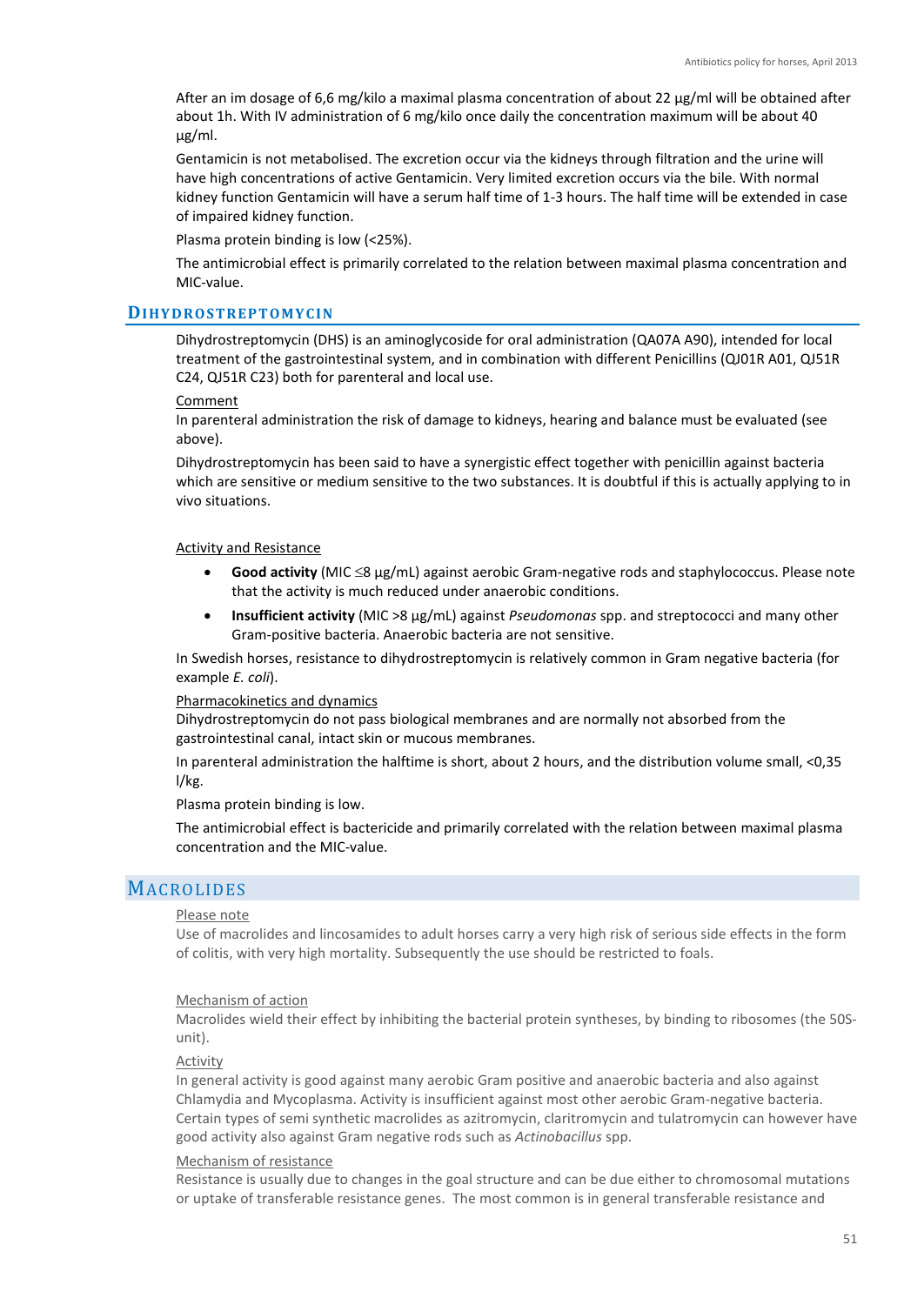then in the form of so-called macrolide-lincosamide-streptogramin resistance (MLSB-type), where cross resistance occur between the three groups.

#### Pharmacokinetics and dynamics

Macrolides and lincosamides easily pass biological membranes, as the substances are lipophilic and mildly alkaline, and therefore to a large extent non-ionized at physiological. The distribution volume is therefore fairly large. This in turn usually means high intra cellular concentrations. For many of the substances the passage to the CNS system is very limited if the meninges are intact, as these substances are often substrates for efflux proteins.

Certain new types of semi synthetic macrolides such as azitromycin, claritromycin and tulatromycin are eliminated very slowly.

The effect of the older macrolides is bactericidal in therapeutic concentrations but in high concentrations it is regarded as bactericide and this is correlated to the duration of the concentration surpassing the MIC.

#### **ERYTHROMYCIN**

Erythromycin (J01F A01) is a macrolide antibiotic which currently is not approved for use in animals in Sweden, except with a license.

#### Comment

Use of erythromycin in adult horses carry a very high risk of serious side effects in the form of fatal colitis, which restricts the use to foals. Foals can also develop diarrhoea during treatment. A serious potential side effect is that the dam (mare) of a treated foal suffers colitis during the treatment. The reason is believed to be contamination, that the mare consumes traces of the substance when licking the foal or nibbling on the foal faeces.

## Activity and Resistance

The lowest inhibitory concentration (MIC) for Erythromycin in isolates of *Rhodococcus equi* which have not acquired resistance is estimated at 0.25 - 1 mg/L. Erythromycin resistance occur in *R. equi* but is unlikely to be common in Sweden.

#### Pharmacokinetics and dynamics

In oral administration Erythromycin can be given either as a salt or as an ester. After absorption the ester is hydrolysed in the blood into the active substance. The concentration of free Erythromycin in the blood is primarily determined by the speed of hydrolysis, as it is usually slow. This means that the half time and therefore also the duration is slightly prolonged but also that the maximal concentration in plasma is lower and the time until maximal plasma concentration is longer compared to when an ester is not administered. Salts of Erythromycin are unstable in acid environments and therefore bio availability is affected.

Bio availability in foals after oral administration is low, at about 15 percent for both ester and salt. The half time of water-soluble erythromycin after i.v. injections is about 1 hour. The distribution volume is large, about 3-4 l/kilo in foals. The substance easily passes biological but the transport to CNS is believed to be small if the endothelia is intact. After oral administration of Erythromycin to foals (25 mg/kilogram) the maximal plasma concentration of 3 µg/ml with the salt and 1 µg/ml with the ester is achieved 1,5 h and 3,0 h respectively (estolate).

## **SEMI-SYNTHETIC MACROLIDES**

Several semi synthetic macrolides are approved in Sweden for other species than horses: tulathromycin (QJ01FA94) gamitromycin (QJ01FA95) and tildipirosin (QJ01FA96).

Tulathromycin and azithromycin (J01FA10) plus clarithromycin (J01FA09) (both approved for human use) are described in literature as an alternative for treatment of infections in foals with *R. equi,* usually in combination with rifampicin.

#### Comment

Side effects that can be expected are gastrointestinal disturbances, and pain reactions during intramuscular injections. Regarding tulathromycin increased body temperature have also been recorded, especially in cases of high temperature in the environment. As mentioned below *R. equi* is relatively unsensitive to tulathromycin, and consequently this substance is not a suitable choice for treatment of infections with *R. equi*.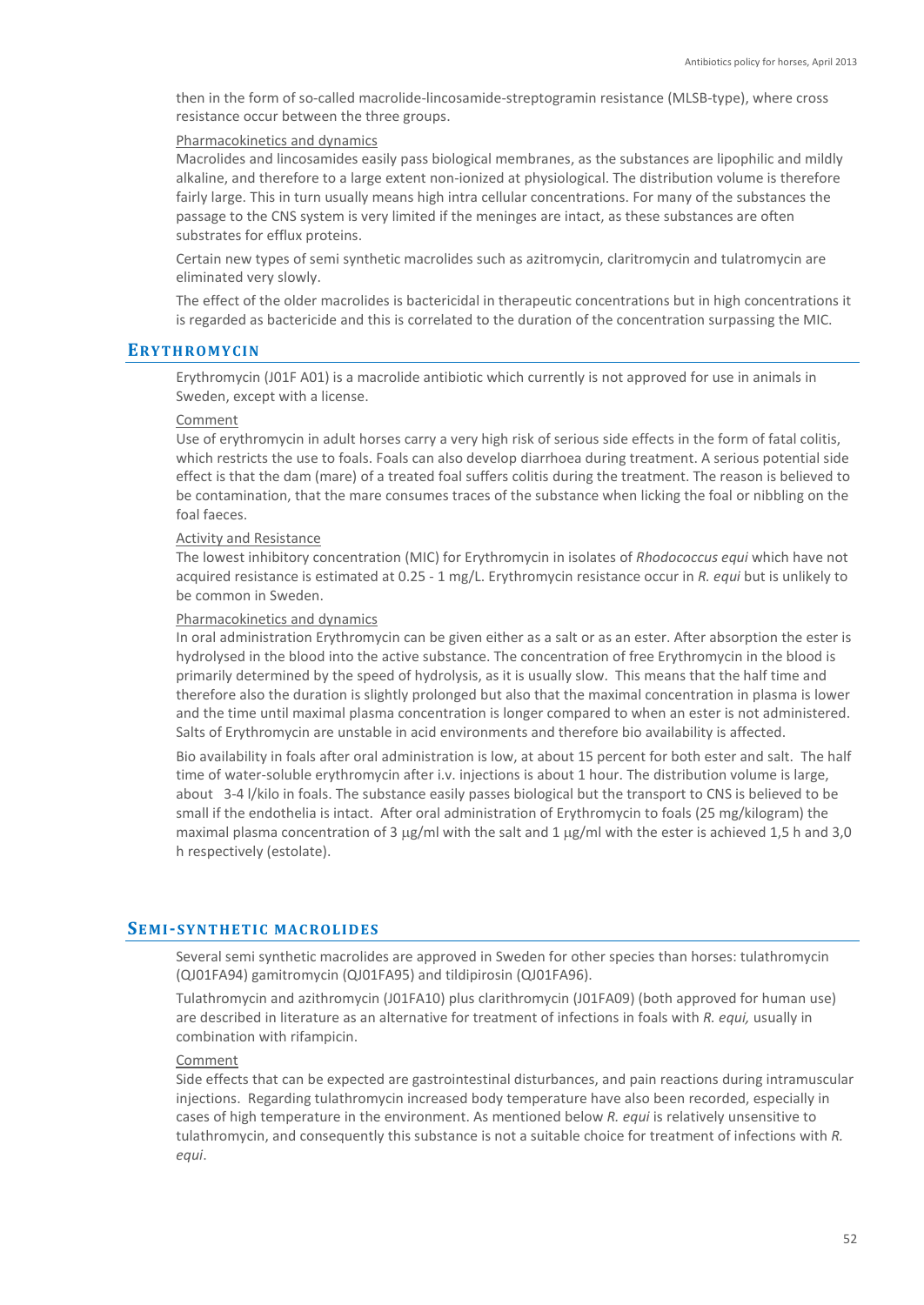Several of semi synthetic macrolides have a long or very long half time. In general, the intra cellular concentrations are very high, probably due to complex processes involving transport proteins, and ion trapping for example in lysosomes with an acid PH.

In many antibiotics the free plasma concentration is a good surrogate for tissue concentration and can be related to MIC. Regarding antibiotics that to a large extent is distributed into tissues the pharmacokinetic parameters that relate to plasma concentrations are of limited value as they do not reflect concentrations at the infection site. Often the half time in the tissue is much longer than in plasma. This means that it is not relevant to relate plasma concentration to MIC in order to optimize the dosage.

#### Activity, pharmacokinetics and dynamics

**Azithromycin**: The MIC for *R. equi* without acquired resistance can be expected to be 0,5 - 2 µg/mL. The half time is horses shows great variation and values from 8 to 27 hours have been reported. At the dosage 10 mg/kilo orally the maximal plasma concentration will be approximately  $0.8 \mu g/ml$ .

**Gamitromycin**: MIC for *R. equi* s without acquired resistance can be expected to be 0,5 - 1 µg/mL. The half time in foals is about 40 h. At a dosage of 6 mg/kilo and intramuscular injection the maximal plasma concentration will be approximately 0,3 µg/mL.

**Clarithromycin**: MIC for *R. equi* without acquired resistance can be expected to be 0,06 - 0,25 µg/mL. The half time in foals is about 5 hours. At the dosage 25 mg/kilo orally the maximal plasma concentration will be approximately 0,8 µg/mL. Intestinal uptake is reduced in cases of combined use of Rifampicin and this effect will be increased over time.

**Tulathromycin**: *R. equi* is relatively insensitive to tulathromycin (MIC 32->64 µg/mL). The half time in foals after a single injection is over 100 hours. The concentration in bronchoalveolar cells is negatively affected by combined use of Rifampicin.

# FLUOROQUINOLONES

#### Mechanism of action

Fluoroquinolones wield their effect by inhibiting the bacteria's DNA-gyrase which result in that bacterial DNA cannot be duplicated. The effect is bactericidal.

#### Side effects

There are reports of joint cartilage damage in growing dogs related to enrofloxacin treatment, and tendon injuries and tendon rupture, especially of the Achilles tendon, have been reported in humans. Experimental studies of enrofloxacin indicate that equine tendon can also be negatively affected. High doses of enrofloxacin have been reported to cause mild damage in both ligaments and tendons. Ataxia and other neurological symptoms have been observed in connection to rapid iv-administration in horses. Intramuscular injections are not recommended due to unacceptable tissue reactions.

## Activity

Fluoroquinolones have very good activity against aerobic Gram-negative bacteria. In addition, some mycoplasma and rickettsia are sensitive. The fluoroquinolones that are available for animal use in Sweden in general have less effect against Gram positive bacteria, but the effect is still sufficient for an effective treatment. Anaerobic bacteria are relatively resistant.

#### Mechanism of resistance

Resistance is usually caused by a stepwise mutation which results in a gradual increase of the MIC values. Resistance caused by mutations always result in complete cross resistance within the class of bacteria. This type of resistance is the most common today and the clinically the most important. Resistance can develop during treatment, especially in Staphylococci and *Pseudomonas* sp. In recent years several transferable plasmids carrying mechanisms that reduce sensitivity have been described. These mechanisms are believed to have the potential to interact with mutations.

Reduced sensitivity to Fluoroquinolones occurs in *E. coli* and Staphylococci in Swedish horses.

#### Pharmacokinetics and dynamics

Fluoroquinolones easily pass biological membranes as the substances are lipophilic and to a large extent non-ionized at physiological PH. The distribution volume is therefore relatively large. This often result in high intracellular concentrations. The passage to the CNS varies but is regarded as sufficient for therapeutic needs. The antibacterial effect is best correlated to the relationship between maximal plasma concentrations or the area under the curve and MIC for the infective bacteria.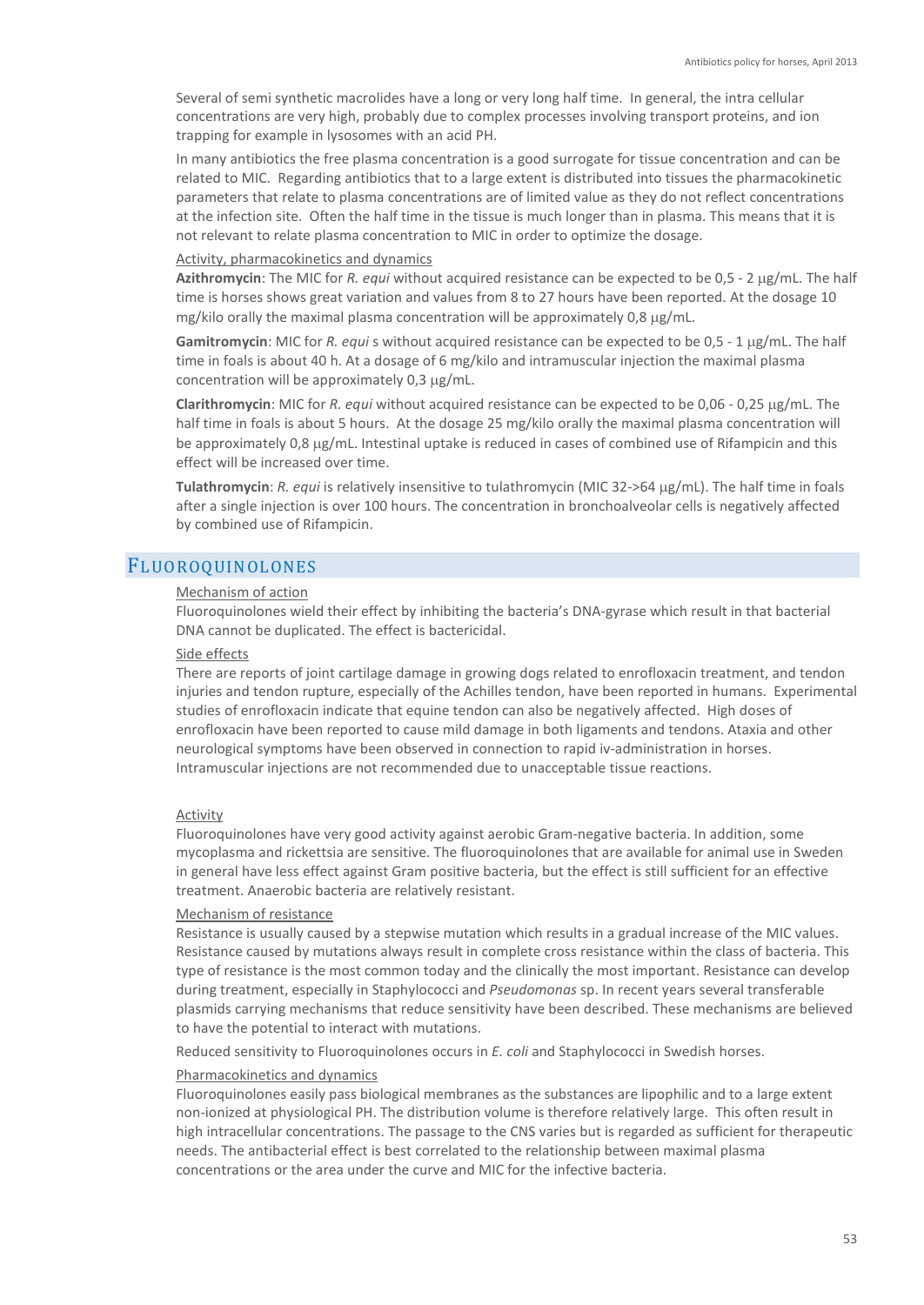**Enrofloxacin:** The distribution volume is 2,3 L/kilo and the half time around 7 h. The bio availability after oral administration is sufficient at around 60 percent but vary with the preparation. Only 3 percent of the given dosage is excreted in the urine, but the antimicrobial active main metabolite ciprofloxacin are to a large extent excreted in urine, giving a good effect also in urine tract infections if the infectious agent is sensitive to Fluoroquinolones.

**Danofloxacin:** The distribution volume is 2 L/kilo and half time is around 5-6 h.

**Marbofloxacin:** The distribution volume is 1,6 L/kilo and half time is around 7 h. Bio availability after oral administration is satisfactory at around 60 %. About 40 % of the given dosage will be excreted in urine.

# **TETRACYCLINES**

#### Mechanism of action

Tetracyclines (oxytetracycline and doxycycline) wield their effect by blocking the binding of tRNA in the bacteria's ribosomes (30S-unit), which in turn blocks the bacteria's protein synthesis. The effect is bactericidal.

#### Comment

The use of tetracyclines in horses should be carefully evaluated in relation to the risk of serious side effects, primarily severe colitis. Oral administration of tetracycline in horses is not appropriate, for several reasons. One is it can increase the risk of colitis due to poor bio availability. The absorption of Tetracyclines is low when the substance is given in connection with feed.

In addition to antibacterial effect Tetracyclines and pridoxycycline also have an anti-inflammatory and immunosuppressive effects. Therefore, an improvement of symptoms during treatment should not automatically be interpreted as proof that the symptoms were caused by a bacterial infection.

#### Activity

Tetracyclines have a broad spectrum with good or medium activity against Gram negative and Gram positive aerobic and anaerobic bacteria. In addition, rickettsia and most mycoplasmas are sensitive. *Pseudomonas* spp. are resistant.

#### Mechanism of resistance

Resistance is usually acquired through uptake of transferable genes. The resistance is caused either by an active efflux mechanism or by the goal structure on the ribosome being protected. When resistance occurs, it is a cross resistance between all Tetracyclines.

Acquired resistance is common among bacteria such as *E. coli* and *S. aureus*.

#### Pharmacokinetics and dynamics

Tetracyclines are distributed well to most tissues in the body except the CNS, prostate and eyes. Doxycycline which is more fat-soluble do pass also into these tissues. There is a widespread opinion that the concentrations in the CNS are insufficient for most bacterial infections, but positive treatment results in human borrelia infection in the central nervous system have been documented. Transport into the bacterial cell is active, which means that the degree of protein binding in Tetracyclines is of limited importance when evaluating therapeutic concentrations in relation to MIC.

The effect of tetracyclines is bactericidal and is understood to be the result of a combination of both duration and concentration of MIC.

#### **OXYTETRACYCLINE**

Oxytetracycline (QJ01A A02) is a tetracycline derivate intended for parenteral use. Oxytetracycline is not approved for equine use in Sweden.

#### Comment

The substance should only be administered i.v, as local necrosis at the injection site can occur with intramuscular injection. Intestinal disturbances with serious colitis occur.

Please also note the introduction about Tetracyclines.

#### Activity and Resistance

- **Good activity (**MIC ≤ 1 µg/mL) against many Gram positive and Gram-negative bacteria, against most anaerobic bacteria and against *Borrelia* spp., *Anaplasma* spp., rickettsia, chlamydia and some mycoplasma.
- **Medium activity** against some Gram-negative intestinal bacteria such as *Klebsiella* spp and *Enterobacter* spp.
- **Insufficient activity** against *Pseudomonas* sp and *Proteus sp.*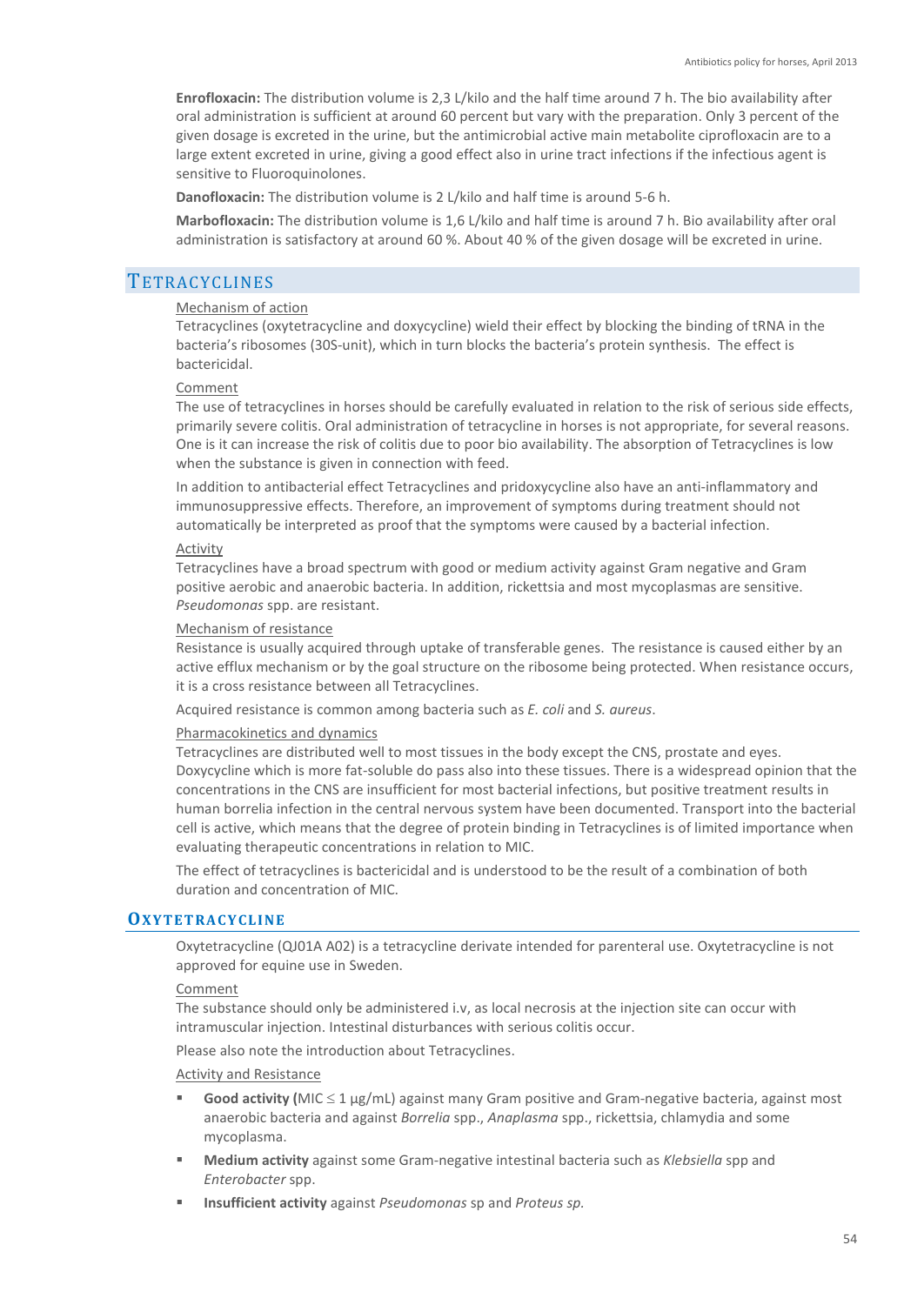Acquired resistance in bacterial species such as *E. coli, S. aureus* and streptococci occur*.*

When testing antibiotic sensitivity tetracycline (oxytetracycline) is the group representative.

Pharmacokinetics and dynamics

Oxytetracycline pass into the placenta and also into milk. The distribution volume is 1,4 L/kilo and the plasma protein binding is between 10-40 percent. Oxytetracycline is eliminated unchanged through glomerular filtration in the kidney but is also subject to enterohepatic circulation as the substance is secreted unmetabolized in the bile. This results in high concentrations of active substance in both urine and intestines. The half time is about 10 h.

Bio availability after intramuscular administration show large variations due to Tetracyclines being a tissue irritant. Bio availability after oral administration is very low.

## **DOXYCYCLINE**

Doxycycline (QJ01A A02) is a tetracycline derivate which is not approved for equine use in Sweden.

#### Activity and Resistance

Please note the oxytetracycline section.

When testing antibiotic sensitivity tetracycline (oxytetracycline) is the group representative.

Pharmacokinetics and dynamics

Doxycycline is primarily excreted to the intestines.

Bio availability after administration with feed is very low, but there is evidence of sufficient oral bio availability in foals if the substance is given by gavage tube.

#### Comment

Please note the introduction to the Tetracyclines section.

## TRIMETHOPRIM AND SULPHONAMIDES

#### Mechanism of action

These two substances block the bacteria's folic acid synthesis in two steps. The effect of each substance on its own is bacteriostatic but the combination has a synergy effect and the result is in optimum situations bactericidal.

#### Activity

The combination of trimethoprim and s has good activity against gram negative bacteria such as *E. coli* and *Actinobacillus* spp, and good to medium activity against Gram positive bacteria such as staphylococcus. Trimethoprim and sulphonamides are also active against certain protozoans and coccidia.

The effect of trimethoprim on sensitive bacteria is counteracted by thymidine. In a similar way the presence of PABA will inhibit the effect of s. Both thymidine and PABA can occur in damaged tissue, especially in connection with pus. The effect of trimethoprim-sulphonamides can then be poorer than expected in certain situations, especially in anaerobic purulent processes with abscesses. PABA can also be from procaine in plasma (procaine is an ester containing PABA).

#### Mechanism of resistance

Resistance is acquired separately against trimethoprim and sulphonamide. Acquired, transferable resistance against s is widely spread and is due to either reduced uptake of the substance to the bacteria or that an enzyme in the folic acid synthesis is changed so that it becomes unsensitive to s. Resistance against trimethoprim is usually transferable and is, as for sulphonamides, usually due to the formation of an unsensitive enzyme. Resistance against the combination of trimethoprim and sulphonamide is relatively common in Sweden, for example in equine *E. coli*.

#### Pharmacokinetics and dynamics

Most are absorbed rapidly and to a high degree after oral administration. The degree of plasma protein binding, distribution volume and half time vary between different s.

The effect of the single substances is bacteriostatic, but the combinations have a synergetic effect, and will under optimum circumstances be bactericidal. The effect is dependent on the duration of when the concentration exceeds the MIC.

# **TRIMETHOPRIM AND SULPHADIAZINE**

Trimethoprim and sulfadiazine (QJ01E W10) and trimethoprim and sulphadoxine (QJ01E W13) are combination substances approved for equine use. Trimethoprim and sulfadiazine are available for oral and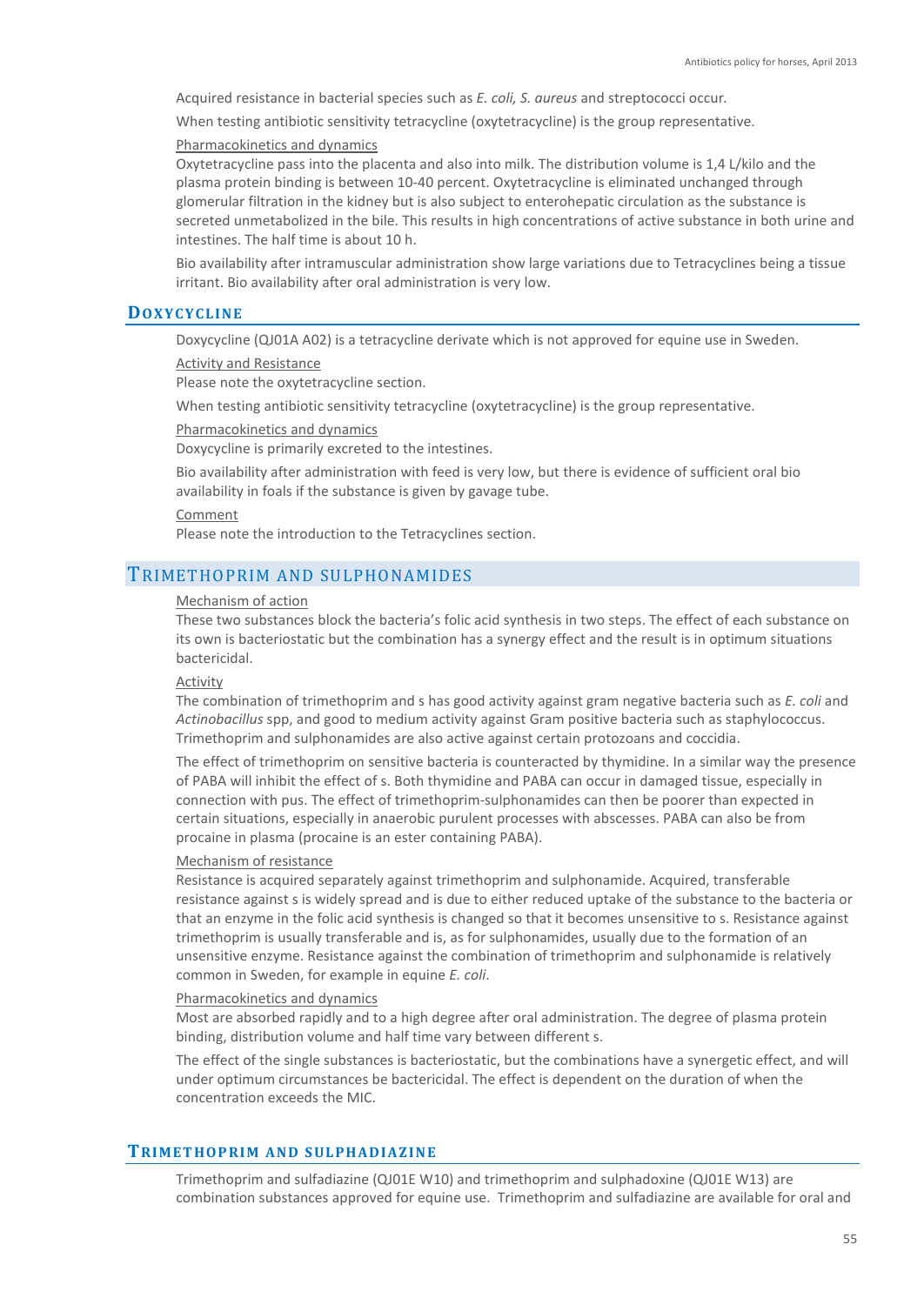intravenous use and trimethoprim and sulphadoxine is only for intravenous use. The ratio between trimethoprim and sulphonamides is 1:5.

#### Comments

Anaphylactic shock has in rare cases been observed in horses. Intravenous injection should be given slowly with the solution at body temperature.

Administration of trimethoprim-sulphonamide to horses sedated with detomidine can cause fatal arrhythmias.

The dosage recommended by manufacturers is highly disputed. Manufacturers recommend a dosage interval of 12-24 hours but there are reports that the recommended dose should be administered in 12 hour intervals and that the paste is preferable to intravenous treatment, due to better kinetics. This should especially be noted when an infection is caused by bacteria with fairly high MIC values.

#### Activity and resistance

- **Good activity** (MIC ≤ 1+19 µg/mL, trimethoprim and sulphonamides) against many Gram-negative bacteria such as *Enterobacteriaceae* and *Actinobacillus* spp.
- **Good to medium activity** against Gram positive bacteria such as Staphylococcus and Streptococcus. Also, against other anaerobic bacteria activity can be good to medium *in vitro* but is regarded as insufficient *in vivo*.
- **Insufficient activity** (MIC >8+144 µg/mL) against *Pseudomonas* sp.

Resistance in Streptococcus is common, and relatively common in *E. coli*.

#### Pharmacokinetics and dynamics

With oral administration of trimethoprim and sulfadiazine both substances are absorbed to a varying degree. The greatest variation is seen with trimethoprim. The highest plasma concentration (Cmax) for trimethoprim vary between 1–4 µg/mL and for sulfadiazine between 18 - 34 µg/mL after repeated administration of trimethoprim (5 mg/kg) and sulfadiazine (25 mg/kg) twice daily in 5 days. The half time is dependent on absorption limited elimination and is ca 8 hours sulfadiazine and 5 hours for trimethoprim.

With intravenous administration the half time for sulfadiazine is ca 4-5h and for trimethoprim ca 3h.

Trimethoprim has a markedly greater distribution volume than the sulphonamide part and the concentration in tissue is higher in plasma for trimethoprim but lower for sulfadiazine. Distribution volume is 2 L/kilo for the trimethoprim part and 0,5 L/kilo for the sulphonamide part.

Trimethoprim and sulfadiazine are partly metabolized in the liver but is also excreted in active form in urine.

Protein binding in plasma is ca 20 percent for sulfadiazine and ca 35 percent for trimethoprim.

The kinetics for sulphadoxine in horses is poorly investigated. Limited information is available in literature. The half time is longer than for sulfadiazine, about 14 h, and the distribution volume is 0,4 L/kg. Protein binding is ca 60 %.

# OTHER ANTIBACTERIAL SUBSTANCES

# **FUSIDIC ACID**

Fusidic acid (J01X C01, QD06A X01, QD07C C01, QD09A A02, QS01A A13) is a lipophilic

substance based on a steroid skeleton. Fusidic acid has effect by inhibiting binding of tRNA in the bacteria ribosomes (30S-unit) which blocks the protein synthesis.

Only substances for local treatment of infections in skin, eyes and ears are available for veterinary use in Sweden, but not for horses, unless the horse is removed from the food chain. Fusidic acid should be the primary choice in superficial, uncomplicated corneal ulcers and acute conjunctivitis.

### Activity and resistance

- **Good activity** (MIC ≤ 0,5 µg/mL) against Staphylococcus, Clostridia and Corynebacteria.
- **Medium activity** (MIC 1 8 µg/mL) against Streptococcus.
- **No activity** against Gram negative bacteria.

Resistance is acquired through mutations when a factor involved in the protein synthesis is changed. Such mutations can occur during ongoing treatment. The resistance mechanism is unique and does not result in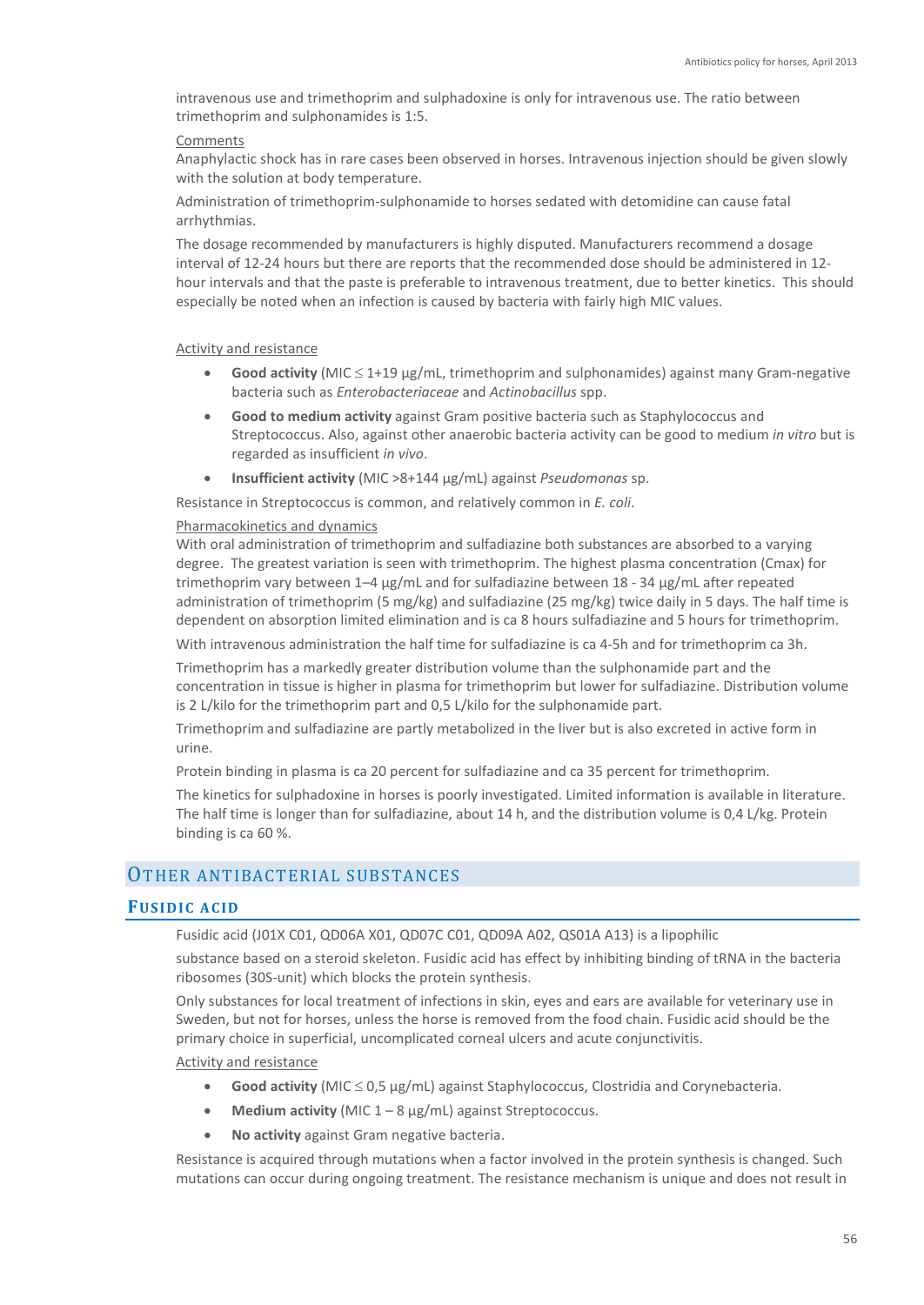crossover resistance with other substances. Resistance do occur in *S. aureus* and can be presumed to be relatively common among Coagulase negative Staphylococcus

#### Pharmacokinetics and dynamics

The passage across biological membranes is good and fusidic acid is distributed well to different tissues and is also absorbed through intact skin. Fusidic acid will also pass through the cornea into the eye. The substance is lipophilic.

# **CHLORAMPHENICOL**

Chloramphenicol is a broad spectra antibiotic, efficient against many Gram-positive and Gram-negative organisms. However, *Pseudomonas* is often resistant. The substance is fat soluble and have good penetration to the cornea. In Sweden the substance is available for use in eyes in cream and drops, for human use. In vitro studies in sheep's eyes have shown that cream gives higher concentration in the chamber fluid compared to drops. Chloramphenicol may not be used in food producing animals and if used means the animal may never go for slaughter. Considering that the substance is available for use in eyes, its spectra and good penetration to the cornea chloramphenicol is however in many cases suitable as an alternative to fusidic acid, if the horse can be removed from the food chain. The drops must be given frequently, preferably not less than every fourth hour, but the cream has longer contact time and then treatment 3 - 4 times a day is often sufficient.

#### **METRONIDAZOLE**

Metronidazole (J01X D01, P01A B01) is a nitroimidazole for parenteral or oral administration. Other substances in the same class are for example ronidazole and dimetridazole. Nitroimidazoles are currently not approved for use in animals in Sweden.

The mechanism of action for metronidazole is not fully known. In anaerobic bacteria the nitroimidazoles are reduced and metabolites cause breaks in the bacteria DNA and inhibit the nucleic acid synthesis.

#### Comments

Reduced appetite is reported as a side effect in horses, which also makes administration of the substance more difficult. In other species neurological symptoms are common.

Metronidazole also has effect against intestinal protozoa. Metronidazole should not be given to pregnant mares, as the substance can cause chromosomal damage.

Metronidazole is one of the few available drugs against diarrhoea caused by *C. difficile* in humans. To minimise the risk of resistance, use in animals should therefore be curtailed as much as possible.

#### Activity and resistance

- **Good activity** (MIC ≤ 8 µg/mL) against a majority of anaerobic bacteria, including *Clostridium perfringens* and *C. difficile*.
- **Insufficient activity** against aerobic bacteria, but some effect can possibly be achieved also against these in an anaerobic environment.

Resistance is unusual and is believed to be due to reduced production of active metabolites.

#### Pharmacokinetics and dynamics

Bio-availability is high after oral administration. Half time is 3-4 hours. Metronidazole is relatively lipophilic and is quickly distributed to tissues such as bone and CNS. The substance is metabolized in the liver and secreted via urine and faeces. The degree of protein binding in humans is less than 20 percent.

#### **RIFAMPICIN**

Rifampicin is a lipophilic molecule which to a large extent is uncharged at physiological pH.

Rifampicin inhibits the bacteria RNA-polymerase and thereby blocks the bacteria's nucleic acid synthesis.

The effect is either bacteriostatic or bactericidal, depending on the concentration and the sensitivity of the microorganism.

#### Comments

The substance is currently not approved for use in animals in Sweden. Rifampicin is used in human medicine for tuberculosis treatment, but also increasingly for treatment of infections with multi-resistant bacteria including MRSA. The use of Rifampicin in animals should therefore be restricted as far as possible, in order to minimize the risk of resistance in bacteria that can be transferred to humans.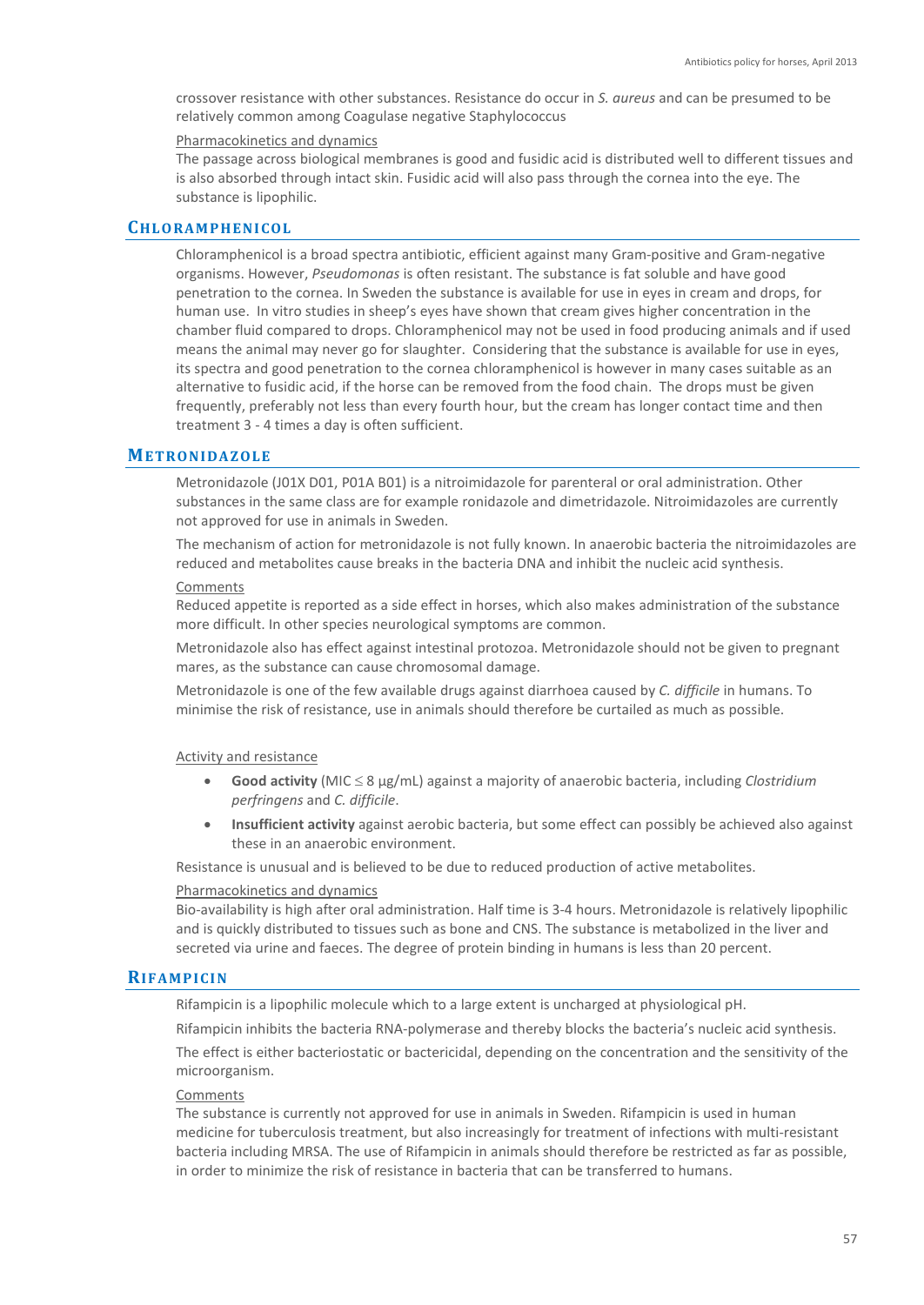The only indication for use in horses is treatment of *R equi* infection in foals. The treatment is then normally a combination of rifampicin and a macrolide. The importance of Rifampicin in this treatment is unclear, as studies comparing the effect of combined treatment versus only macrolides are lacking.

Rifampicin can cause a rust- or orange mis-coloration of urine, secretions and mucous membranes, which is completely harmless. In oral administration side effects are unusual, but when given intravenously CNS symptoms, sweating, haemolysis and anorexia have been reported.

#### Activity and resistance development

The lowest inhibitive concentration (MIC) in *R. equi* which has not acquired resistance is 0,06 - 0,25 µg/mL. Resistance to rifampicin develop fairly quickly through mutations and the substance should never be given as the only substance. Resistance to rifampicin in *R. equi* in Sweden has only been demonstrated on a few occasions.

#### Pharmacokinetics and dynamics

Bio availability vary after oral administration, between 40 - 70 percent according to literature. The half time after intravenous administration is 5 - 7 hours. After oral administration half times of 8 - 17 h have been registered. The distribution volume is approximately 1 L/kilo, which indicate that rifampicin is distributed well in tissue. The protein binding is relatively high, about 80 %. There are also reports about deviations in kinetics in foals up to six weeks old. Young foals show higher concentrations in plasma and longer half times than adult horses.

In humans it has been shown that rifampicin induces liver enzymes and therefore can affect the elimination of other medicines, and that half time is reduced after repeated administration. A reduction of the half time has also been observed in horses after repeated oral administration.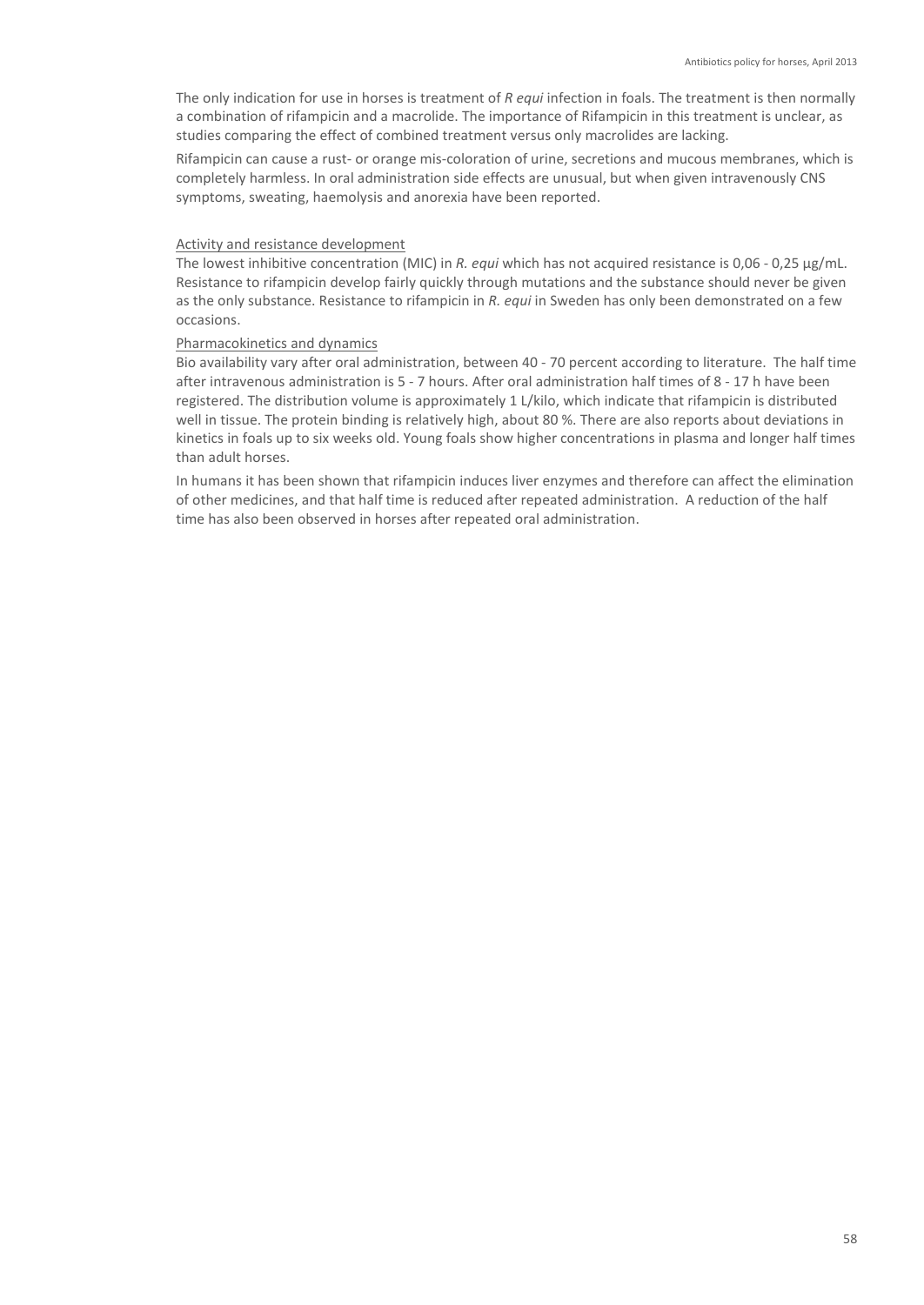# **REFERENCES**

## 2 THE PERIOPERATIVE USE OF ANTIBIOTICS

*The text is based mainly on reference literature but also individual scientific articles.* 

*Below is a summary of the sources:*

Brown DC, *et al*. *Epidemiologic evaluation of postoperative wound infections in dogs and cats*. J Am Vet Med Assoc, 1997; 210(9):1302-6.

Läkemedelsverket. Behandlingsrekommendationer för vanliga infektioner i öppenvård. 2010.

Macdonald DG, *et al*. *An examination of the occurrence of surgical wound infection following equine orthopaedic surgery (1981-1990)*. Equine Vet J, 1994; 26(4), 323-6.

Olds AM, *et al*. *Evaluation of the rate of development of septic arthritis after elective arthroscopic surgery in horses: 7 cases (1994-2003)*. J Am Vet Med Assoc, 2006; 229(12)1949-54.

Orsini, J. A. *Surgical wound infection and antibiotic prophylactics*. In: Equine Surgery, 2<sup>nd</sup> edition, Eds. Auer & Stick. Saunders, 1999.

Santschi EM. *Prevention of Postoperative Infections in Horses*. Vet Clin Equine, 2006; 22, 323-34.

Slobogean GP, *et al*. *Single-versus multiple-dose antibiotic prophylaxis in the surgical treatment of closed fractures: a meta-analysis*. J Orthop Trauma, 2008; 22(4):264-9.

Southwood LL. *Principles of Antimicrobial Therapy: What Should We Be Using?* Vet Clin North Am Equine Pract, 2006; 22, 279-96.

Weber WP, *et al*. *The timing of surgical antimicrobial prophylaxis*. Ann Surg, 2008; 247(6):918-26.

Weese JS, Cruz A. *Retrospective study of perioperative antimicrobial use practices in horses undergoing elective arthroscopic surgery at a veterinary teaching hospital*. Can Vet J, 2009; 50(2):185-8.

Weese JS. *A review of post-operative infections in veterinary orthopaedic surgery*. Vet Comp Orthop Tramatol, 2008; 21(2):99-105.

Weese JS, Halling KB. *Perioperative administration of antimicrobials associated with elective surgery for cranial cruciate ligament rupture in dogs: 83 cases (2003-2005)*. J Am Vet Med Assoc, 2006, 229(1): 92-5.

Whitten TL, *et al*. *Effect of perioperative prophylactic antimicrobial treatment in dogs undergoing elective orthopaedic surgery*. J Am Vet Med Assoc, 1999; 215 (2):212-6.

Widmer A, *et al*. *Comparison of two different antibiotic treatments in a clinical study in horses*. Proceedings of the 11<sup>th</sup> international Congress of World Equine Veterinary Association, 2009.

# 3 GUIDELINES FOR TREATMENT

#### **WOUNDS**

*The text is based mainly on reference literature but also individual scientific articles.* 

*Below is a summary of the sources:*

Adam, EN, Southwood LL. *Surgical and Traumatic Wound Infections, Cellulitis, and Myositis in Horses*. Vet Clin North Am Equine Pract, 2006; 22(2):335-61.

Blackford JT. *Moist Wound Healing- a New Concept in Wound Management.* Proceedings of the North American Veterinary Conference, 2005.

Brumbaugh, GW. *Use of Antimicrobials in Wound Management*. Vet Clin North Am Equine Pract 2005; 21, 63-75. Caston, S. *Wound Care in Horses*. Vet Clin North Am Equine Pract, 2012; 28(1):83-100.

Dart AJ, *et al*. *Topical Treatment in Equine Wound Management*. Vet Clin North Am Equine Pract, 21, 77-89, 2005.

Dissemond J, *et al*. *A practice-oriented recommendation for treatment of critically colonised and locally infected wounds using polihexanide*. J Tissue Viability, 2010; 19:106-15.

Gomez JH, Hanson RR. *Use of Dressings and Bandages in Equine Wound Management*. Vet Clin North Am Equine Pract, 2005; 21:91-104.

Hendrickson, DA. Wound Care Management for the Equine Practitioner. Teton New Media, 2005.

Knottenbelt, DC. Handbook of Equine Wound Management. Saunders, 2003.

Lee, WR, *et al*. *In Vitro Efficacy of a Polyhexamethylene Biguanide- Impregnated Gauze Dressing Against Bacteria Found in Veterinary Patients*. Vet Surg, 2004; 33:404-11.

Lindholm, C. Wound. 3<sup>e</sup> upplagan. Studentlitteratur AB, 2012.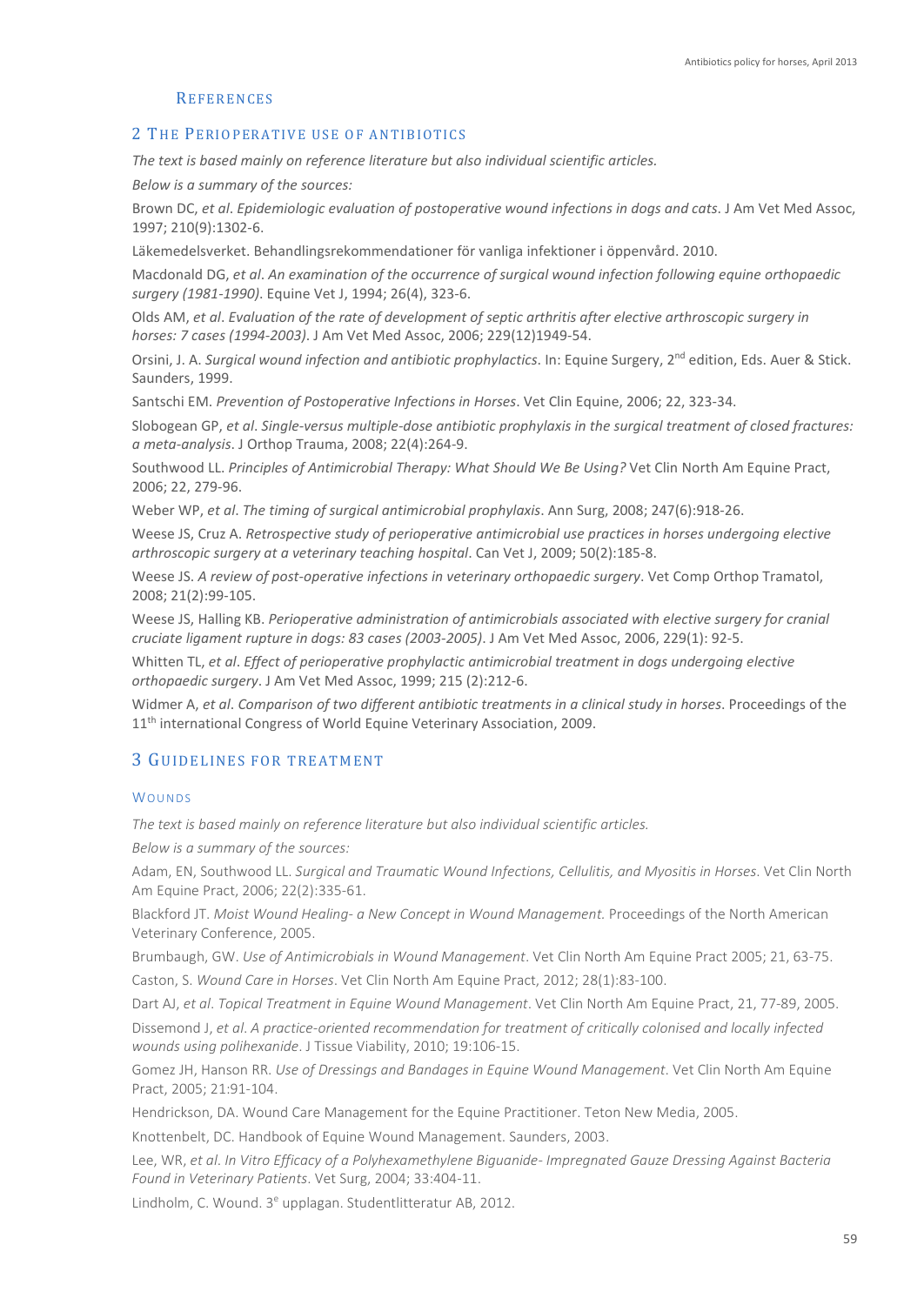Mandal MD, Mandal S. *Honey: its medicinal property and antibacterial activity*. Asian Pac J Trop Biomed, 2011; 1(2):154-160.

Stashak, TS. *Wound Dressings: Indications and Best Use*. Proceedings of the North American Veterinary Conference, 2007.

Stashak, TS, Theoret CL, Eds. Equine Wound Management, 2<sup>nd</sup> ed. Wiley-Blackwell, 2008.

Stashak TS, *et al*. *Update on Wound Dressings: Indications and Best Use*. Clin Tech Equine Pract, 2004; 3:148-63.

Theoret CL. *Wound Repair in the Horse: Problems and Proposed Innovative Solutions*. Clin Tech Equine Pract, 2004; 3:134-40.

Westgate SJ, *et al*. *Microbiology of equine wounds and evidence of bacterial biofilms*. Vet Microbiol, 2011; 150:152- 9.

Wilson, DA. *Principles of Early Wound Management*. Vet Clin North Am Equine Pract, 2005; 21,:45-62.

Lecture notes and material. Wound Healing and Management: How to deal with offending microorganisms, cutting edge of wound management. Veterinary Wound Healing Association, annual scientific meeting, Uppsala, November 5, 2008.

Lecture notes from lectures by Jacintha Wilmink Uppsala 2009.

Lectures notes and material. A Practical Course in Equine Wound Management, Veterinary Wound Healing Association, Strömsholm, October 2010.

#### BACTERIAL SKIN DISEASE

*The text is based mainly on reference literature but also individual scientific articles.* 

*Below is a summary of the sources:*

Andersson M.E.C., *et al*. *Retrospective multicentre study of methicillin-resistant* Staphylococcus aureus *infections in 115 horses*. Equine Vet J, 2009; 41(4):401-5.

Kruger B, *et al*. *Phenotypic characterization of equine Dermatophilus congolensis field isolates*. Berl Munch Tierarztl Wochenschr, 1998; 111(10):374-8.

Marsella R, Akucewich L. *Investigation on the clinical efficacy and tolerability of a 0,4% topical stannous flouride preparation (MedEquine® Gel) for the treatment of bacterial skin infections in horses: a prospective, randomized, double-blinded, placebo-controlled clinical trial*. Vet Dermatol, 2007; 18(6):444-50.

Meng X, *et al. Direct evidence for the formation of diastereoisomeric benzylpenicilloyl haptens from benzylpenicillin and benzylpenicillenic acid in patients.* J Pharmacol Exp Ther, 2011; 338(3):841-9.

Outerbridge CA, Ihrke PJ: *Folliculitis: Staphylococcal pyoderma, dermatophilosis, dermatophytosis*. In Robinson NE (Ed): Current Therapy in Equine Medicine 5<sup>th</sup> ed. Saunders, 2003;197-200.

Pilsworth RC, Knottenbelt D. *Bacterial folliculitis.* Equine Vet Educ, 2007; 19(6):324-5.

Pilsworth RC, Knottenbelt D. *Staphylococcal pyoderma and furunculosis*. Equine Vet Educ, 2007; 19(2):88-9.

Scott D. W., Manning T.O. *Equine folliculitis and furunculosis*. Equine Practice 1980; 2(6):11-32.

Scott DW, Miller WH, Equine Dermatology. Saunders Elsevier Science, 2011: 130-170.

Shimizu A., *et al*. *Characteristics of* Staphylococcus aureus *isolated from lesions of horses.* J Vet Med Sci 1991; 53:601-6.

Sussman GL, *et al. Penicillin allergy: a practical approach to management.* Can Med Assoc J, 1986; 134(12):1353-6.

#### INFECTION IN OR PERFORATION OF SYNOVIAL STRUCTURES

*The text is based mainly on reference literature but also individual scientific articles.* 

*Below is a summary of the sources:*

Ahern BJ, Richardson DW. Surgical site infections and the use of antimicrobials, In Equine Surgery, 4<sup>th</sup> ed. Eds Auer JA, Stick JA. Elsevier Saunders. 2012; 7:68-84.

Bertone AL, Cohen JM. Infectious arthritis and fungal infectious arthritis, In Diagnosis and management of lameness in the horse, 2<sup>nd</sup> ed. Eds Ross MW, Dyson SJ. Elsevier Saunders. 2011; 65:677-87.

Bohlin A, *et al*. Infectious arthritis following intraarticular injection in horses not receiving prophylactic antibiotics: a retrospective cohort study of 2834 medical records (5138 patient visits and 14124 i.a. injections). Non published data, Regiondjursjukhuset Helsingborg. Contact: mads.kristoffersen@djursjukhus.com; 2012.

Goodrich LR, McIlwraith CW. Complications associated with equine arthroscopy. Vet Clin North Am Equine Pract, 2009; 24(3):573-89.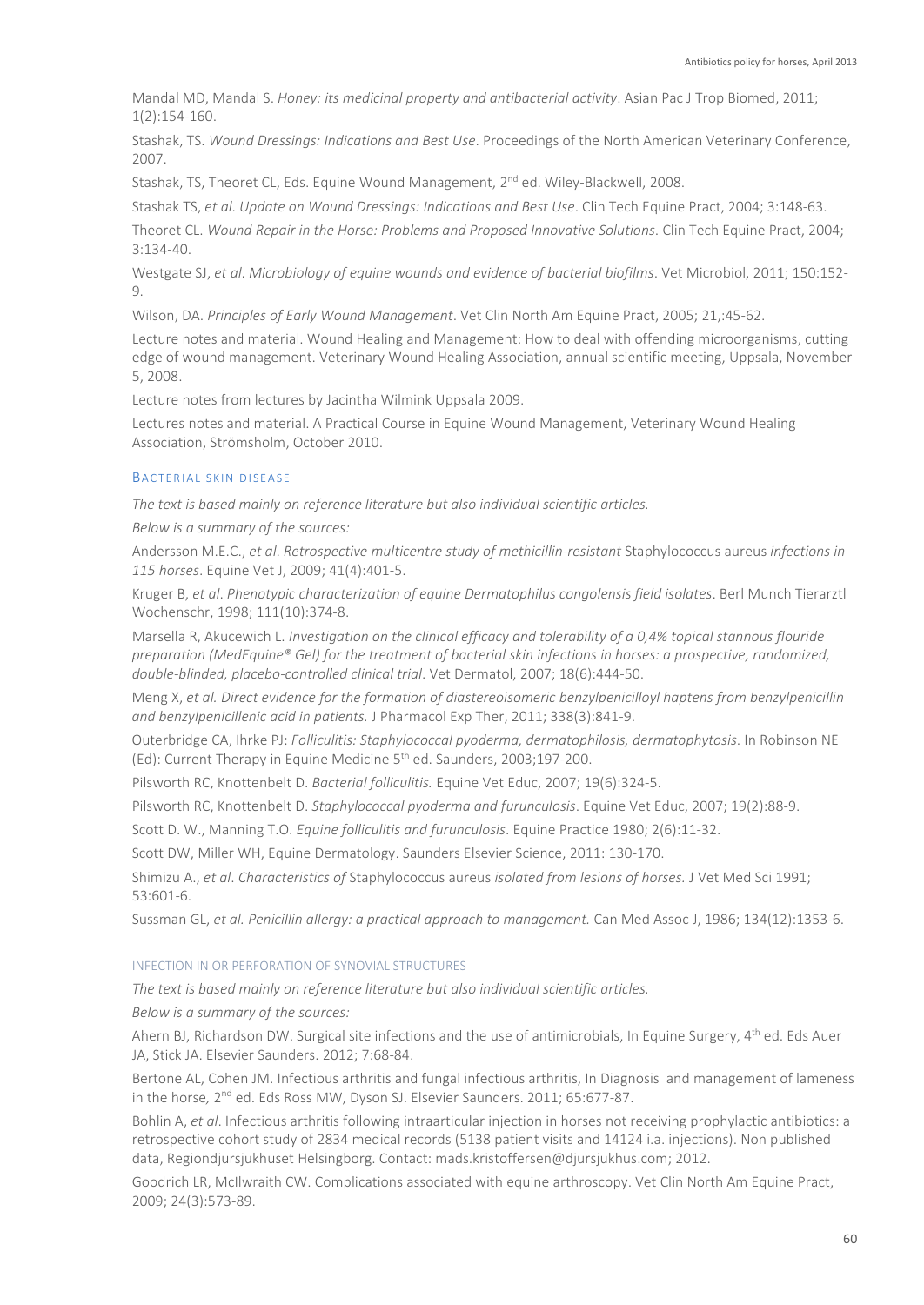Karlsson J, Kristoffersen M. Bacterial culture of synovia from horses with suspected infectious arthritis at a Swedish equine hospital in the period 2002 to 2010 (259 horses). Non published data, Regiondjursjukhuset Helsingborg. Contact: mads.kristoffersen@djursjukhus.com, 2012.

McIlwraith CW, *et al*. *Endoscopic surgery in the management of contamination and infection of joints, tendon*  sheaths and bursae, In Diagnosistic and surgical arthroscopy in the horse, 3<sup>rd</sup> ed. Mosby Elsevier. 2005; 14:427-40.

Paradis MR. *Neonatal septicemia*, In Current therapy in equine medicine 5th ed. Ed Robinson NE. Saunders. 2003; 12.6:656-62.

Richardson DW, Ahern BJ. *Synovial and osseous infections*. In Equine Surgery, 4th edition. Eds Auer JA, Stick JA. Elsevier Saunders. 2012; 85:1189-1200.

#### RESPIRATORY TRACT INFECTIONS

*The text is based mainly on reference literature but also individual scientific articles.* 

*Below is a summary of the sources:*

McGorum, D, *et al*. (Eds): Equine Respiratory Medicine and Surgery. Saunders Elsevier. 2007.

Reed, B, *et al*. (Eds): Equine Internal Medicine, 3rd ed. Saunders Elsevier, 2010.

#### FOAL DISEASES

*The text is based mainly on reference literature but also individual scientific articles.* 

*Below is a summary of the sources:*

Burton AJ, *et al*. *Effect of age on the pharmacokinetics of a single daily dose of Gentamicin sulfate in healthy foals*. Equine Vet J, 2012; doi: 10.1111/j.2042-3306.2012.00683.x. [Epub ahead of print].

Cohen ND. *Causes and farm management factors associated with disease and death in foals*. J Am Vet Med Assoc 1994; 204:1644-51.

Giguére S, *et al*. *Diagnosisis, treatment, control and prevention of infections caused by* Rhodococcus equi *in foals*. J Vet Intern Med, 2011; 25:1209-20.

Hollis AR, *et al*. *Bacteremia in Equine Neonatal Diarrhea: A Retrospective Study (1990-2007)*. J Vet Intern Med, 2008; 22:1203-9.

Johansson I. *Bakteriella isolat, anti bioticsResistance och överlevnad hos föl med septikemi*. Examensarbete vid Fakulteten för Veterinärmedicin och Husdjursvetenskap, SLU, 2006.

Marsh, P, Palmer, JE. *Bacterial isolates from blood and their susceptibility patterns in critically ill foals: 543 cases (1991-1998)*. J Am Vet Med Assoc, 2001; 218:1608-10.

Russel CM, *et al*. *Blood culture isolates and antimicrobial sensitivities from 427 critically ill neonatal foals*. Austr Vet J, 2008; 86:266-71.

Venner M, *et al*. *Failure of antimicrobial therapy to accelerate spontaneous healing of subclinical pulmonary abscesses on a farm with endemic infections caused by* Rhodococcus equi. Vet J, 2012; 192:293-8.

Venner M, *et al*. *Efficacy of mass antimicrobial treatment of foals with subclinical pulmonary abscesses associated with* Rhodococcus equi. J Vet Intern Med, 2013; 27:171-6.

Wohlfender FD, *et al*. *Diseases in neonatal foals. Part 1: The 30 day incidence of disease and the effect of prophylactic antimicrobial drug treatment during the first three days post partum*. Equine Vet J, 2009; 41:179-85.

#### REPRODUCTION ORGANS

*The text is based mainly on reference literature but also individual scientific articles.* 

*Below is a summary of the sources:*

Albihn, A, *et al*. *Uterine microbiology and antimicrobial susceptibility in isolated bacteria from mares with fertility problems*. Acta Vet Scand, 2003; 44:121-9.

Anonym. Fass. Vet. Läkemedelindustriföreningens Service AB, 2012

Dalin, A-M, Malmgren, L. Compendium on equine reproduction. SLU, 1996.

Frontoso, *et al*. *Retrospective study of becterial isolates and their antimicrobial susceptibilities in equine uteri during fertility problems*. Vet Sci, 2008; 84:1-6.

Le Blanc MM, Causey, RC. *Clinical and subclinical endometritis in the mare: both threats to fertility*. Reprod Domest Anim, 2009; 44(suppl. 3):10-22.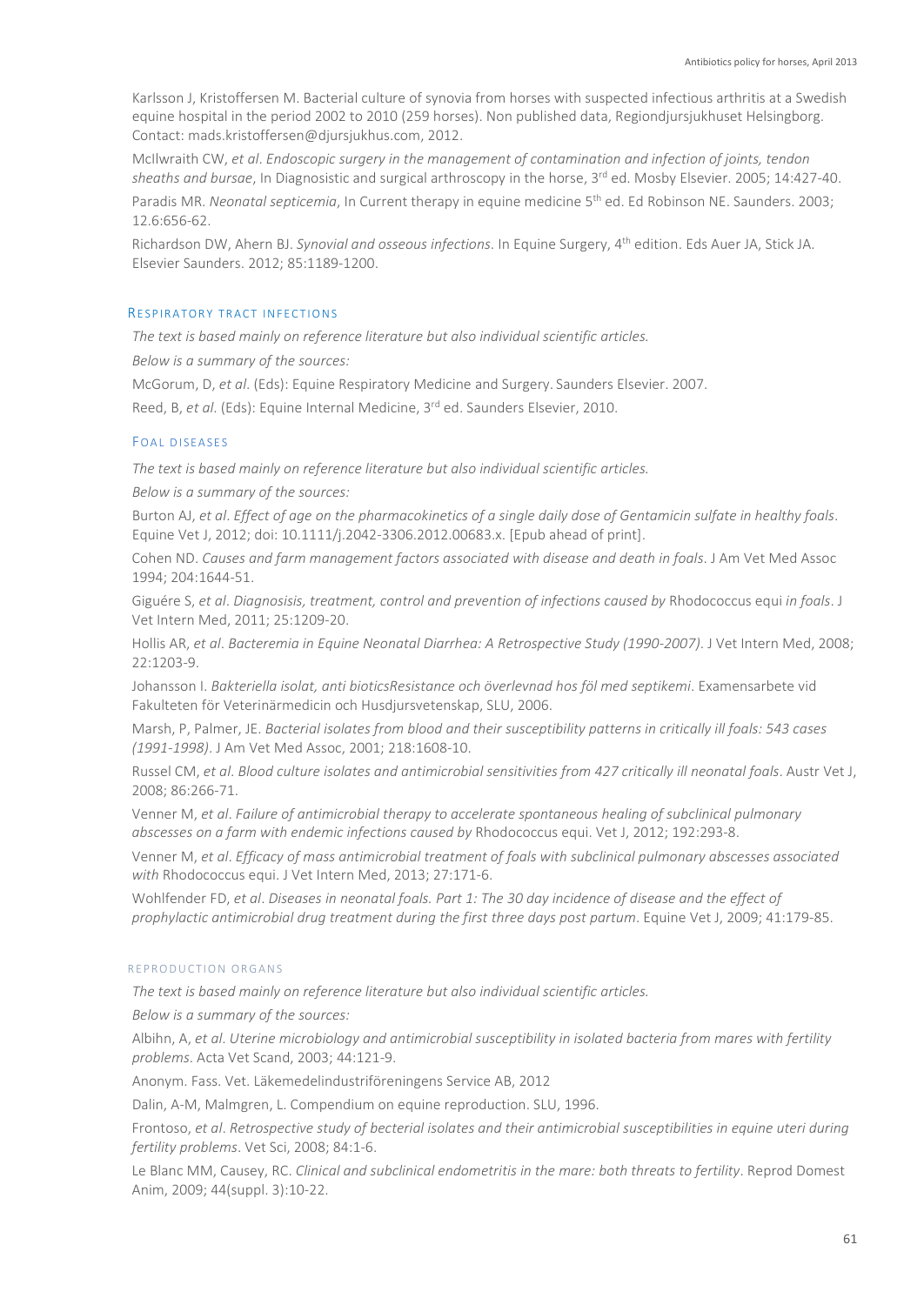Malmgren, L, *et al*. *Aerobic bacterial flora of semen and stallion reproductive tract and its relation to fertility under field conditions*, Acta Vet Scand, 1998; 39:173-82.

McKinnon, *et al*. Equine Reproduction. Wiley-Blackwell, 2011.

Møller Nielsen, J. *Endometritis in the mare: A diagnosistic study comparing cultures from swab and biopsy.* Theriogenology, 2005; 64(3):510-18.

Parlevliet, JM, *et al*. *Cefquinome concentration in endometrium after intrauterine treatment of Cobactan 4.5% in mares and inflammatory response of the endometrium to this treatment*. Reprod Domest Anim, 2009; 44(2):189-93.

Ricketts, SW. *Treatment of equine endometritis with intrauterine irrigations of ceftiofur sodium: a comparison with mares treated in a similar manner with a mixture of sodium benzylpenicillin, neomycin sulphate, polymyxin B sulphate and furaltadone hydrochloride*. Pferdeheilkunde, 1997; 13:486-9.

Troedsson, M. *Treatment strategies in mares with endometritis*. Proc Mare Reprod Symp Soc Theriog, 1996; 40-50.

#### URINARY TRACT

*The text is based mainly on reference literature but also individual scientific articles.* 

*Below is a summary of the sources:*

Ortenburger, Pringle. *Diseases of bladder and urethra*. In: Kobluk, *et al*. Eds. The Horse. WB Saunders, 1995; 597- 606.

Schott, HC. *Urinary Tract Infections*: In Reed, Bayly Eds. Equine Internal Medicine. WB Saunders, 1998; 875-80. Vengust M. *Diseases of the urinary bladder*. In Munroe, Weese Eds. Equine clinical medicine, surgery and

reproduction. Manson Publishing, 2011;656, 668-9.

#### TICKBORNE BACTERIAL INFECTIONS

- 1. Dumler, J.S., *et al*. *Reorganization of genera in the families* Rickettsiaceae *and* Anaplasmataceae *in the order*  Rickettsiales*: unification of some species of* Ehrlichia *with* Anaplasma*,* Cowdria *with* Ehrlichia *and* Ehrlichia *with*  Neorickettsia*, descriptions of six new species combinations and designation of* Ehrlichia equi *and 'HGE agent' as subjective synonyms of* Ehrlichia phagocytophila. Int J Syst Evol Microbiol, 2001; 51(6)2145-65.
- 2. Egenvall A, *et al*. *Cross-sectional study of the seroprevalence to* Borrelia burgdorferi sensu lato *and granulocytic* Ehrlichia *spp and demographic, clinical and tick-exposure factors in Swedish horses*. Prev Vet Med, 2001; 49:191-208.
- 3. Franzén P, *et al*. *Molecular Evidence for Persistence of* Anaplasma phagocytophilum *in the Absence of Clinical Abnormalities in Horses after Recovery from Acute Experimental Infection.* J Vet Intern Med, 2009; 23:636–42.
- 4. Golub LM, *et al*. *Tetracyclines Inhibit Connective Tissue Breakdown: New Therapeutic Implications for an Old Family of Drugs*. Crit Rev Oral Biol Med, 1991; 2(2):297-322.
- 5. Yu, L.P., Jr., *et al*. *Reduction of the severity of canine osteoarthritis by prophylactic treatment with oral doxycycline*. Arthritis Rheum, 1992; 35(10):1150-9.
- 6. Attar S. *Tetracyclines, what a rheumatologist needs to know?* [Int J Rheum Dis,](http://www.ncbi.nlm.nih.gov/pubmed/20374324) 2009; 12(2):84-9.
- 7. Weese JS, *et al*. *Guidelines for antimicrobial use in horses*. In Guardabassi L, *et al*. Eds. Guidelines for antimicrobial use in animals. Blackwell Publishing Ltd, 2008; 161-182.
- 8. Chang Y.-F. *Experimental Infection of Ponies with* Borrelia burgdorferi *by Exposure to Ixodid Ticks*. Vet Pathol, 2000; 37:68-76.
- 9. Butler CM, *et al*. Borrelia burgdorferi *infections with special reference to horses. A review*. Vet Q, 2002; 27(4):146-56.
- 10. Läkemedelsverket. *Läkemedelstreatment av borreliainfection – ny rekommendation*. 2009; 4:12-7.

# **CNS**

*The text is based mainly on reference literature but also individual scientific articles.* 

*Below is a summary of the sources:*

Garvey, G. *Current concepts of bacterial infections in the central nervous system*. J Neurosurgery, 1983; 59:735-44. Jamieson, J, Prescott, JF. *Bacterial Meningitis in Large Animals*. Compend Contin Educ Pract Vet, 1987.

McAuliffe, S, Slovis, N. *Nervous system*. In Munroe, Weese, Eds. Equine clinical medicine, surgery and reproduction. Manson Publishing. 2011; 766, 772-3.

[Meyer S,](http://www.ncbi.nlm.nih.gov/pubmed?term=Meyer%20S%5BAuthor%5D&cauthor=true&cauthor_uid=19614835) *et al*. *Pharmacokinetics of intravenous ceftiofur sodium and concentration in body fluids of foals*[. J Vet](http://www.ncbi.nlm.nih.gov/pubmed/19614835)  [Pharmacol Ther,](http://www.ncbi.nlm.nih.gov/pubmed/19614835) 2009; 32(4):309-16.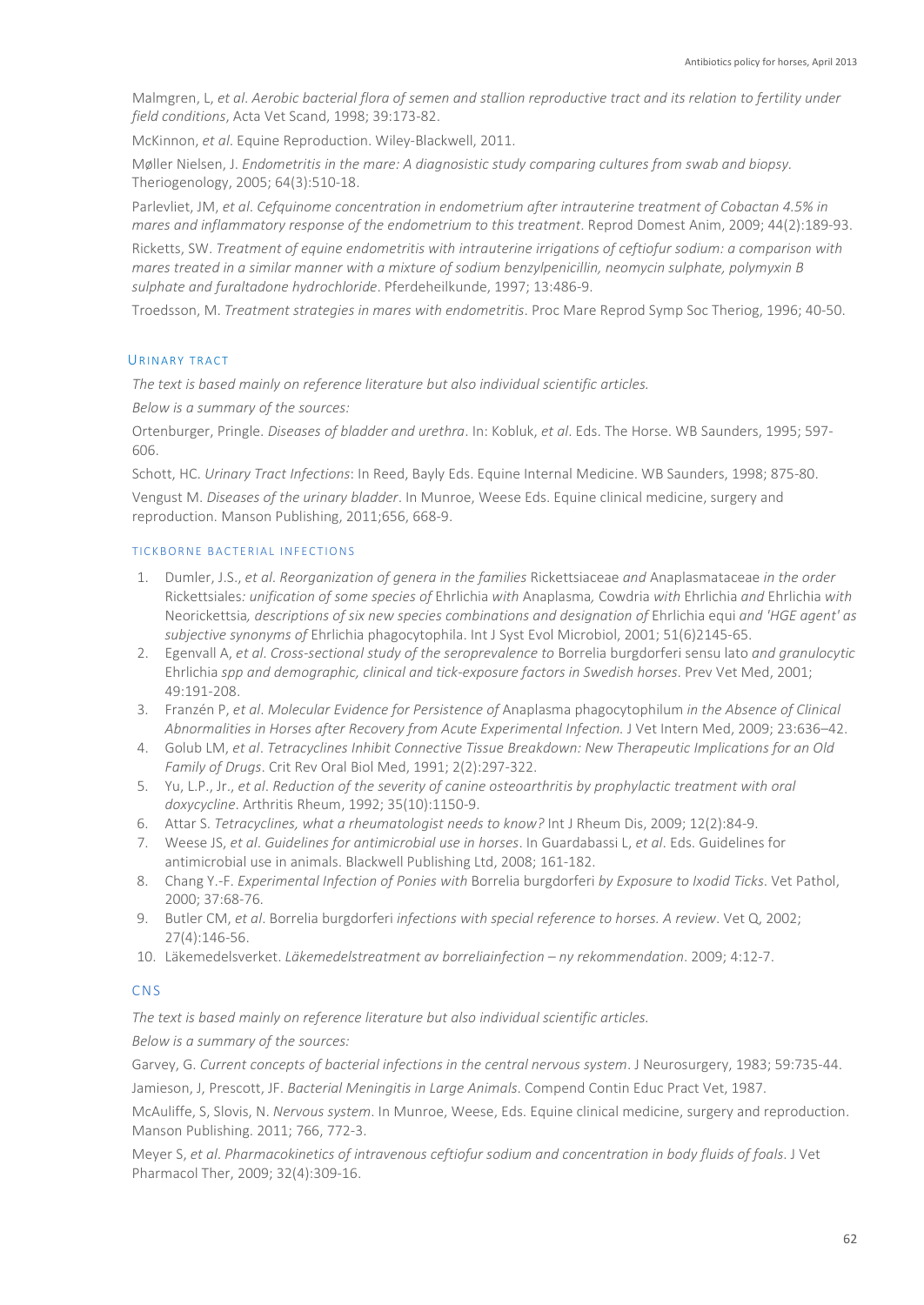#### EYE DISEASES

*The text is based mainly on reference literature but also individual scientific articles.* 

*Below is a summary of the sources:*

Barnett *et al*. Equine Ophthalmology: an Atlas and Text, 2nd ed. Saunders, Elsevier Inc. 2004.

Brooks, DE. Ophthalmology for the Equine Practitioner 2<sup>nd</sup> ed. Teton NewMedia. 2008.

Brooks, DE, Matthews, AG. *Equine Ophthalmology* In Gelatt, KN Ed. Essentials of Veterinary Ophthalmology 2<sup>nd</sup> ed. Blackwell Publishing. 2008; 12:331-77.

Clode, AB. *Therapy of equine infectious keratitis: A review*. Equine Vet J, 2010; S37:19-23.

Gelatt, KN Ed. Veterinary Ophthalmology 4<sup>th</sup> ed. Blackwell Publishing. 2007.

Gilger, BC Ed. Equine Ophthalmology 2<sup>nd</sup> ed. Saunders, Elsevier Inc. 2011.

# 4 AVAILABLE ANTIBIOTICS

*The text is based mainly on reference literature but also individual scientific articles. Below is a summary of the sources:*

Barbour A, *et al*. *Class-dependent relevance of tissue distribution in the interpretation of anti-infective pharmacokinetic/pharmacodynamic indices*. Int J Antimicrob Agents, 2010; 35(5):431-8.

Firth, EC, *et al*. *Effect of the injection site on the pharmacokinetics of procaine penicillin-G in horses*. Am J vet Res, 1986; 47(11):2380-4.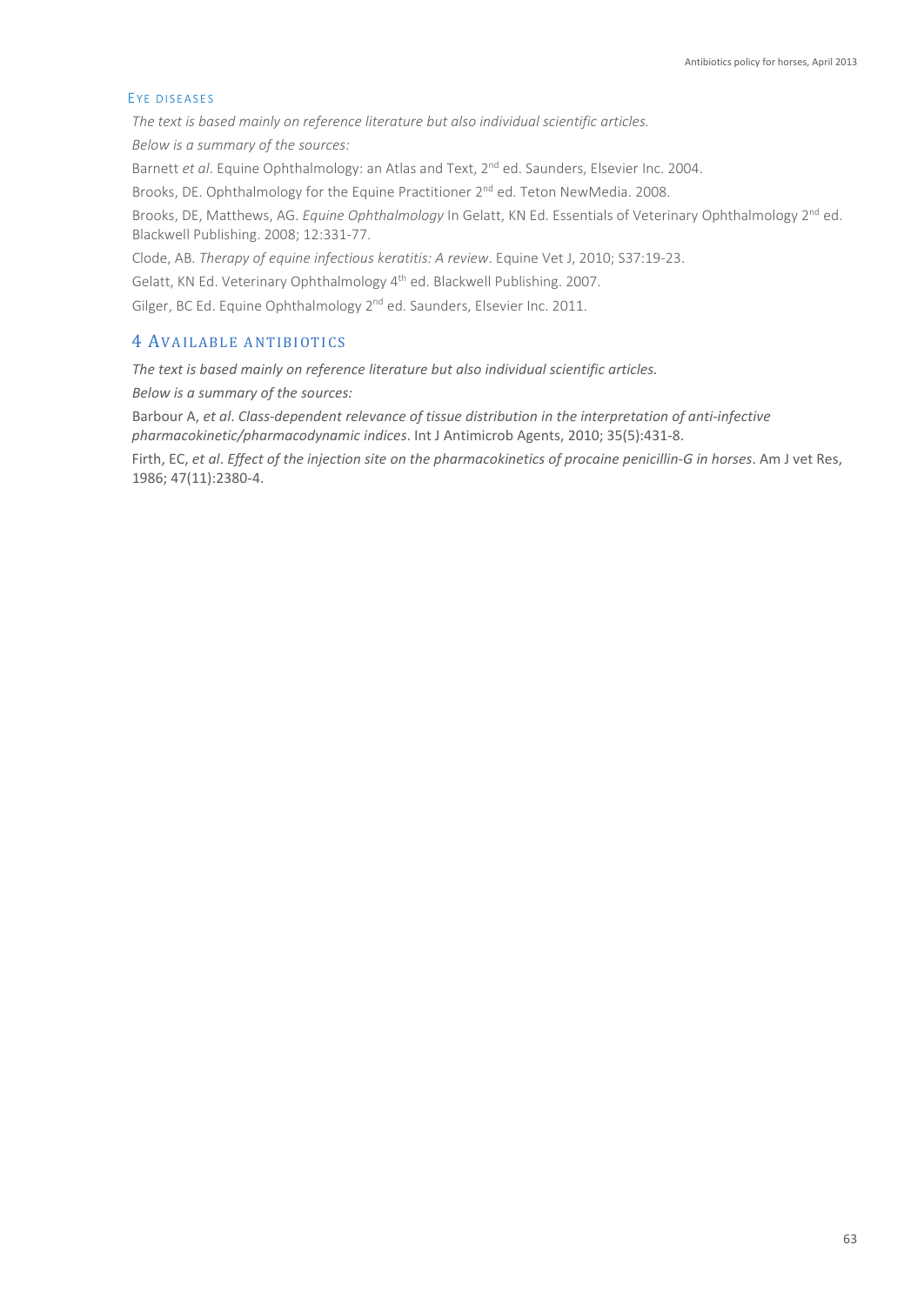# APPENDIX 1 HANDLING AND TREATMENT OF CEM

The following instructions are based on consensus recommendations from the Swedish Veterinary Institute (SVA) and the Veterinary Faculty at the Swedish University of Agricultural Sciences.

# Mares

Each treatment should be performed daily for five days.

- 1) The clitoris area is washed carefully with a soap solution. After careful mechanical cleaning a second cleaning is done with 4 % chlorhexidin solution, which is then rinsed off with tepid water. Sinus clitoris can be rinsed with chlorhexidin solution with the help of a syringe and needle. After the cleaning and disinfection Gentamicin cream is applied on the clitoris area.
- 2) Systemic treatment with antibiotics; Gentamicin or bensylpencillinprocain (secondary choice).
- 3) Intrauterine treatment with 3 g bensylpenicillin diluted in 100-200 ml sterile water, or gentamicin which is buffered before being put in the uterus.

# Stallion

Each treatment should be performed daily for five days.

- 1) The penis (erect) and outer genitalia is thoroughly washed with a mild soap solution. After careful mechanical cleaning a second cleaning is done with 4 % chlorhexidin solution, which is rinsed off with tepid water. Rub it dry.
- 2) After cleaning and disinfection Gentamicin cream is carefully applied on the penis and outer genitalia.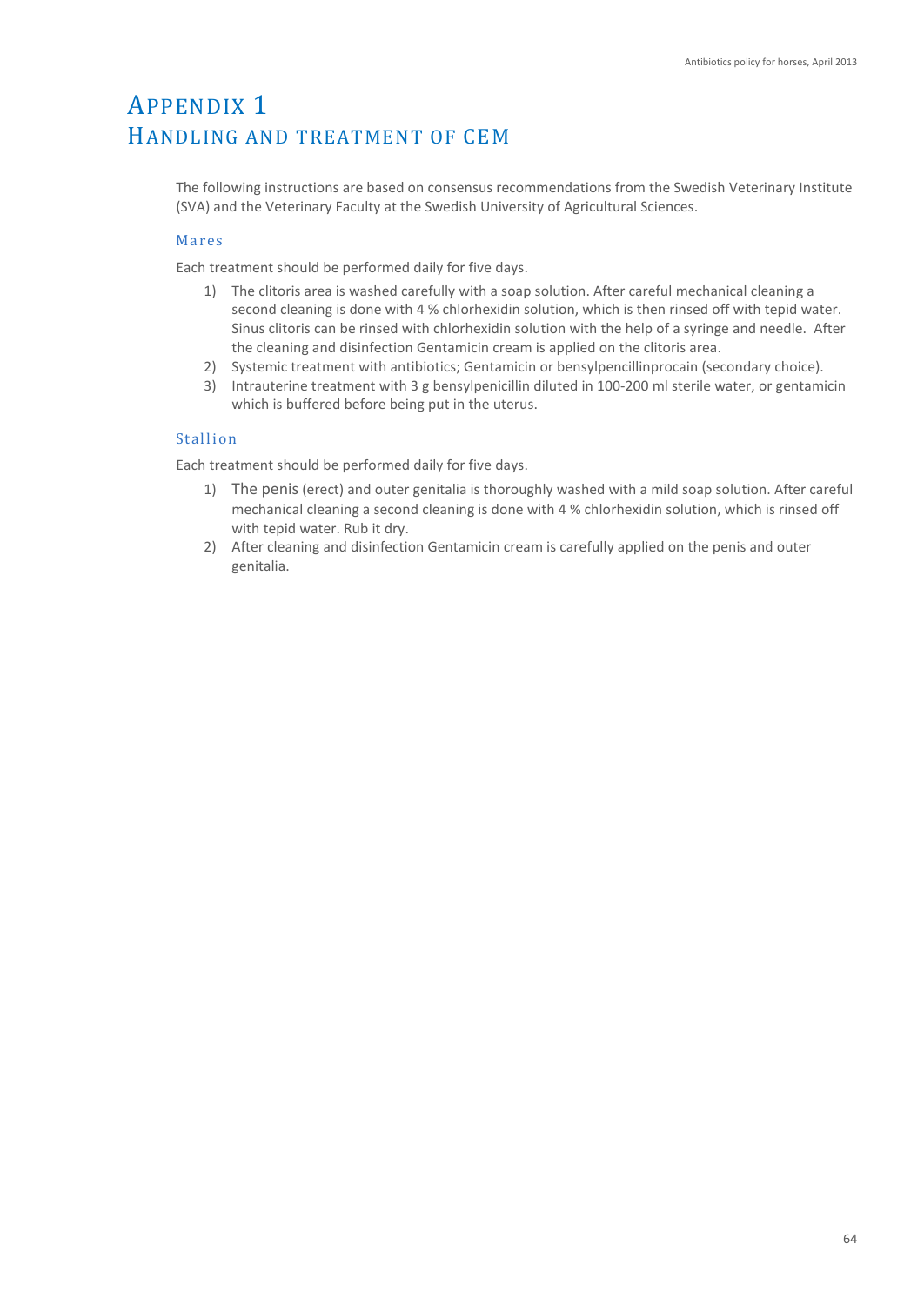# APPENDIX 2 GUIDELINES – GASTROINTESTINAL DISEASES

The section on gastrointestinal disease is contained as an appendix as it was added at a late stage of the work on the document. It will be extended in later editions of antibiotic policy for equines. Foal enteritis is listed under foal diseases.

# **PERITONITIS**

# **GENERAL**

Bacterial peritonitis can have different aetiology: be iatrogenic (for example after a rectal examination), trauma (a difficult foaling), vascular injury (for example due to migrating parasites), contamination with intestinal fluids (for example in abdominal surgery) plus other, more uncommon causes (for example an abscess). It is often difficult to determine the aetiology of a peritonitis, which results in the diagnosis "idiopathic" bacterial peritonitis.

# **DIAGNOSIS**

Peritonitis should be suspected in a case history of colic or fever with an abdominocentis that show (opaque, increased tubidity) and confirmed with cytological analysis of abdominal fluid. Bacterial culture should always be done on after a abdominocentis in patients with suspected or confirmed peritonitis.

The abdominocentis is taken in a sterile manner and the abdominal fluid sample is transferred to blood culture containers or immediately passed on to the laboratory for enrichment in a sterile tube (with a tight lid and filled, that is so no remaining air is available, to facilitate survival of any anaerobic bacteria).

# **TREATMENT**

The cause of the peritonitis together with the clinical picture will determine the choice of antibiotics. When traumatic injury to the intestines are suspected (such as rectal exam tears, leakage from anastomosis etc) both gram positive and gram negative bacteria are probably involved, as are anaerobic/aerobic bacteria. In these cases, broad spectrum antibiotics should be given. In "spontaneous" peritonitis with unknown aetiology when you do not have a strong suspicion of intestinal content contamination and the horse's general condition is not affected penicillin is the primary drug of choice. Common bacteria in such cases are for example *Actinbacillus equuli* and S*treptococcus* spp. If the patient has signs of toxicity (malaise, toxic mucous membranes, tachypnoea, tachycardia) or if you suspect contamination with intestinal contents, gentamicin or trimethoprim-sulpha should be added. The antibiotic treatment should start immediately after diagnosis, awaiting test results.

If a good therapeutic response has not occurred within 24 hours after the start of penicillin treatment, medication should be broadened to gentamicin or trimethoprim sulpha. If the culture result show pure culture of bacteria which are only sensitive to one of the antibiotic substances used, those not active are discontinued. If the culture result is negative the diagnosis might have to be re-evaluated. If the horse is still showing signs of peritonitis new samples for culture can be taken.

International literature also suggests use of metronidazole in serious infections as it might involve certain anaerobes such as *Bacteroides fragilis.* It is unclear to what extent Penicillin resistant *B. fragilis* are present in Sweden. In order not to select for antibiotic resistance metronidazole can be reserved for cases when penicillin resistant anaerobic bacteria have been demonstrated in culture and resistance testing, or possibly when failure of initial therapy in combination with a negative culture result indicate that this might be warranted.

The length of treatment is decided based on clinical symptoms, inflammation markers (SAA, fibrinogen, plus with the aid of abdominal paracentesis (cytology).

# LAWSONIA INFECTION

In recent years infection with *Lawsonia intracellularis* has been reported from several countries as an uncommon cause of fever, diarrea, colic, hypoproteinaemia and weight loss in older foals (normally 3-7 months). Lawsonia is a wellknown pathogen in Swedish pigs and can in rare cases be a potential diagnosis in older foals also in Sweden. Diagnosis is made based on clinical findings and PCR analysis (faecal sample) or postmortal analysis of tissue samples in connection with autopsy.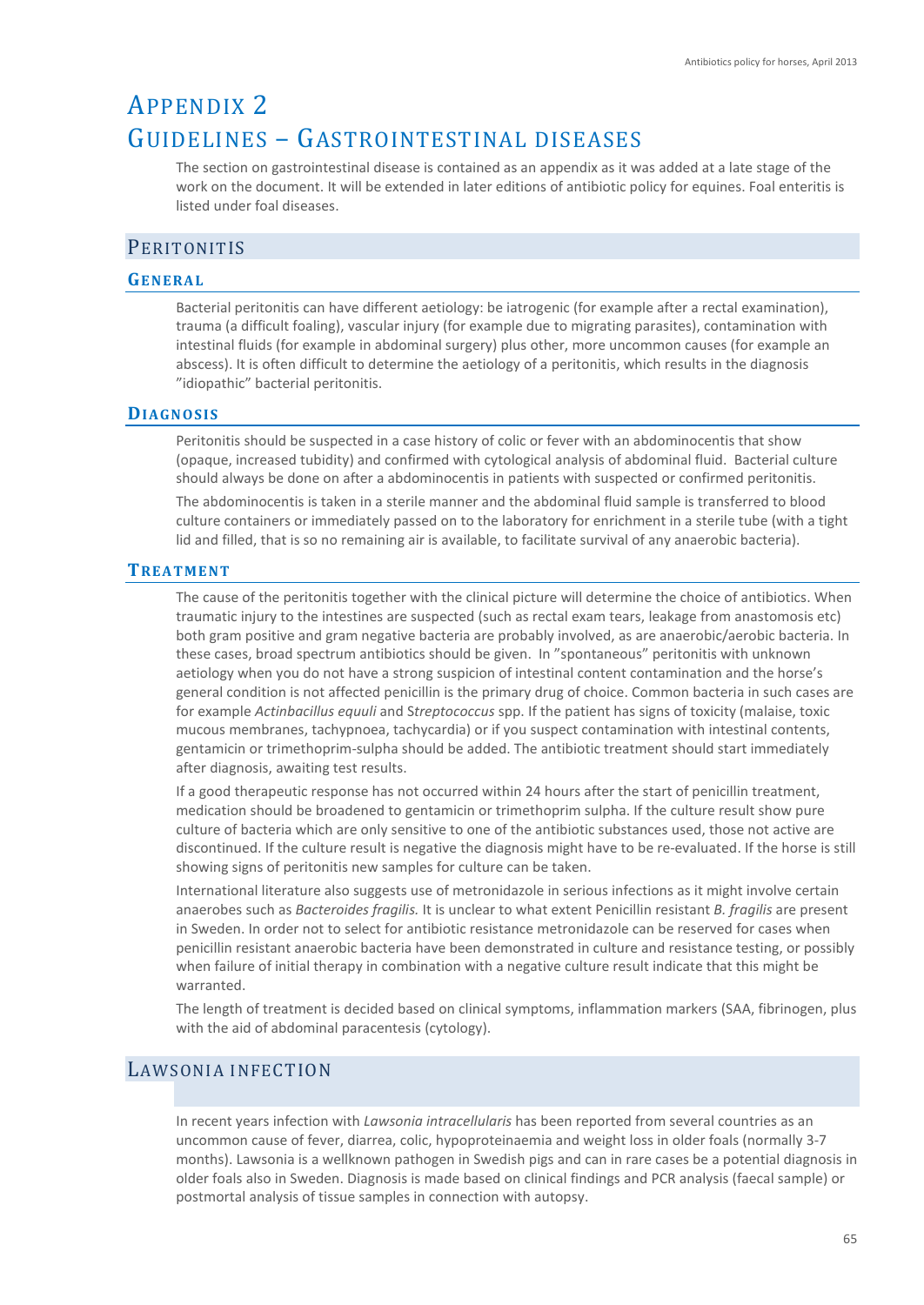Infection in foals with *L. intracellularis* can be fatal if untreated, but the prognosis is good with adequate treatment, that include antibiotics and supportive treatment. As the bacteria is intracellular antibiotics that give sufficient concentrations inside the cells be used. Macrolides (for example erythromycin) or tetracyclines are recommended in literature, with 3-6 weeks duration of treatment.

# RECTAL ABCESS

The cause of rectal abscesses is often unknown. Common symptoms are problems to pass faeces plus fever and mild malaise. The diagnosis is made with the help of rectal examination, possibly combined with a rectal ultrasound. One common localisation is the dorsal part of the rectal lumen. With palpation and ultrasound it can be difficult to differ between an abscess, hematoma and reactive lymph node. Aspiration for bacterial culture confirms the diagnosis. In cases where a hematoma is suspected a rectal aspiration is not suitable. Then instead the medical history (for example foaling trauma), blood tests (inflammation markers) and ultrasound imaging can be used to guide the diagnosis.

Bacteria associated with rectal abscesses in horses are *Streptococcus zooepidemicus* and *E. coli.* This means that penicillin or trimetroprim sulpha is the primary choice, in combination with supportive treatment (laxatives/feed causing loose faeces). Empirically a relatively long treatment period is needed. The response to treatment can be monitored palpation and rectal ultrasound. Chirurgical drainage can be indicated. The prognosis for rectal abscesses that do not involve the abdominal cavity is good.

# SALMONELLOSIS

Please note that cases of salmonellosis are a reportable disease and handled based on Sweden's Zoonosis legislation (SFS 1999:658). If Salmonellosis is suspected the horse owner must always be informed about the risk of spread to humans and other animals, and how this risk can be minimized.

# **GENERAL/AETIOLOGY**

Salmonella infection in horses is relatively unusual in Sweden. Clinical signs of enterocolitis caused by Salmonella can be colic, reduced appetite and general condition plus diarrhoea often acute and watery. Abdominal pain can vary from mild to severe and can precede the loose faeces by a few hours or days. Faeces often smell badly and is green or black in colour. The diarrhoea can develop gradually during a few days or be acute. As the faeces can be watery careful observation of the progress of symptoms are needed, if the diarrhoea is absorbed by thick, absorbent stable bedding. There is a risk of septicaemia, especially in newborn foals, and other organs can then also be affected.

# **DIAGNOSIS**

Bacterial culture from faeces or an organ is necessary to confirm the diagnosis. The earlier in the diarrhoea phase the test is taken, the greater the likelihood is to find the bacteria. Faecal samples (at least 25 grammes) should be taken rectally. As the bacteria are secreted intermittently testing is recommended daily for 3-5 days, to increase the sensitivity of the testing. If infection is suspected in a group of horses the whole group should be tested. Then a single test is usually sufficient to get acceptable sensitivity. The result should then be handled at group level.

# **TREATMENT**

Treatment of Enterocolitis caused by Salmonella in adult horses is mainly supportive. Antibiotics treatment may even aggravate the condition.

Antibiotics may however be relevant in cases at risk of septicaemia, for example in new born foals, or complications with a spread to the lungs or joints. The choice of antibiotics should be based on resistance testing. In view of the risk of human infection antibiotics such as third generation cephalosporines and fluorochinolones be avoided.